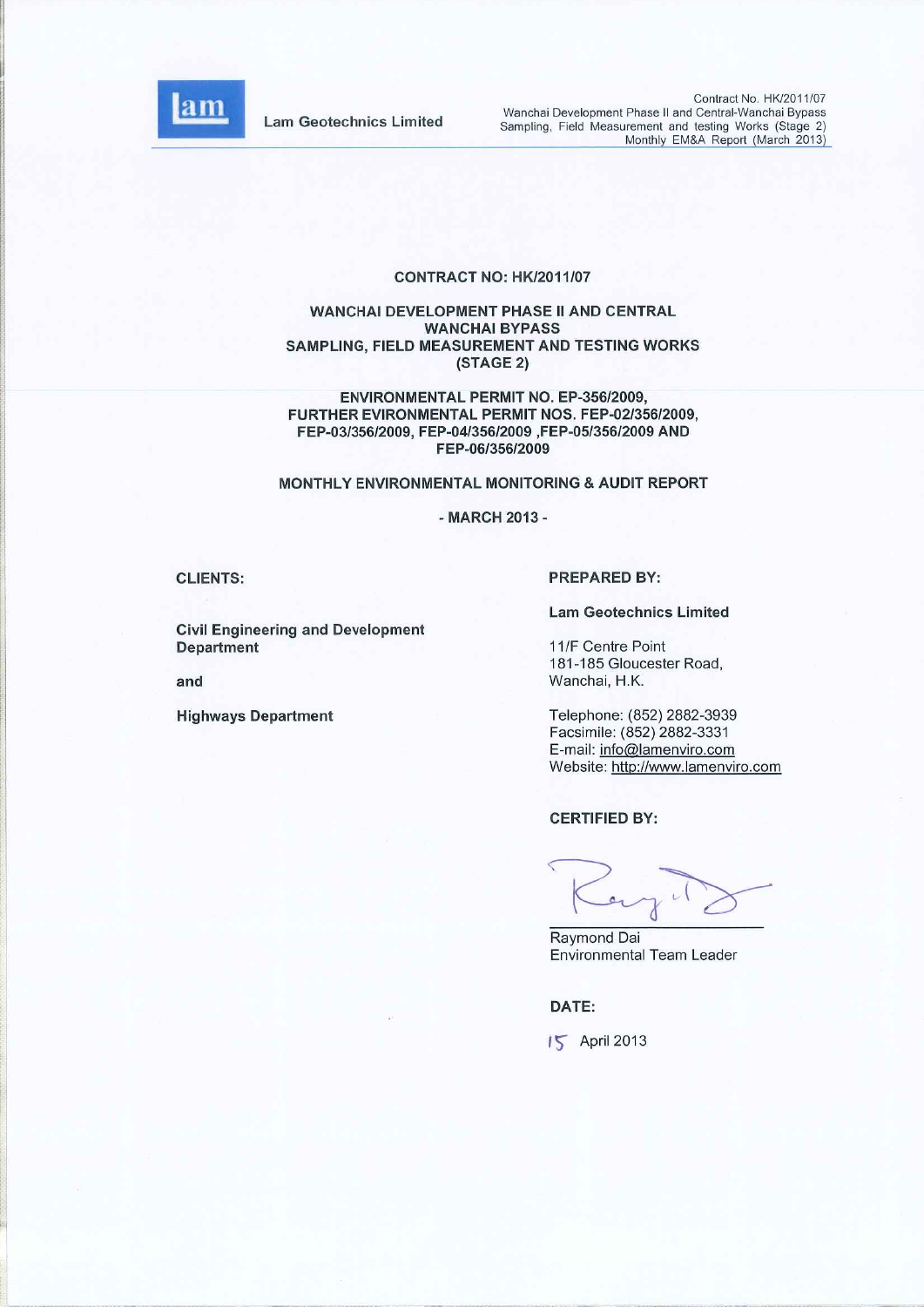

15 April 2013

Ref.: AACWBIECEM00 0 3805L.13

**AECOM Asia Company Limited** 11/F, Tower 2 **Grand Central Plaza** 138 Shatin Rural Committee Road **Shatin, New Territories** Hong Kong

By Post and Fax (2691 2649)

Attention: Mr. Conrad Ng

Dear Sir,

### Re: Wan Chai Development Phase II and Central-Wan Chai Bypass **Monthly Environmental Monitoring and Audit Report (March 2013)** for EP-356/2009, FEP-02/356/2009, FEP-03/356/2009, FEP-04/356/2009, FEP-05/356/2009 and FEP-06/356/2009

Reference is made to the Environmental Team's submission of the captioned Monthly Environmental Monitoring and Audit (EM&A) Report for March 2013 received by email on 12 April 2013.

Please be informed that we have no adverse comment on the captioned submission. We write to verify the captioned submission in accordance with Condition 3.4 in the captioned Environmental Permits.

Thank you very much for your kind attention and please do not hesitate to contact the undersigned should you have any queries.

Yours sincerely,

David Yeung Independent Environmental Checker

 $HvD$ c.c. **CEDD AECOM** Lam

Mr. Jones Lai Mr. Patrick Keung Mr. Francis Leong / Mr. Stephen Lai Mr. Raymond Dai

by fax: 2714 5289 by fax: 2577 5040 by fax: 2691 2649 by fax: 2882 3331

Q:\Projects\AACWBIECEM00\Corr\AACWBIECEM00\_0\_3805L.13.doc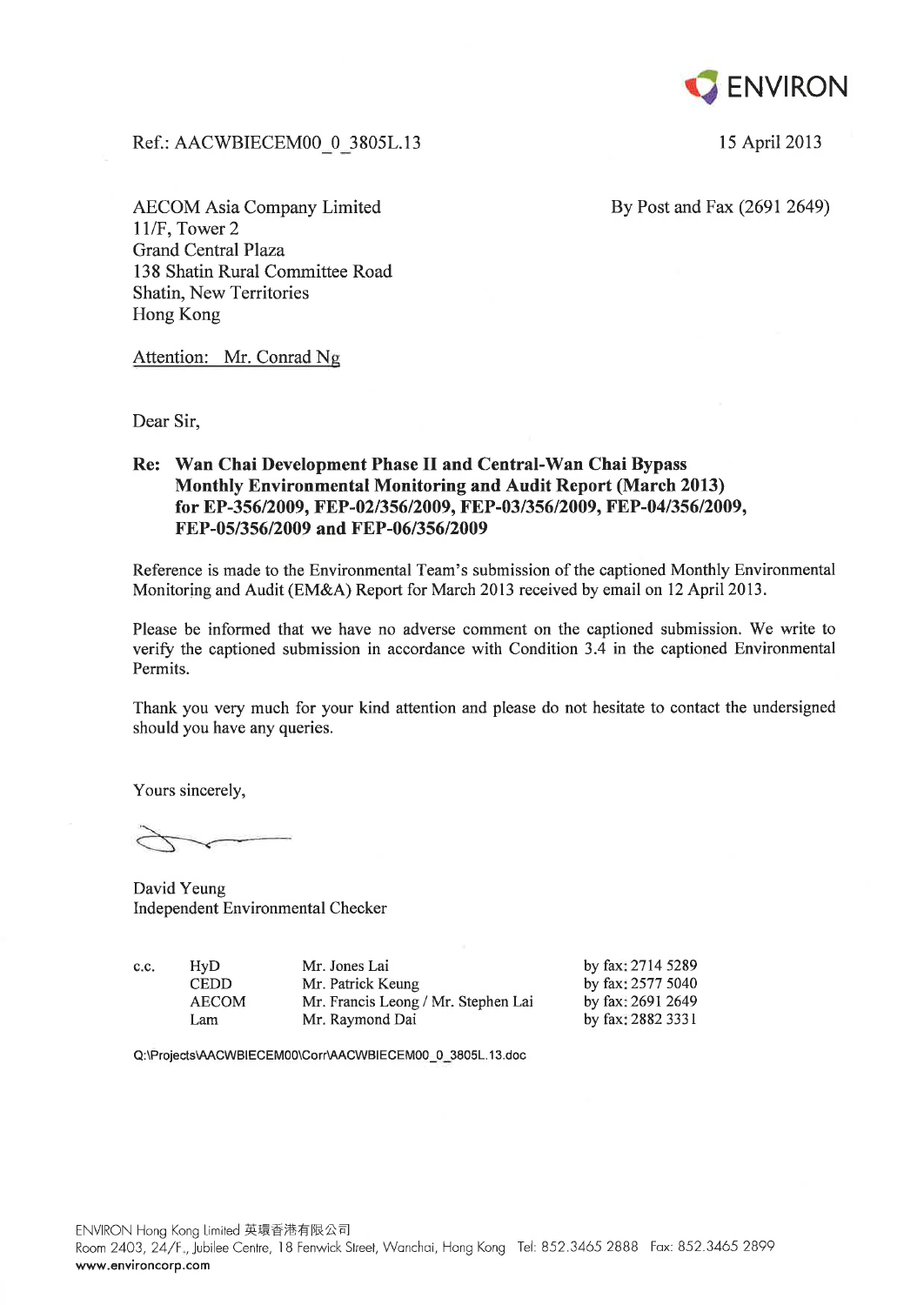

# **TABLE OF CONTENTS**

| 1.              |                                                                                                                                                                                            |  |
|-----------------|--------------------------------------------------------------------------------------------------------------------------------------------------------------------------------------------|--|
|                 | 1.1<br>1.2                                                                                                                                                                                 |  |
| 2.              |                                                                                                                                                                                            |  |
|                 | 2.1<br>2.2<br>2.3<br>2.4                                                                                                                                                                   |  |
| 3.              |                                                                                                                                                                                            |  |
|                 | Status of Environmental Licensing and Permitting under the Project28<br>3.1                                                                                                                |  |
| 4.              |                                                                                                                                                                                            |  |
|                 | 4.1<br>4.2<br>4.3                                                                                                                                                                          |  |
| 5.              |                                                                                                                                                                                            |  |
|                 | 5.1<br>5.2<br>5.3<br>5.4<br>5.5                                                                                                                                                            |  |
| 6.              |                                                                                                                                                                                            |  |
|                 | 6.1<br>6.2<br>6.3<br>6.4<br>6.5<br>Review of the Reasons for and the Implications of Non-compliance71<br>Summary of action taken in the event of and follow-up on non-compliance 71<br>6.6 |  |
| 7.              | <b>CUMULATIVE CONSTRUCTION IMPACT DUE TO THE CONCURRENT PROJECTS 71</b>                                                                                                                    |  |
| 8.              |                                                                                                                                                                                            |  |
| 9.              |                                                                                                                                                                                            |  |
| 10 <sub>1</sub> |                                                                                                                                                                                            |  |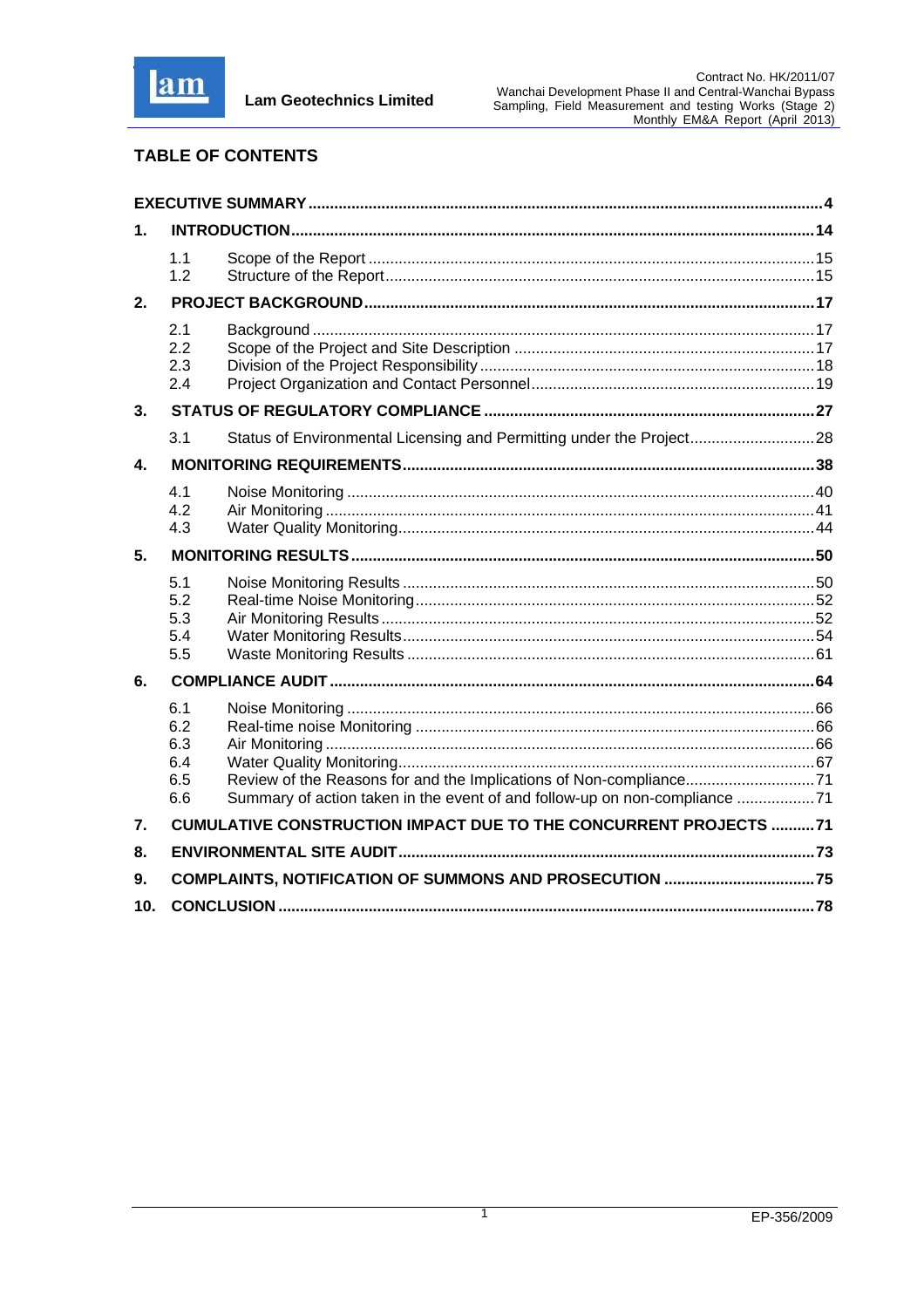

### **LIST OF TABLES**

| <b>Table I</b><br><b>Table II</b> | <b>Summary of Water Quality Monitoring Exceedances in Reporting Month</b><br><b>Summary of Enhanced Dissolved Oxygen Monitoring Exceedances in Reporting</b> |
|-----------------------------------|--------------------------------------------------------------------------------------------------------------------------------------------------------------|
|                                   | Month                                                                                                                                                        |
| Table 2.1                         | <b>Schedule 2 Designated Projects under this Project</b>                                                                                                     |
| Table 2.2                         | Details of Individual Contracts under the Project                                                                                                            |
| Table 2.3                         | <b>Contact Details of Key Personnel</b>                                                                                                                      |
| Table 3.1                         | Summary of the current status on licences and/or permits on environmental                                                                                    |
|                                   | protection pertinent to the Project                                                                                                                          |
| Table 3.4                         | <b>Cumulative Summary of Valid Licences and Permits under Contract no.</b><br>HK/2009/01                                                                     |
| Table 3.5                         | Summary of submission status under FEP-02/356/2009 Condition                                                                                                 |
| Table 3.6                         | <b>Cumulative Summary of Valid Licences and Permits under Contract no.</b><br>HK/2009/02                                                                     |
| Table 3.7                         | Summary of submission status under FEP-03/356/2009 Condition                                                                                                 |
| Table 3.8                         | <b>Cumulative Summary of Valid Licences and Permits under Contract no.</b><br>HY/2009/15                                                                     |
| Table 3.9                         | Summary of submission status under FEP-04/356/2009 Condition                                                                                                 |
| <b>Table 3.10</b>                 | <b>Cumulative Summary of Valid Licences and Permits under Contract no.</b><br>HK/2010/06                                                                     |
| <b>Table 3.11</b>                 | Summary of submission status under EP-356/2009 and FEP-05/356/2009 Condition                                                                                 |
| <b>Table 3.12</b>                 | <b>Cumulative Summary of Valid Licences and Permits under Contract no.</b><br>HY/2009/19                                                                     |
| Table 4.1                         | <b>Noise Monitoring Station</b>                                                                                                                              |
| Table 4.2                         | <b>Real Time Noise Monitoring Station</b>                                                                                                                    |
| Table 4.3                         | <b>Air Monitoring Station</b>                                                                                                                                |
| Table 4.4                         | <b>Marine Water Quality Stations for Water Quality Monitoring</b>                                                                                            |
| Table 4.5                         | <b>Marine Water Quality Monitoring Frequency and Parameters</b>                                                                                              |
| Table 4.6                         | <b>Marine Water Quality Stations for Enhanced Water Quality Monitoring</b>                                                                                   |
| Table 4.7                         | <b>Marine Water Quality Stations for Additional DO Monitoring</b>                                                                                            |
| Table 5.2                         | Noise Monitoring Station for Contract nos. HK/2009/01, HK/2009/02 and HK/2010/06                                                                             |
| Table 5.3                         | <b>Noise Monitoring Station for Contract no. HY/2009/15</b>                                                                                                  |
| Table 5.4                         | <b>Noise Monitoring Station for Contract no. HY/2009/19</b>                                                                                                  |
| Table 5.5                         | Real Time Noise Monitoring Station for Contract no. HY/2009/19                                                                                               |
| Table 5.8                         | Air Monitoring Station for Contract no. HK/2009/02                                                                                                           |
| Table 5.9                         | Air Monitoring Station for Contract no. HY/2009/15                                                                                                           |
| <b>Table 5.10</b>                 | Air Monitoring Stations for Contract no. HY/2009/19                                                                                                          |
| Table 5.12                        | Water Monitoring Stations for Contract no. HK/2009/01                                                                                                        |
| <b>Table 5.13</b>                 | Water Monitoring Stations for Contract no. HK/2009/02                                                                                                        |
| Table 5.14                        | Water Monitoring Stations for Contract no. HK/2010/06                                                                                                        |
| Table 5.15                        | <b>Water Monitoring Stations for Contract no. HY/2009/15</b>                                                                                                 |
| <b>Table 5.16</b>                 | <b>Water Monitoring Stations for Contract no. HY/2009/19</b>                                                                                                 |
| <b>Table 5.17</b>                 | <b>Summary of Water Quality Monitoring Exceedances in Reporting Month</b>                                                                                    |
| <b>Table 5.18</b>                 | <b>Summary of Enhanced Dissolved Oxygen Monitoring Exceedances in Reporting</b>                                                                              |
|                                   | <b>Month</b>                                                                                                                                                 |
| <b>Table 5.19</b>                 | Details of Waste Disposal for Contract no. HK/2009/01                                                                                                        |
| <b>Table 5.20</b>                 | Details of Waste Disposal for Contract no. HK/2009/02                                                                                                        |
| <b>Table 5.21</b>                 | Details of Waste Disposal for Contract no. HY/2009/15                                                                                                        |
| <b>Table 5.22</b>                 | Details of Waste Disposal for Contract no. HK/2010/06                                                                                                        |
| Table 5.23                        | Details of Waste Disposal for Contract no. HY/2009/19                                                                                                        |
| Table 8.1                         | Summary of Environmental Inspections for Contract no. HK/2009/01                                                                                             |
| Table 8.2                         | Summary of Environmental Inspections for Contract no. HK/2009/02                                                                                             |
| Table 8.3                         | Summary of Environmental Inspections for Contract no. HY/2009/15                                                                                             |
| Table 8.4                         |                                                                                                                                                              |
| Table 8.5                         | Summary of Environmental Inspections for Contract no. HK/2010/06                                                                                             |
|                                   | Summary of Environmental Inspections for Contract no. HY/2009/19                                                                                             |
| Table 9.1<br>Table 9.2            | <b>Cumulative Statistics on Complaints</b><br><b>Cumulative Statistics on Successful Prosecutions</b>                                                        |
|                                   |                                                                                                                                                              |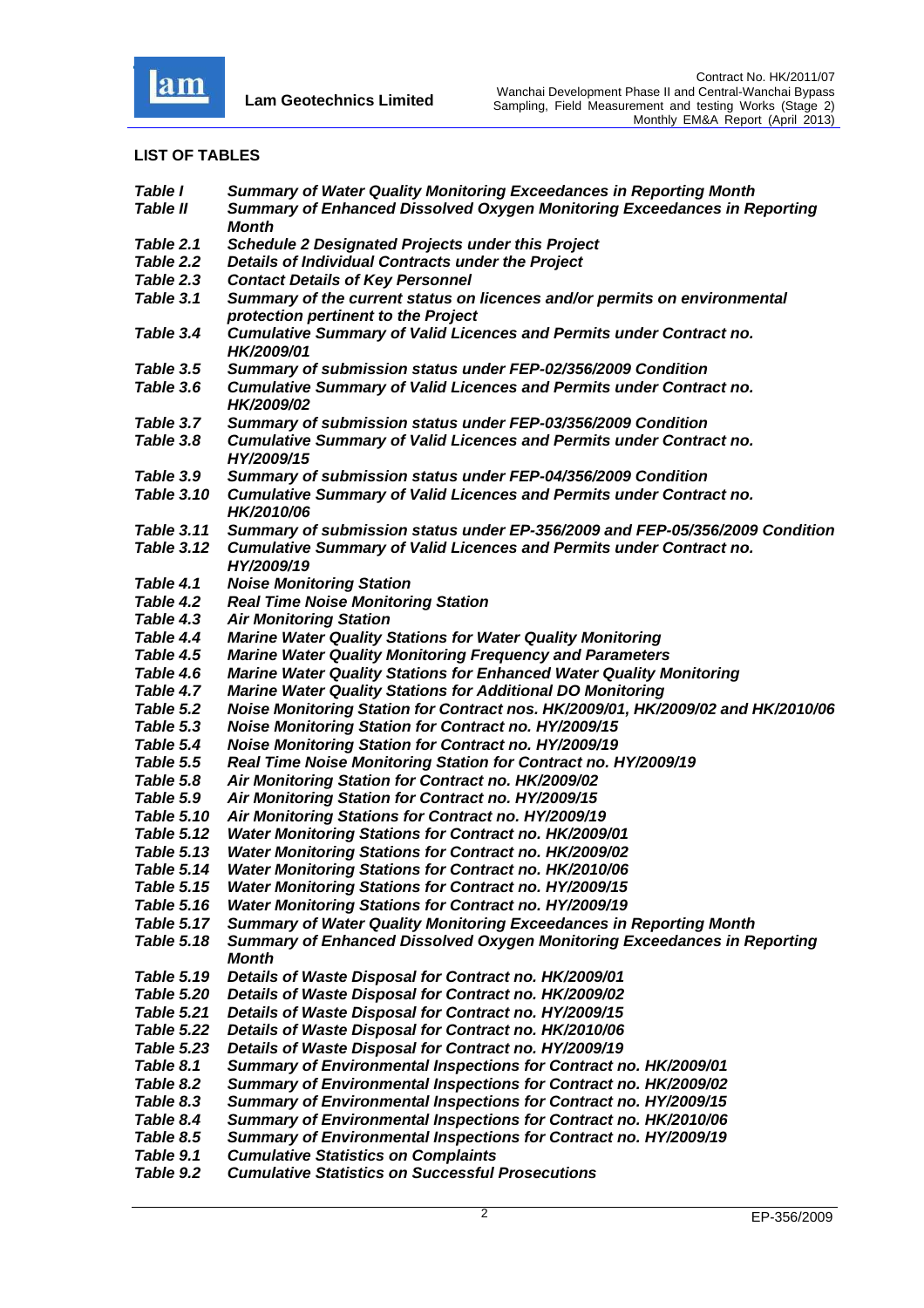

**Lam Geotechnics Limited**

*Table 10.1 Construction Activities and Recommended Mitigation Measures in Coming Reporting Month*

**LIST OF FIGURES** 

- *Figure 2.1 Project Layout*
- *Project Organization Chart*
- *Figure 2.3 Locations of Environmental Monitoring Stations*

#### **LIST OF APPENDICES**

*Appendix 3.1 Environmental Mitigation Implementation Schedule Appendix 4.1 Action and Limit Level Appendix 4.2 Copies of Calibration Certificates Appendix 5.1 Monitoring Schedule for Reporting Month and Coming month Appendix 5.2 Noise Monitoring Results and Graphical Presentations Appendix 5.3 Air Quality Monitoring Results and Graphical Presentations Appendix 5.4 Water Quality Monitoring Results and Graphical Presentations Appendix 5.4a Additional Dissolved Oxygen Monitoring Results Appendix 5.5 Real-time Noise Monitoring Results and Graphical Presentations Appendix 6.1 Event Action Plans Appendix 6.2 Summary for Notification of Exceedance Appendix 7.1 Complaint Log Appendix 8.1 Construction Programme of Individual Contracts*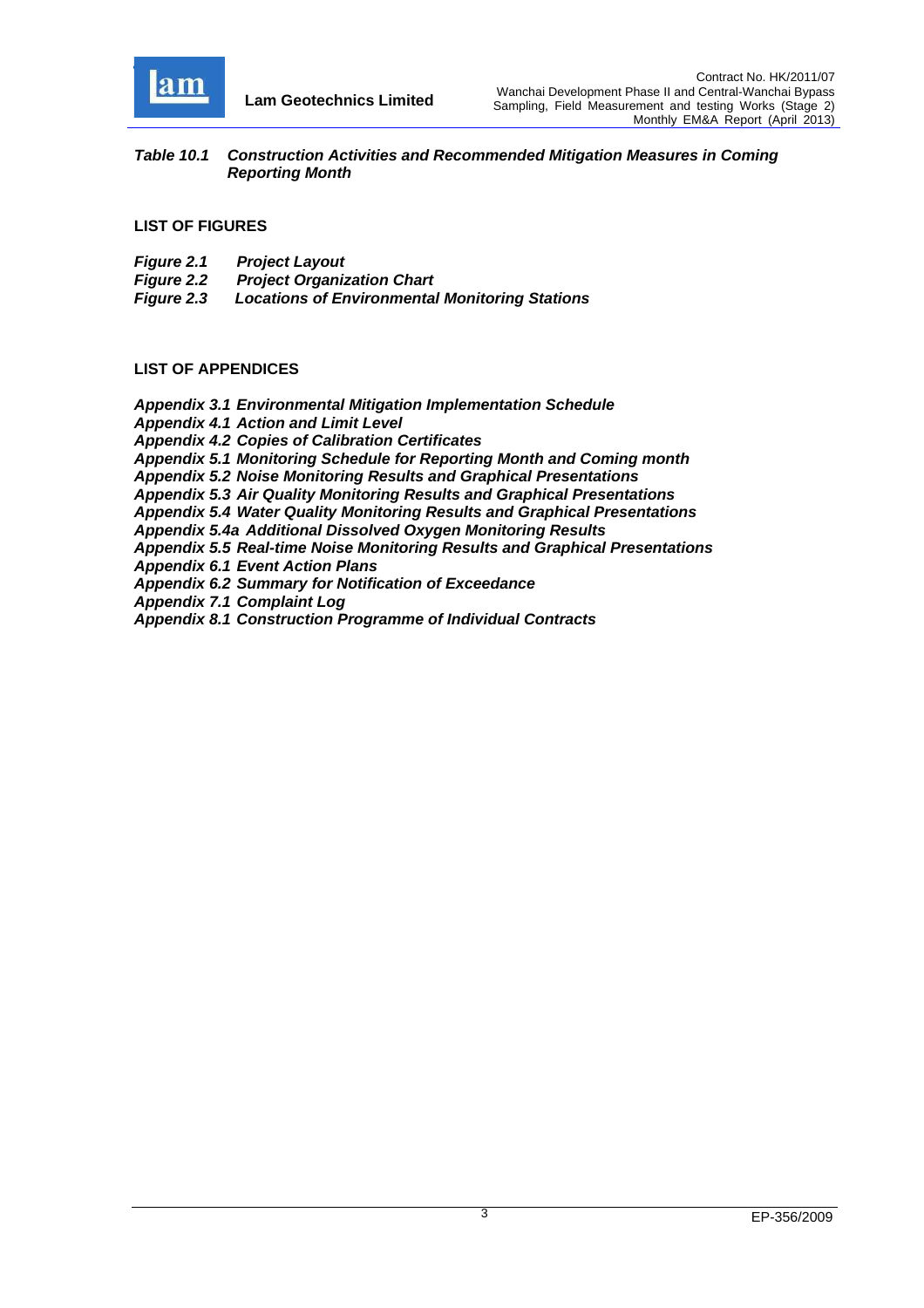

**Lam Geotechnics Limited**

### *EXECUTIVE SUMMARY*

i. This is the Environmental Monitoring and Audit (EM&A) Monthly Report –April 2013 for the Project of Wan Chai Development Phase II and Central-Wanchai Bypass under Environmental Permit no. EP-356/2009 and Further Environmental permit nos. FEP-02/356/2009, FEP-03/356/2009, FEP-04/356/2009, FEP-05/356/2009 and FEP-06/356/2009. This report presents the environmental monitoring findings and information recorded during the period March 2013 to April 2013. The cut-off date of reporting is at  $27<sup>th</sup>$  of each reporting month.

### Construction Activities for the Reported Period

- ii. During this reporting period, the major work activities for Contract no. HK/2009/01 included: Marine Works (at Wan Chai)
	- Rockfilling at the northern part of HKCEC3E (East of HKCEC) between CH290 and CH385.
	- Installation of shoring for temporary open channel between CH290 and CH385.
	- Construction of mass concrete coping for new seawall.
	- Installation of ELS for construction of proposed box culvert Bay 8 and Bay 9.

Cross-Harbour Watermains Installation (CHA & CHB) and Marine Works (at TST)

- Grade 75 Rockfilling and rock protection to cross-harbour watermains.
- Installation of interim connecting pipe between existing main and the proposed pipeline at Salisbury Garden.
- CCTV inspection for cross-harbour water main (including CHA, CHB, CHE & CHF) .
- Installation of interim connecting pipe between existing main and the proposed pipeline at Lung King Street.
- Installation of interim connecting pipe between land main and submarine pipeline at Zone B1-5A.
- Flushing and sterilization for cross harbour watermains (whole length).
- Pre-handover and final handover by WSD .
- HEC and PCCW cabling works in Zone A1-1 which connected to the proposed transformer rectifier at new reclaimed area.

Fresh Watermains, Cooling Watermains and Salt Watermains (On Land)

- Mainlaying works at Zone B6-1B, B6-2A, B6-4, B6-5B, A2-3A, A1-5C, A3-3C, C1-2 and X2-1.
- Washout pit construction in Zone A2-3A and A3-2B and Reinstatement works in Zone A3-2B.
- TTA at Zone A1-5C at Convention Avenue. Salt water main laying works was carried out in combined TTA Zone of A2-3A and A1-5C.
- Mainlaying works at Zone C1-2 and X2-1.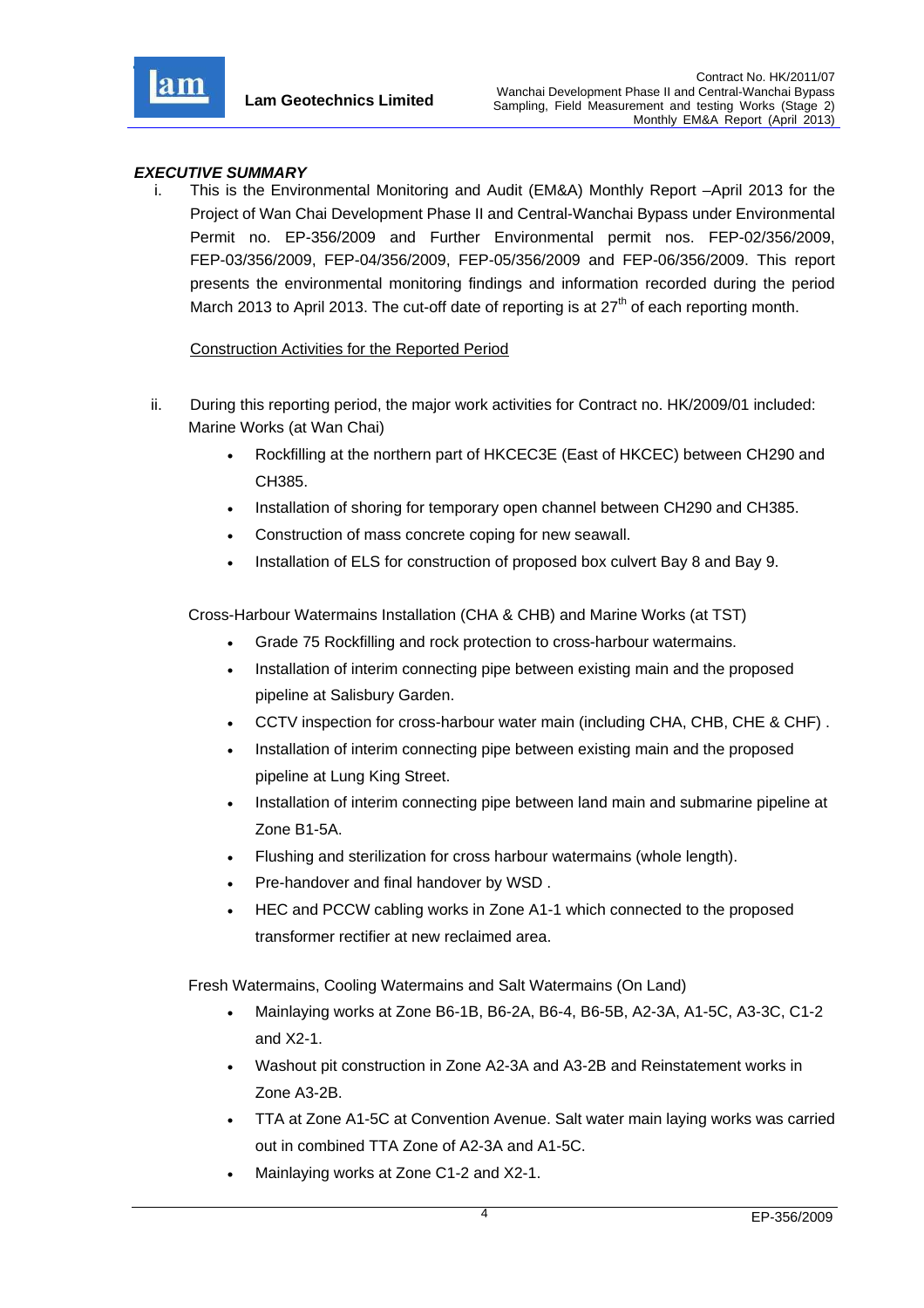

- Mainlaying works in Zone B6-4 and B6-5B.
- Mainlaying works in Zone B6-1B and B6-2A.
- Connection works for 2nd Intake pipe of Convention Plaza (CP).
- Trench excavation in Zone X2-1 of Convention Avenue and mainlaying works.

#### Tunnel Works

- Pre-drilling works for CWB (Stage 2).
- Diaphragm wall construction works at Stage 2 (North). The remaining Diaphragm wall would be carried out after mobilization of Trench Cutter on site.
- Temporary bulkhead wall construction works between Stage1 / Stage2.
- Trench cutter was mobilized to Site.
- Pre-bored H piling works for CWB (Stage1b).
- 2nd Piling rig for pre-bored H piling works under atrium was mobilized to Site.

#### E & M

- Full commissioning test for Cooling Water Pumping Station P3.
- Handover inspection for Cooling Water Pumping Station P1.
- Handover inspection for Cooling Water Pumping Station P4.
- Full commissioning test for Cooling Water Pumping Station P5.

Application of Epoxy Lining to Existing Box Culvert M (VO No.31)

- Epoxy lining application to the eastern box of the existing Box Culvert M.
- Epoxy lining application to the western box of the existing Box Culvert M.
- iii. During this reporting period, the major work activities for Contract no. HK/2009/02 included:
	- Modification work of PTI at Expo Drive East.
	- Modification of existing covered walkway along Expo Drive East.
	- Pressure tests for both intake main of GE/HC and SHK in the whole WCR1 area.
	- Remedial works for P7, P8. Mini pile foundation to support the rectified pipeworks.
	- Major E&M works and their T&C in Cooling Water Pumping Stations P7, P8 and P9.
	- Footpath reinstatement for the trenches near Harbour Centre.
	- Dry tests at WSD Salt Water Pumping Station. Wet test after completion of the proposed intake culvert.
	- Drilling hole and installation of pipe bracket for aeration and chlorination pipe inside salt water intake culvert between Bay 4 and Bay 11 (except Bay 7) .
	- Installation of stoplog at Bay 2A of the proposed intake culvert.
	- Remedial works for concrete plug at Bay 1B.
	- Mainlaying works for DN800 salt watermains (CHS8A) at Ex-Pet Garden. Bend block at CH175 - CH195 and backfilling work.
	- Backfilling works of Bay19B at the junction between Wan Shing Street and Hung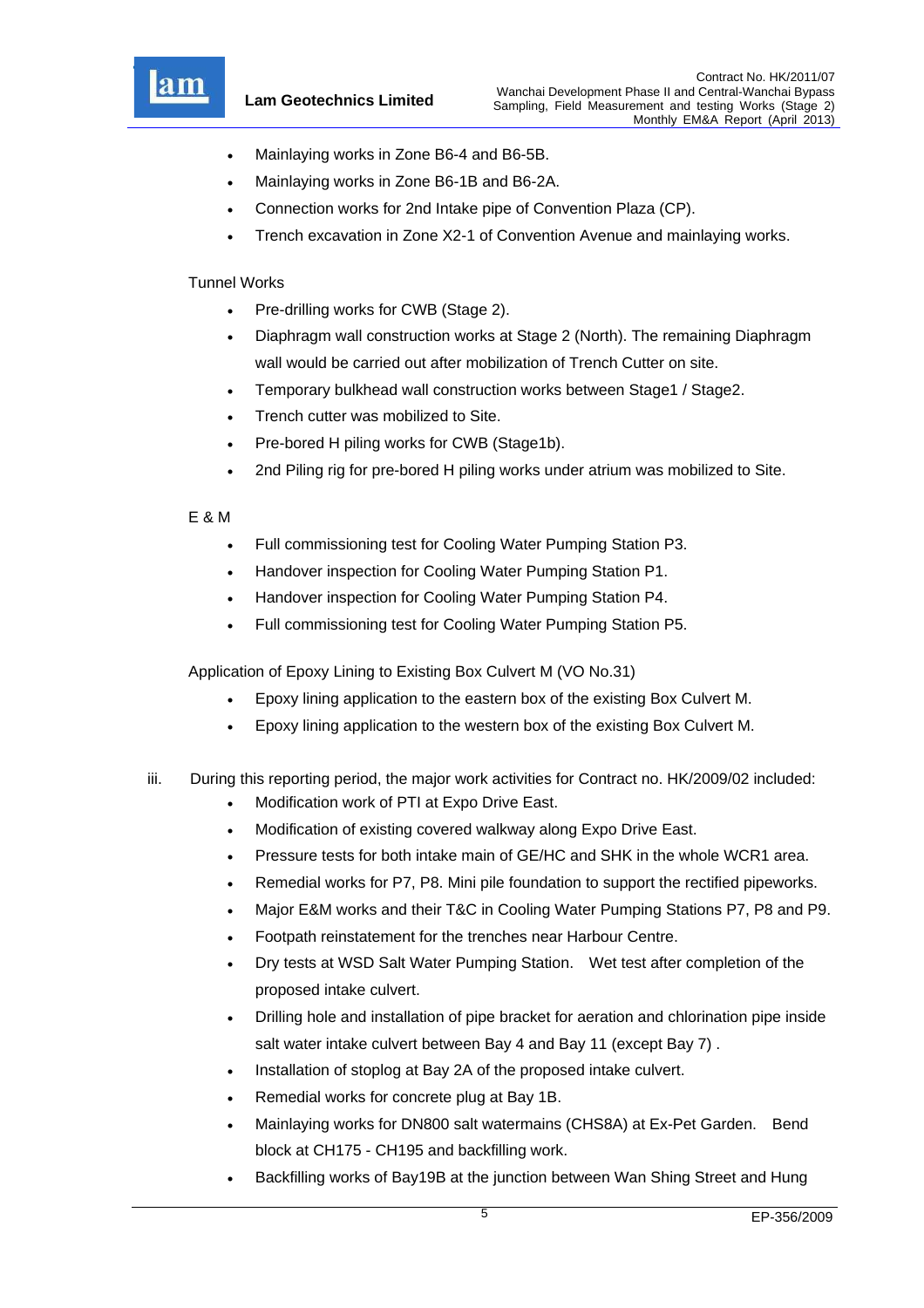

Hing Street.

- The ABWF works in WSD Salt Water Pumping Station, including maintenance platform and external finishes.
- The whole sewage outfall system under Section VI was handed over to DSD.
- Backfilling for the receiving pit adjacent to WCE PTW at Hung Hing Road.
- Re-construction for the DSD Pumping Station boundary wall at Hung Hing Road.
- The manhole for 1050 dia. concrete pipe between Bay 1 and the existing drainage.
- Installation of concrete block and plastering works wall for toilet over PT2 & PT3 at Level 1 (+4.15mPD).
- Concreting of base slab and stem wall for PT4 & PT5 at Level 1 (+4.15mPD) and top-slab.
- Installation of Steel frame on Observation Deck.
- Formwork erection for the late cast roof slab.
- Concreting of western concrete staircase to Level 2; and its construction to Observation Deck Level.
- Concreting of base slab and stem wall for PT1 at Level 1 (+4.15mPD).
- Concreting of Feature Tower on Observation Deck.
- Installation of bracket and railing for the proposed movable ramp system.
- Planter wall and parapet wall construction at Level 2 and Observation Deck.
- ABWF including brickworks and E&M cable tray at 1/F, 2/F and M/F.
- Dredging of TWCR4 dredging works.
- iv. During this reporting period, the major work activities for Contract no. HY/2009/15 included:
	- Removal of eastern breakwater of CBTS
	- Installation of temporary wave protection barrier at eastern breakwater
- v. During this reporting period, the major work activities for Contract no. HK/2010/06 included:
	- Sheet Piling Works
	- Utility Diversion Works
	- Road surfacing preparatory works
	- Precast Unit Box Installation Preparation Works (mainland China)
- vi. During this reporting period, the major work activities for Contract no. HY/2009/19 included:
	- Bored piling (Land)
	- D-wall and Barrette Construction
	- Construction works for Box Culvert T1
	- Construct ion of socket-H pile
	- Construction works for Culvert U1
	- Dismantling of marine platform
	- Demolition of parapet at IEC Link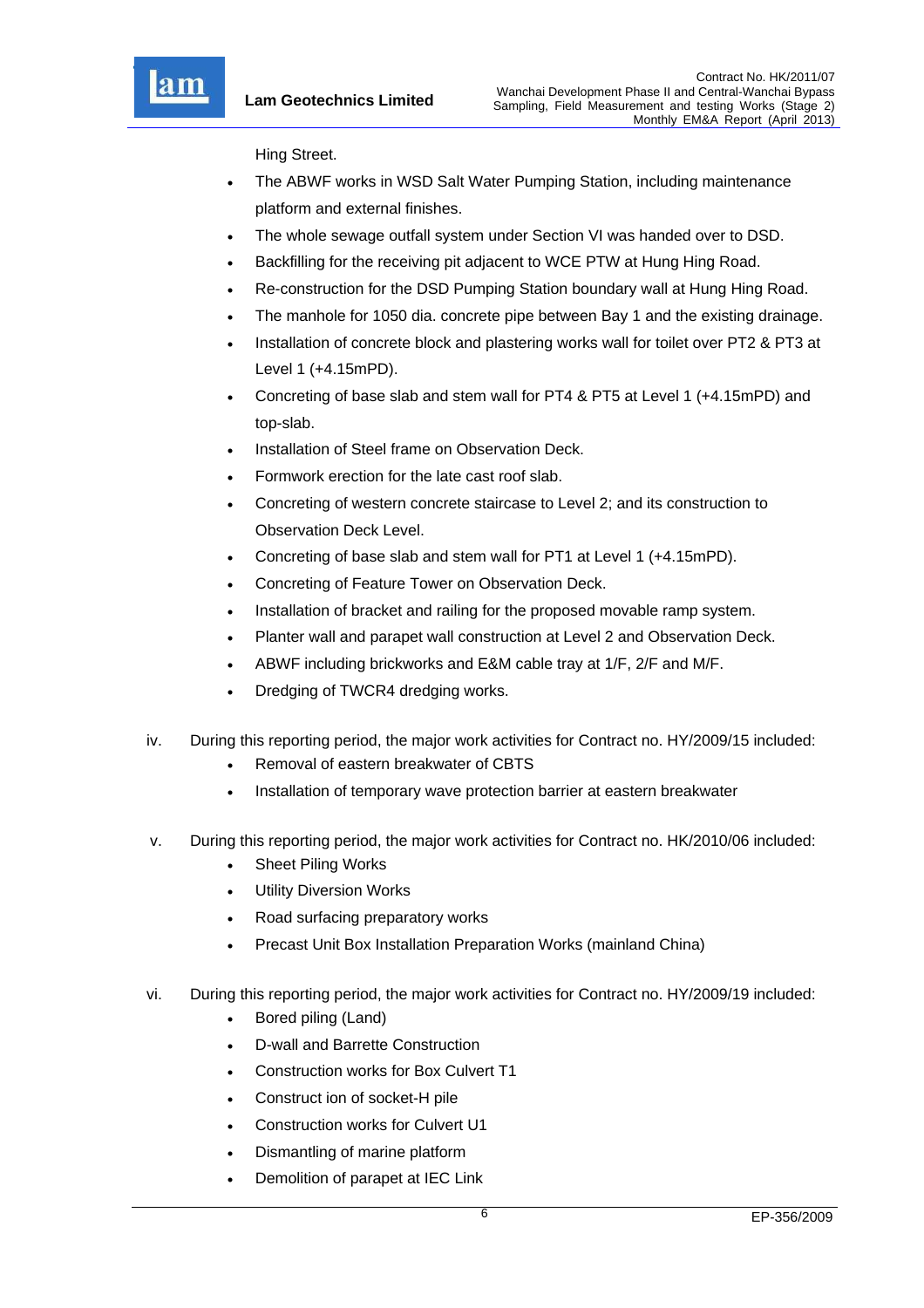

- Construction of Pile caps & columns (Marine)
- Construction of dewatering well for Cut & Cover Tunnel
- D8-D9 Gantry Fabrication for precast segment
- ELS for Cut & Cover Tunnel
- Laying of 1500 $\phi$  pipe
- vii. During this reporting period, the major work activities for Contract no. HK/2012/08 included:
	- Site preparation works
	- Site survey

### Noise Monitoring

- viii. Noise monitoring during daytime and restricted hour were conducted at the stations M1a, M2b, M3a, M4b, M5b and M6 on a weekly basis in the reporting month.
- ix. No action and 4 limit level exceedances at M6 HK Baptist Church Henrietta Secondary School were recorded on 3, 12, 16 and 23 April 2013 in this reporting month. Execeedances on 3, 16 and 23 April 2013 were concluded as non-project related and exceedance on 12 April 2013 was concluded as Project related.
- x. Due to adverse weather condition, the noise monitoring at the following stations were rescheduled:

M3a: from 11 April 2013 to 12 April 2013 M4b: from 11 April 2013 to 12 April 2013 M5b: from 2 April 2013 to 3 April 2013 and from 11 April 2013 and 12 April 2013 M6: from 2 April 2013 to 3 April 2013 and from 11pril 2013 and 12 April 2013

### Real-time Noise Monitoring

- xi. As the land-based piling and filling works- DP3 at Tin Hau had been completed on 3 September 2012 and confirmed by RSS, the real-time noise monitoring results at FEHD Hong Kong Transport Section Whitfield Depot was excluded under EP-356/2009 since 28 November 2012.
- xii. The real-time noise monitoring at RTN2-Oil Street Community Liaison Centre has been relocated to City Garden Electric Centre (RTN2a- Electric Centre) on 5 Oct 2012, which is a representative of noise sensitive receiver- City Garden. The baseline noise level of RTN2a will adopt the results derived from the baseline noise monitoring conducted in Electric Centre from 4 December 2009 to 17 December 2009.
- xiii. 24-hour real time noise monitoring was conducted at RTN2a Hong Kong Electric Centre. No project related exceedance was recorded in the reporting month.

### Air Quality Monitoring

xiv. Due to extension of site boundary by contractor of HY/2009/19, location of air monitoring station CMA1b – Oil Street Community Liaison Centre has been finely adjusted on 21 April 2012.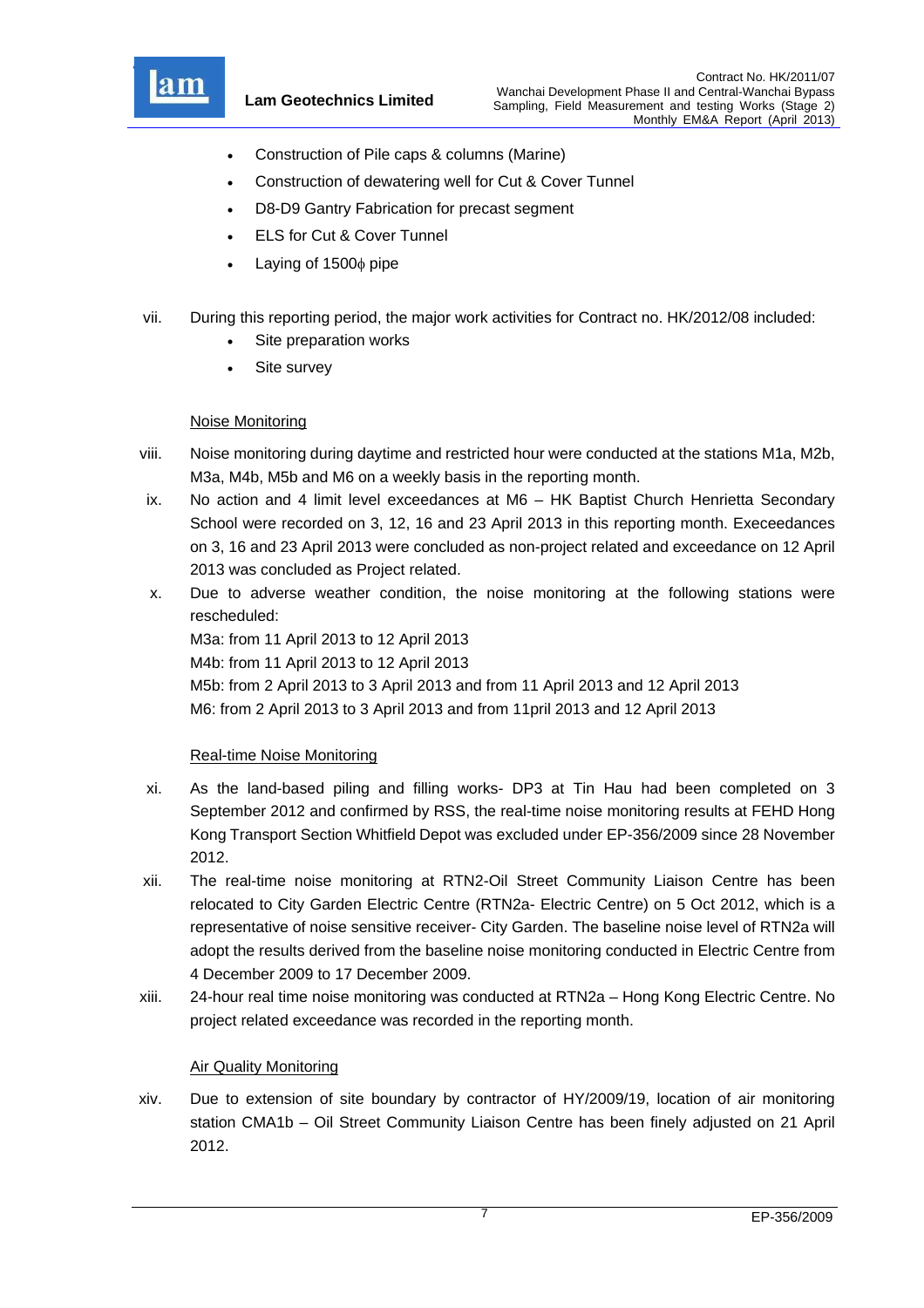

- xv. The location ID of air monitoring station CMA1b was updated as Oil Street Site Office in the reporting month.
- xvi. Due to lack of electricity supply, the 24-hr TSP monitoring at the following stations were Rescheduled,

CMA1b: from 19 Apr 2013 to 20 Apr 2013

CMA3a: from 8 Apr 2013 to 9 Apr 2013 and from 25 Apr 2013 to 26 Apr 2013

- xvii. 1-hour and 24-hour Total Suspended Particulates (TSP) monitoring were conducted at CMA1b – Oil Street Site Office; CMA2a - Causeway Bay Community Center; CMA3a - CWB PRE Site Office Area; CMA4a – Society for the Prevention of Cruelty to Animals; CMA5a - Children Garden opposite to Pedestrian Plaza; MA1e and MA1w – International Finance Centre eastern and western wing on every six days basis.
- xviii. 2 action level and no limit level exceedances were recorded during 1hr-TSP monitoring on 15 April 2013 at CMA1b – Oil Street Site Office in this reporting month. The exceedances were concluded as non-project related.
- xix. 2 action level and no limit level exceedances were recorded during 1hr-TSP monitoring on 15 April 2013 at CMA3a – CWB PRE Site Office in this reporting month. The exceedances were concluded as non-project related.
- xx. 1 action level and no limit level exceedances were recorded during 1hr-TSP monitoring on 15 April 2013 at CMA6a – WD2 PRE Office in this reporting month. The exceedances were concluded as non-project related.

#### **Water Quality Monitoring**

- xxi. As confirmed by CWB RSS, the marine pilling works under contract HY/2009/19 was confirmed completed by 4 March 2013. The water quality monitoring at the respective monitoring stations C8 and C9 were temporarily suspended since 30 March 2013.
- xxii. With respect to status of cooling intakes relocation, WQM events on 22 April 2013 at monitoring stations C2, C3, C4e and C4w were temporarily suspended to confirm the commissioning status of the relocated pump stations with the WDII RSS and the IEC for preparation of relocation of the WQM stations to the relocated cooling intake pump stations
- xxiii. Upon confirmation with WDII RSS and the IEC, water quality monitoring at relocated intakes monitoring location P1, P3, P4 and P5 were commenced since 24 April 2013.
- xxiv. WDII/RSS advised that the dredging works for submarine pipeline at Victoria Harbour had been completed in January 2012. Therefore, the concurrent dredging activities at Sewage Pipeline Zone and reclamation shoreline zone TCBR under the EP-356/2009 scenario 2B no longer exist. As such, with reference to Table 5.39 of the EIA Report for Wan Chai Development Phase II and Central-Wan Chai Bypass, the application of silt screen for cooling water intakes for Queensway Government Offices was suspended and the others were remains unchanged.
- xxv. Based on the joint inspection on 4 Jan 2012 for the NPR area, the 4-week water quality monitoring at WSD9, WSD10, WSD15, WSD17, C8, C9 to confirm no water deterioration with respect to NPR was commenced since 7 Jan 2012 and was completed on 6 Feb 2012 water quality monitoring.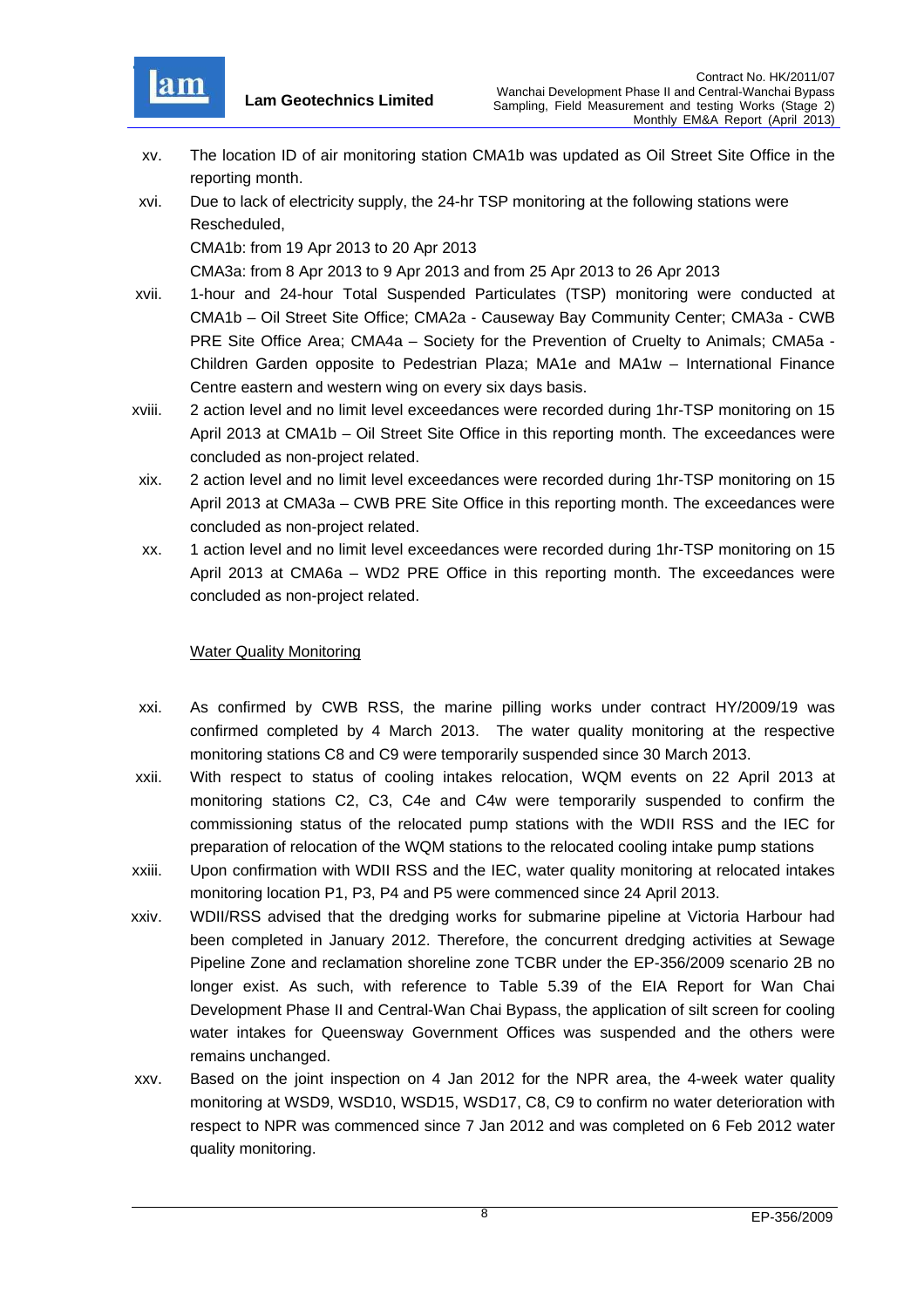

- xxvi. Water quality monitoring at WSD10 and WSD15 will be temporary suspended while water quality monitoring at WSD9 and WSD17 was implemented with respect to HK/2009/02 from 8 Feb 12 onwards;
- xxvii. Water quality monitoring at C8 and C9 have been implemented with respect to HY/2009/19 since the marine bore piling work started on 28 Jan 12.
- xxviii. Due to the marine piling under Contract no. HY/2009/19 was completed on 4 March 2013, the temporary suspension of impact water quality monitoring at C8 and C9 from 4 March 2013 have been monitored for 4-week period after the completion of marine works to confirm no water deterioration.
- xxix. Based on the safety concern when external façade refurbishment was conducted by contractor employed by Provident Centre (C9) between 9 January 2012 to 30 July 2012 which caused to the inaccessibility of sampling either land and marine since 3 Feb 2012, there is a fine adjustment of the sampling location of water quality monitoring at C9 since 10 March 2012 to the closest accessible point prior to the completion of the external façade refurbishment work.
- xxx. Due to the access of water monitoring station at WSD19 was blocked by LCSD construction works from 3 April 2012 to 2 May 2012 and lead to the inaccessibility of sampling either land and marine, there is a fine adjustment of the sampling point of WSD 19 since 5 April 2012 to the closest accessible point prior to the completion of the construction activities.
- xxxi. Due to the dredging works for Cross Harbour Water Mains from Wan Chai to Tsim Sha Tsui-DP6 was completed on 26 March 2012, the temporary suspension of impact water quality monitoring at WSD7 and WSD20 after 27 April 2012 for the water quality monitoring at WSD7 and WSD20 have been monitored for 4-week period after the completion of DP6 to confirm no water deterioration.
- xxxii. Water quality monitoring at 14 monitoring stations was conducted three days per week during the reporting period. The action and limit level exceedances of water quality monitoring are summarized in *Table I*.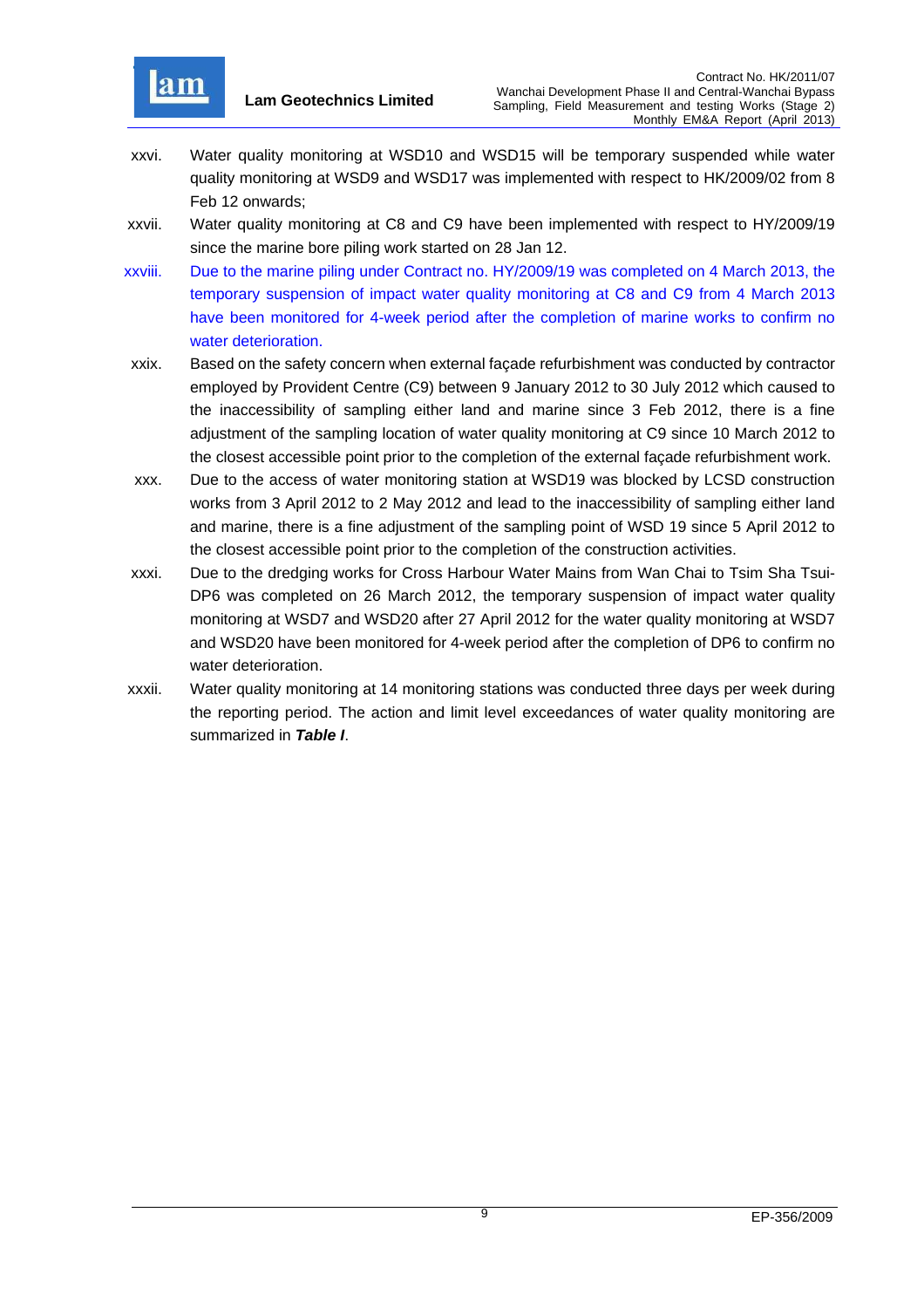

|                                      | Water             | Mid-flood<br>Mid-ebb |                |                |                |                |                |                |                |                |                |                |                |
|--------------------------------------|-------------------|----------------------|----------------|----------------|----------------|----------------|----------------|----------------|----------------|----------------|----------------|----------------|----------------|
| Contract no.                         | Monitoring        |                      | <b>DO</b>      | Turbidity      |                | SS             |                |                | <b>DO</b>      | Turbidity      |                |                | SS             |
|                                      | <b>Station</b>    | <b>AL</b>            | LL             | <b>AL</b>      | LL             | <b>AL</b>      | LL             | <b>AL</b>      | LL             | <b>AL</b>      | LL             | <b>AL</b>      | LL             |
| HK/2009/01                           | WSD <sub>19</sub> | $\mathbf 0$          | $\mathbf 0$    | $\Omega$       | $\Omega$       | $\Omega$       | $\overline{0}$ | $\Omega$       | $\Omega$       | 1              | $\overline{3}$ | 1              | 2              |
|                                      | C <sub>1</sub>    | $\mathbf 0$          | $\mathbf 0$    | $\mathbf 0$    | $\mathbf 0$    | $\mathbf 0$    | $\overline{0}$ | $\overline{0}$ | $\overline{0}$ | $\overline{0}$ | $\overline{0}$ | $\Omega$       | $\mathbf 0$    |
|                                      | C <sub>3</sub>    | $\Omega$             | 5              | $\Omega$       | $\Omega$       | $\Omega$       | $\Omega$       | $\Omega$       | 5              | $\mathbf 0$    | $\Omega$       | $\Omega$       | $\Omega$       |
|                                      | C <sub>4e</sub>   | $\mathbf 0$          | 5              | $\mathbf 0$    | $\mathbf 0$    | $\mathbf{1}$   | 0              | $\overline{0}$ | $\overline{4}$ | $\overline{0}$ | $\mathbf{1}$   | $\Omega$       | $\mathbf 0$    |
|                                      | C4w               | 1                    | 3              | $\overline{0}$ | $\mathbf 0$    | $\mathbf{1}$   | $\Omega$       | $\mathbf 1$    | $\overline{4}$ | $\overline{0}$ | $\mathbf 0$    | $\Omega$       | $\Omega$       |
|                                      | P <sub>1</sub>    | $\mathbf 0$          | $\overline{0}$ | $\overline{0}$ | $\mathbf 0$    | $\mathbf 0$    | $\mathbf 0$    | $\overline{0}$ | $\mathbf 0$    | $\overline{0}$ | $\mathbf 0$    | $\overline{0}$ | $\mathbf 0$    |
|                                      | P <sub>3</sub>    | $\mathbf 0$          | $\overline{0}$ | $\overline{0}$ | $\overline{0}$ | $\overline{0}$ | $\overline{0}$ | $\overline{0}$ | $\overline{0}$ | $\overline{0}$ | $\overline{0}$ | $\overline{0}$ | $\overline{0}$ |
|                                      | P <sub>4</sub>    | 0                    | $\overline{0}$ | $\overline{0}$ | $\mathbf 0$    | $\mathbf 0$    | $\mathbf 0$    | $\overline{0}$ | $\mathbf 0$    | $\mathbf 0$    | $\mathbf 0$    | $\Omega$       | $\Omega$       |
|                                      | P <sub>5</sub>    | 0                    | 0              | $\mathbf 0$    | 0              | 0              | 0              | $\overline{0}$ | $\mathbf 0$    | $\mathbf 0$    | $\mathbf 0$    | $\overline{0}$ | 0              |
|                                      | <b>WSD20</b>      | $\mathbf 0$          | $\overline{0}$ | $\overline{0}$ | $\mathbf 0$    | $\overline{0}$ | $\overline{0}$ | $\overline{0}$ | $\overline{0}$ | $\overline{0}$ | $\overline{0}$ | $\overline{0}$ | $\mathbf 0$    |
| Monitoring finished on 27 April 2012 | WSD7              | 0                    | $\Omega$       | $\Omega$       | $\mathbf 0$    | $\overline{0}$ | $\overline{0}$ | $\Omega$       | $\overline{0}$ | $\mathbf 0$    | $\overline{0}$ | $\Omega$       | $\mathbf 0$    |
| HK/2009/01<br>& HK/2010/06           | C <sub>2</sub>    | $\mathbf 0$          | $\mathbf 0$    | $\overline{0}$ | $\mathbf 0$    | $\overline{0}$ | $\overline{0}$ | $\overline{0}$ | $\overline{0}$ | 0              | $\overline{0}$ | $\overline{0}$ | $\mathbf 0$    |
| HK/2009/02                           | C <sub>5e</sub>   | 0                    | $\Omega$       | $\Omega$       | $\Omega$       | $\Omega$       | $\Omega$       | $\Omega$       | $\overline{0}$ | 0              | $\Omega$       | $\Omega$       | $\mathbf{0}$   |
|                                      | C <sub>5w</sub>   | $\overline{0}$       | $\mathbf 0$    | $\mathbf 0$    | $\mathbf 0$    | $\overline{0}$ | $\overline{0}$ | $\overline{0}$ | $\overline{0}$ | $\overline{0}$ | $\mathbf 0$    | $\Omega$       | $\Omega$       |
| Monitoring started on                | WSD21             | $\pmb{0}$            | $\mathbf 0$    | $\overline{0}$ | $\overline{0}$ | $\overline{2}$ | $\overline{0}$ | $\mathbf 0$    | $\overline{0}$ | $\overline{0}$ | $\overline{0}$ | $\overline{0}$ | $\overline{0}$ |
| 8 Feb 2012                           | WSD9              | 0                    | $\Omega$       | $\Omega$       | $\Omega$       | $\Omega$       | $\Omega$       | $\Omega$       | $\overline{0}$ | 0              | $\Omega$       | $\Omega$       | $\mathbf{0}$   |
|                                      | WSD17             | $\mathbf 0$          | $\Omega$       | $\Omega$       | $\mathbf 0$    | 1              | $\Omega$       | $\mathbf 0$    | $\Omega$       | $\mathbf 0$    | $\Omega$       | 0              | $\mathbf 0$    |
| HY/2009/15                           | C7                | 0                    | $\Omega$       | $\Omega$       | $\Omega$       | $\Omega$       | $\Omega$       | $\Omega$       | $\overline{0}$ | $\mathbf 0$    | $\Omega$       | $\Omega$       | $\mathbf{0}$   |
| HY/2009/19                           | C <sub>8</sub>    | $\mathbf 0$          | $\Omega$       | $\overline{0}$ | $\mathbf 0$    | $\overline{0}$ | $\overline{0}$ | $\Omega$       | $\overline{0}$ | 0              | $\overline{0}$ | $\overline{0}$ | $\mathbf 0$    |
| Monitoring started on 28 Jan 2012    | C <sub>9</sub>    | $\mathbf 0$          | $\mathbf 0$    | $\mathbf{1}$   | $\mathbf 0$    | $\overline{0}$ | $\overline{0}$ | $\mathbf 0$    | $\overline{0}$ | $\overline{0}$ | $\mathbf 0$    | $\overline{0}$ | $\mathbf 0$    |
| <b>Total</b>                         |                   | 1                    | 13             | 1              | $\Omega$       | $\overline{5}$ | $\overline{0}$ | 1              | 13             | $\mathbf{1}$   | $\overline{4}$ | 1              | $\overline{2}$ |

### *Table I Summary of Water Quality Monitoring Exceedances in Reporting Month*

Remarks: - The cessation of seawater intake operation for C6 was confirmed on 17 May 2011, the water monitoring at C6 was then terminated since 17 May 2011.

- WSD9 and WSD17 were implemented with respect to HK/2009/02 from 8 Feb 2012.
- 4-week water quality monitoring at WSD9, WSD10, WSD15, WSD17, C8 and C9 were completed on 6 Feb 2012.
- C8 and C9 were implemented with respect to HY/2009/19 from 28 Jan 2012.
- C8 & C9 was temporary suspended on 30 March 2013 due to the marine works for Contract no. HY/2009/19 had been completed on 4 March 2013
- WSD7 and WSD20 water quality monitoring were temporarily suspended from 27 Apr 2012.
- xxxiii. Investigation revealed that exceedances from 8 to 12 April 2013 at C3, C4e and C4w were project-related exceedances. All the other remaining exceedances were concluded as non-project-related. The details of the recorded exceedances can be referred to the Section 6.4.
- xxxiv. Enhanced DO monitoring at 4 monitoring stations in Causeway Bay Typhoon Shelter and Ex-Public Cargo Works Area was conducted three days per week during the reporting period. The action and limit level exceedances of water quality monitoring are summarized in *Table II*.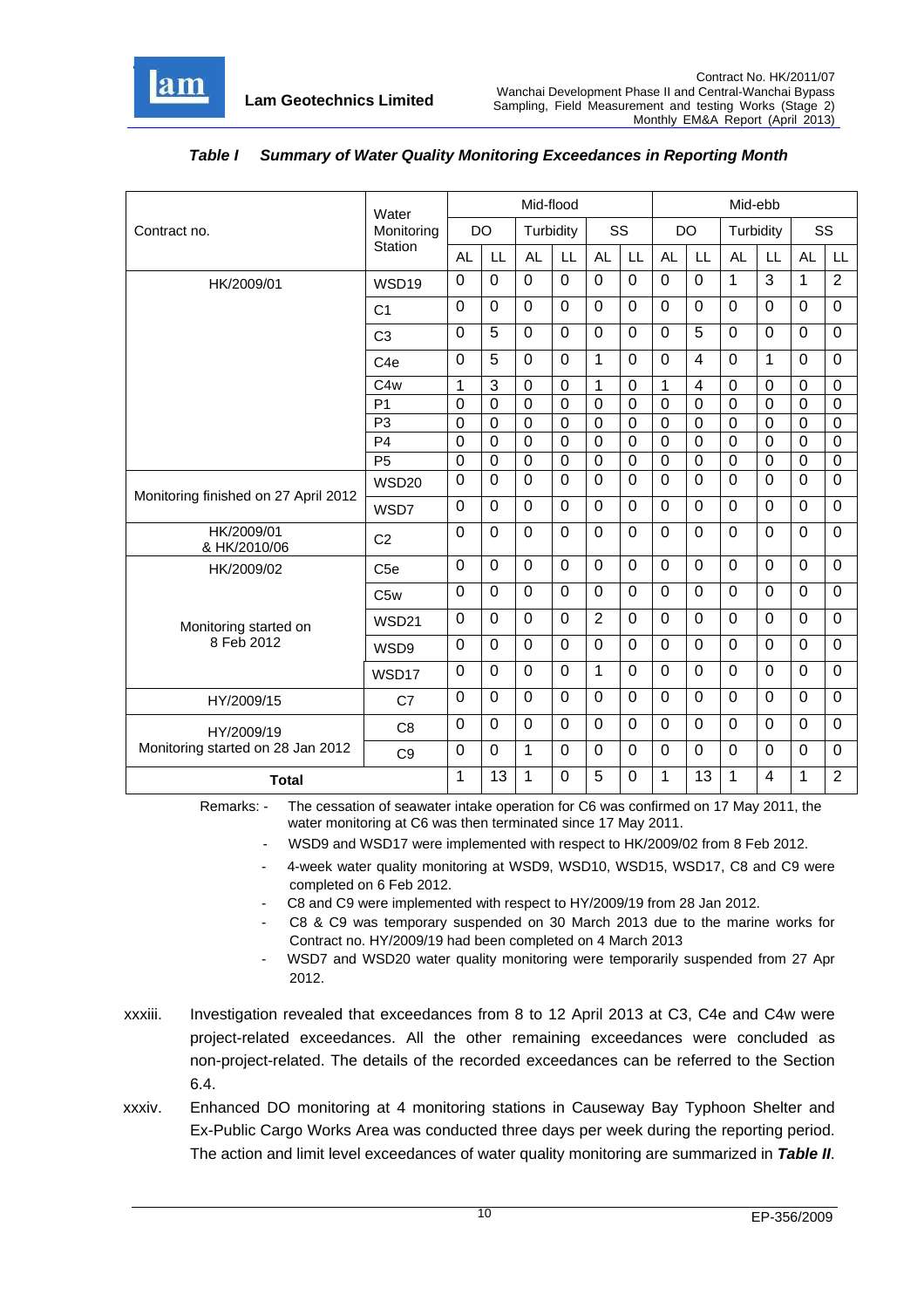

HY/2009/15

r

| <b>Reporting Month</b> |                                    |           |  |         |  |
|------------------------|------------------------------------|-----------|--|---------|--|
|                        |                                    | Mid-flood |  | Mid-ebb |  |
| Contract<br>no.        | <b>Water Monitoring</b><br>Station | DΟ        |  | 70      |  |
|                        |                                    | AL        |  | AL      |  |
|                        | C6                                 |           |  |         |  |

*Table II Summary of Enhanced Dissolved Oxygen Monitoring Exceedances in Reporting Month* 

C7 0 0 0 0 0 Ex-WPCWA SW 0 0 1 1

Ex-WPCWA SE  $\begin{array}{c|c|c|c|c|c|c} \hline \end{array}$  0 0  $\begin{array}{c|c|c|c} \hline \end{array}$  0 0  $\begin{array}{c|c|c|c} \hline \end{array}$  0 Total 1 0 0 3 1

- xxxv. There were 3 action level exceedances and 1 limit level exceedances of enhanced dissolved oxygen recorded in this reporting month. Investigation found that the exceedances are not related to the Project works. The details of the recorded exceedances can be referred to the Section 6.4.
- xxxvi. In response to the Condition 2.18 of the Environmental Permit no. EP-356/2009 requiring that a silt curtain / impermeable barrier system be installed to channel water discharge flow from Culvert L to locations outside the embayment area, a proposed replacement of the requirement with additional dissolved oxygen monitoring has been conducted at three monitoring stations, namely A, B and C between the eastern seawall of Central Reclamation Phase III and the HKCEC Extension since November 2011 under EP-356/2009 so that DO level between the eastern seawall of Central Reclamation Phase II and the HKCEC extension could be continuously monitored.

### Complaints, Notifications of Summons and Successful Prosecutions

xxxvii. There was no environmental complaint received in this reporting month.

### Site Inspections and Audit

xxxviii. The Environmental Team (ET) conducted weekly site inspections for Contract nos. HK/2009/01, HK/2009/02, HY/2009/15 HK/2010/06, HY/2009/19 and HK/2012/08 under EP no. EP-356/2009 in the reporting month. Major observations and recommendations made during the audit sessions were rectified by the Contractors. No non-conformance was identified during the site inspections.

### Future Key Issues

xxxix. In coming reporting month, the principal work activities of individual contracts are anticipated as follows:

Contract no. HK/2009/01 - Wan Chai Development Phase II – Central –Wanchai Bypass at **HKCEC** 

Marine Works

• Filling works up to +4.0mPD.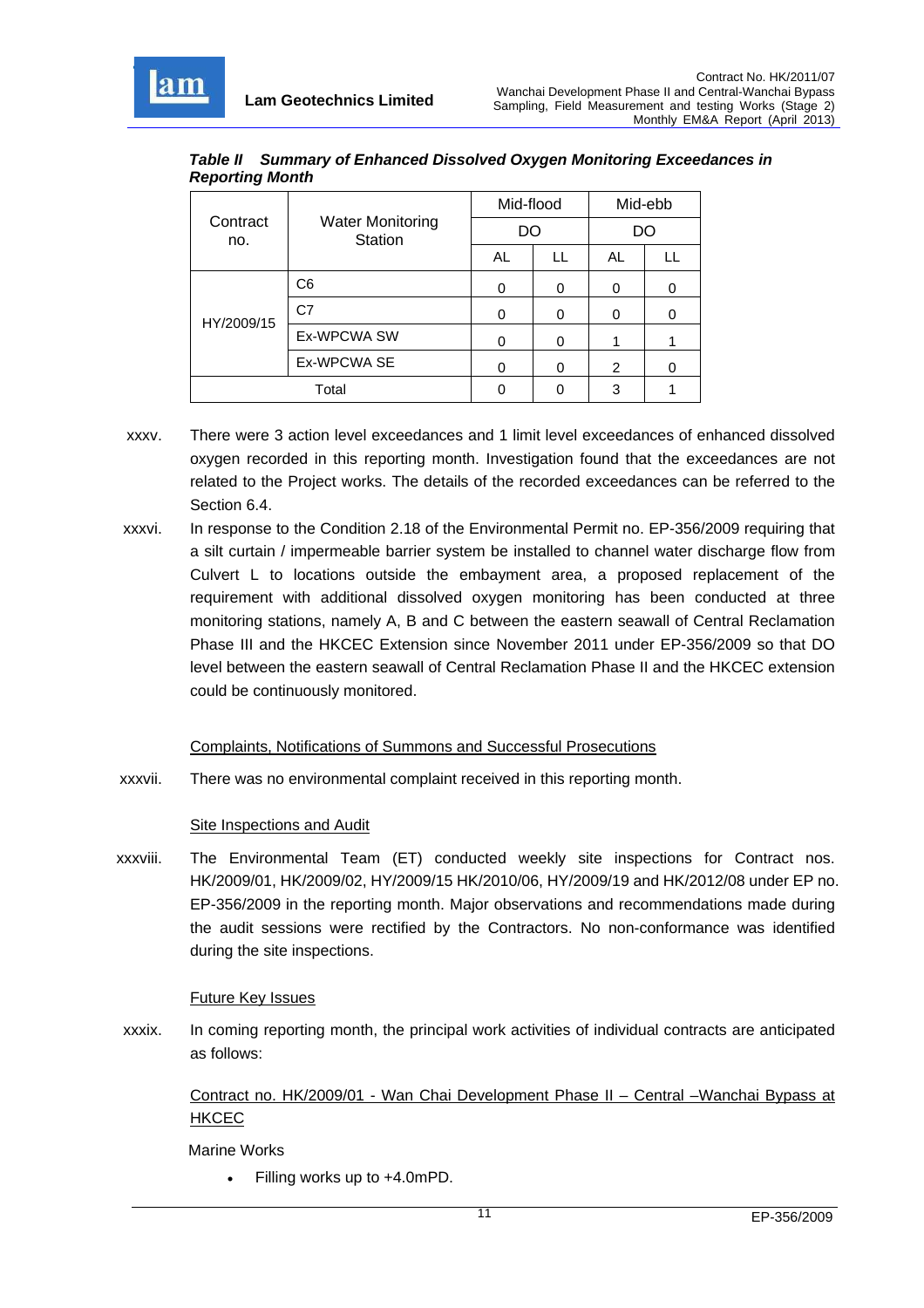

- Steel bridge construction over temporary open channel between CH220 and CH260.
- Construction of mass concrete coping for new seawall.
- Installation of ELS for construction of proposed box culvert Bay 8 and Bay 9. Subsequent Box Culvert construction for Bay 8 & 9.
- Backfilling to temporary water channel for subsequent demolition of promenade deck and pumping station at HKCEC Water Channel.
- Connection works of Pipeline D to exiting mains at Wan Chai.
- Connection works of Pipeline C to exiting mains at Wan Chai.

Fresh Watermains, Cooling Watermains and Salt Watermains (On Land)

- Works at Zone B6-1B, B6-2A, B6-4, B6-5B, A2-3A, A1-5C, A3-3C, C1-2 and X2-1.
- Mainlaying works at Zone A2-3A and A1-5C.
- Mainlaying works in Zone C1-2.
- Mainlaying works for proposed sewerage system in Zone B6-1B, B6-2A, B6-4.
- Mainlaying works at Zone X2-1.
- $\bullet$

Tunnel Works

- Installation of pre-bored H-pile in CWB Stage 1B under the atrium link (from Ch80 to Ch220).
- Installation of pre-bored H-pile in CWB Stage 1B under the atrium link (from Ch120 to Ch220).
- 3rd Piling rig for pre-bored H piling works under atrium would be mobilized to Site.
- CWB diaphragm wall construction under the atrium lin.
- Construction of bulkhead Wall at Ch120.
- Pre-drilling works for CWB (Stage 3).
- Demolition of the promenade deck and pumping stations at HKCEC Water Channel.

### E&M Works

- Full commissioning for Cooling Water Pumping Station P5.
- Handover inspection for Cooling Water Pumping Station P3.
- Handover inspection for Cooling Water Pumping Station P5.

Application of Epoxy Lining to Existing Box Culvert M (VO No.31)

Epoxy lining application to the western box of the existing Box Culvert M.

Contract no. HK/2009/02 - Wan Chai Development Phase II – Central – Wan Chai Bypass at Wan Chai East

Footpath reinstatement works of cooling mains near Harbour Centre / Great Eagle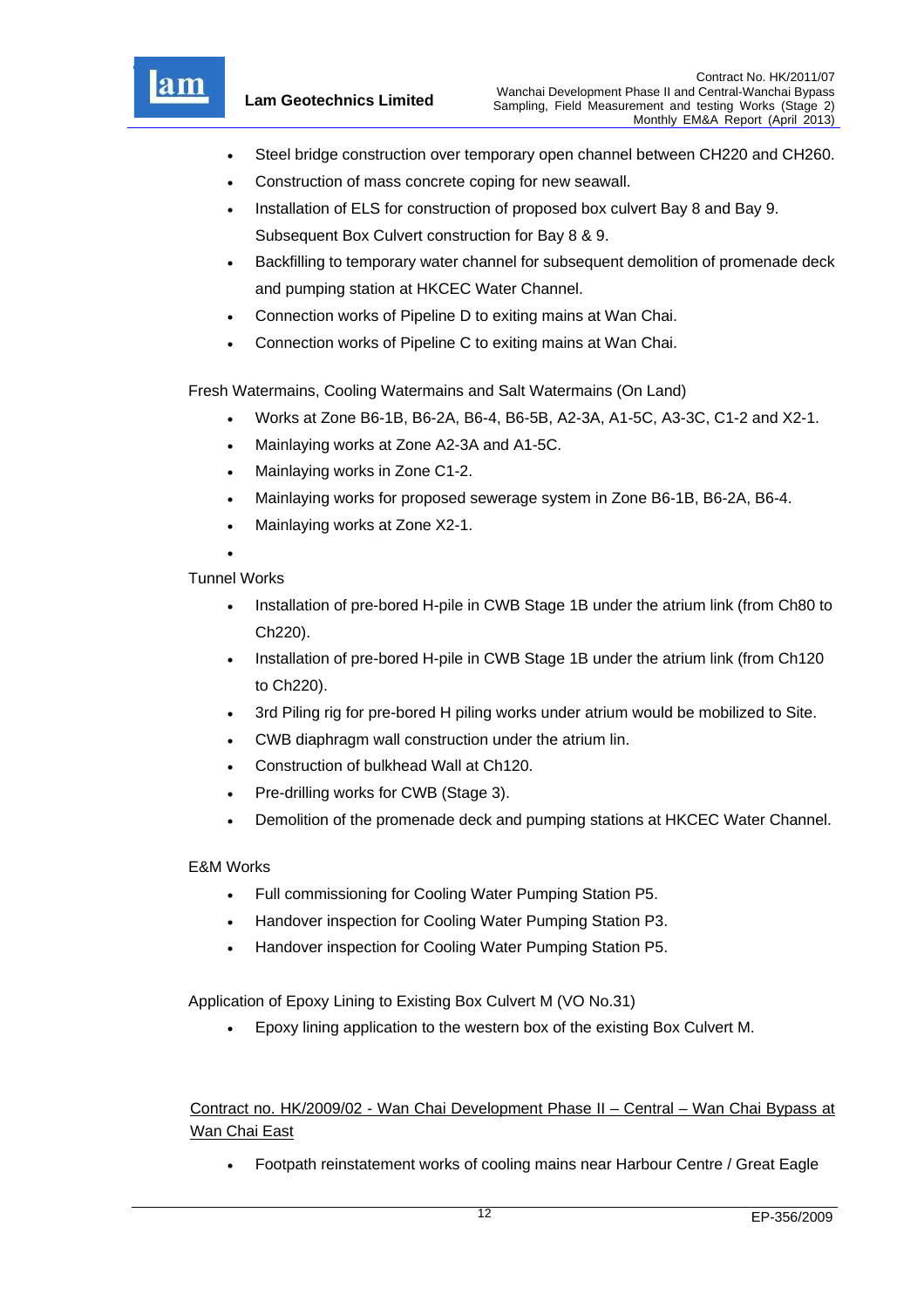

Centre.

- Remedial works and subsequent T&C for CRB intake pipes within WCR1 area. Notification to stakeholder for switching over for the proposed cooling water intake system.
- Construction of pile caps for rectifying the subsided intake pipes for both GE/HC and SHK.
- Remaining DN800 salt watermins (CHS8A) installation and backfilling works inside Ex-pet Garden.
- Construction of remedial works for the concrete plug at Bay 1B and the subsequent construction of Bay 1B and Bay 2B Intake Culvert.
- All mainlaying works and prepare for connection with the existing DN600 salt watermains at Hung Hing Road.
- Leakage test for the installed stoplog at Bay 2A of Intake Culvert
- Synthetic woods and façade works for the external wall of WSD Salt Water Pumping Station.
- Backfilling to Bay 6 to Bay 11 of Intake Culvert.
- PLC & SCADA functional and performance tests after completion of training to WSD staff.
- Reinstatement works of DSD receiving pit at Hung Hing Road.
- Construction of Bay 4 & Bay 5 of the proposed Box Culvert N1.
- ABWF in Ferry Pier.
- Installation of moveable ramp system included the commencement of ramp installation
- Civil works above the caisson seawall 2X including staircase ST-1 and the plant room underneath the western staircase.
- Late cast portion for Roof RC Superstructure above the machine room in Level M.
- Lift installation at Ferry Pier.

# Contract no. HY/2009/15 - Central-Wanchai Bypass – Tunnel (Causeway Bay Typhoon Shelter Section)

- Removal of eastern breakwater of CBTS
- Installation of temporary wave protection barrier at eastern breakwater
- Temporary works for EVA

Contract no. HK/2010/06 - Wan Chai Development Phase II – Central – Wan Chai Bypass over MTR Tsuen Wan Line

- Sheet Piling Works
- Utility Diversion Works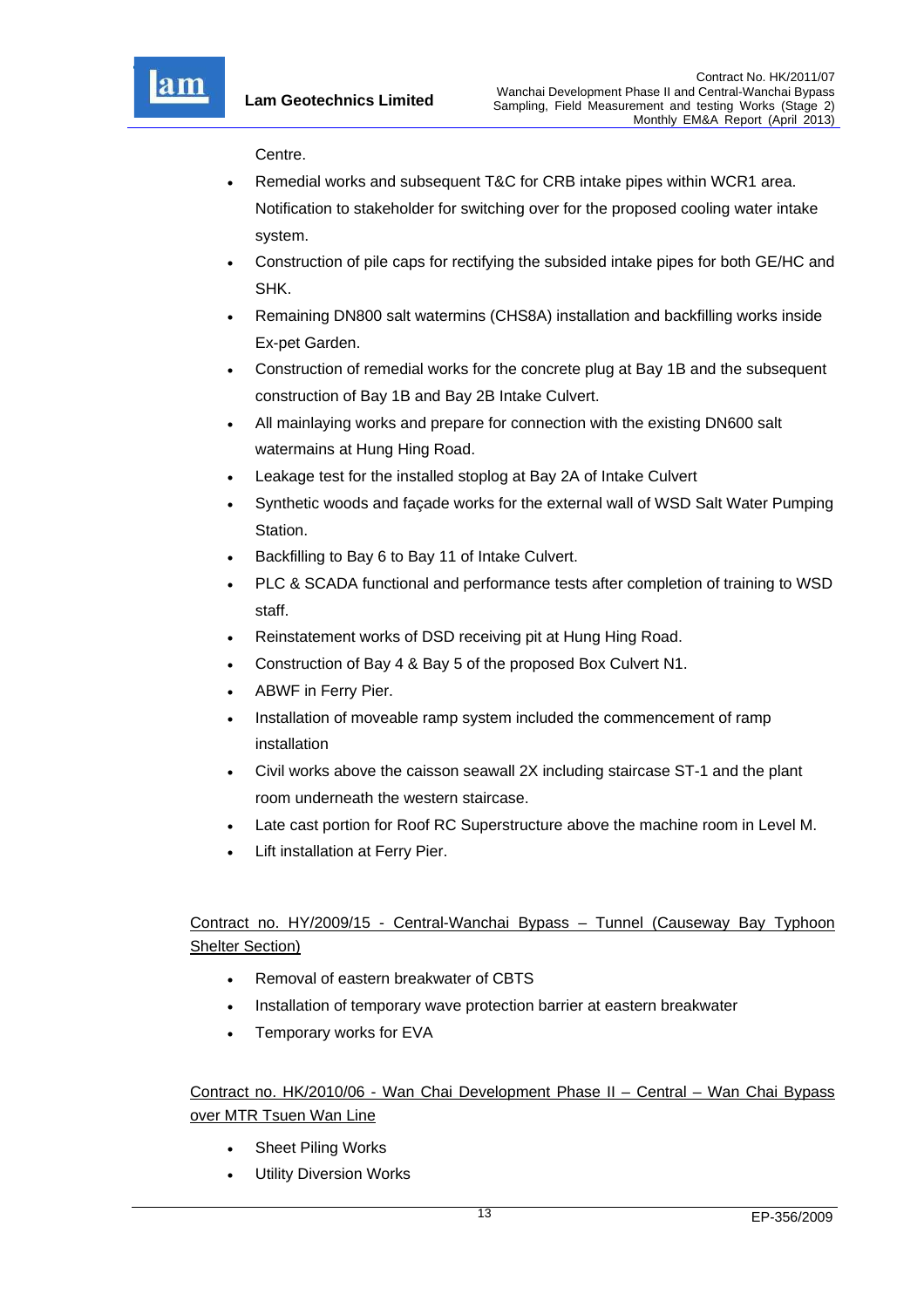

**Lam Geotechnics Limited**

- Road surfacing works
- Precast Unit Box Installation Preparation Works (mainland China)

Contract no. HY/2009/19- Wan Chai Bypass Tunnel (North Point Section) and Island Eastern Corridor Link

- Bored piling (Land)
- D-wall and Barrette Construction
- Construction works for Box Culvert T1
- Construction works for Culvert U1
- Construction of Pile cap (Land)
- Demolition of parapet at IEC Link
- Construction of dewatering well for Cut & Cover Tunnel
- Construction of pile cap, column & cross head (Marine)
- D8-D9 Gantry Fabrication for precast segment
- ELS for Cut & Cover Tunnel
- $\bullet$  Laying of 1500 $\phi$  pipe

# Contract no. HK/2012/08 – Wan Chai Development Phase II – Central- Wan Chai Bypass at Wan Chai West

- Hoarding erection
- Marine GI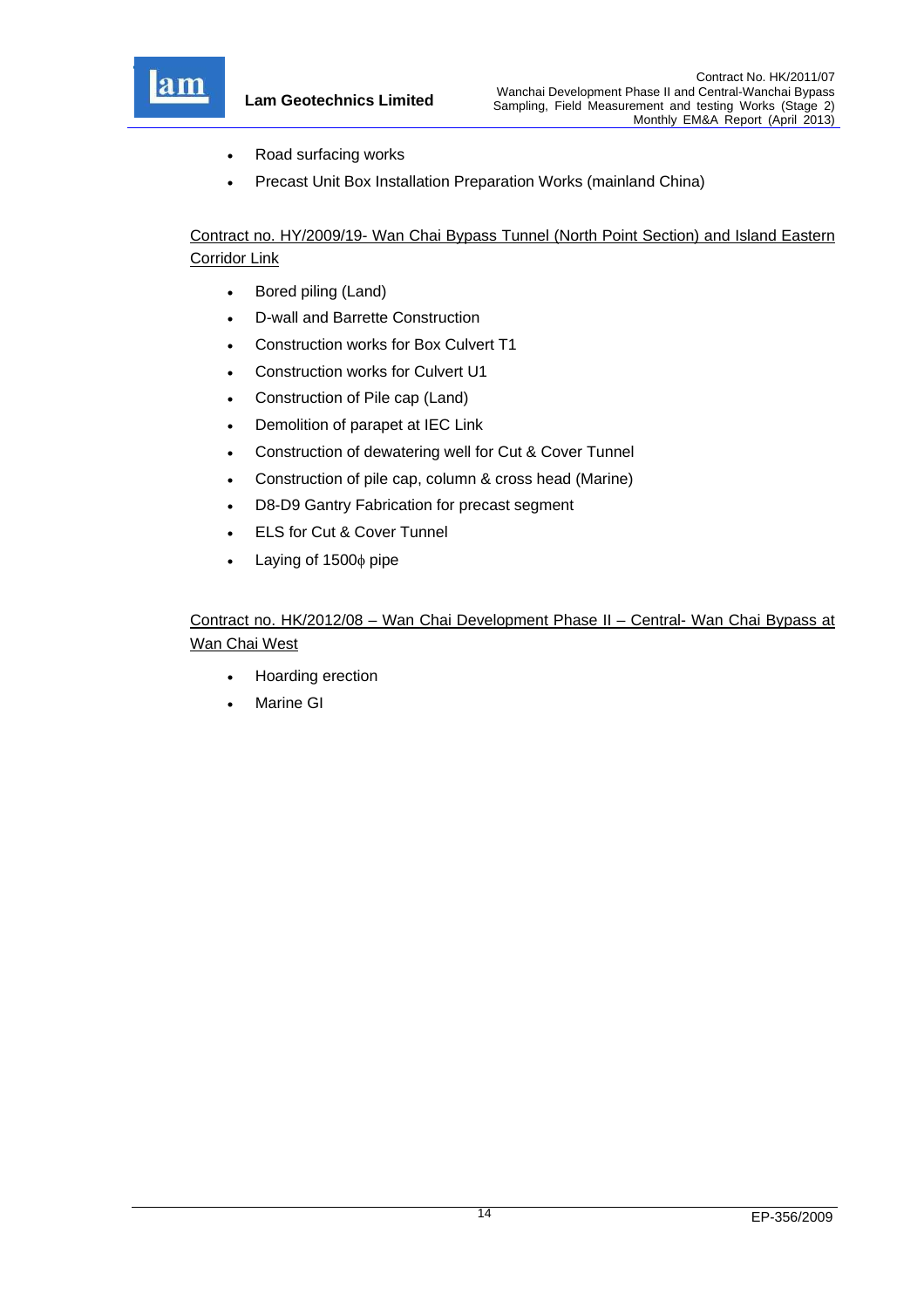

#### **1. Introduction**

#### **1.1 Scope of the Report**

- 1.1.1. Lam Geotechnics Limited (LGL) has been appointed to work as the Environmental Team (ET) under Environmental Permit no. EP-356/2009 and Further Environmental permit nos. FEP-02/356/2009, FEP-03/356/2009, FEP-04/356/2009, FEP-05/356/2009 and FEP-06/356/2009 to implement the Environmental Monitoring and Audit (EM&A) programme as stipulated in the EM&A Manual of the approved Environmental Impact Assessment (EIA) Report for Wan Chai Development phase II and Central-Wan Chai Bypass (Register No.: AEIAR-125/2008) and in the EM&A Manual of the approved EIA Report for Central-Wan Chai Bypass and Island Eastern Corridor Link (Register No. AEIAR-014/2001).
- 1.1.2. This report presents the environmental monitoring and auditing work carried out in accordance to the Section 10.3 of EM&A Manual and "*Environmental Monitoring and Audit Requirements"* under Particular Specification Section 27.
- 1.1.3. This report documents the finding of EM&A works for Environmental Permit no. EP-356/2009, Further Environmental Permit no. FEP-02/356/2009, FEP-03/356/2009, FEP-04/356/2009 and FEP-05/356/2009 and during the period of March 2013 to April 2013. The cut-off date of reporting is at  $27<sup>th</sup>$  of each reporting month.

#### **1.2 Structure of the Report**

- **Section 1** *Introduction* details the scope and structure of the report.
- **Section 2** *Project Background* summarizes background and scope of the project, site description, project organization and contact details of key personnel during the reporting period.
- **Section 3** *Status of Regulatory Compliance* summarizes the status of valid Environmental Permits / Licenses during the reporting period.
- **Section 4** *Monitoring Requirement***s** summarizes all monitoring parameters, monitoring methodology and equipment, monitoring locations, monitoring frequency, criteria and respective event and action plan and monitoring programmes.
- **Section 5** *Monitoring Results* summarizes the monitoring results obtained in the reporting period.
- **Section 6 Compliance Audit** summarizes the auditing of monitoring results, all exceedances environmental parameters.
- **Section 7** *Cumulative Construction Impact due to the Concurrent Projects*  summarizes the relevant cumulative construction impact due to the concurrent activities of the concurrent Projects.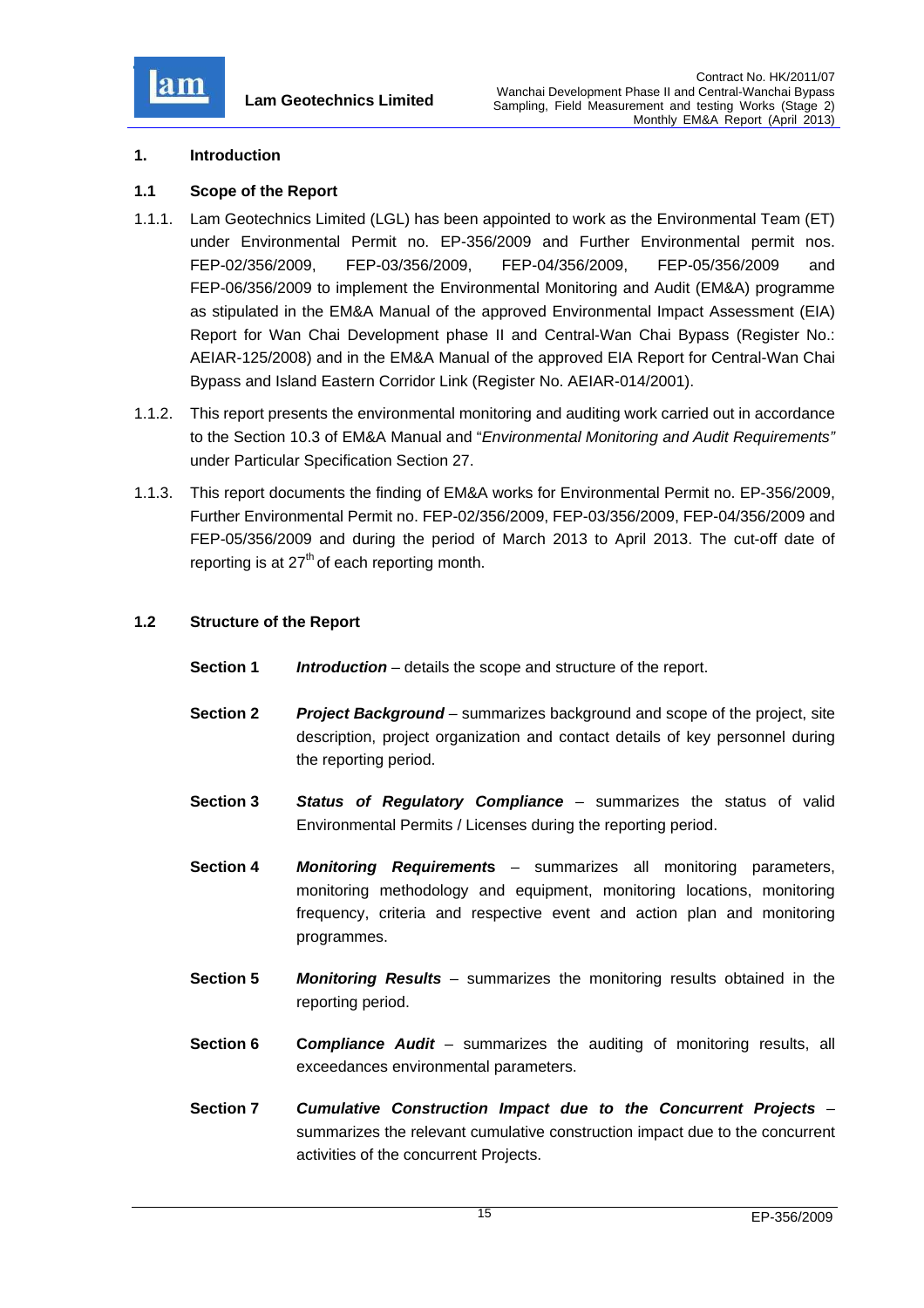

- **Section 8** *Site Inspection*  summarizes the findings of weekly site inspections undertaken within the reporting period, with a review of any relevant follow-up actions within the reporting period.
- **Section 9** *Complaints, Notification of summons and Prosecution summarizes the* cumulative statistics on complaints, notification of summons and prosecution
- **Section 10** *Conclusion*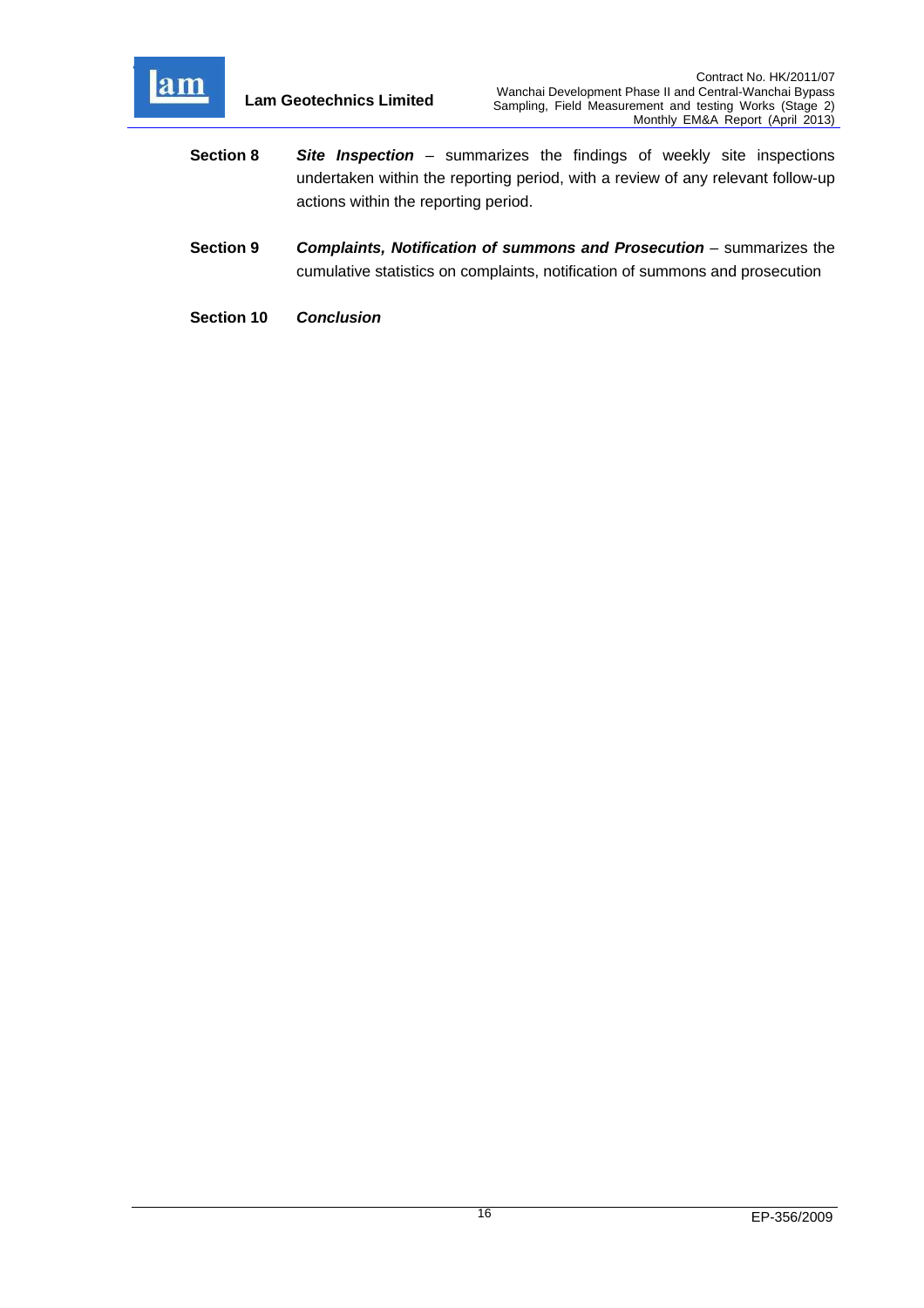

### **2. Project Background**

### **2.1 Background**

- 2.1.1. "Wan Chai Development phase II and Central-Wan Chai Bypass" and "Central-Wan Chai Bypass and Island Eastern Corridor Link" (hereafter called "the Project") are Designed Project (DP) under the Environmental Impact Assessment Ordinance (Cap. 499) (EIAO). The Environmental Impact Assessment (EIA) Reports for Central-Wan Chai Bypass and Island Eastern Corridor Link (Register No. AEIAR-041/2001) and Wan Chai Development phase II and Central-Wan Chai Bypass (Register No.: AEIAR-125/2008) have been approved on 31 August 2001 and 11 December 2008 respectively.
- 2.1.2. The key purpose of Wan Chai Development Phase II (WDII) is to provide land at Wan Chai North and North Point for construction of the Central-Wan Chai Bypass and Island Eastern Corridor Link (CWB). Land formed under the project will be developed as a world-class waterfront promenade joining that at the new Central waterfront for public enjoyment.
- 2.1.3. There is a compelling and present need for the CWB to provide relief to the very congested east-west Connaught Road Central/Harcourt Road / Gloucester Road Corridor (the Corridor) which is currently operating beyond its capacity. The CWB will provide relief to the existing congestion along the Corridor and cater for the anticipated growth of traffic on Hong Kong Island. Without the CWB and its access roads, there will not be sufficient capacity to serve the heavy traffic demands at both strategic and local levels.

### **2.2 Scope of the Project and Site Description**

- 2.2.1. The Project is located mainly in Wan Chai North, Causeway Bay and North Point, and is demarcated by Gloucester Road and Victoria Park Road to the south, Fenwick Pier Street to the west and Tong Shui Road Interchange to the east, as shown in *Figure 2.1*.
- 2.2.2. The study area encompasses existing developments along the Wan Chai, Causeway Bay and North Point shorelines. Major land uses include the Hong Kong Convention & Exhibition Centre (HKCEC) Extension, the Wan Chai Ferry Pier, the ex-Wan Chai Public Cargo Working Area (ex-PCWA), the Royal Hong Kong Yacht Club (RHKYC), the Police Officers' Club, the Causeway Bay Typhoon Shelter (CBTS) and commercial and residential developments.
- 2.2.3. The scope of the Project comprises:
	- Land formation for key transport infrastructure and facilities, including the Trunk Road (i.e. CWB) and the associated slip roads for connection to the Trunk Road and for through traffic from Central to Wan Chai and Causeway Bay. The land formed for the above transport infrastructure will provide opportunities for the development of an attractive waterfront promenade for the enjoyment of the public
	- Reprovisioning / protection of the existing facilities and structures affected by the land formation works mentioned above
	- Extension, modification, reprovisioning or protection of existing storm water drainage outfalls, sewerage outfalls and watermains affected by the revised land use and land formation works mentioned above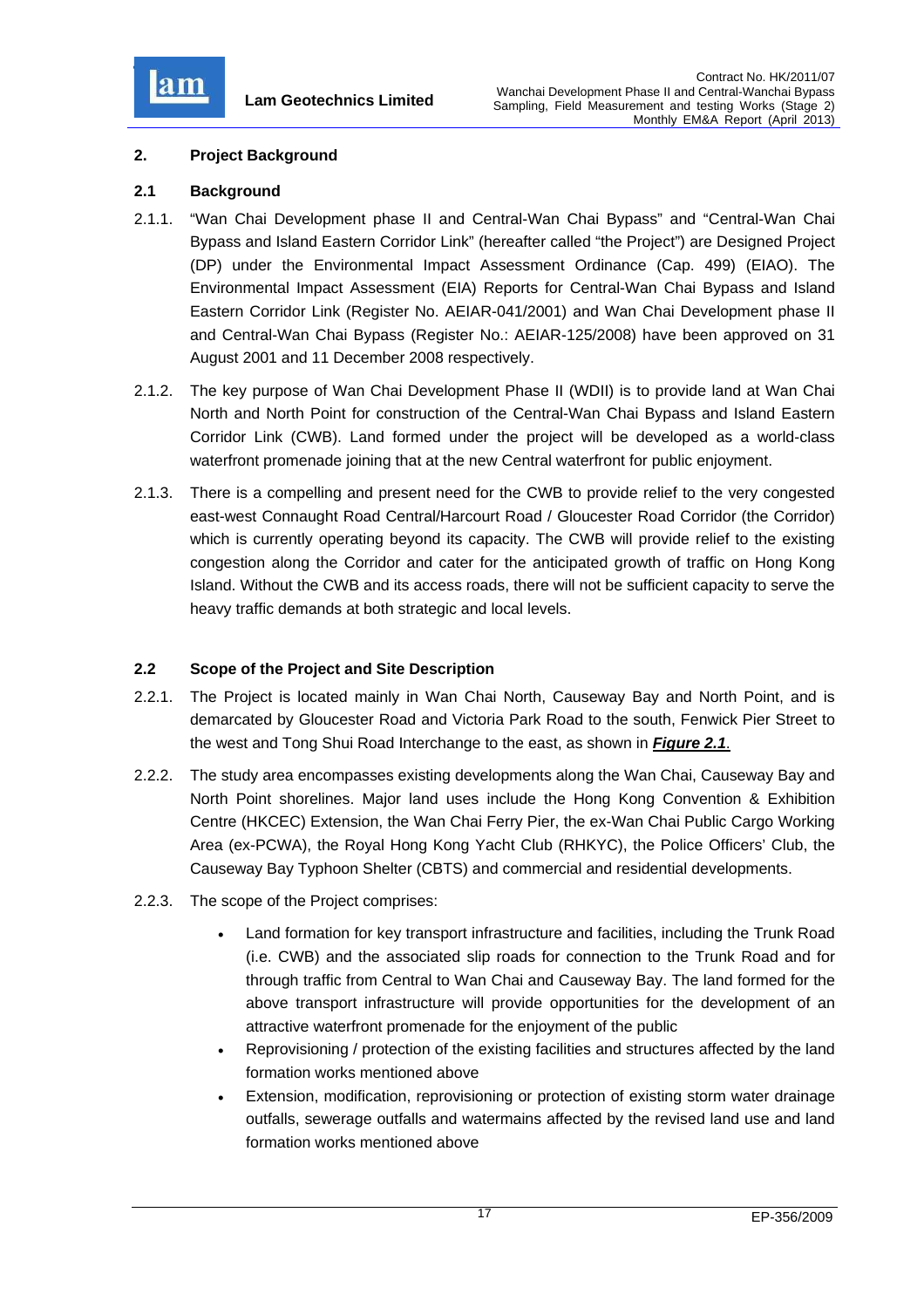

- Upgrading of hinterland storm water drainage system and sewerage system, which would be rendered insufficient by the land formation works mentioned above
- Provision of the ground level roads, flyovers, footbridges, necessary transport facilities and the associated utility services
- Construction of the new waterfront promenade, landscape works and the associated utility services
- The Trunk Road (i.e. CWB) within the study area and the associated slip roads for connection to the Trunk Road.
- 2.2.4. The project also contains various Schedule 2 DPs that, under the EIAO, require Environmental Permits (EPs) to be granted by the DEP before they may be either constructed or operated. *Table 2.1* summarises the five individual DPs under this Project. *Figure 2.1* shows the locations of these Schedule 2 DPs.

| <b>Item</b>     | <b>Designated Project</b>                                                                   | <b>EIAO Reference</b>                 | <b>Reason for inclusion</b>                                                                                         |
|-----------------|---------------------------------------------------------------------------------------------|---------------------------------------|---------------------------------------------------------------------------------------------------------------------|
| DP <sub>1</sub> | Central-Wanchai Bypass<br>(CWB) including its road<br>tunnel and slip roads                 | Schedule 2, Part I, A.1<br>and A.7    | Trunk road and road tunnel<br>more than 800 m in length                                                             |
| DP <sub>2</sub> | Road P2 and other roads<br>which are classified as<br>primary/district distributor<br>roads | Schedule 2, Part I, A.1               | Primary / district distributor<br>roads                                                                             |
| DP <sub>3</sub> | Reclamation works including<br>associated dredging works                                    | Schedule 2, Part I, C.1<br>and $C.12$ | Reclamation more than 5 ha<br>in size and a dredging<br>operation less than 100 m<br>from a seawater intake point   |
| DP <sub>5</sub> | Wan Chai East Sewage<br>Outfall                                                             | Schedule 2, Part I, F.5<br>and $F.6$  | Submarine sewage pipelines<br>with a total diameter more<br>than 1,200 mm and include a<br>submarine sewage outfall |
| DP <sub>6</sub> | Dredging for the<br>Cross-harbour Water Mains<br>from Wan Chai to Tsim Sha<br>Tsui          | Schedule 2, Part I, C.12              | A dredging operation less<br>than 100 m from a seawater<br>intake point                                             |

*Table 2.1 Schedule 2 Designated Projects under this Project* 

# **2.3 Division of the Project Responsibility**

- 2.3.1. Due to the multi-contract nature of the Project, there are a number of contracts sub-dividing the whole works area into different work areas to be commenced. Contractors of individual contracts will be required by the EP holder to apply Further Environmental Permits (FEP) such that the impact monitoring stations are sub-divided accordingly to facilitate the implementation of EM&A programme and to streamline the EM&A reporting for individual FEP holders correspondingly.
- 2.3.2. The details of individual contracts are summarized in *Table 2.2*.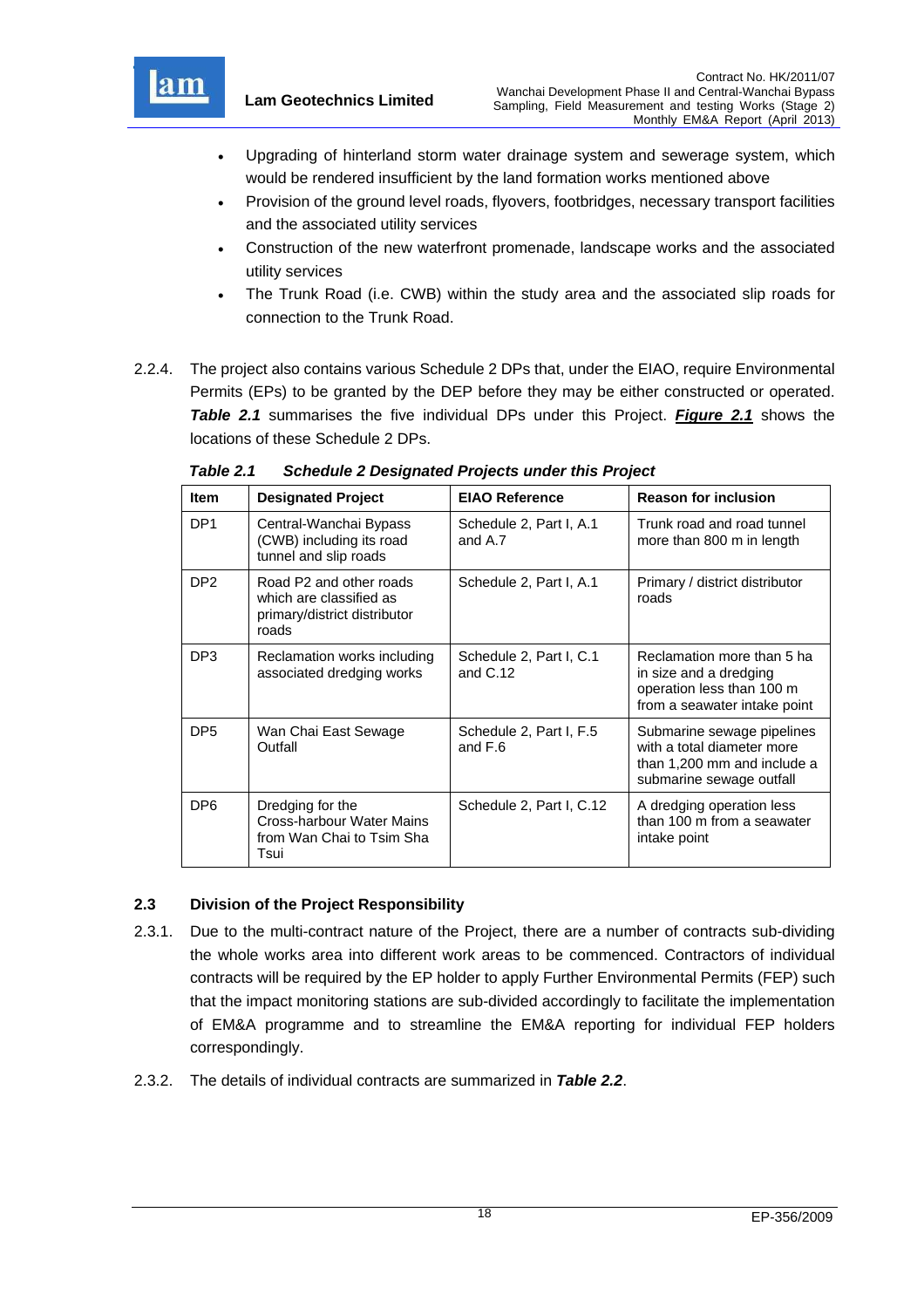

| Contract<br>No.                                                                               | <b>Contract Title</b>                                                                              | <b>Associated DP(s)</b> | <b>Construction</b><br><b>Commencement Date</b> |
|-----------------------------------------------------------------------------------------------|----------------------------------------------------------------------------------------------------|-------------------------|-------------------------------------------------|
| HK/2009/01                                                                                    | Wan Chai Development Phase II -<br>Central - Wanchai Bypass at Hong                                | DP3, DP6                | 23 July 2010                                    |
|                                                                                               | Kong Convention and Exhibition Centre                                                              | DP1, DP2                | 25 August 2011                                  |
| HK/2009/02<br>Wan Chai Development Phase II -<br>Central - Wan Chai Bypass at WanChai<br>East |                                                                                                    | DP3, DP5                | 5 July 2010                                     |
|                                                                                               |                                                                                                    | DP <sub>1</sub>         | 26 April 2011                                   |
| HY/2009/11                                                                                    | Wan Chai Development Phase II and<br>Central - Wan Chai Bypass - North<br><b>Point Reclamation</b> | DP <sub>3</sub>         | 17 March 2010                                   |
| HY/2009/15                                                                                    | Central-Wanchai Bypass - Tunnel                                                                    | DP <sub>3</sub>         | 10 November 2010                                |
| (Causeway Bay Typhoon Shelter<br>Section)                                                     |                                                                                                    | DP <sub>1</sub>         | 13 July 2011                                    |
| HK/2010/06                                                                                    | Wan Chai Development Phase<br>II-Central-Wan Chai Bypass over MTR<br>Tsuen Wan Line                | DP <sub>3</sub>         | 22 March 2011                                   |
| 04/HY/2006                                                                                    | Reconstruction of Bus Terminus near<br>Man Yiu Street and Man Kwong Street                         | DP <sub>1</sub>         | September 2010                                  |
| HY/2009/17                                                                                    | Central - Wan Chai Bypass (CWB) at<br>FEHD Whitfield Depot - Advanced piling<br>works.             | DP <sub>1</sub>         | 5 October 2010                                  |
| HY/2009/18                                                                                    | Central - Wan Chai Bypass (CWB) -<br>Central Interchange                                           | DP <sub>1</sub>         | 21 April 2011                                   |
| HY/2009/19                                                                                    | Central - Wanchai Bypass Tunnel<br>(North Point Section) and Island<br>Eastern Corridor Link       | DP <sub>1</sub>         | 24 March 2011                                   |
| HK/2012/08                                                                                    | Wan Chai Development Phase<br>IICentral-<br>Wan Chai Bypass at Wan Chai<br>West                    | DP1, DP2, DP3           | March 2013                                      |

#### *Table 2.2 Details of Individual Contracts under the Project*

### **2.4 Project Organization and Contact Personnel**

- 2.4.1. Civil Engineering and Development Department and Highways Department are the overall project controllers for the Wan Chai Development Phase II and Central-Wan Chai Bypass respectively. For the construction phase of the Project, Project Engineer, Contractor(s), Environmental Team and Independent Environmental Checker are appointed to manage and control environmental issues.
- 2.4.2. The proposed project organization and lines of communication with respect to environmental protection works are shown in *Figure 2.2*. Key personnel and contact particulars are summarized in *Table 2.3*:

| Party        | Role                                     | <b>Post</b>                       | <b>Name</b>        | <b>Contact</b><br>No. | <b>Contact</b><br>Fax |
|--------------|------------------------------------------|-----------------------------------|--------------------|-----------------------|-----------------------|
| <b>AECOM</b> | Engineer's<br>Representative<br>for WDII | Principal<br>Resident<br>Engineer | Mr. Frankie<br>Fan | 2587 1778             | 2587 1877             |

#### *Table 2.3 Contact Details of Key Personnel*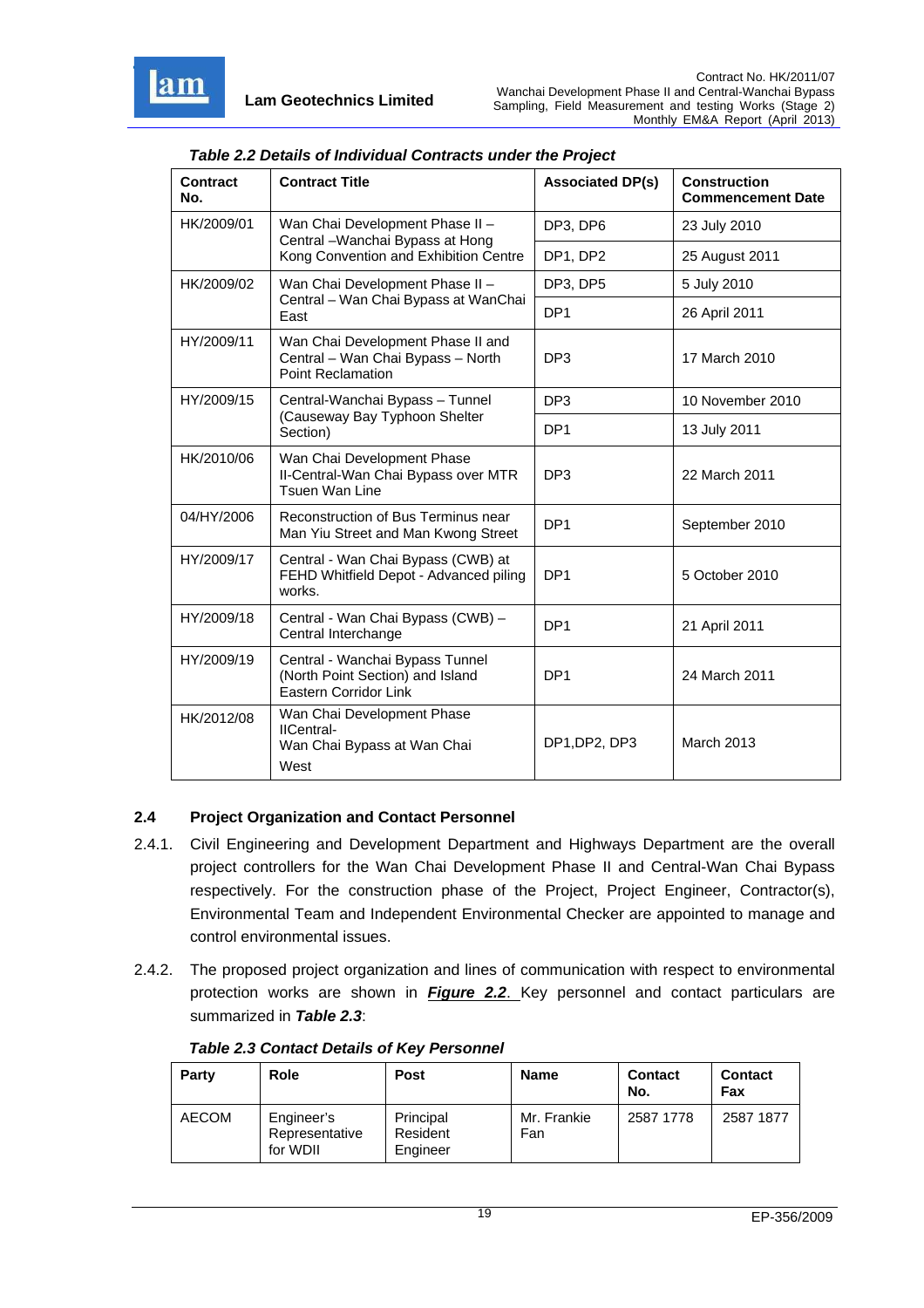

| Party                                         | Role                                           | <b>Post</b>                                         | Name                 | <b>Contact</b><br>No. | <b>Contact</b><br>Fax |
|-----------------------------------------------|------------------------------------------------|-----------------------------------------------------|----------------------|-----------------------|-----------------------|
|                                               | Engineer's<br>Representative<br>for CWB        | Principal<br>Resident<br>Engineer                   | Mr. Peter<br>Poon    | 3912 3388             | 3912 3010             |
| Chun Wo-<br>Leader<br>Joint                   | Contractor under<br>Contract no.<br>HK/2009/01 | Joint Venture<br>Board<br>Representative            | Mr. PL Yue           | 2162 9909             | 2587 1878             |
| Venture                                       |                                                | Site Agent                                          | Mr. Paul Yu          | 9456 9819             |                       |
|                                               |                                                | Deputy Site<br>Agent                                | Mr Andy Yu           | 9648 4896             |                       |
|                                               |                                                | Construction<br>Manager                             | Mr Terry<br>Wong     | 9757 9846             |                       |
|                                               |                                                | Construction<br>Manager                             | Mr. Wyman<br>Wong    | 9627 2467             |                       |
|                                               |                                                | Construction<br>Manager                             | Mr. Jack Chu         | 9775 3008             |                       |
|                                               |                                                | Environmental<br>Officer<br>(Compliance<br>Manager) | Mr. Andy Mak         | 9103 2370             |                       |
|                                               |                                                | Environmental<br>Supervisor                         | Kwong Weng<br>Kit    | 6253 3356             |                       |
| Chun Wo-<br><b>CRGL</b>                       | Contractor under<br>Contract no.               | Deputy Project<br>Manager                           | Mr. Chan Sing<br>Cho | 3658 3002             | 2827 9996             |
| Joint<br>Venture                              | HK/2009/02                                     | Quality &<br>Environmental<br>Manager               | Mr. C.P. Ho          | 9191 8856             |                       |
| China<br>State                                | Contractor under<br>Contract no.               | <b>Project Director</b>                             | Chan Wai<br>Hung     | 2823 7813             | 2865 5229             |
| Constructi<br>on<br>Engineerin<br>g (HK) Ltd. | HY/2009/15                                     | Site Manager                                        | J H Chen             | 3557 6368             | 2566 2192             |
|                                               |                                                | Contractor's<br>Representative                      | Andrew Wong          | 3557 6358             |                       |
|                                               |                                                | Head of<br>Construction<br>Manager                  | Roger<br>Cheung      | 3557 6371             |                       |
|                                               |                                                | Senior<br>Construction<br>Manager                   | Gene Cheung          | 3557 6395             |                       |
|                                               |                                                | Environmental<br>Officer                            | Mr. Daniel Sin       | 3557 6347             |                       |
| Gammon                                        | Contractor under                               | Project Manager                                     | Mr. Paul Lui         | 9095 7922             | 2529 2880             |
| -Leader JV                                    | Contract no.<br>HK/2010/06                     | Site Agent                                          | Mr. Keith Tse        | 2529 2068             |                       |
|                                               |                                                | Environmental<br>Officer                            | <b>Clement Pang</b>  | 9735 9200             |                       |
|                                               |                                                | Environmental<br>Supervisor                         | Jacky Cheung         | 9779 2292             |                       |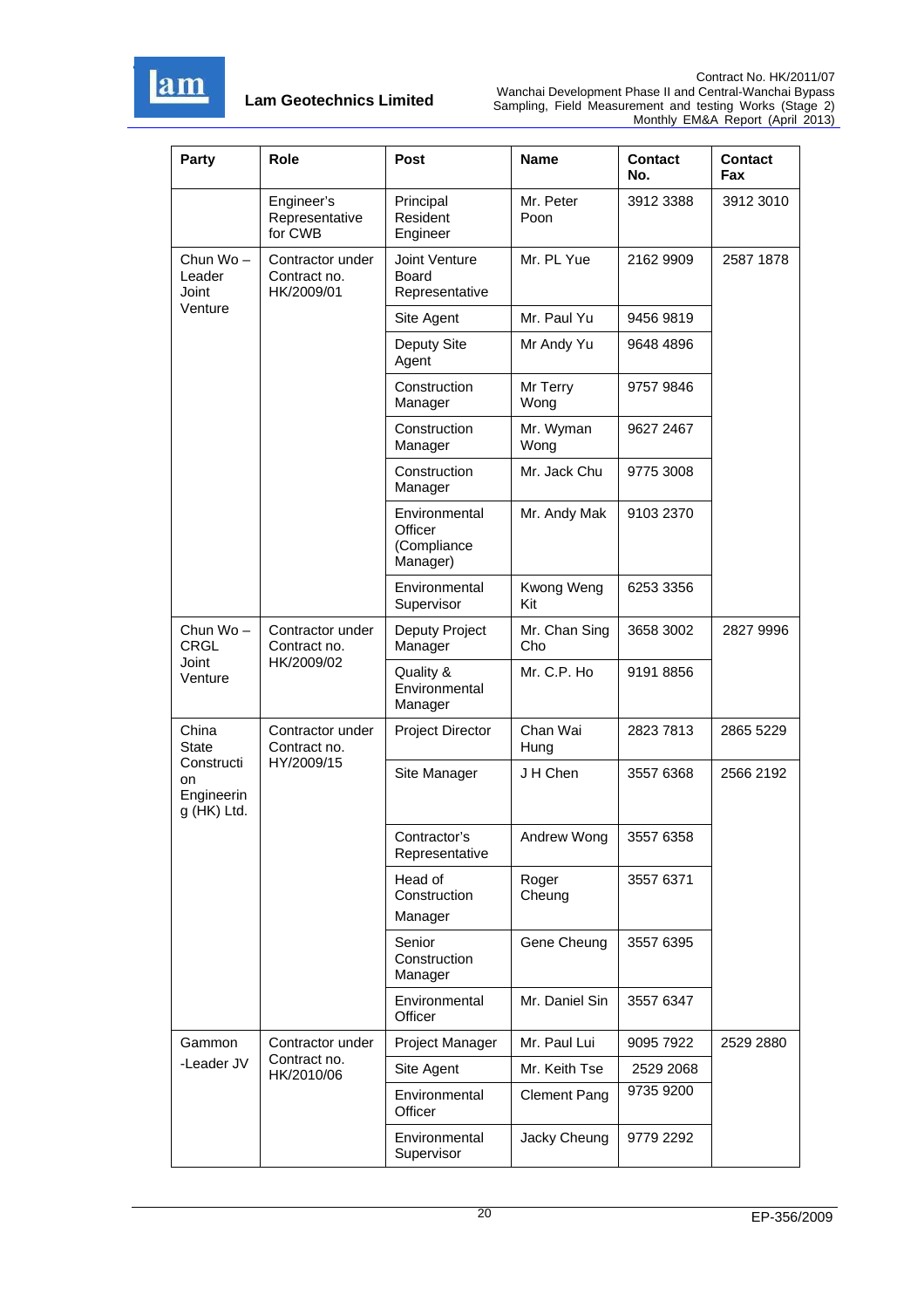

| Party                                  | Role                                          | Post                                                   | Name                      | <b>Contact</b><br>No. | <b>Contact</b><br>Fax |
|----------------------------------------|-----------------------------------------------|--------------------------------------------------------|---------------------------|-----------------------|-----------------------|
| Chun Wo -<br>CRGL-                     | Contractor under<br>Contract no.              | Project Manager                                        | Mr. Rayland<br>Lee        | 3758 8879             |                       |
| MBEC_<br>Joint                         | HY/2009/19                                    | Site Agent                                             | Paul Yu                   | 9456 9819             |                       |
| Venture                                |                                               | Environmental<br>Engineer                              | Mr. Calvin<br>Leung       | 9286 9208             |                       |
|                                        |                                               | Environmental<br>Manager /<br>Environmental<br>Officer | Mr. M.H. Isa              | 9884 0810             |                       |
|                                        |                                               | Construction<br>Manager<br>(Marine)                    | William Luk               | 9610 1101             |                       |
|                                        |                                               | Construction<br>Manager<br>(Land)                      | Patrick<br>Cheung         | 9643 3012             |                       |
|                                        |                                               | Construction<br>Manager<br>(Land)                      | Eric Fong                 | 6191 9337             |                       |
|                                        |                                               | Operation<br>Manager (Land)                            | Kwok<br>Yung<br>Wah       | 9834 1010             |                       |
| China                                  | Contractor                                    | Project Director                                       | Andrew TSE                | 9137 1811             | 2877 1522             |
| State-<br>Leader JV                    | under Contract                                | Project Manager                                        | Victor WU                 | 91938871              |                       |
|                                        | no. HK/2012/08                                | Deputy Project<br>Manager                              | George<br><b>CHEUNG</b>   | 9268 1918             |                       |
|                                        |                                               | Site Agent                                             | Paul LUI                  | 9095 7922             |                       |
|                                        |                                               | Environmental<br>Officer                               | James MA                  | 9130 9549             |                       |
|                                        |                                               | Environmental<br>Supervisor                            | Ching Man,<br><b>CHAN</b> | 6050 4919             |                       |
| <b>ENVIRON</b><br>Hong Kong<br>Limited | Independent<br>Environmental<br>Checker (IEC) | Independent<br>Environmental<br>Checker (IEC)          | Mr. David<br>Yeung        | 3465 2888             | 3465 2899             |
| Lam<br>Geotechni<br>cs Limited         | Environmental<br>Team (ET)                    | Environmental<br>Team Leader<br>(ETL)                  | Mr. Raymond<br>Dai        | 2882 3939             | 2882 3331             |

2.4.3. For Contract no. HK/2009/01, the principal work activities in this reporting month included:

Marine Works (at Wan Chai)

- Rockfilling at the northern part of HKCEC3E (East of HKCEC) between CH290 and CH385.
- Installation of shoring for temporary open channel between CH290 and CH385.
- Construction of mass concrete coping for new seawall.
- Installation of ELS for construction of proposed box culvert Bay 8 and Bay 9.

Cross-Harbour Watermains Installation (CHA & CHB) and Marine Works (at TST)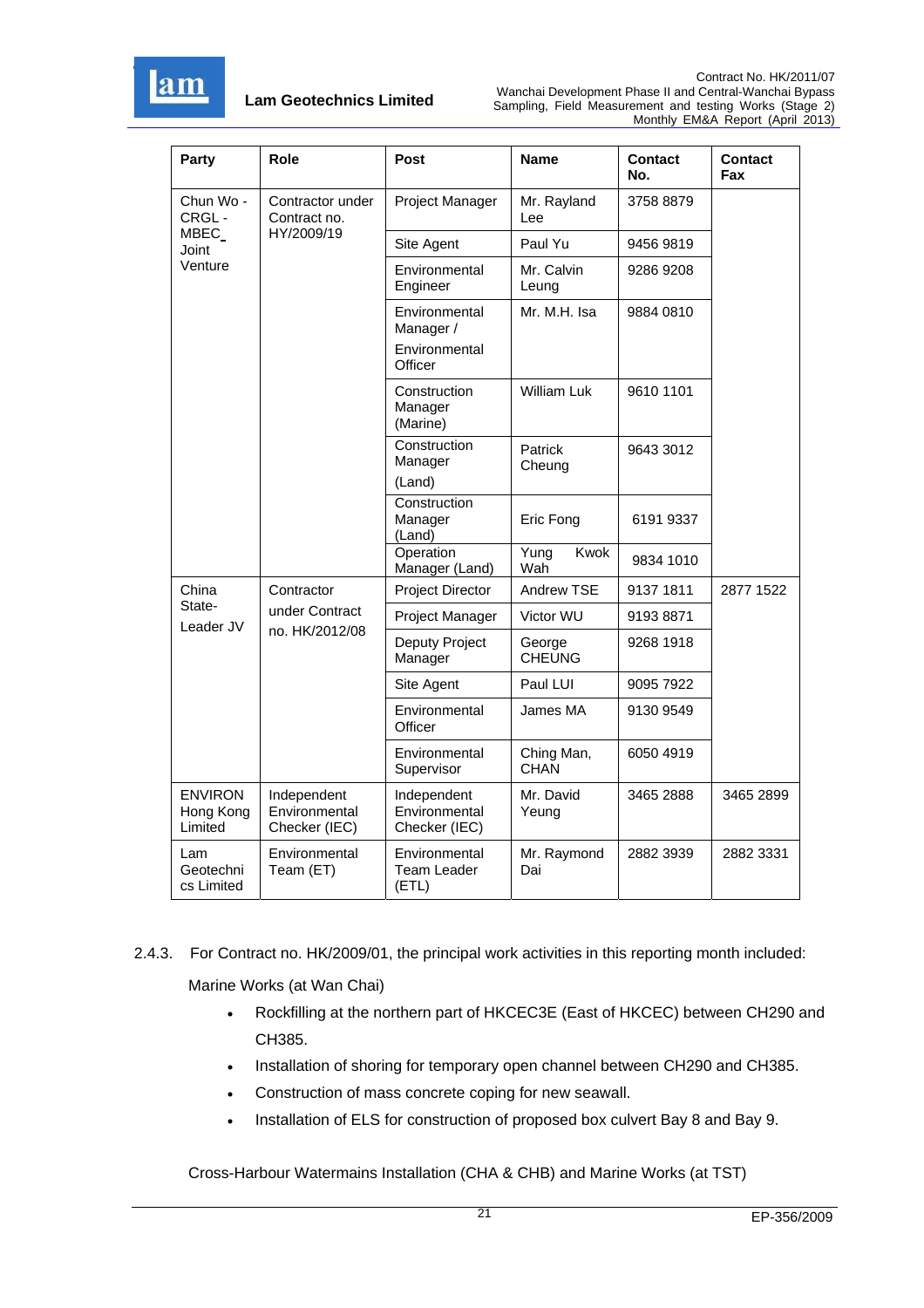

- Grade 75 Rockfilling and rock protection to cross-harbour watermains.
- Installation of interim connecting pipe between existing main and the proposed pipeline at Salisbury Garden.
- CCTV inspection for cross-harbour water main (including CHA, CHB, CHE & CHF) .
- Installation of interim connecting pipe between existing main and the proposed pipeline at Lung King Street.
- Installation of interim connecting pipe between land main and submarine pipeline at Zone B1-5A.
- Flushing and sterilization for cross harbour watermains (whole length).
- Pre-handover and final handover by WSD .
- HEC and PCCW cabling works in Zone A1-1 which connected to the proposed transformer rectifier at new reclaimed area.

Fresh Watermains, Cooling Watermains and Salt Watermains (On Land)

- Mainlaying works at Zone B6-1B, B6-2A, B6-4, B6-5B, A2-3A, A1-5C, A3-3C, C1-2 and X2-1.
- Washout pit construction in Zone A2-3A and A3-2B and Reinstatement works in Zone A3-2B.
- TTA at Zone A1-5C at Convention Avenue. Salt water main laying works was carried out in combined TTA Zone of A2-3A and A1-5C.
- Mainlaying works at Zone C1-2 and X2-1.
- Mainlaying works in Zone B6-4 and B6-5B.
- Mainlaying works in Zone B6-1B and B6-2A.
- Connection works for 2nd Intake pipe of Convention Plaza (CP).
- Trench excavation in Zone X2-1 of Convention Avenue and mainlaying works.

### Tunnel Works

- Pre-drilling works for CWB (Stage 2).
- Diaphragm wall construction works at Stage 2 (North). The remaining Diaphragm wall would be carried out after mobilization of Trench Cutter on site.
- Temporary bulkhead wall construction works between Stage1 / Stage2.
- Trench cutter was mobilized to Site.
- Pre-bored H piling works for CWB (Stage1b).
- 2nd Piling rig for pre-bored H piling works under atrium was mobilized to Site.

### E & M

- Full commissioning test for Cooling Water Pumping Station P3.
- Handover inspection for Cooling Water Pumping Station P1.
- Handover inspection for Cooling Water Pumping Station P4.
- Full commissioning test for Cooling Water Pumping Station P5.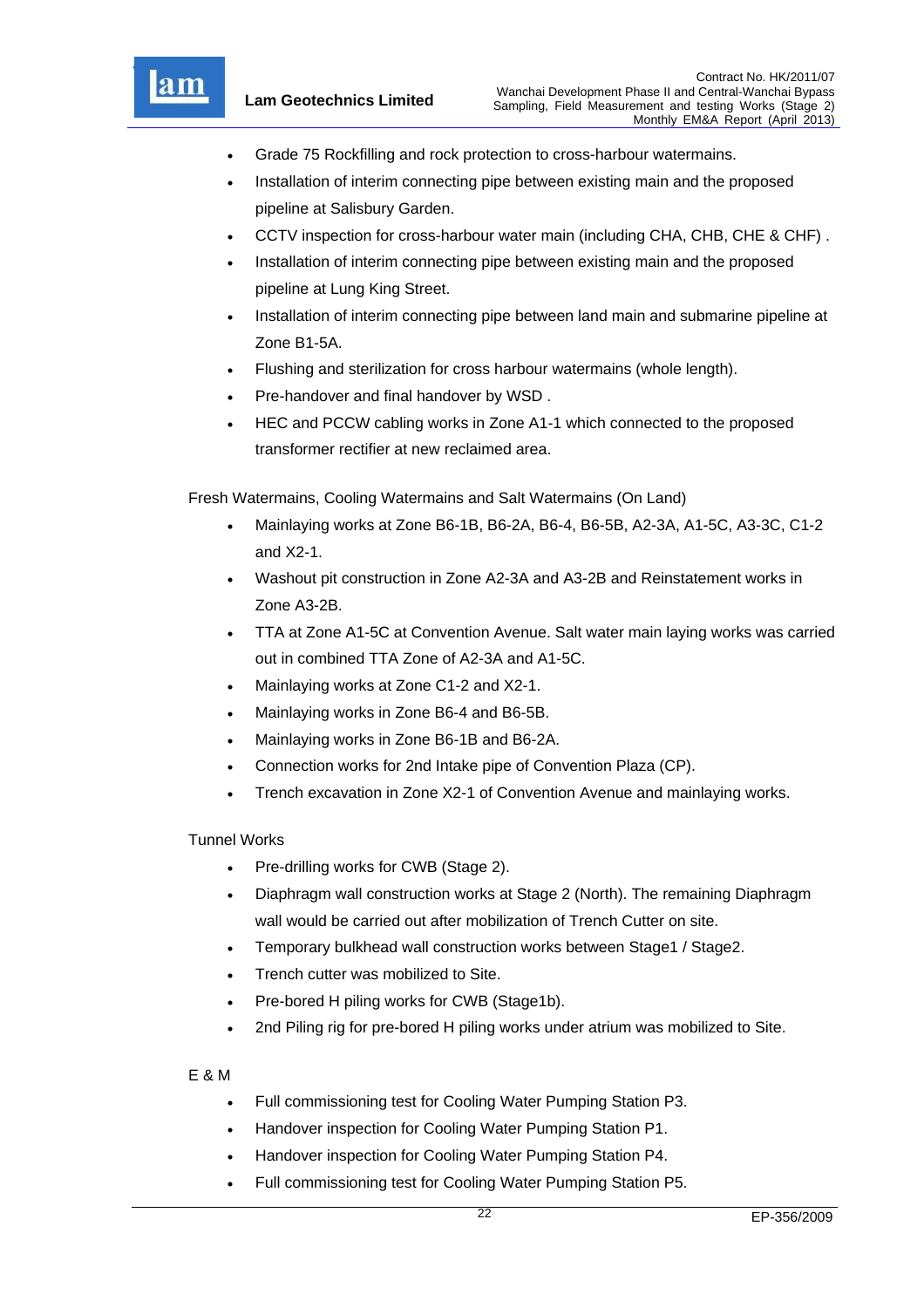

Application of Epoxy Lining to Existing Box Culvert M (VO No.31)

- Epoxy lining application to the eastern box of the existing Box Culvert M.
- Epoxy lining application to the western box of the existing Box Culvert M.
- 2.4.4. For Contract no. HK/2009/02, the principal work activities in this reporting month included:
	- Modification work of PTI at Expo Drive East.
	- Modification of existing covered walkway along Expo Drive East.
	- Pressure tests for both intake main of GE/HC and SHK in the whole WCR1 area.
	- Remedial works for P7, P8. Mini pile foundation to support the rectified pipeworks.
	- Major E&M works and their T&C in Cooling Water Pumping Stations P7, P8 and P9.
	- Footpath reinstatement for the trenches near Harbour Centre.
	- Dry tests at WSD Salt Water Pumping Station. Wet test after completion of the proposed intake culvert.
	- Drilling hole and installation of pipe bracket for aeration and chlorination pipe inside salt water intake culvert between Bay 4 and Bay 11 (except Bay 7) .
	- Installation of stoplog at Bay 2A of the proposed intake culvert.
	- Remedial works for concrete plug at Bay 1B.
	- Mainlaying works for DN800 salt watermains (CHS8A) at Ex-Pet Garden. Bend block at CH175 - CH195 and backfilling work.
	- Backfilling works of Bay19B at the junction between Wan Shing Street and Hung Hing Street.
	- The ABWF works in WSD Salt Water Pumping Station, including maintenance platform and external finishes.
	- The whole sewage outfall system under Section VI was handed over to DSD.
	- Backfilling for the receiving pit adjacent to WCE PTW at Hung Hing Road.
	- Re-construction for the DSD Pumping Station boundary wall at Hung Hing Road.
	- The manhole for 1050 dia. concrete pipe between Bay 1 and the existing drainage.
	- Installation of concrete block and plastering works wall for toilet over PT2 & PT3 at Level 1 (+4.15mPD).
	- Concreting of base slab and stem wall for PT4 & PT5 at Level 1 (+4.15mPD) and top-slab.
	- Installation of Steel frame on Observation Deck.
	- Formwork erection for the late cast roof slab.
	- Concreting of western concrete staircase to Level 2; and its construction to Observation Deck Level.
	- Concreting of base slab and stem wall for PT1 at Level 1 (+4.15mPD).
	- Concreting of Feature Tower on Observation Deck.
	- Installation of bracket and railing for the proposed movable ramp system.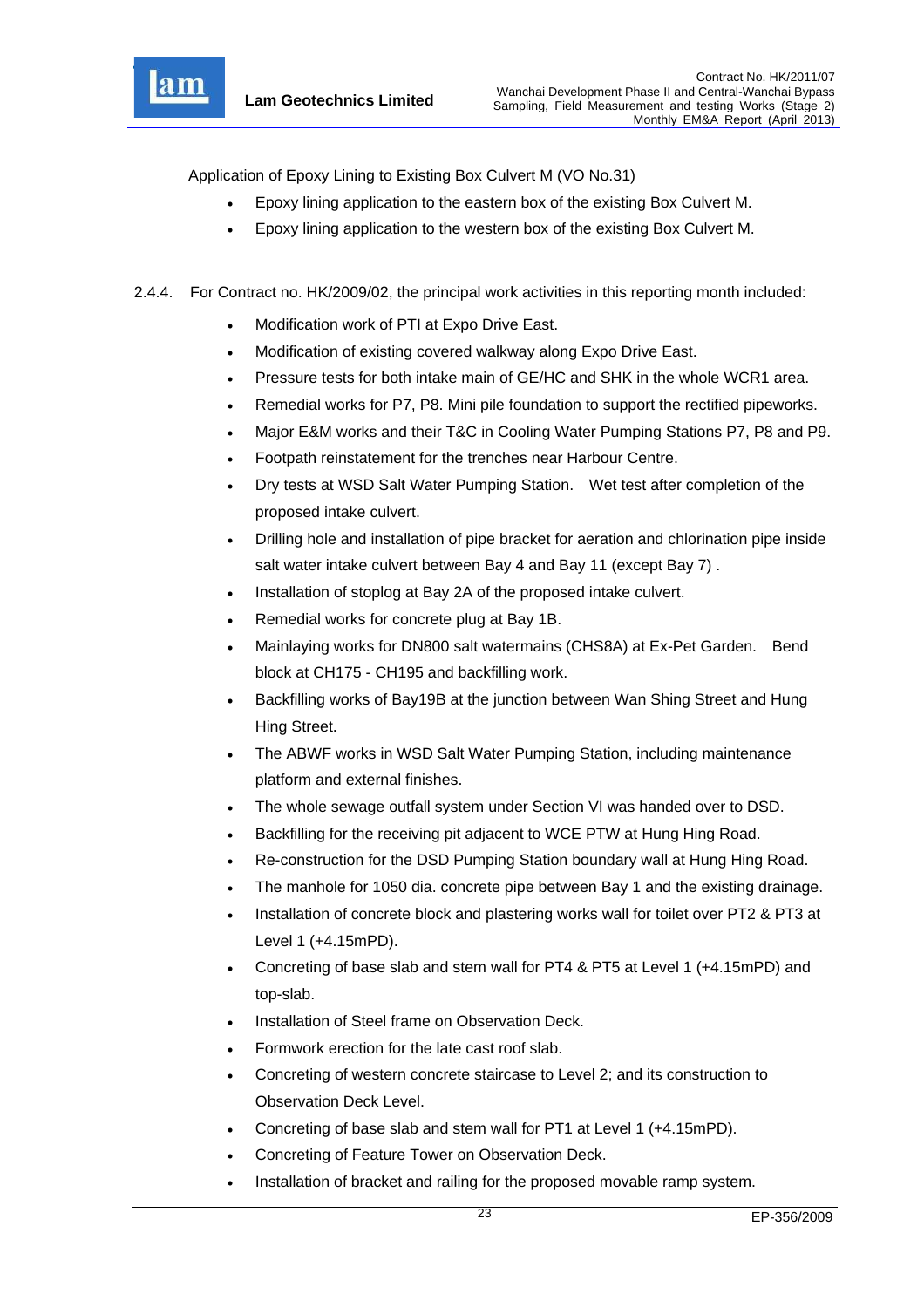

- Planter wall and parapet wall construction at Level 2 and Observation Deck.
- ABWF including brickworks and E&M cable tray at 1/F, 2/F and M/F.
- Dredging of TWCR4 dredging works.
- 2.4.5. For Contract no. HY/2009/15, the principal work activities in this reporting month included:
	- Removal of eastern breakwater of CBTS
	- Installation of temporary wave protection barrier at eastern breakwater
- 2.4.6. For Contract no. HK/2010/06, the principal work activities in this reporting month included:
	- Sheet Piling Works
	- Utility Diversion Works
	- Road surfacing preparatory works
	- Precast Unit Box Installation Preparation Works (mainland China)
- 2.4.7. For Contract no. HY/2009/19, the principal work activity in this reporting month included:
	- Bored piling (Land)
	- D-wall and Barrette Construction
	- Construction works for Box Culvert T1
	- Construct ion of socket-H pile
	- Construction works for Culvert U1
	- Dismantling of marine platform
	- Demolition of parapet at IEC Link
	- Construction of Pile caps & columns (Marine)
	- Construction of dewatering well for Cut & Cover Tunnel
	- D8-D9 Gantry Fabrication for precast segment
	- ELS for Cut & Cover Tunnel
	- Laying of  $1500\phi$  pipe
- 2.4.8. For Contract no. HK/2012/08, the principal work activity in this reporting month included:
	- Hoarding erection
	- Marine GI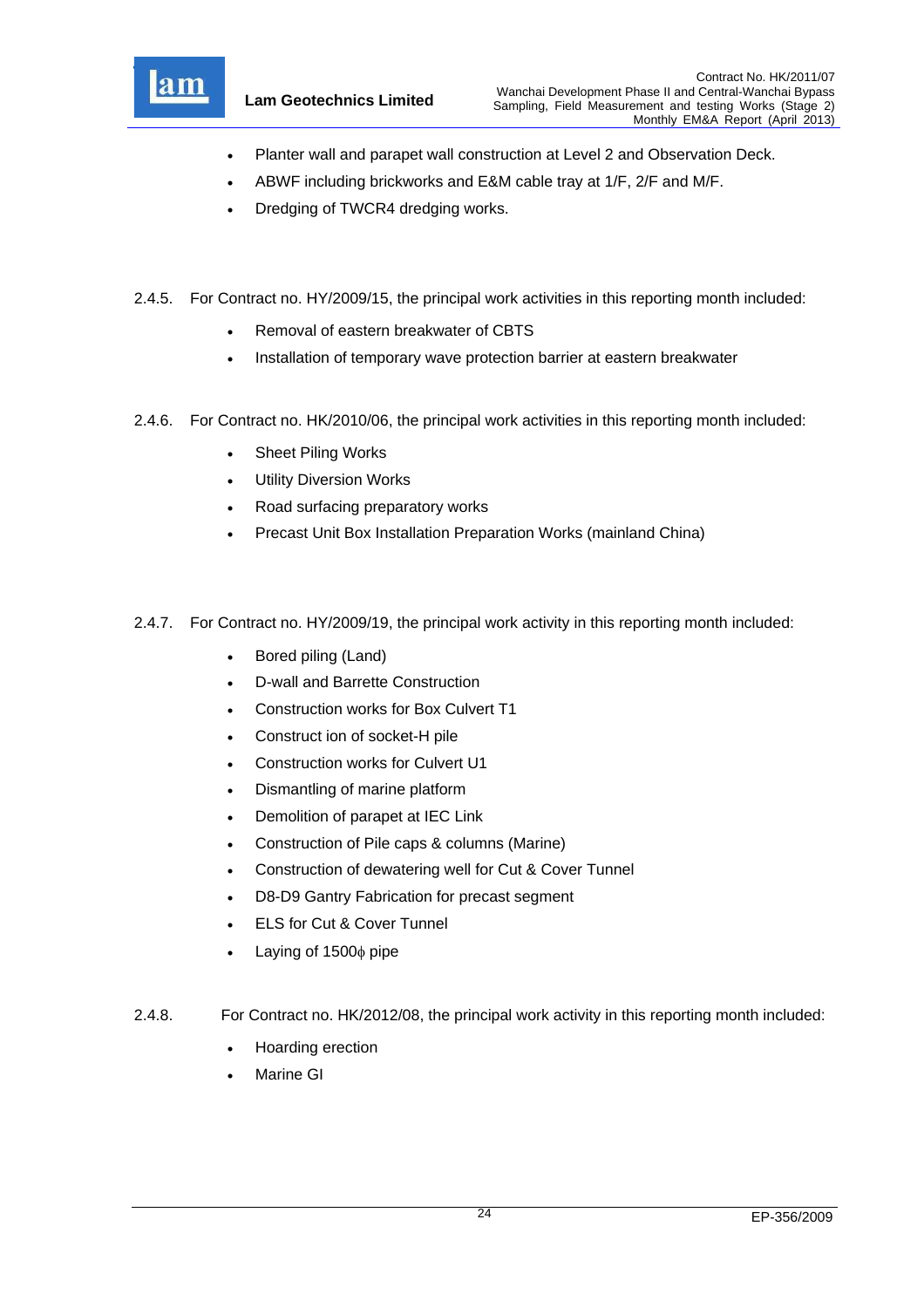

2.4.9. In coming reporting month, the principal work activities of individual contracts are anticipated as follows:

Contract no. HK/2009/01 - Wan Chai Development Phase II – Central –Wanchai Bypass at HKCEC

Marine Works

- Filling works up to +4.0mPD.
- Steel bridge construction over temporary open channel between CH220 and CH260.
- Construction of mass concrete coping for new seawall.
- Installation of ELS for construction of proposed box culvert Bay 8 and Bay 9. Subsequent Box Culvert construction for Bay 8 & 9.
- Backfilling to temporary water channel for subsequent demolition of promenade deck and pumping station at HKCEC Water Channel.
- Connection works of Pipeline D to exiting mains at Wan Chai.
- Connection works of Pipeline C to exiting mains at Wan Chai.

Fresh Watermains, Cooling Watermains and Salt Watermains (On Land)

- Works at Zone B6-1B, B6-2A, B6-4, B6-5B, A2-3A, A1-5C, A3-3C, C1-2 and X2-1.
- Mainlaying works at Zone A2-3A and A1-5C.
- Mainlaying works in Zone C1-2.
- Mainlaying works for proposed sewerage system in Zone B6-1B, B6-2A, B6-4.
- Mainlaying works at Zone X2-1.
- $\bullet$

### Tunnel Works

- Installation of pre-bored H-pile in CWB Stage 1B under the atrium link (from Ch80 to Ch220).
- Installation of pre-bored H-pile in CWB Stage 1B under the atrium link (from Ch120 to Ch220).
- 3rd Piling rig for pre-bored H piling works under atrium would be mobilized to Site.
- CWB diaphragm wall construction under the atrium lin.
- Construction of bulkhead Wall at Ch120.
- Pre-drilling works for CWB (Stage 3).
- Demolition of the promenade deck and pumping stations at HKCEC Water Channel.

### E&M Works

- Full commissioning for Cooling Water Pumping Station P5.
- Handover inspection for Cooling Water Pumping Station P3.
- Handover inspection for Cooling Water Pumping Station P5.

Application of Epoxy Lining to Existing Box Culvert M (VO No.31)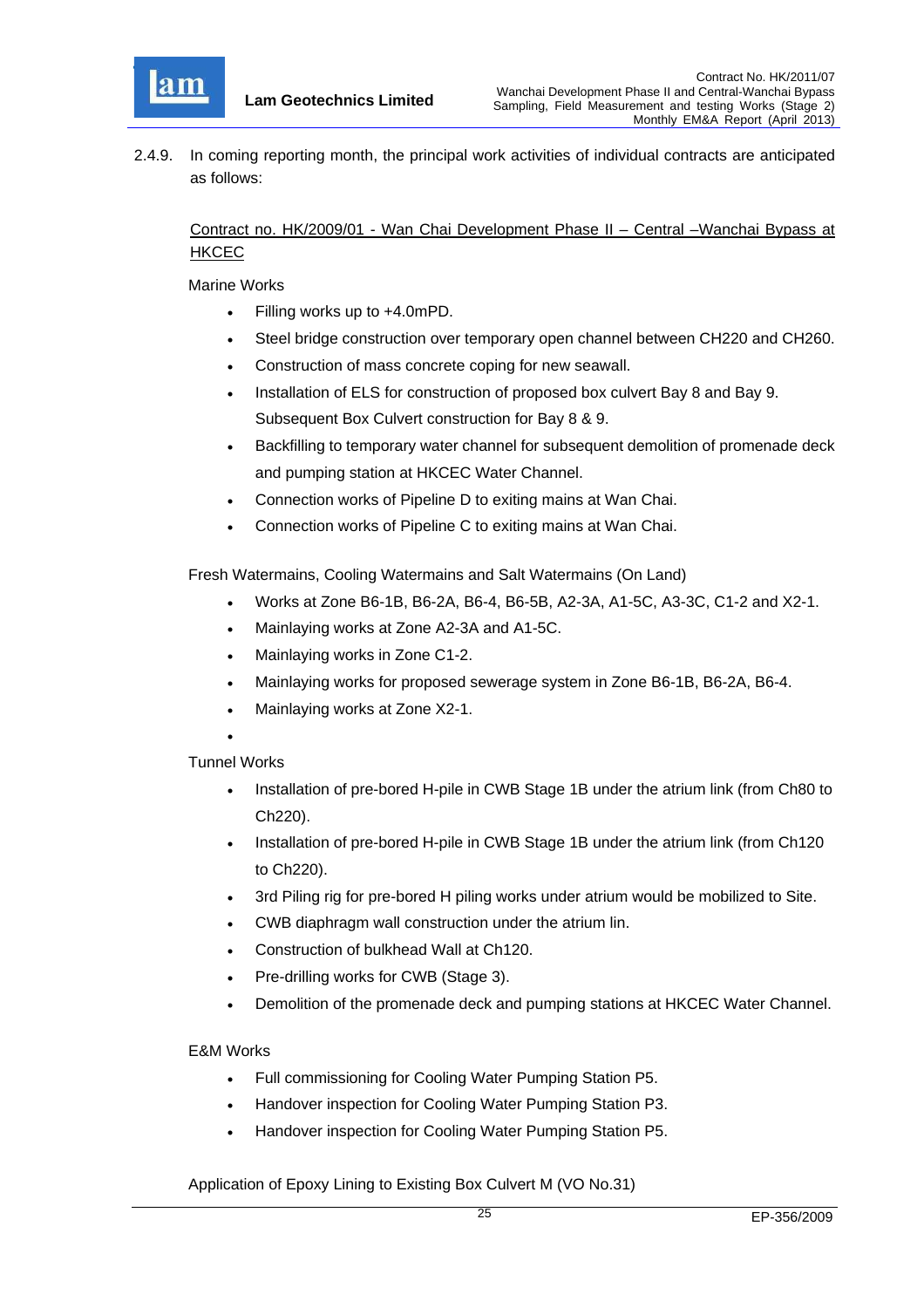

Epoxy lining application to the western box of the existing Box Culvert M.

Contract no. HK/2009/02 - Wan Chai Development Phase II – Central – Wan Chai Bypass at WanChai East

- Footpath reinstatement works of cooling mains near Harbour Centre / Great Eagle Centre.
- Remedial works and subsequent T&C for CRB intake pipes within WCR1 area. Notification to stakeholder for switching over for the proposed cooling water intake system.
- Construction of pile caps for rectifying the subsided intake pipes for both GE/HC and SHK.
- Remaining DN800 salt watermins (CHS8A) installation and backfilling works inside Ex-pet Garden.
- Construction of remedial works for the concrete plug at Bay 1B and the subsequent construction of Bay 1B and Bay 2B Intake Culvert.
- All mainlaying works and prepare for connection with the existing DN600 salt watermains at Hung Hing Road.
- Leakage test for the installed stoplog at Bay 2A of Intake Culvert
- Synthetic woods and façade works for the external wall of WSD Salt Water Pumping Station.
- Backfilling to Bay 6 to Bay 11 of Intake Culvert.
- PLC & SCADA functional and performance tests after completion of training to WSD staff.
- Reinstatement works of DSD receiving pit at Hung Hing Road.
- Construction of Bay 4 & Bay 5 of the proposed Box Culvert N1.
- ABWF in Ferry Pier.
- Installation of moveable ramp system included the commencement of ramp installation
- Civil works above the caisson seawall 2X including staircase ST-1 and the plant room underneath the western staircase.
- Late cast portion for Roof RC Superstructure above the machine room in Level M.
- Lift installation at Ferry Pier.

# Contract no. HY/2009/15 - Central-Wanchai Bypass – Tunnel (Causeway Bay Typhoon Shelter Section)

- Removal of eastern breakwater of CBTS
- Installation of temporary wave protection barrier at eastern breakwater
- Temporary works for EVA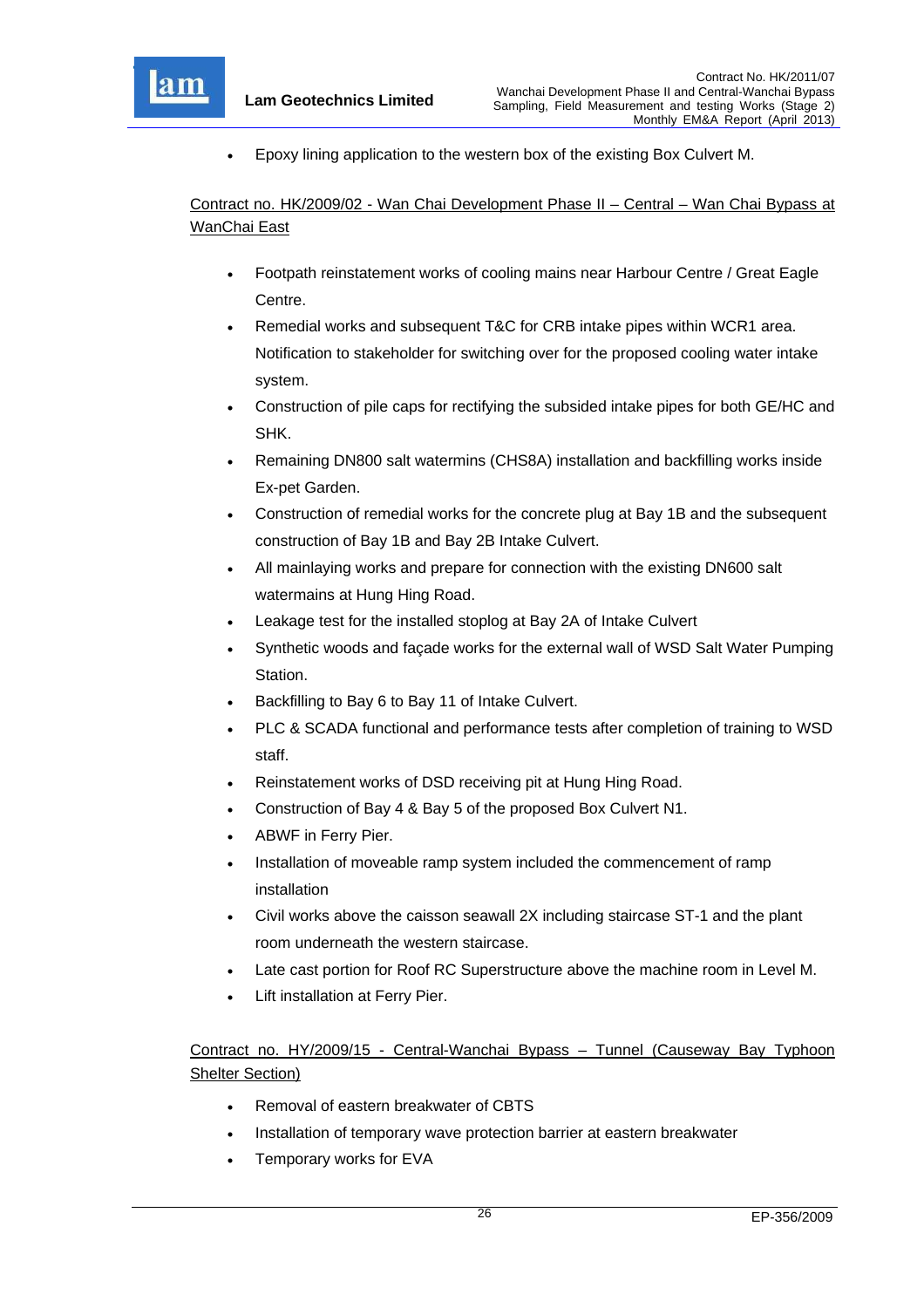

Contract no. HK/2010/06 - Wan Chai Development Phase II – Central – Wan Chai Bypass over MTR Tsuen Wan Line

- Sheet Piling Works
- Utility Diversion Works
- Road surfacing works
- Precast Unit Box Installation Preparation Works (mainland China)

Contract no. HY/2009/19 – Central- Wan Chai Bypass Tunnel (North Point Section) and Island Eastern Corridor Link

- Bored piling (Land)
- D-wall and Barrette Construction
- Construction works for Box Culvert T1
- Construction works for Culvert U1
- Construction of Pile cap (Land)
- Demolition of parapet at IEC Link
- Construction of dewatering well for Cut & Cover Tunnel
- Construction of pile cap, column & cross head (Marine)
- D8-D9 Gantry Fabrication for precast segment
- ELS for Cut & Cover Tunnel
- $\bullet$  Laying of 1500 $\phi$  pipe

# Contract no. HK/2012/08 – Wan Chai Development Phase II – Central- Wan Chai Bypass at Wan Chai West

- Hoarding erection
- Marine GI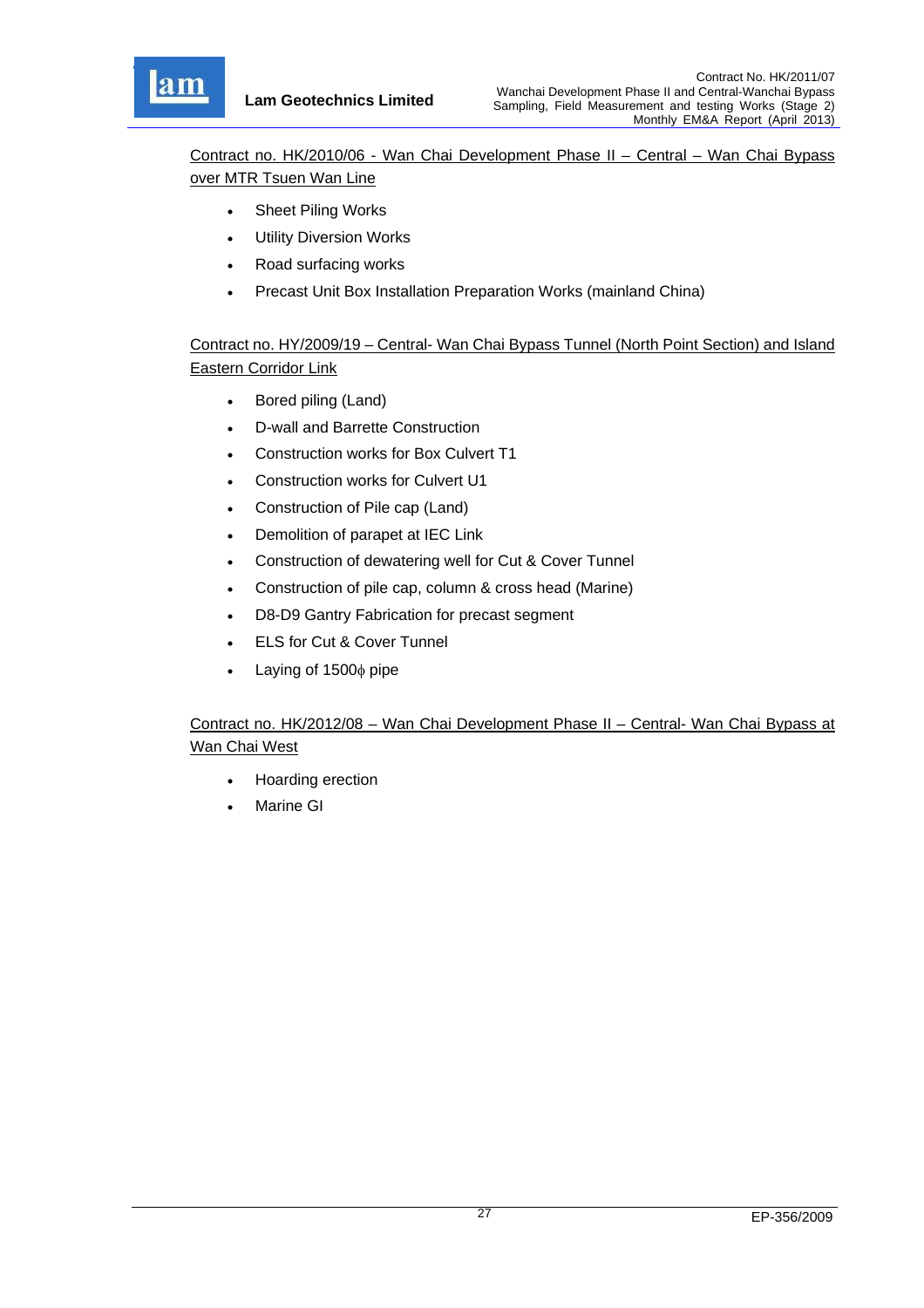

#### **3. Status of Regulatory Compliance**

#### **3.1 Status of Environmental Licensing and Permitting under the Project**

3.1.1. A summary of the current status on licences and/or permits on environmental protection pertinent to the Project is shown in *Table 3.1*.

| Table 3.1 Summary of the current status on licences and/or permits on environmental |
|-------------------------------------------------------------------------------------|
| protection pertinent to the Project                                                 |

| <b>Permits and/or Licences</b>      | Reference No.     | <b>Issued Date</b> | <b>Status</b> |
|-------------------------------------|-------------------|--------------------|---------------|
| <b>Environmental Permit</b>         | EP-356/2009       | 30 Jul 2009        | Valid         |
| <b>Environmental Permit</b>         | EP-364/2009/A     | 4 Aug 2010         | Superseded    |
| <b>Environmental Permit</b>         | EP-364/2009/B     | 20 Sep 2012        | Valid         |
| <b>Environmental Permit</b>         | EP-364/2009       | 17 Aug 2009        | Superseded    |
| <b>Environmental Permit</b>         | EP-376/2009       | 13 Nov 2010        | Valid         |
| <b>Further Environmental Permit</b> | FEP-01/356/2009   | 18 Feb 2010        | Surrendered   |
| <b>Further Environmental Permit</b> | FEP-02/356/2009   | 24 Mar 2010        | Valid         |
| <b>Further Environmental Permit</b> | FEP-03/356/2009   | 24 Mar 2010        | Valid         |
| <b>Further Environmental Permit</b> | FEP-04/356/2009   | 15 Nov 2010        | Valid         |
| <b>Further Environmental Permit</b> | FEP-05/356/2009   | 24 Mar 2011        | Valid         |
| <b>Further Environmental Permit</b> | FEP-01/364/2009   | 24 Mar 2010        | Valid         |
| <b>Further Environmental Permit</b> | FEP-02/364/2009   | 21 Apr 2010        | Valid         |
| <b>Further Environmental Permit</b> | FEP-03/364/2009   | 12 Jul 2010        | Surrendered   |
| <b>Further Environmental Permit</b> | FEP-04/364/2009/A | 14 Oct 2010        | Surrendered   |
| <b>Further Environmental Permit</b> | FEP-05/364/2009/A | 15 Nov 2010        | Valid         |
| <b>Further Environmental Permit</b> | FEP-06/364/2009/A | 22 Nov 2010        | Valid         |
| <b>Further Environmental Permit</b> | FEP-07/364/2009/A | 25 Feb 2011        | Valid         |
| <b>Further Environmental Permit</b> | FEP-08/364/2009/A | 15 Jun 2012        | Valid         |
| <b>Further Environmental Permit</b> | FEP-06/356/2009   | 5 Mar 2013         | Valid         |
| <b>Further Environmental Permit</b> | FEP-09/364/2009/B | 5 Mar 2013         | Valid         |

3.1.2. Due to the multi-contract nature of the Project, the status of permits and/or licences under the individual contract(s) are presented as below: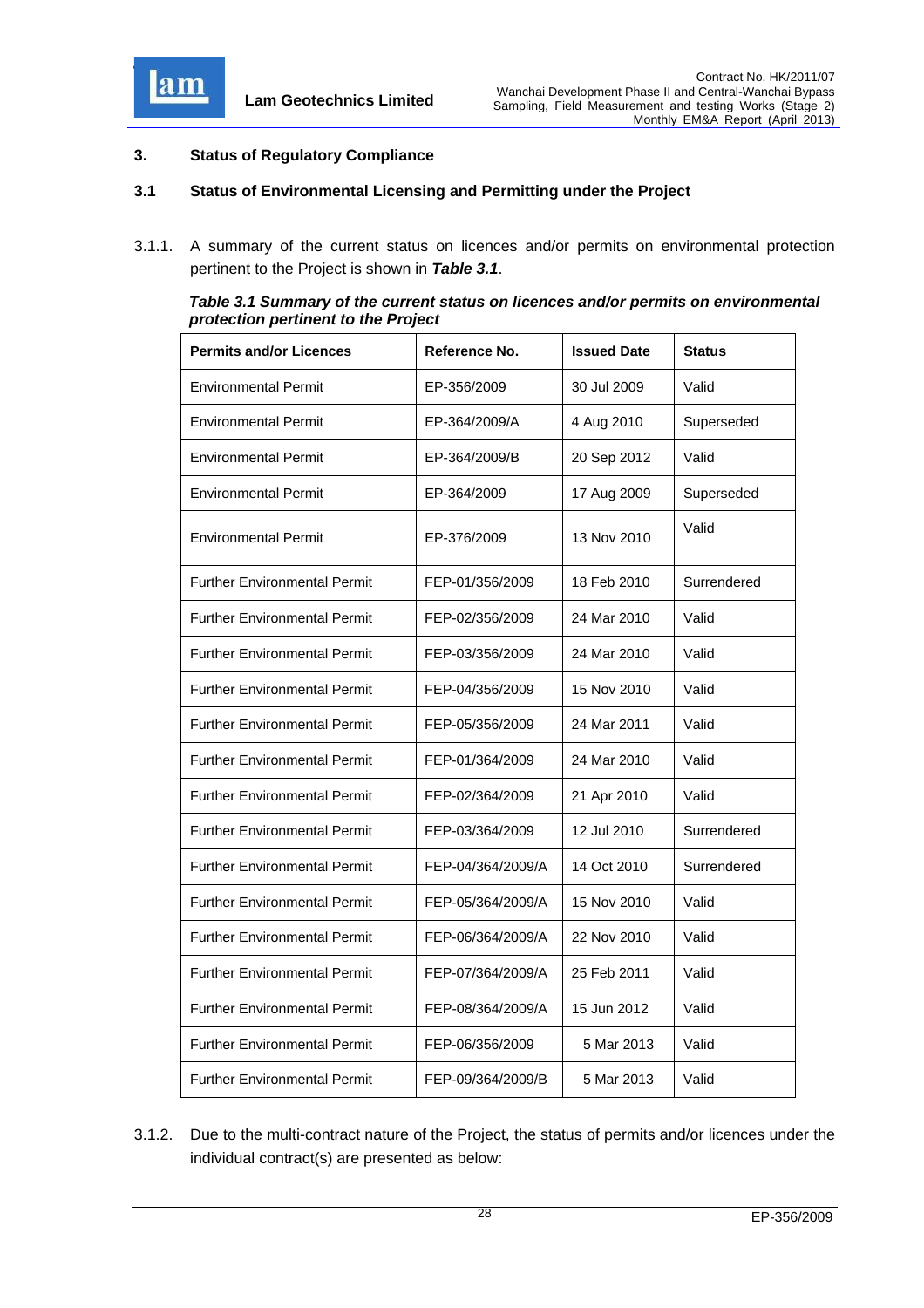

Contract no. HK/2009/01 - Wan Chai Development Phase II – Central –Wanchai Bypass at **HKCEC** 

3.1.3. Summary of the current status on licences and/or permits on environmental protection pertinent and submission for contract no. HK/2009/01 under FEP-02/356/2009 are shown in *Table 3.4* and *Table 3.5*.

| Table 3.4 Cumulative Summary of Valid Licences and Permits under Contract no. |
|-------------------------------------------------------------------------------|
| HK/2009/01                                                                    |

| <b>Permits and/or Licences</b>                                       | Reference No.   | <b>Issued</b><br><b>Date</b> | <b>Valid Period/</b><br><b>Expiry Date</b> | <b>Status</b> |
|----------------------------------------------------------------------|-----------------|------------------------------|--------------------------------------------|---------------|
| <b>Further Environmental</b><br>Permit                               | FEP-02/356/2009 | 24 Mar<br>2010               | N/A                                        | Valid         |
|                                                                      | FEP-02/364/2009 | 21 Apr<br>2010               | N/A                                        | Valid         |
| Notification of Works Under<br>APCO                                  | 313088          | Jan<br>06<br>2010            | N/A                                        | Valid         |
| Construction Noise Permit<br>(CNP)<br>non-piling<br>for<br>equipment | GW-RS-1293-12   | 10 Dec<br>2012               | 10 Dec 2012<br>$to$ 9<br>June<br>2013      | Valid         |
|                                                                      | GW-RS1011-12    | 26 Sep<br>2012               | 30 Sep 2012<br>to 29<br>Mar<br>2013        | Cancelled     |
|                                                                      | GW-RS0166-13    | 14 Feb<br>2013               | 16 Feb 2013<br>to 13 Aug<br>2013           | Valid         |
|                                                                      | GW-RS0274-13    | 19 Mar<br>2013               | 25 Mar 2013<br>to 24 Sept<br>2013          | Valid         |
|                                                                      | GW-RS0310-13    | 25 Mar<br>2013               | 27 Mar 2013<br>to 25 Sept<br>2013          | Valid         |
|                                                                      | GW-RE0274-13    | 26 Mar<br>2013               | 30 Mar 2013<br>to 29 Sept<br>2013          | Valid         |
|                                                                      | GW-RE0793-12    | 21<br>Sep<br>2012            | 30 Sep 2012<br>to 29<br>Mar<br>2013        | Expired       |
|                                                                      | GW-RS1040-12    | 10 Oct<br>2012               | 13 Oct 2012<br>to 12<br>Apr  <br>2013      | Expired       |
|                                                                      | GW-RS1177-12    | 15 Nov<br>2012               | 17 Nov 2012<br>to 10 May<br>2013           | Valid         |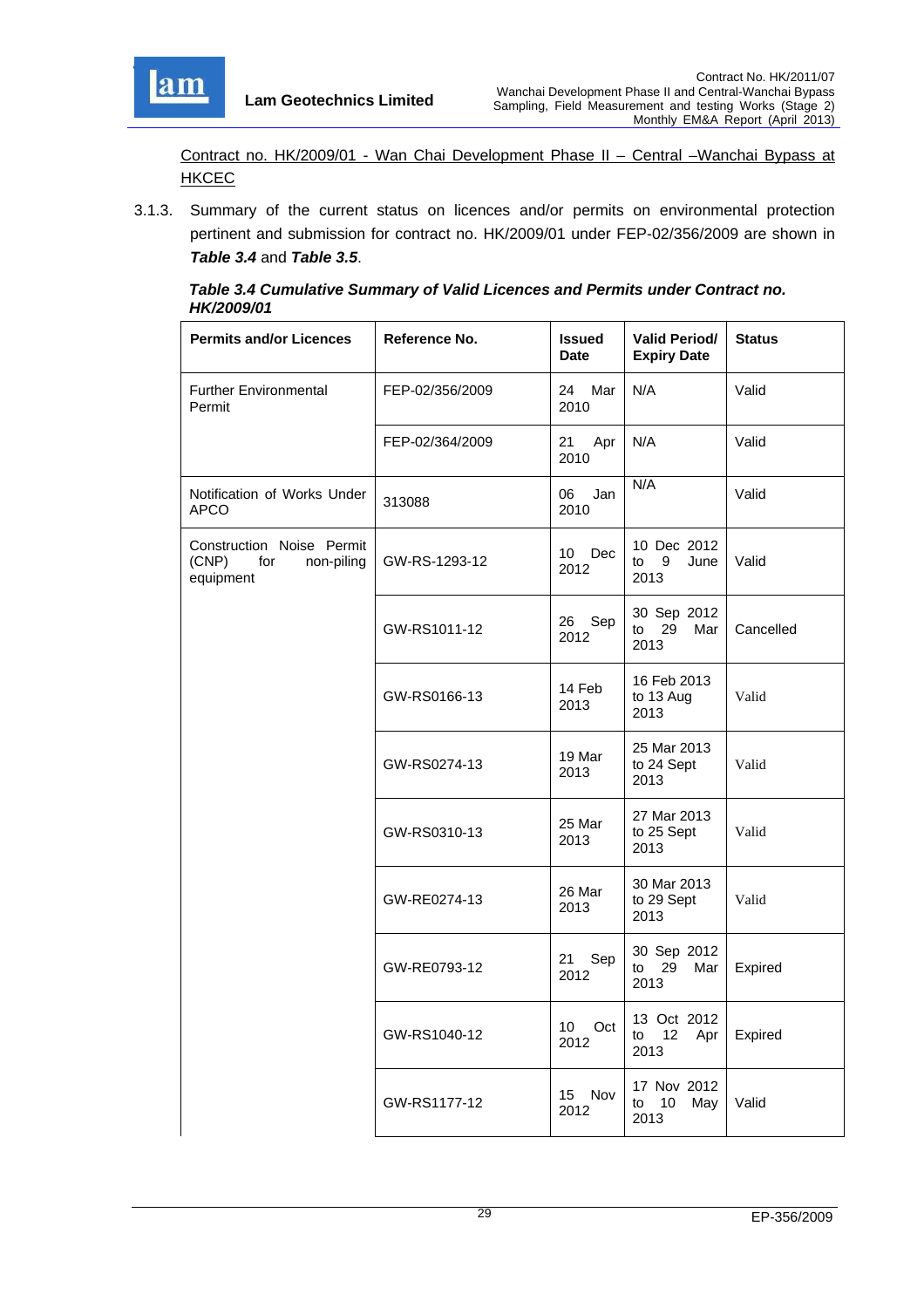

| <b>Permits and/or Licences</b>                      | Reference No.        | <b>Issued</b><br><b>Date</b> | <b>Valid Period/</b><br><b>Expiry Date</b> | <b>Status</b>                  |
|-----------------------------------------------------|----------------------|------------------------------|--------------------------------------------|--------------------------------|
|                                                     | GW-RS1184-12         | 15 Nov<br>2012               | 17 Nov 2012<br>8<br>May<br>to<br>2013      | Replaced<br>by<br>GW-RS0166-13 |
|                                                     | GW-RS1185-12         | 19 Nov<br>2012               | 21 Nov 2012<br>8<br>to<br>May<br>2013      | Valid                          |
|                                                     | GW-RS1179-12         | 20 Nov<br>2012               | 22 Nov 2012<br>21<br>to<br>May<br>2013     | Replaced<br>by<br>GW-RS0310-13 |
|                                                     | GW-RS1187-12         | 20 Nov<br>2012               | 27 Nov 2012<br>26<br>May<br>to<br>2013     | Valid                          |
|                                                     | GW-RS1199-12         | 20 Nov<br>2012               | 26 Nov 2012<br>to 25 May<br>2013           | Replaced<br>by<br>GW-RS0368-13 |
|                                                     | GW-RS-0052-13        | 18 Jan<br>2013               | 20 Jan 2013<br>to 19<br>July<br>2013       | Valid                          |
|                                                     | GW-RE0371-13         | 9<br>Apr<br>2013             | 13 Arp 2013<br>to $12$<br>Oct<br>2013      | Valid                          |
|                                                     | GW-RS0368-13         | 11 Apr<br>2013               | 13 Apr 2013<br>to 7 Oct 2013               | Valid                          |
|                                                     | GW-RS0372-13         | 12 Apr<br>2013               | 15 Apr 2013<br>to 7 Oct 2013               | Valid                          |
| Discharge Licence                                   | WT00006220-2010      | 18 Mar<br>2010               | 31 Mar 2015                                | Valid                          |
|                                                     | WT00009641-2011      | 24<br>Jul<br>2011            | 31 Jul 2016                                | Valid                          |
| Billing account under Waste<br>Disposal Ordinance   | 7010069              | 21 Jan<br>2010               | N/A                                        | Valid                          |
| Registration as a Chemical<br><b>Waste Producer</b> | WPN5213-134-C3585-01 | 21 Jan<br>2010               | N/A                                        | Valid                          |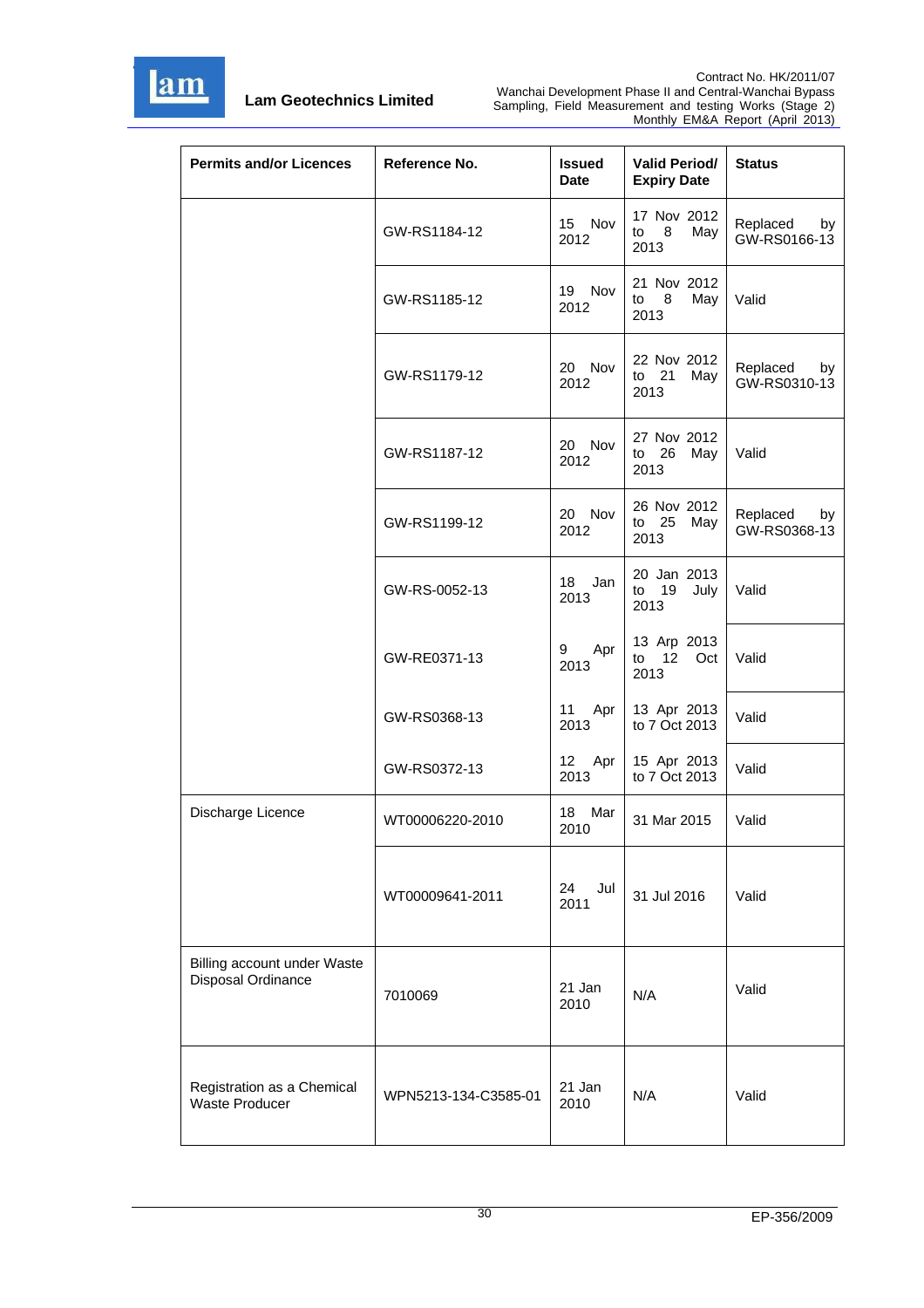

| <b>Permits and/or Licences</b>                 | Reference No. | <b>Issued</b><br><b>Date</b> | <b>Valid Period/</b><br><b>Expiry Date</b> | <b>Status</b> |
|------------------------------------------------|---------------|------------------------------|--------------------------------------------|---------------|
| Dumping Permit (Type 1 -<br>Open Sea Disposal) | EP/MD/13-096  | 3 Dec<br>2012                | Dec 2012<br>4<br>3<br>June<br>to<br>2013   | Valid         |

#### *Table 3.5 Summary of submission status under FEP-02/356/2009 Condition*

| <b>EP Condition</b>         | <b>Submission</b>                                                                                                                       | <b>Date of Submission</b> |
|-----------------------------|-----------------------------------------------------------------------------------------------------------------------------------------|---------------------------|
| Condition 2.6               | Management Organization of Main Construction<br>Companies                                                                               | 13 Apr 2010               |
| Condition 2.7               | Works Schedule and Location Plan                                                                                                        | 8 Apr 2010                |
|                             | Silt Curtain Deployment Plan (Rev. 5)                                                                                                   | 24 Aug 2012               |
| Condition 2.8               | Silt Curtain Deployment Plan (Rev. 4)                                                                                                   | 12 July 2012              |
|                             | Silt Curtain Deployment Plan (Rev. 3)                                                                                                   | 27 June 2012              |
|                             | Silt Curtain Deployment Plan                                                                                                            | 19 Apr 2010               |
| Condition 2.9               | Silt Screen Deployment Plan (Rev.4)                                                                                                     | 15 Nov 2012               |
|                             | Silt Screen Deployment Plan                                                                                                             | 19 Apr 2010               |
|                             | Supplementary Document on Silt Curtain and<br>Silt Screen Deployment Plan                                                               | 19 Jul 2010               |
| Conditions 2.8<br>and $2.9$ | Report on Field Testing for Silt Curtain                                                                                                | 26 Aug 2010               |
|                             | Report on Field Testing for Silt Curtain (Rev. A)                                                                                       | 15 Nov 2010               |
| Condition 2.12(d)           | Alternative Proposal on Concurrent Dredging for<br>Sewage Pipeline and Cross Harbour Water<br>Mains                                     | 15 Apr 2011               |
| Condition 2.17              | Noise Management Plan                                                                                                                   | 23 Apr 2010               |
|                             | Landscape Plan (Erection of Decorative Screen<br>Hoarding along Construction Site around Hong<br>Kong Exhibition and Convention Centre) | 15 May 2010               |
| Condition 2.18              | Landscape Plan (Night-time Lighting)                                                                                                    | 22 Oct 2010               |
|                             | Landscape Plan (Rev. B)                                                                                                                 | 15 Nov 2010               |

Contract no. HK/2009/02 - Wan Chai Development Phase II – Central – Wan Chai Bypass at WanChai East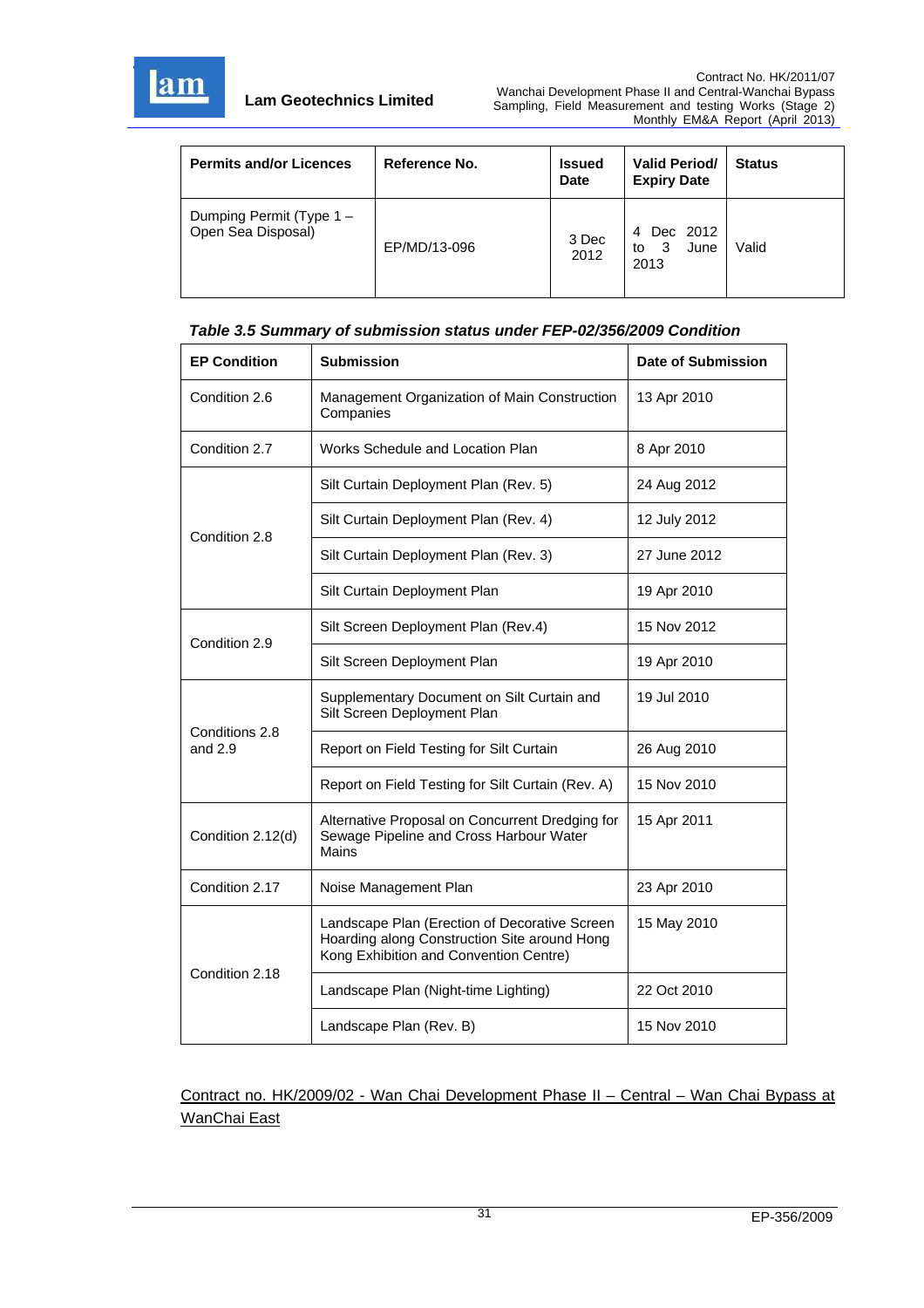

3.1.4. Summary of the current status on licences and/or permits on environmental protection pertinent and submission for contract no. HK/2009/02 under FEP-03/356/2009 are shown in *Table 3.6* and *Table 3.7*.

#### *Table 3.6 Cumulative Summary of Valid Licences and Permits under Contract no. HK/2009/02*

| <b>Permits and/or Licences</b>                                          | Reference No.   | <b>Issued Date</b> | <b>Valid Period/</b><br><b>Expiry Date</b> | <b>Status</b> |
|-------------------------------------------------------------------------|-----------------|--------------------|--------------------------------------------|---------------|
| <b>Further Environmental Permit</b>                                     | FEP-03/356/2009 | 24 Mar 2010        | N/A                                        | Valid         |
|                                                                         | FEP-01/364/2009 | 24 Mar 2010        | N/A                                        | Valid         |
| Notification of Works Under<br><b>APCO</b>                              | 313962          | 2 Feb 2010         | N/A                                        | Valid         |
| Permit<br>Construction Noise<br>(CNP)<br>for<br>non-piling<br>equipment | GW-RS1038-12    | 10 Oct 2012        | 10 Oct 2012 to 9<br>Apr 2013               | Valid         |
|                                                                         | GW-RS1069-12    | 17 Oct 2012        | 19 Oct 2012 to<br>18 Apr 2013              | Valid         |
|                                                                         | GW-RS1076-12    | 25 Oct 2012        | 1 Nov 2012 to 30<br>Apr 2013               | Valid         |
|                                                                         | GW-RS1084-12    | 25 Oct 2012        | 1 Nov 2012 to 30<br>Apr 2013               | Valid         |
|                                                                         | GW-RS1086-12    | 25 Oct 2012        | 28 Oct 2012 to<br>16 Apr 2013              | Valid         |
|                                                                         | GW-RS1174-12    | 9 Nov 2012         | 11 Nov 2012 to<br>10 May 2013              | Valid         |
|                                                                         | GW-RS1158-12    | 16 Nov 2012        | 18 Nov 2012 to<br>16 May 2013              | Valid         |
|                                                                         | GW-RS1167-12    | 16 Nov 2012        | 23 Nov 2012 to<br>21 May 2013              | Valid         |
|                                                                         | GW-RS1204-12    | 9 Nov 2012         | 29 Nov 2012 to<br>23 May 2013              | Valid         |
|                                                                         | GW-RS1272-12    | 5 Dec 2012         | 5 Dec 2012 to 26<br>May 2013               | Valid         |
|                                                                         | GW-RS1223-12    | 27 Nov 2012        | 7 Dec 2012 to 5<br><b>June 2013</b>        | Valid         |
|                                                                         | GW-RS1228-12    | 30 Nov 2012        | 30 Nov 2012 to<br>29 May 2013              | Valid         |
|                                                                         | GW-RE1055-12    | 30 Nov 2012        | 3 Dec 2012 to 29<br>May 2013               | Valid         |
|                                                                         | GW-RS1243-12    | 3 Dec 2012         | 5 Dec 2012 to 29<br>May 2013               | Valid         |
|                                                                         | GW-RS1245-12    | 5 Dec 2012         | 6 Dec 2012 to 5<br>June 2013               | Valid         |
|                                                                         | GW-RS1381-12    | 31 Dec 2012        | 9 Jan 2013 to 7<br><b>July 2013</b>        | Valid         |
|                                                                         | GW-RS1384-12    | 31 Dec 2012        | 17 Jan 2013 to 6<br><b>July 2013</b>       | Valid         |
|                                                                         | GW-RS0062-13    | 17 Jan 2013        | 21 Jan 2013 to<br>15 July 2013             | Valid         |
|                                                                         | GW-RS0155-13    | 15 Feb 2013        | 16 Feb 2013 to<br>14 Aug 2013              | Valid         |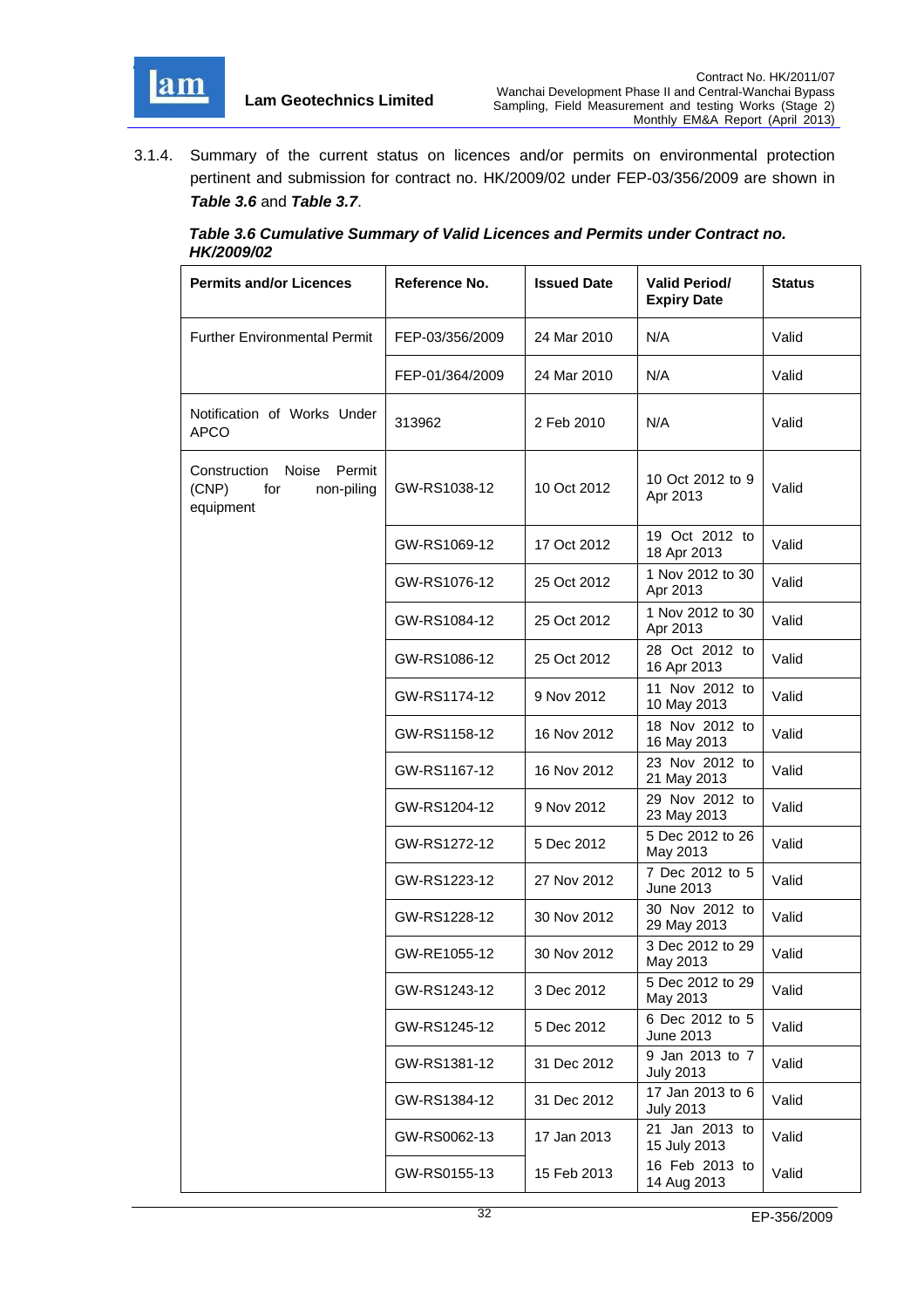

| <b>Permits and/or Licences</b>                              | Reference No.            | <b>Issued Date</b> | <b>Valid Period/</b><br><b>Expiry Date</b> | <b>Status</b> |
|-------------------------------------------------------------|--------------------------|--------------------|--------------------------------------------|---------------|
|                                                             | GW-RS0241-13             | 11 Mar 2013        | 13 Mar 2013 to<br>1o Sept 2013             | Valid         |
|                                                             | GW-RS0251-13             | 11 Mar 2013        | 26 Mar 2013 to<br>24 Sept 2013             | Valid         |
|                                                             | GW-RS0206-13             | 22 Feb 2013        | 24 Feb 2013 to<br>19 Aug 2013              | Valid         |
|                                                             | GW-RS0269-13             | 23 Mar 2013        | 23 Mar 2013 to<br>19 Sept 2013             | Valid         |
|                                                             | GW-RS0340-13             | 28 Mar 2013        | 10 Apr 2013 to 8<br>Oct 2013               | Valid         |
|                                                             | GW-RS0373-13             | 9 Apr 2013         | 19 Apr 2013 to<br>17 Oct 2013              | Valid         |
|                                                             | GW-RS0437-13             | 26 Apr 2013        | 1 May 2013 to 29<br>Oct 2013               | Valid         |
|                                                             | WT00006249-2010          | 22 Mar 2010        | 31 Mar 2015                                | Valid         |
|                                                             | WT00006436-2010          | 15 Apr 2010        | 30 Apr 2015                                | Valid         |
| Discharge Licence                                           | WT00006673-2010          | 14 May 2010        | 31 Mar 2015                                | Cancelled     |
|                                                             | WT00006757-2010          | 28 May 2010        | 31 May 2015                                | Valid         |
|                                                             | WT00007129-2010          | 28 July 2010       | 31 Jul 2015                                | Valid         |
|                                                             | WT00008982-2011          | 26 April 2011      | 30 April 2016                              | Valid         |
|                                                             | WT00009691-2011          | 1 Aug 2011         | 31 July 2016                               | Valid         |
| Billing Account under Waste<br>Disposal Ordinance (Land)    | 7010255                  | 10 Feb 2010        | N/A                                        | Valid         |
| Billing Account under Waste<br>Disposal Ordinance (Marine)  | 7011496                  | 6 Oct 2010         | N/A                                        | Valid         |
| Chemical<br>Registration<br>as<br>Waste Producer (Wan Chai) | WPN5213-135-C3<br>593-01 | 10 Mar 2010        | N/A                                        | Valid         |
| Chemical<br>Registration<br>as<br>Waste Producer (TKO 137)  | WPN5213-839-C3<br>593-02 | 22 Sep 2010        | N/A                                        | Valid         |
| Dumping Permit (Type 1 -<br>Open Sea Disposal)              | EP/MD/13-095             | 19 Nov 2012        | 29 Nov 2012 to<br>28 May 2013              | Valid         |
| Dumping Permit (Type 1 -<br>Open Sea Disposal (Dedicate     | EP/MD/13-127             | 4 Mar 2013         | 6 Mar 2013 to 5<br>Apr 2013                | Valid         |
| Sites) & Type $2 -$ Confined<br>Marine disposal)            | EP/MD/13-139             | 27<br>Mar 2013     | 6 Apr 2013 to 5<br>May 2013                | Valid         |

|  | Table 3.7 Summary of submission status under FEP-03/356/2009 Condition |  |  |
|--|------------------------------------------------------------------------|--|--|
|--|------------------------------------------------------------------------|--|--|

| <b>EP Condition</b> | <b>Submission</b>                                           | Date of Submission |
|---------------------|-------------------------------------------------------------|--------------------|
| Condition 1.12      | Commencement Date of Construction of Marine<br><b>Works</b> | 8 April 2010       |
| Condition 2.6       | Management Organization of Main Construction<br>Companies   | 10 April 2010      |
| Condition 2.7       | Works Schedule and Location Plans                           | 8 April 2010       |
| Condition 2.8       | Silt Curtain Deployment Plan (Revision A)                   | 20 April 2010      |
|                     | Silt Curtain Deployment Plan (Revision B)                   | 25 May 2010        |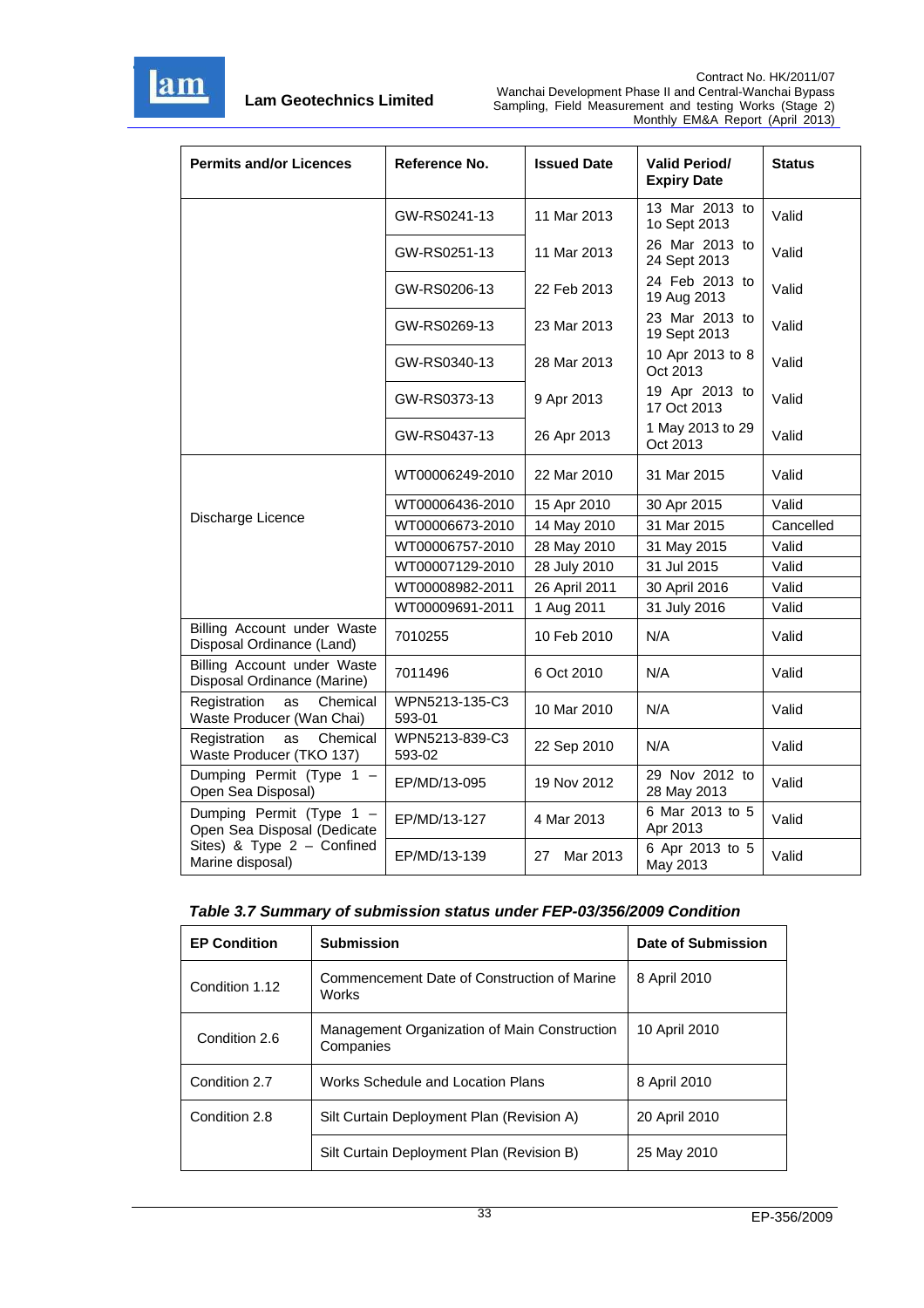

| <b>EP Condition</b> | <b>Submission</b>                                                                                | Date of Submission |
|---------------------|--------------------------------------------------------------------------------------------------|--------------------|
|                     | Silt Curtain Deployment Plan (Revision C)                                                        | 14 Jun 2010        |
|                     | Silt Curtain Deployment Plan (Revision H)                                                        | 15 Feb 2011        |
|                     | Silt Curtain Deployment Plan (Revision I)                                                        | 17 Nov 2011        |
|                     | Silt Curtain Deployment Plan (Revision J)                                                        | 15 Feb 2012        |
|                     | Silt Curtain Deployment Plan (Revision K)                                                        | 3 May 2012         |
|                     | Silt Curtain Deployment Plan (Revision L)                                                        | 25 Oct 2012        |
|                     | Silt Curtain Deployment Plan (Revision M)                                                        | 30 Nov 2012        |
|                     | Silt Screen Deployment Plan                                                                      | 21 April 2010      |
|                     | Supplementary Information for Existing WSD<br>Salt Water Intakes at Quarry Bay and Sai Wan<br>Ho | 5 Oct 2010         |
|                     | Silt Screen Deployment Plan (Revision B)                                                         | 15 Feb 2012        |
|                     | Silt Screen Deployment Plan (Revision C)                                                         | 3 May 2012         |
|                     | Silt Screen Deployment Plan (Revision D)                                                         | 10 Dec 2012        |
| Condition 2.17      | Noise Management Plan                                                                            | 6 May 2010         |
|                     | Landscape Plan (Decorative Screen Hoarding)                                                      | 11 May 2010        |
| Condition 2.18      | Landscape Plan (Control of Night Time Lighting)                                                  | 2 June 2010        |
|                     | Landscape Plan (Combined Version)                                                                | 20 July 2011       |
|                     | Landscape Plan (Combined Version)                                                                | 5 Aug 2011         |
|                     | Acknowledge of Submission                                                                        | 22 Aug 2011        |

Contract no. HY/2009/15 - Central-Wanchai Bypass – Tunnel (Causeway Bay Typhoon Shelter Section)

3.1.5. Summary of the current status on licences and/or permits on environmental protection pertinent and submission for contract no. HY/2009/15 under EP-356/2009 are shown in *Table 3.8* and *Table 3.9*.

#### *Table 3.8 Cumulative Summary of Valid Licences and Permits under Contract no. HY/2009/15*

| <b>Permits and/or Licences</b>      | Reference No.   | <b>Issued Date</b> | <b>Valid Period/</b><br><b>Expiry Date</b> | <b>Status</b> |
|-------------------------------------|-----------------|--------------------|--------------------------------------------|---------------|
| <b>Further Environmental Permit</b> | FEP-04/356/2009 | 22 Nov 2010        | N/A                                        | Valid         |
| Notification of Works Under APCO    | 321822          | 24 Sep 2010        | N/A                                        | Valid         |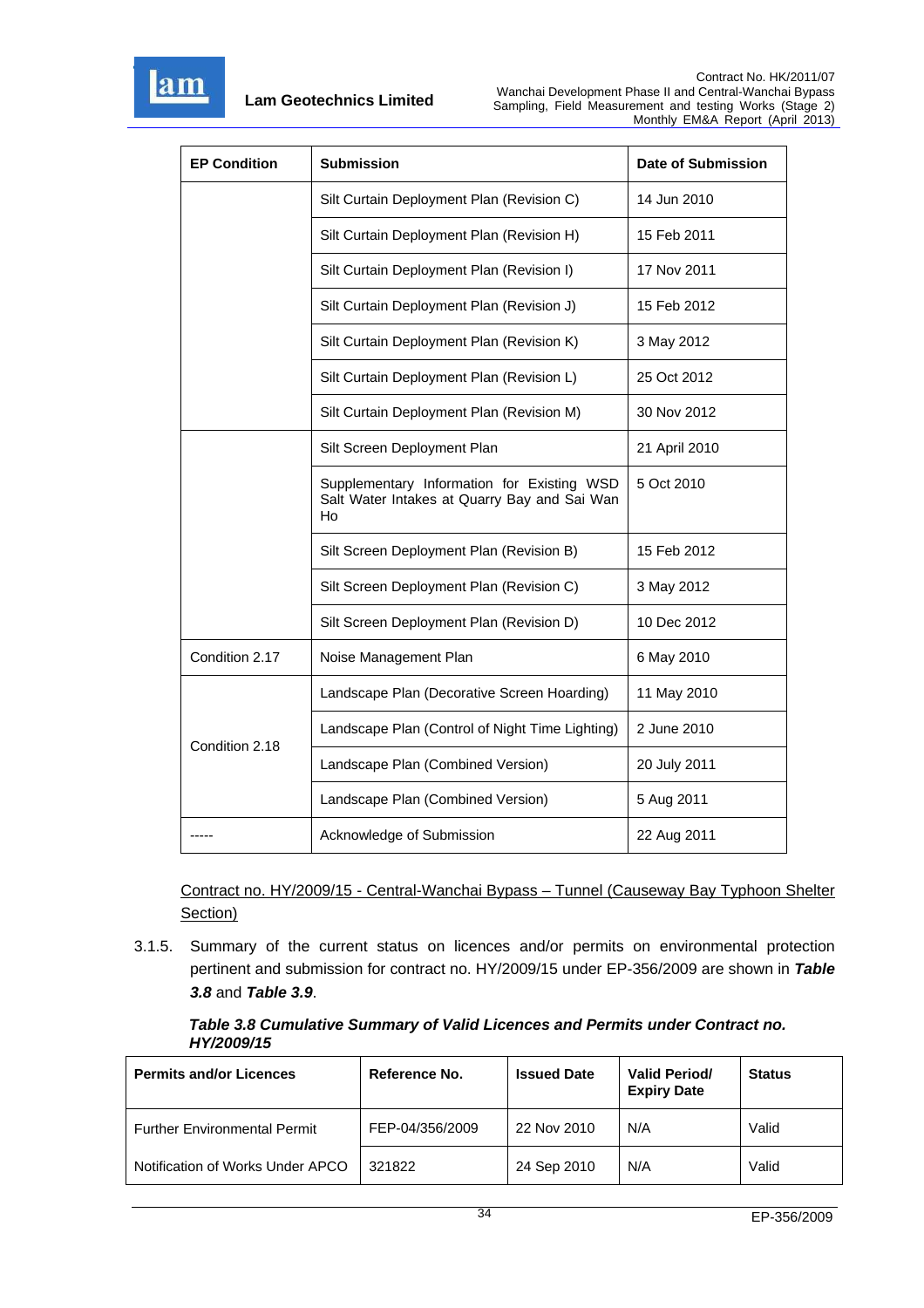

| <b>Permits and/or Licences</b>                                                                          | Reference No.                | <b>Issued Date</b> | <b>Valid Period/</b><br><b>Expiry Date</b> | <b>Status</b> |
|---------------------------------------------------------------------------------------------------------|------------------------------|--------------------|--------------------------------------------|---------------|
| Construction Noise Permit (CNP)<br>for Filling and Diaphragm Wall<br>Works at TS4/ME4                   | GW-RS1191-12                 | 26 Nov 2012        | 26 Nov 2012 to<br>11 May 2013              | Cancelled     |
| <b>Construction Noise Permit (CNP)</b><br>for breakwater removal works at<br>Eastern Breakwater of CBTS | GW-RS0325-13                 | 27 Mar 2013        | 29 Mar 2013 to<br>27 Sep 2013              | Valid         |
| <b>Construction Noise Permit (CNP)</b><br>for ELS and rock breaking works at<br>TS4/ME4                 | GW-RS0276-13                 | 19 Mar 2013        | 19 Mar 2013 to<br>7 Sep 2013               | Cancelled     |
| <b>Construction Noise Permit (CNP)</b><br>for Pre-treatment, ELS and rock<br>breaking works at TS4/ME4  | GW-RS0434-13                 | 23 Apr 2013        | 23 Apr 2013 to<br>16 Oct 2013              | Valid         |
| Registration as a Chemical Waste<br>Producer                                                            | WPN5213-147-C116<br>$9 - 35$ | 15 Nov 2010        | N/A                                        | Valid         |
| <b>Billing Account under Waste</b><br>Disposal Ordinance                                                | 7011553                      | 30 Sep 2010        | 27 Sep 2010 to<br>27 Jan 2016              | Valid         |
| <b>Billing Account under Waste</b><br>Disposal Ordinance (Dumping by                                    | 7011761                      | 03 Oct 2012        | 17 Jan 2013<br>to<br>16 Apr 2013           | Expired       |
| Vessel)                                                                                                 | 7011761                      | 25 Mar 2013        | 17 Apr 2013<br>to<br>16 Jul 2013           | Valid         |
| Dumping Permit (Type 1 - Open<br>Sea Disposal)                                                          | EP/MD/13-097                 | 28 Nov 2012        | 6 Dec 2012 to<br>5 Jun 2013                | Cancelled     |
|                                                                                                         | EP/MD/13-113                 | 22 Jan 2013        | 24 Jan 2013 to<br>23 Jul 2013              | Valid         |
| Dumping Permit (Type 2 -<br>Confined Marine Disposal)                                                   | EP/MD/13-130                 | 20 Mar 2013        | 20 Mar 2013 to<br>19 Apr 2013              | Expired       |
|                                                                                                         | EP/MD/14-001                 | 16 Apr 2013        | 20 Apr 2013 to<br>19 May 2013              | Valid         |

#### *Table 3.9 Summary of submission status under FEP-04/356/2009 Condition*

| <b>FEP Condition</b> | Submission                                                                     | Date of Submission |
|----------------------|--------------------------------------------------------------------------------|--------------------|
| Condition 2.6        | Management Organization of Main Construction<br>Companies                      | 30 Sep 2010        |
|                      | Amendment for Management Organization of<br><b>Main Construction Companies</b> | 16 May 2011        |
| Condition 2.7        | Works Schedule and Location Plans                                              | 27 Oct 2010        |
|                      | Amendment for Works Schedule and Location<br>Plans                             | 12 Nov 2010        |
| Condition 2.8        | Silt Curtain Deployment Plan                                                   | 30 Nov 2010        |
|                      | Amendment for Silt Curtain Deployment Plan                                     | 24 Feb 2011        |
|                      | Amendment for Silt Curtain Deployment Plan                                     | 11 May 2011        |
|                      | Amendment for Silt Curtain Deployment Plan                                     | 11 Sep 2012        |
|                      | Amendment for Silt Curtain Deployment Plan                                     | 30 Oct 2012        |
| Condition 2.9        | Silt Screen Deployment Plan                                                    | 19 Oct 2010        |
|                      | Amendment for Silt Screen Deployment Plan                                      | 18 Feb 2011        |
|                      | Amendment for Silt Screen Deployment Plan                                      | 15 Jun 2011        |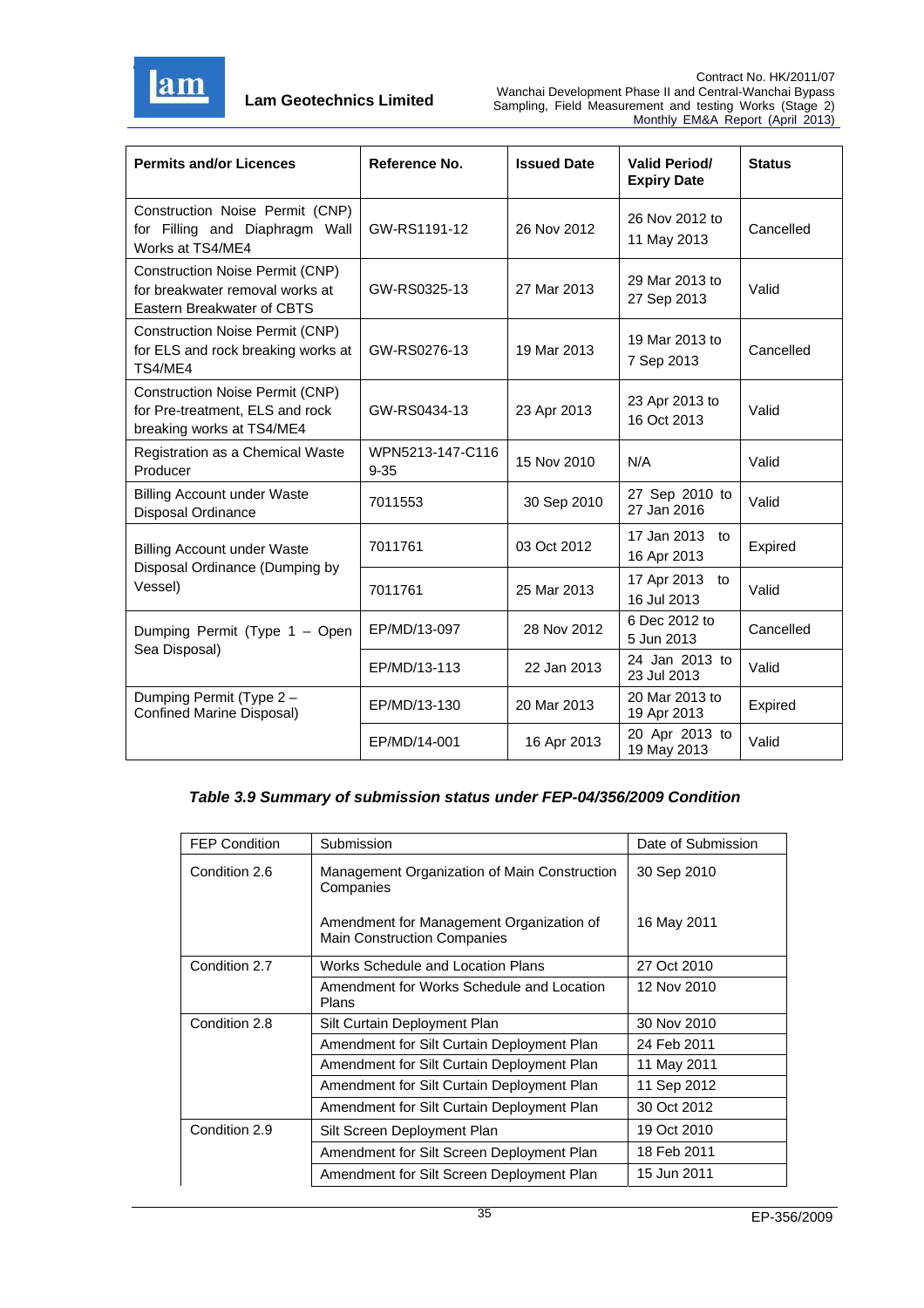

| <b>FEP Condition</b> | Submission                                                                     | Date of Submission |
|----------------------|--------------------------------------------------------------------------------|--------------------|
| Condition 2.18       | Proposal for the Removal of Odorous Sediment<br>and Slime                      | 13 Jan 2011        |
|                      | Amendment for Proposal for the Removal of<br><b>Odorous Sediment and Slime</b> | 8 Mar 2011         |
|                      | Amendment for Proposal for the Removal of<br><b>Odorous Sediment and Slime</b> | 2 Aug 2011         |
| Condition 2.21       | Landscape Plan                                                                 | 18 Feb 2011        |
| Condition 2.23       | Noise Management Plan                                                          | 20 Oct 2010        |
|                      | Amendment for Noise Management Plan                                            | 27 Jan 2011        |

3.1.6. Implementation status of the recommended mitigation measures during this reporting period is presented in *Appendix 3.1*.

Contract no. HK/2010/06 - Wan Chai Development Phase II – Central –Wanchai Bypass over MTR Tsuen Wan Line

3.1.7. Summary of the current status on licences and/or permits on environmental protection pertinent and submission for contract no. HK/2010/06 under EP-356/2009 are shown in *Table 3.10* and *Table 3.11.*

|            | Table 3.10 Cumulative Summary of Valid Licences and Permits under Contract no. |
|------------|--------------------------------------------------------------------------------|
| HK/2010/06 |                                                                                |

| <b>Permits and/or Licences</b>                                    | Reference No.                | <b>Issued Date</b> | <b>Valid Period/</b><br><b>Expiry Date</b> | <b>Status</b>                      |
|-------------------------------------------------------------------|------------------------------|--------------------|--------------------------------------------|------------------------------------|
| <b>Further Environmental Permit</b>                               | FEP-05/356/2009              | 24 Mar 2011        | N/A                                        | Valid                              |
|                                                                   | FEP-08/364//2009/A           | 15 June 2012       | N/A                                        | Valid                              |
| Notification of Works Under APCO                                  | 326344                       | 18 Jan 2011        | N/A                                        | Valid                              |
| Construction Noise Permit (CNP)<br>for piling equipment           | PP-RS0001-13                 | 3 Jan 2013         | 6 Jan 2013 to<br>5 Jul 2013                | Valid                              |
| Construction Noise Permit (CNP)<br>for non-piling equipment       | GW-RS0923-12                 | 4 Sept 2012        | 15 Oct 2012 to<br>14 Apr 2013              | Replaced<br>by<br>GW-RS00<br>56-13 |
|                                                                   | GW-RS0989-12                 | 21 Sept 2012       | 6 Oct 2012 to<br>5 Apr 2013                | Expired                            |
|                                                                   | GW-RS0056-13                 | 14 Jan 2013        | 16 Jan 2013 -<br>12 Jul 2013               | Valid                              |
| <b>Billing</b><br>under<br>Waste<br>Account<br>Disposal Ordinance | 7012338                      | 16 Feb 2011        | N/A                                        | Valid                              |
| Registration as Chemical Waste<br>Producer                        | WPN5213-134-G25<br>$33 - 01$ | 11 Feb 2011        | N/A                                        | Valid                              |
| Water Discharge Licence                                           | WT00010905-2011              | 4 November<br>2011 | 31 July 2016                               | Valid                              |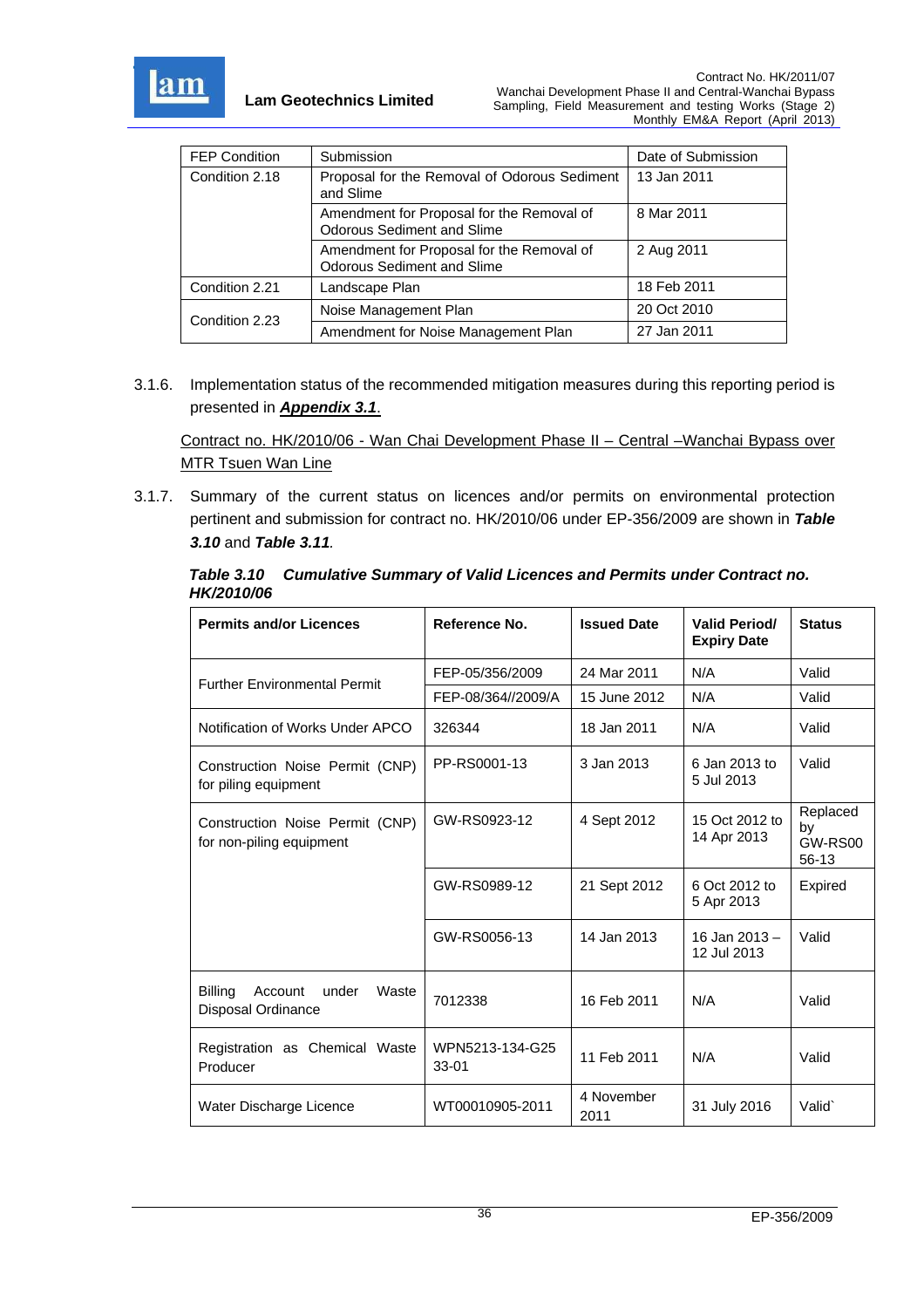

*Table 3.11 Summary of submission status under EP-356/2009 and FEP-05/356/2009 Condition* 

| <b>EP Condition</b> | <b>Submission</b>                                         | Date of Submission |
|---------------------|-----------------------------------------------------------|--------------------|
| Condition 2.6       | Management Organization of Main Construction<br>Companies | 29 April 2011      |
| Condition 2.7       | Works Schedule and Location Plans                         | 11 March 2011      |
| Condition 2.8       | Revised Silt Curtain Deployment Plan                      | 31 August 2011     |
|                     | Revised Silt Curtain Deployment Plan                      | 22 October 2012    |
|                     | Revised Silt Curtain Deployment Plan                      | 26 November 2012   |
|                     | <b>Full Silt Curtain Deployment Plan</b>                  | 28 January 2013    |
| Condition 2.9       | Silt Screen Deployment Plan                               | 11 April 2011      |
| Condition 2.23      | Noise Management Plan                                     | 11 March 2011      |

Contract no. HY/2009/19 – Central- Wan Chai Bypass Tunnel (North Point Section) and Island Eastern Corridor Link

3.1.8. Summary of the current status on licences and/or permits on environmental protection pertinent for contract no. HY/2009/19 is shown in *Table 3.12*.

*Table 3.12 Cumulative Summary of Valid Licences and Permits under Contract no. HY/2009/19* 

| <b>Permit / Licence / Notification /</b><br>Approval                                        | Reference No.     | <b>Issued</b><br>Date | Valid<br>Period /<br><b>Expiry date</b> | <b>Status</b> |
|---------------------------------------------------------------------------------------------|-------------------|-----------------------|-----------------------------------------|---------------|
| <b>Further Environmental Permit</b>                                                         | FEP-07/364/2009/B | 20 Sep<br>2012        | Granted                                 | Valid         |
| Notification of Works Under APCO                                                            | 326160            | 24 Jan<br>2011        | Notified                                | Valid         |
| Construction Noise Permit (CNP)<br>(For D-wall construction) (Portion I,<br>VII, VIII & IX) | GW-RS0286-13      | 15-Mar-12             | 14-Sep-13                               | Valid         |
| <b>Construction Noise Permit (CNP)</b><br>(For Bored pile construction at<br>Portion III)   | GW-RS0013-13      | 08-Jan-13             | 07-Jul-13                               | Valid         |
| <b>Construction Noise Permit (CNP)</b><br>(For Watson Road)                                 | GW-RS1230-12      | 28-Nov-12             | 25-May-13                               | Valid         |
| <b>Construction Noise Permit (CNP)</b><br>(For IEC)                                         | GW-RS1210-12      | 29-Nov-12             | 28-May-13                               | Cancelled     |
|                                                                                             | GW-RS0046-13      | $18 - Jan-13$         | $10 -$ Jul $-13$                        | Valid         |
| <b>Construction Noise Permit (CNP)</b>                                                      | GW-RS1065-12      | 16-Oct-12             | 20-Apr-13                               | Expired       |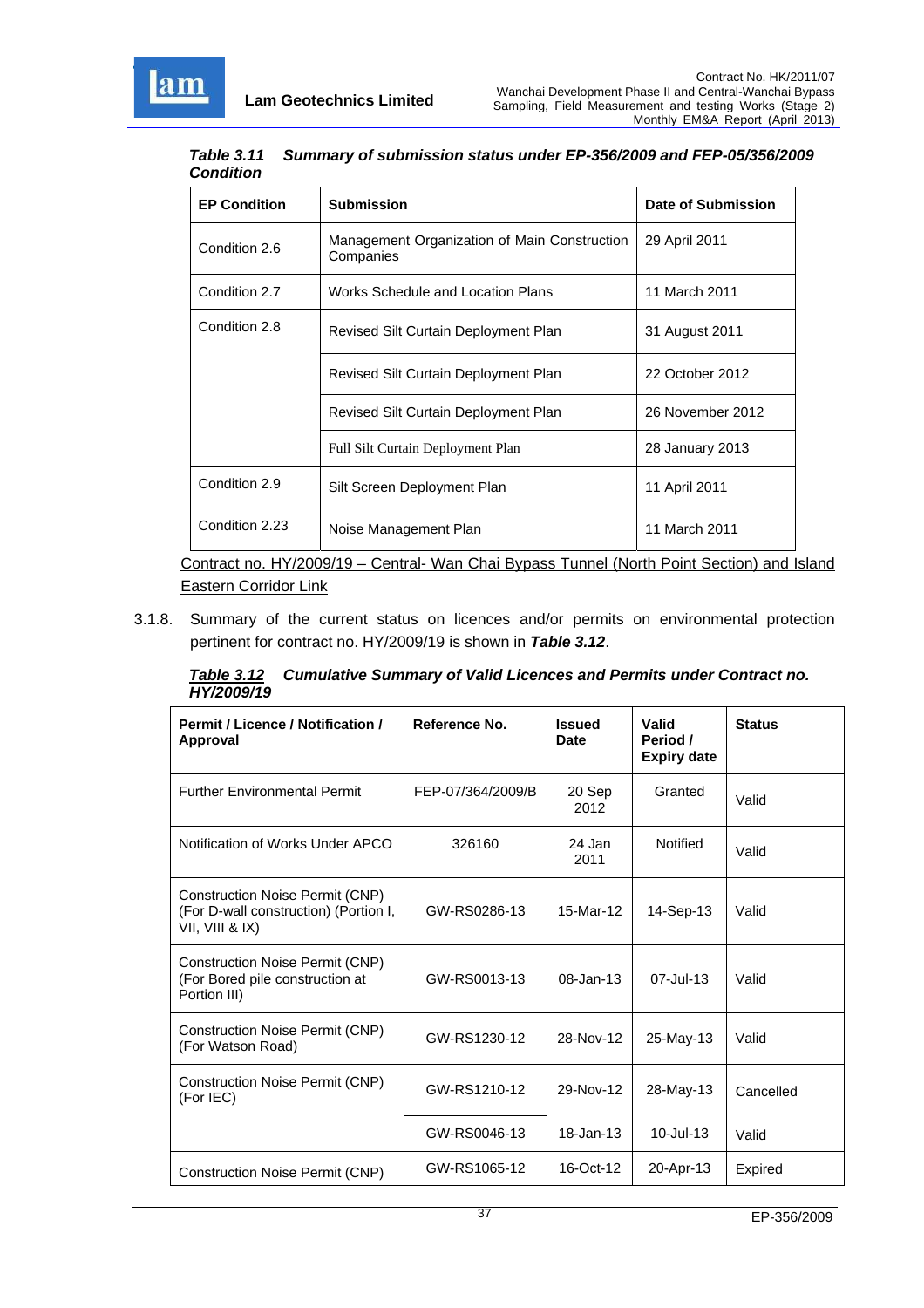

| <b>Permit / Licence / Notification /</b><br>Approval  | Reference No.     | <b>Issued</b><br><b>Date</b> | Valid<br>Period /<br><b>Expiry date</b> | <b>Status</b>                |
|-------------------------------------------------------|-------------------|------------------------------|-----------------------------------------|------------------------------|
| (For IEC Parapet Removal -<br>Loading/Unloading)      | GW-RS0365-13      | 21-Apr-13                    | 20-Oct-13                               | Valid                        |
| <b>Construction Noise Permit (CNP)</b>                | GW-RS0010-13      | 08-Jan-13                    | 07-Jul-13                               | Cancelled                    |
| (For Portion Vi Marine)                               | GW-RS0337-13      | 05-May-13                    | $01$ -Oct-13                            | Valid                        |
| Discharge Licence (Land)                              | WT00010093-2011   | 17 Aug<br>2012               | 30-Sept-16                              | Valid                        |
| Discharge Licence (Sea)                               | WT00010865-2011   | 03 Nov<br>2011               | 30-Nov-16                               | Valid                        |
| C&D Waste Disposal                                    | 7012306           | 10 Feb<br>2011               | Registered                              |                              |
| <b>Vessel Disposal</b>                                | 7013285           | 21 July<br>2011              | Registered                              | ٠                            |
| <b>Registration as Chemical Waste</b><br>Producer     | 5213-151-C3654-01 | 24 Mar<br>2011               | Registered                              | $\qquad \qquad \blacksquare$ |
| Dumping Permit (Type 1 - Open<br>Sea Disposal)        | EP/MD/13-101      | 24 Dec<br>2012               | 23 May<br>2013                          | Valid                        |
| Dumping Permit (Type 2 -<br>Confined Marine Disposal) | EP/MD/13-126      | 06 Mar<br>2013               | 05 Apr 2013                             | Valid                        |

Contract no. HK/2012/08 – Wan Chai Development Phase II – Central- Wan Chai Bypass at Wan Chai West

3.1.9. Summary of the current status on licences and/or permits on environmental protection pertinent and submission for contract no. HK/2012/08 under EP-356/2009 are shown in *Table 3.13* and *Table 3.14.*

|                   | Table 3.13 Cumulative Summary of Valid Licences and Permits under Contract no. |
|-------------------|--------------------------------------------------------------------------------|
| <b>HK/2012/08</b> |                                                                                |

| Permits and/or Licences                           | Reference No.     | <b>Issued Date</b> | Valid Period/<br><b>Expiry Date</b> | <b>Status</b> |
|---------------------------------------------------|-------------------|--------------------|-------------------------------------|---------------|
| <b>Further Environmental Permit</b>               | FEP-06/356/2009   | 5 Mar 2013         | N/A                                 | Valid         |
| Notification of Works Under APCO                  | 355439            | 4 Feb 2013         | N/A                                 | Valid         |
| Registration as a Chemical Waste<br>Producer      | 5213-134-C3790-01 | 8 Mar 2013         | N/A                                 | Valid         |
| Billing Account under Waste<br>Disposal Ordinance | 7016883           | 18 Feb 2013        | 18 Jul 2017                         | Valid         |

#### *Table 3.11 Summary of submission status under EP-356/2009 and FEP-06/356/2009 Condition*

| <b>FEP Condition</b> | Submission | Date of Submission |  |
|----------------------|------------|--------------------|--|
|----------------------|------------|--------------------|--|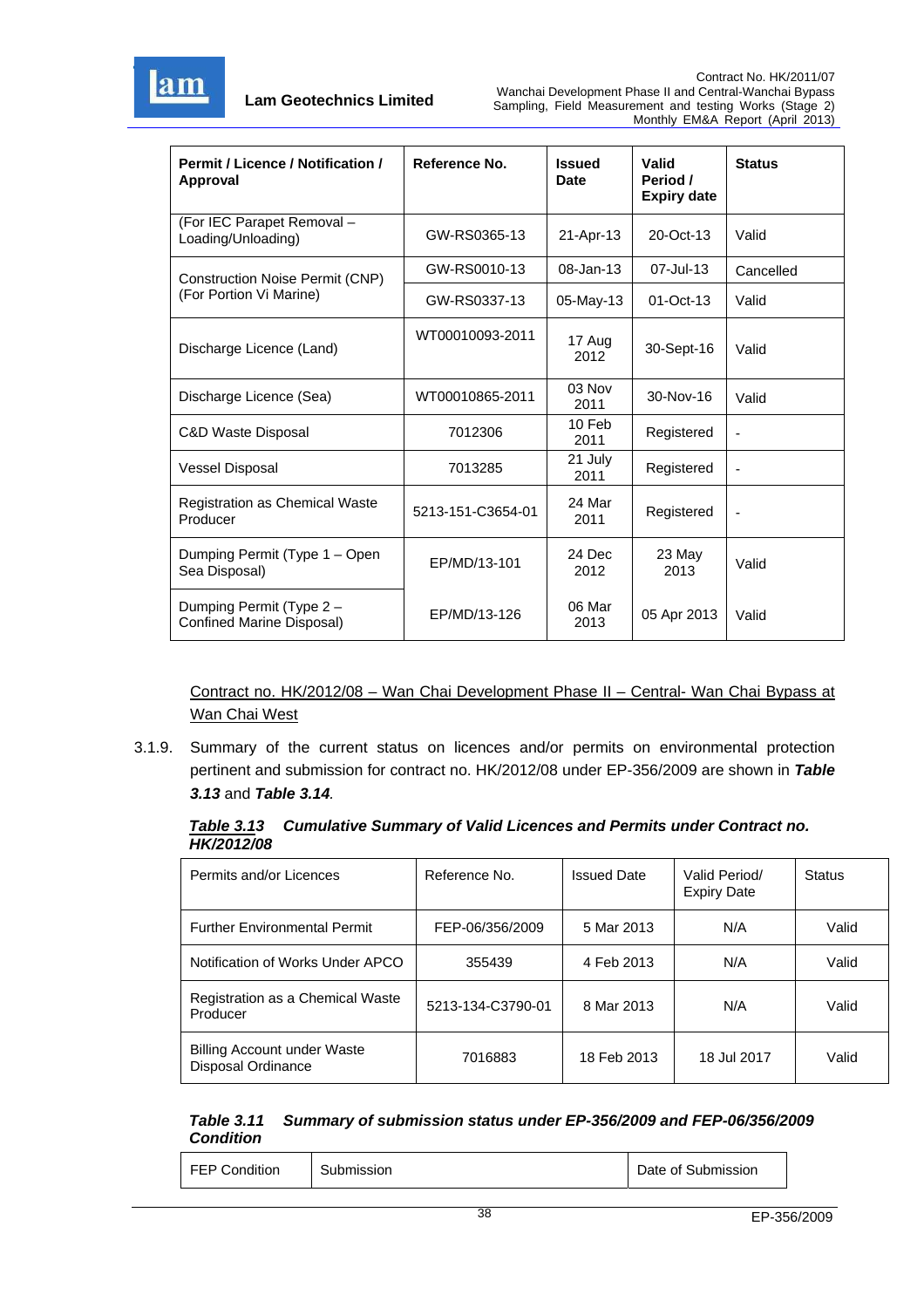

| <b>FEP Condition</b> | Submission                   | Date of Submission                                                                                                                      |
|----------------------|------------------------------|-----------------------------------------------------------------------------------------------------------------------------------------|
| Condition 2.8        | Silt Curtain Deployment Plan | Submitted to ET and<br>IEC for comment on<br>22 Apr 2013                                                                                |
| Condition 2.9        | Silt Screen Deployment Plan  | Under preparation                                                                                                                       |
| Condition 2.23       | Noise Management Plan        | Submitted to EPD on<br>22 Apr 2013                                                                                                      |
| Condition 2.24       | Landscape Plan               | Comments received<br>from FT and<br>responded by CSLJV<br>on 11 Apr 2013.<br>Pending certification<br>by ET and verification<br>by IEC. |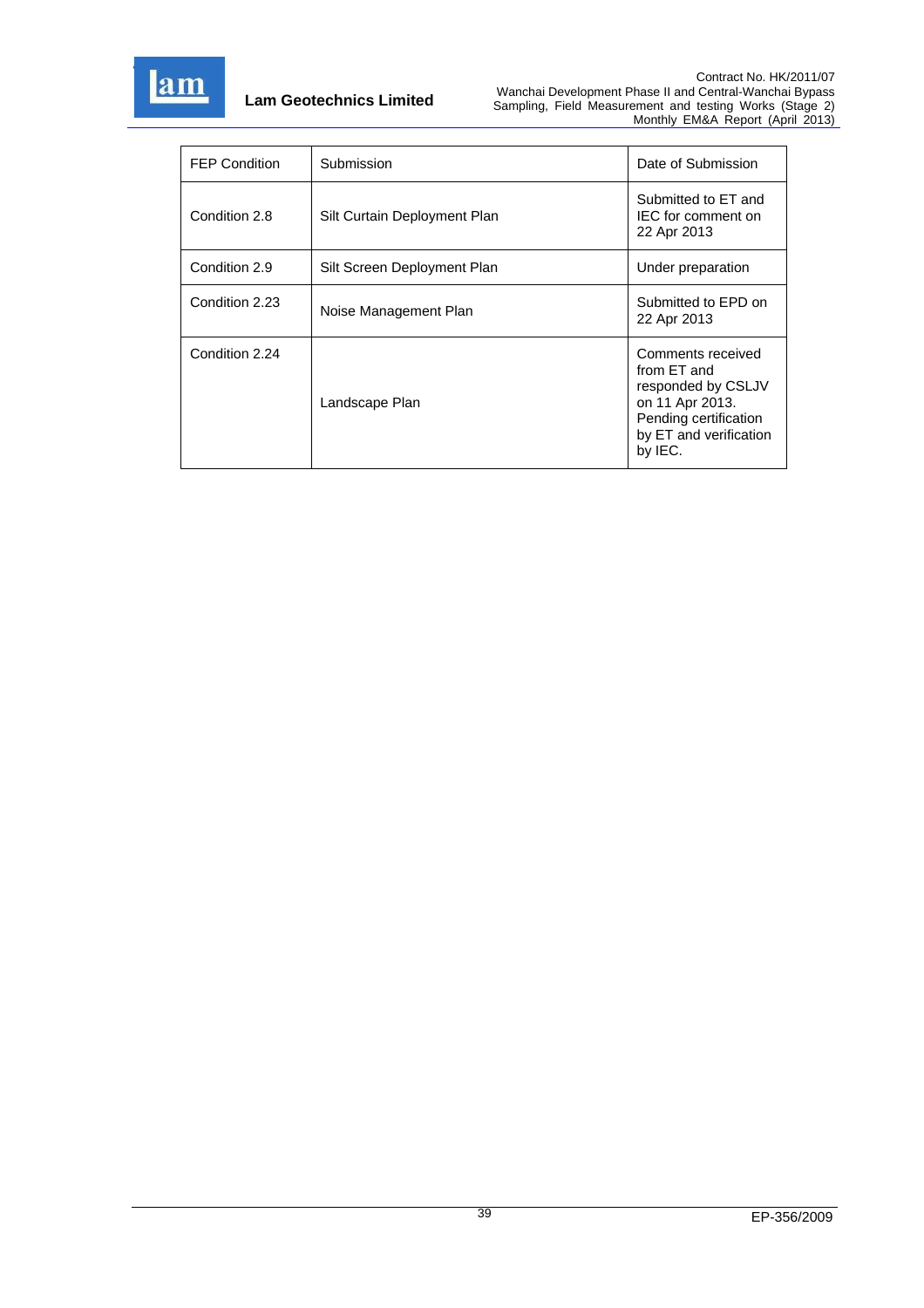

## **4. Monitoring Requirements**

**4.1 Noise Monitoring** 

NOISE MONITORING STATIONS

4.1.1. The noise monitoring stations for the Project are listed and shown in *Table 4.1* and *Figure 4.1*. *Appendix 4.1* shows the established Action/Limit Levels for the monitoring works.

| <b>Station</b>   | <b>Description</b>                           |
|------------------|----------------------------------------------|
| M <sub>1</sub> a | Harbour Road Sports Centre                   |
| M <sub>2</sub> b | Noon Gun Area                                |
| МЗа              | Tung Lo Wan Fire Station                     |
| M4 <sub>b</sub>  | Victoria Centre                              |
| M <sub>5</sub> b | City Garden                                  |
| M <sub>6</sub>   | HK Baptist Church Henrietta Secondary School |

|  | <b>Table 4.1 Noise Monitoring Station</b> |  |
|--|-------------------------------------------|--|
|  |                                           |  |

# REAL-TIME NOISE MONITORING STATIONS

- 4.1.2. The real-time noise monitoring stations for the Project are listed and shown in *Table 4.2* and *Figure 4.1*. *Appendix 4.1* shows the established Action/Limit Levels for the monitoring works.
- 4.1.3. The real-time noise monitoring at RTN2-Oil Street Community Liaison Centre has been relocated to City Garden Electric Centre (RTN2a- Electric Centre) on 5 Oct 2012, which is a representative of noise sensitive receiver- City Garden. The baseline noise level of RTN2a will adopt the results derived from the baseline noise monitoring conducted in Electric Centre from 4 December 2009 to 17 December 2009.
- 4.1.4. As the land-based piling and filling works- DP3 at Tin Hau had been completed on 3 September 2012 and confirmed by RSS, the real-time noise monitoring results at FEHD Hong Kong Transport Section Whitfield Depot was excluded under EP-356/2009 since 28 November 2012.

| <b>District</b> | <b>Station</b>    | <b>Description</b>                               |
|-----------------|-------------------|--------------------------------------------------|
| Tin Hau         | RTN <sub>1</sub>  | FEHD Hong Kong Transport Section Whitfield Depot |
| North Point     | RTN <sub>2</sub>  | Oil Street Community Liaison Centre              |
| North Point     | RTN <sub>2a</sub> | <b>Electric Centre</b>                           |

*Table 4.2 Real Time Noise Monitoring Station* 

#### NOISE MONITORING PARAMETERS, FREQUENCY AND DURATION

4.1.5. The construction noise level shall be measured in terms of the A-weighted equivalent continuous sound pressure level ( $L_{eq}$ ).  $L_{eq}$  (30 minutes) shall be used as the monitoring parameter for the time period between 0700 and 1900 hours on normal weekdays. For all other time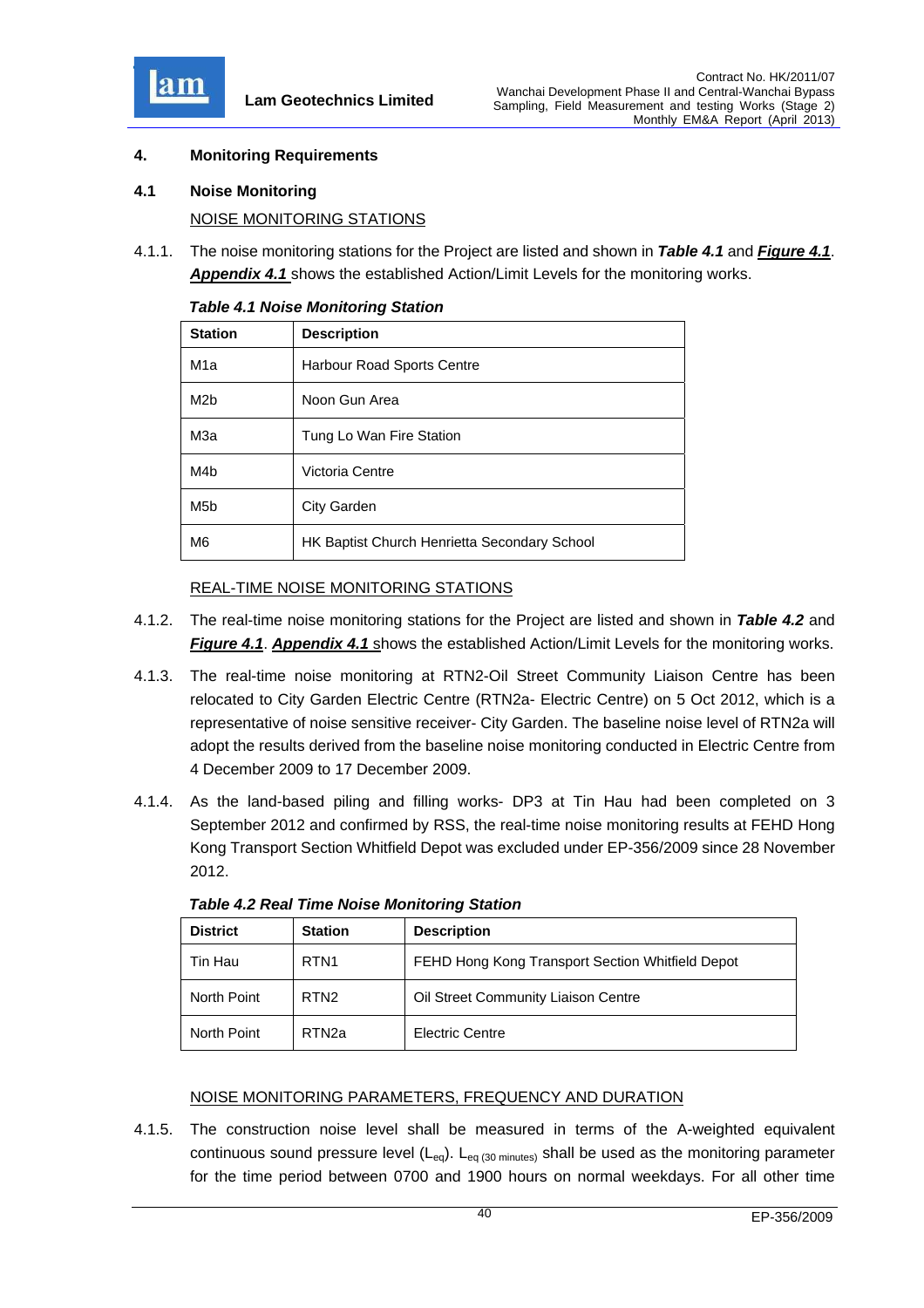

periods, L<sub>eg (5 minutes)</sub> shall be employed for comparison with the Noise Control Ordinance (NCO) criteria. Supplementary information for data auditing, statistical results such as L10 and L90 shall also be obtained for reference.

- 4.1.6. Noise monitoring shall be carried out at all the designated monitoring stations. The monitoring frequency shall depend on the scale of the construction activities. The following is an initial guide on the regular monitoring frequency for each station on a weekly basis when noise generating activities are underway:
	- one set of measurements between 0700 and 1900 hours on normal weekdays.
- 4.1.7. If construction works are extended to include works during the hours of 1900 0700 as well as public holidays and Sundays, additional weekly impact monitoring shall be carried out during respective restricted hours periods. Applicable permits under NCO shall be obtained by the Contractor.

## MONITORING EQUIPMENT

- 4.1.8. As referred to in the Technical Memorandum ™ issued under the NCO, sound level meters in compliance with the International Electrotechnical Commission Publications 651: 1979 (Type 1) and 804: 1985 (Type 1) specifications shall be used for carrying out the noise monitoring. Immediately prior to and following each noise measurement the accuracy of the sound level meter shall be checked using an acoustic calibrator generating a known sound pressure level at a known frequency. Measurements may be accepted as valid only if the calibration level from before and after the noise measurement agree to within 1.0 dB.
- 4.1.9. Noise measurements shall not be made in fog, rain, wind with a steady speed exceeding 5 m/s or wind with gusts exceeding 10 m/s. The wind speed shall be checked with a portable wind speed meter capable of measuring the wind speed in m/s.

# **4.2 Air Monitoring**

## AIR QUALITY MONITORING STATIONS

4.2.1. The air monitoring stations for the Project are listed and shown in *Table 4.3* and *Figure 4.1*. *Appendix 4.1* shows the established Action/Limit Levels for the monitoring works.

| <b>Station ID</b>  | <b>Monitoring Location</b>                        | <b>Description</b> |
|--------------------|---------------------------------------------------|--------------------|
| CMA <sub>1</sub> b | Oil Street Community Liaison Centre               | North Point        |
| CMA <sub>2a</sub>  | Causeway Bay Community Centre                     | Causeway Bay       |
| CMA3a              | CWB PRE Site Office *                             | Causeway Bay       |
| CMA4a              | Society for the Prevention of Cruelty to Animals  | Wan Chai           |
| CMA <sub>5a</sub>  | Children Playgrounds opposite to Pedestrian Plaza | Wan Chai           |
| CMA <sub>6a</sub>  | WDII PRE Site Office *                            | Wan Chai           |

#### *Table 4.3 Air Monitoring Station*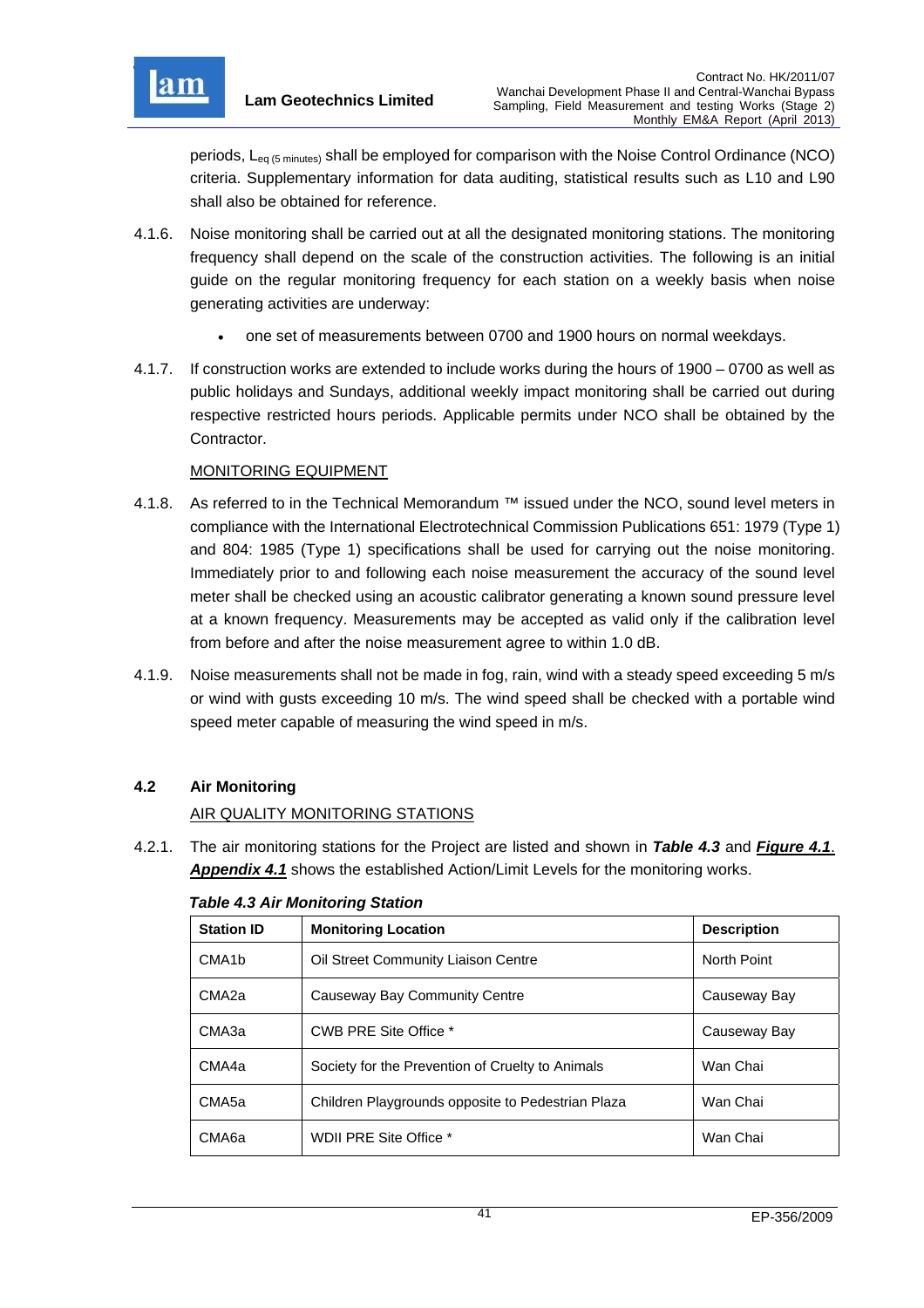

\* Remarks: As per the ENPC meeting in January 2011, the monitoring stations CMA3a - Future CWB site office at Wanchai Waterfront Promenade and CMA6a - Future AECOM site office at Work Area were renamed as remark.

#### AIR MONITORING PARAMETERS, FREQUENCY AND DURATION

- 4.2.2. One-hour and 24-hour TSP levels should be measured to indicate the impacts of construction dust on air quality. The 24-hour TSP levels shall be measured by following the standard high volume sampling method as set out in the Title 40 of the Code of Federal Regulations, Chapter 1 (Part 50), Appendix B.
- 4.2.3. All relevant data including temperature, pressure, weather conditions, elapsed-time meter reading for the start and stop of the sampler, identification and weight of the filter paper, and any other local atmospheric factors affecting or affected by site conditions, etc., shall be recorded down in detail.
- 4.2.4. For regular impact monitoring, the sampling frequency of at least once in every six-days, shall be strictly observed at all the monitoring stations for 24-hour TSP monitoring. For 1-hour TSP monitoring, the sampling frequency of at least three times in every six-days should be undertaken when the highest dust impact occurs.

#### SAMPLING PROCEDURE AND MONITORING EQUIPMENT

- 4.2.5. High volume samplers (HVSs) in compliance with the following specifications shall be used for carrying out the 1-hour and 24-hour TSP monitoring:
	- 0.6 1.7 m3 per minute adjustable flow range;
	- equipped with a timing / control device with +/- 5 minutes accuracy for 24 hours operation;
	- installed with elapsed-time meter with +/- 2 minutes accuracy for 24 hours operation;
	- capable of providing a minimum exposed area of 406 cm2;
	- flow control accuracy: +/- 2.5% deviation over 24-hour sampling period;
	- equipped with a shelter to protect the filter and sampler;
	- incorporated with an electronic mass flow rate controller or other equivalent devices;
	- equipped with a flow recorder for continuous monitoring;
	- provided with a peaked roof inlet;
	- incorporated with a manometer;
	- able to hold and seal the filter paper to the sampler housing at horizontal position;
	- easily changeable filter; and
	- capable of operating continuously for a 24-hour period.
- 4.2.6. Initial calibration of dust monitoring equipment shall be conducted upon installation and thereafter at bi-monthly intervals. The transfer standard shall be traceable to the internationally recognized primary standard and be calibrated annually. The concern parties such as IEC shall properly document the calibration data for future reference. All the data should be converted into standard temperature and pressure condition.

#### LABORATORY MEASUREMENT / ANALYSIS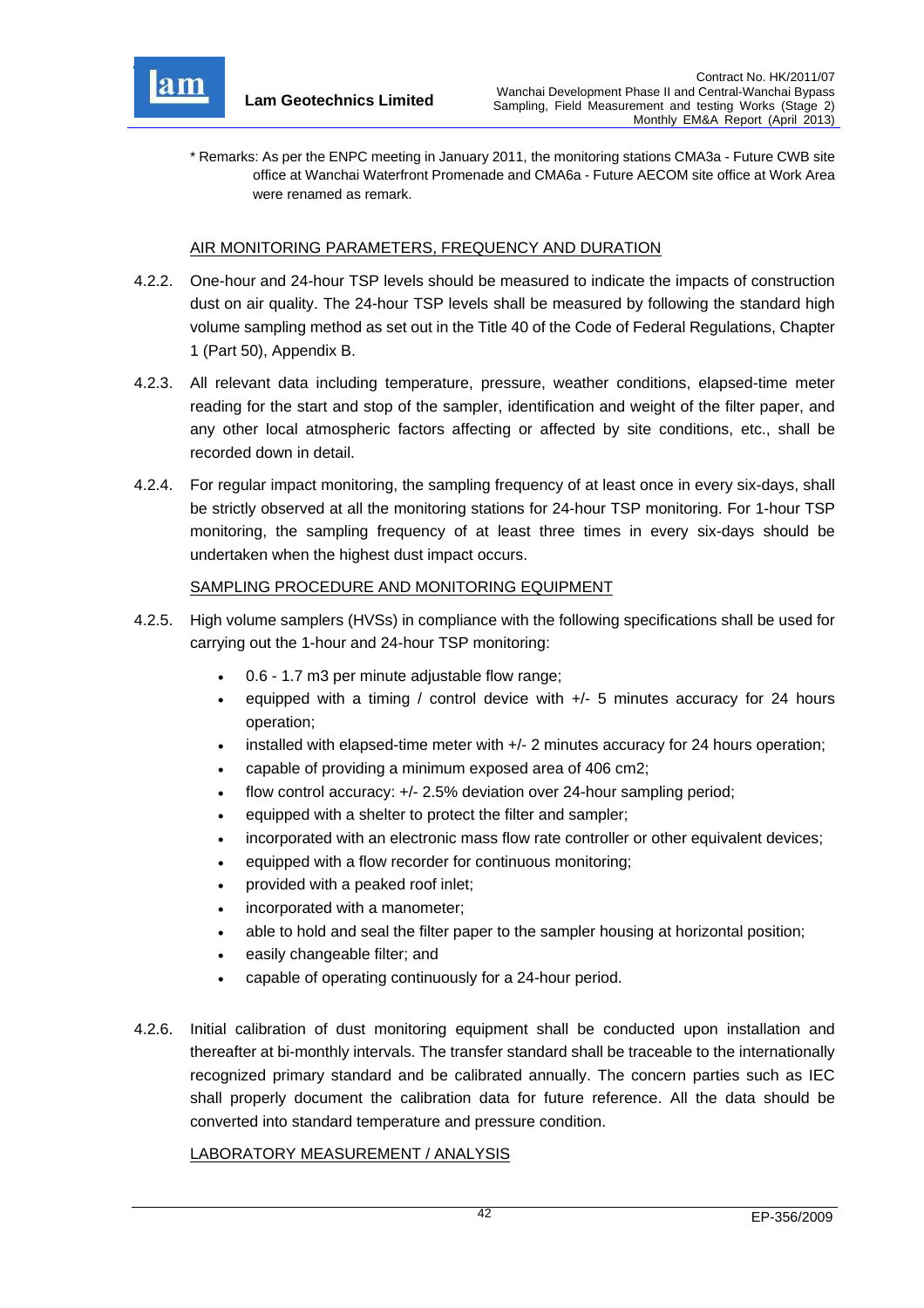

- 4.2.7. A clean laboratory with constant temperature and humidity control, and equipped with necessary measuring and conditioning instruments to handle the dust samples collected, shall be available for sample analysis, and equipment calibration and maintenance. The laboratory should be HOKLAS accredited.
- 4.2.8. An alternative non-HOKLAS accredited laboratory was set-up for carrying out the laboratory analysis, the laboratory equipment was approved by the ER on 8 February 2011 and the measurement procedures were witnessed by the IEC. Any measurement performed by the laboratory was be demonstrated to the satisfaction of the ER and IEC. IEC shall regularly audit to the measurement performed by the laboratory to ensure the accuracy of measurement results.
- 4.2.9. Filter paper of size 8" x 10" shall be labelled before sampling. It shall be a clean filter paper with no pinholes, and shall be conditioned in a humidity-controlled chamber for over 24-hours and be pre-weighed before use for the sampling.
- 4.2.10. After sampling, the filter paper loaded with dust shall be kept in a clean and tightly sealed plastic bag. The filter paper shall then be returned to the laboratory for reconditioning in the humidity controlled chamber followed by accurate weighing by an electronic balance with readout down to 0.1 mg. The balance shall be regularly calibrated against a traceable standard.
- 4.2.11. All the collected samples shall be kept in a good condition for 6 months before disposal.

## IMPACT MONITORING FOR ODOUR PATROL

- 4.2.12. Odour patrols along the shorelines of Causeway Bay Typhoon Shelter and ex-Wan Chai Public Cargo Working Area when there is temporary reclamation in Causeway Bay Typhoon Shelter and/or in the ex-Wan Chai Public Cargo Working Area, or when there is dredging of the odorous sediment and slime at the south-western corner of the Causeway Bay Typhoon Shelter. Odour patrols will be carried out at bi-weekly intervals during July, August and September by a qualified person of the ET who shall:
	- be at least 16 years of age;
	- be free from any respiratory illnesses; and
	- not be allowed to smoke, eat, drink (except water) or use chewing gum or sweets 30 min
	- before and during odour patrol
- 4.2.13. Odour patrol shall be conducted by independent trained personnel / competent persons patrolling and sniffing around the shore as shown in *Figure 4.1* to detect any odour at the concerned hours (afternoon is preferred for higher daily temperature).
- 4.2.14. The qualified person will use the nose (olfactory sensor) to sniff odours at different locations. The main odour emission sources and the areas to be affected by the odour nuisance will be identified.
- 4.2.15. The perceived odour intensity is to be divided into 5 levels which are ranked in the descending order as follows:
	- 0 Not detected. No odour perceived or an odour so weak that it cannot be easily characterized or described;
	- 1 Slight Identifiable odour, and slight chance to have odour nuisance;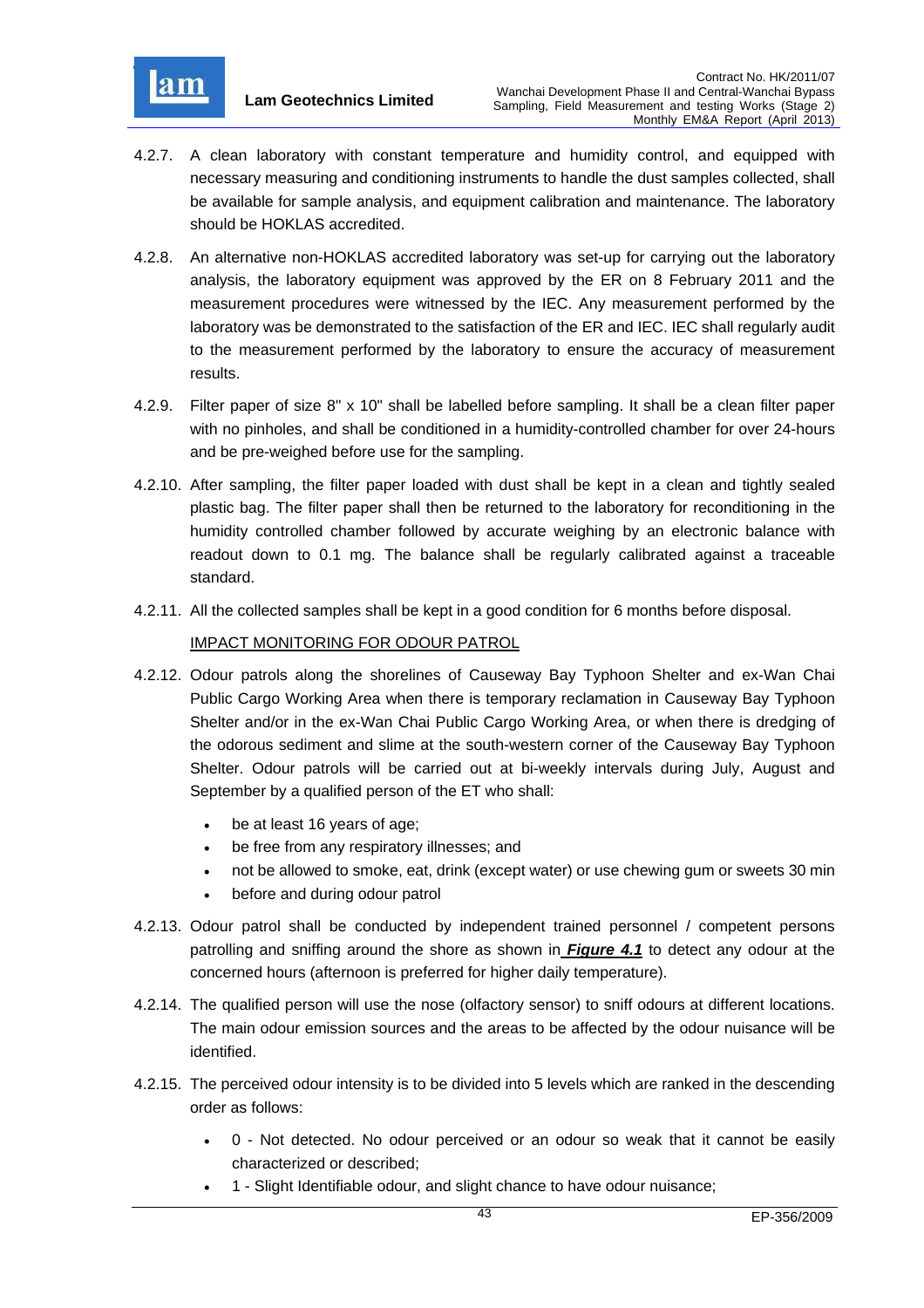

- 2 Moderate Identifiable odour, and moderate chance to have odour nuisance;
- 3 Strong Identifiable, likely to have odour nuisance;
- 4 Extreme Severe odour, and unacceptable odour level.
- 4.2.16. The findings including odour intensity, odour nature and possible odour sources, and also the local wind speed and direction at each location will be recorded. In addition, some relevant meteorological and tidal data such as daily average temperature, and daily average humidity, on that surveyed day will be obtained from the Hong Kong Observatory Station for reference. The Action and Limit levels for odour patrol are shown in *Appendix 6.1*.
- 4.2.17. The qualified odour patrol member has individual n-butanol thresholds complied with the requirement of European Standard Method of Air Quality – Determination of Odour Concentration by Dynamic Olfactometry (EN13725) in the range of 20 to 80 ppb.

### **4.3 Water Quality Monitoring**

- 4.3.1. The EIA Report has identified that the key water quality impact would be associated with the dredging works during the construction phase. Marine water quality monitoring for dissolved oxygen (DO), suspended solid (SS) and turbidity is therefore recommended to be carried out at selected WSD flushing water intakes. The impact monitoring should be carried out during the proposed dredging works to ensure the compliance with the water quality standards.
- 4.3.2. The updated EM&A Manual for EP-356/2009 (Version in March 2011) is approval by EPD on 29 April 2011. As such, the Action Level and Limit Level for the wet season (April – September) will be effected and applied to the water quality monitoring data from 30 April 2011.

#### Water Quality Monitoring Stations

4.3.3. It is proposed to monitor the water quality at 9 WSD salt water intakes and 14 cooling water intakes along the seafront of the Victoria Harbour. The proposed water quality monitoring stations of the Project are shown in *Table 4.4* and *Figure 4.1*. *Appendix 4.1* shows the established Action/Limit Levels for the monitoring works.

| Location                     | <b>Easting</b> | <b>Northing</b> |  |
|------------------------------|----------------|-----------------|--|
| <b>WSD Salt Water Intake</b> |                |                 |  |
| Kowloon South                | 834150.0       | 818300.3        |  |
| Tai Wan                      | 837921.0       | 818330.0        |  |
| Cha Kwo Ling                 | 841900.9       | 817700.1        |  |
| Sai Wan Ho                   | 841110.4       | 816450.1        |  |
| Quarry Bay                   | 839790.3       | 817032.2        |  |
| Sheung Wan                   | 833415.0       | 816771.0        |  |
| Kennedy Town                 | 830750.6       | 816030.3        |  |
| Wan Chai                     | 836220.8       | 815940.1        |  |
| Wan Chai (Reprovision)       | 836188.8       | 815911.1        |  |
| <b>Cooling Water Intake</b>  |                |                 |  |
| <b>HKCEC Extension</b>       | 835885.6       | 816223.0        |  |
|                              |                |                 |  |

*Table 4.4 Marine Water Quality Stations for Water Quality Monitoring*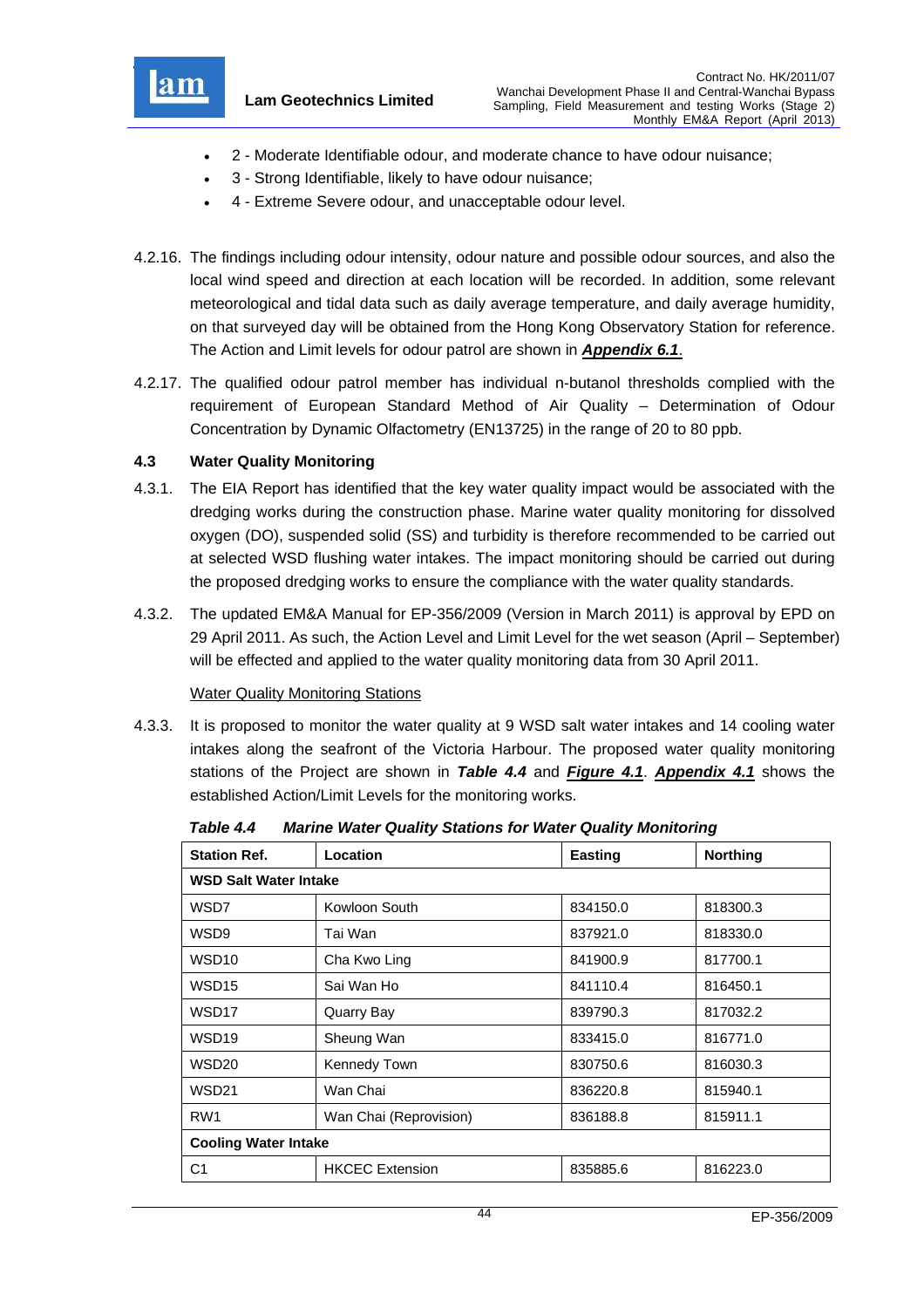

| <b>Station Ref.</b> | Location                                                                              | <b>Easting</b> | <b>Northing</b> |
|---------------------|---------------------------------------------------------------------------------------|----------------|-----------------|
| C <sub>2</sub>      | <b>Telecom House</b>                                                                  | 835647.9       | 815864.4        |
| C <sub>3</sub>      | <b>HKCEC Phase I</b>                                                                  | 835836.2       | 815910.0        |
| C <sub>4</sub> e    | <b>Great Eagle Centre</b>                                                             | 835932.8       | 815888.2        |
| C <sub>4w</sub>     | Wan Chai Tower                                                                        | 835629.8       | 815889.2        |
| C <sub>5e</sub>     | Sun Hung Kai Centre (Eastern)                                                         | 836250.1       | 815932.2        |
| C <sub>5w</sub>     | Sun Hung Kai Centre (Western)                                                         | 836248.1       | 815933.2        |
| C <sub>6</sub>      | <b>Excelsior Hotel</b>                                                                | 837009.6       | 815999.3        |
| C7                  | <b>Windsor House</b>                                                                  | 837193.7       | 816150.0        |
| C <sub>8</sub>      | City Garden                                                                           | 837970.6       | 816957.3        |
| C <sub>9</sub>      | <b>Provident Garden</b>                                                               | 838355.0       | 817116.6        |
| RC <sub>1</sub>     | Proposed HKAPA Extension                                                              | 835487.7       | 815987.7        |
| RC <sub>5</sub>     | Sun Hung Kai Centre (Reprovision)                                                     | 836291.4       | 816029.7        |
| RC7                 | Windsor House (Temporary Dilution)                                                    | 837245.2       | 816156.6        |
| P <sub>1</sub>      | <b>HKCEC Phase I</b>                                                                  | 835774.7       | 816179.4        |
| P <sub>3</sub>      | The Academy of performing Arts                                                        | 835824.6       | 816212.0        |
| P <sub>4</sub>      | Shui on Centre                                                                        | 835865.6       | 816220.0        |
| P <sub>5</sub>      | <b>Government Buildings</b><br>(Wanchai Tower / Revenue<br>Tower / Immigration Tower) | 835895.2       | 816215.2        |

# WATER QUALITY PARAMETERS

- 4.3.4. Monitoring of dissolved oxygen (DO), turbidity and suspended solids (SS) shall be carried out at WSD flushing water intakes and cooling water intakes. DO and Turbidity are measured in-situ while SS is determined in laboratory.
- 4.3.5. In association with the water quality parameters, other relevant data shall also be measured, such as monitoring location/position, time, sampling depth, water temperature, pH, salinity, dissolved oxygen (DO) saturation, weather conditions, sea conditions, tidal stage, and any special phenomena and work underway at the construction site etc.

#### SAMPLING PROCEDURES AND MONITORING EQUIPMENT

4.3.6. The interval between two sets of monitoring should not be less than 36 hours except where there are exceedances of Action and/or Limit Levels, in which case the monitoring frequency will be increased. *Table 4.5* shows the proposed monitoring frequency and water quality parameters. Duplicate in-situ measurements and water sampling should be carried out in each sampling event. For selection of tides for in-situ measurement and water sampling, tidal range of individual flood and ebb tides should be not less than 0.5m.

|  | <b>Table 4.5 Marine Water Quality Monitoring Frequency and Parameters</b> |
|--|---------------------------------------------------------------------------|
|--|---------------------------------------------------------------------------|

| <b>Activities</b>                                  | Monitoring Frequency <sup>1</sup>                      | Parameters <sup>2</sup>                                                               |
|----------------------------------------------------|--------------------------------------------------------|---------------------------------------------------------------------------------------|
| During the 4-week<br>baseline monitoring<br>period | Three days per week, at<br>mid-flood and mid-ebb tides | Turbidity, Suspended Solids (SS), Dissolved<br>Oxygen (DO), pH, Temperature, Salinity |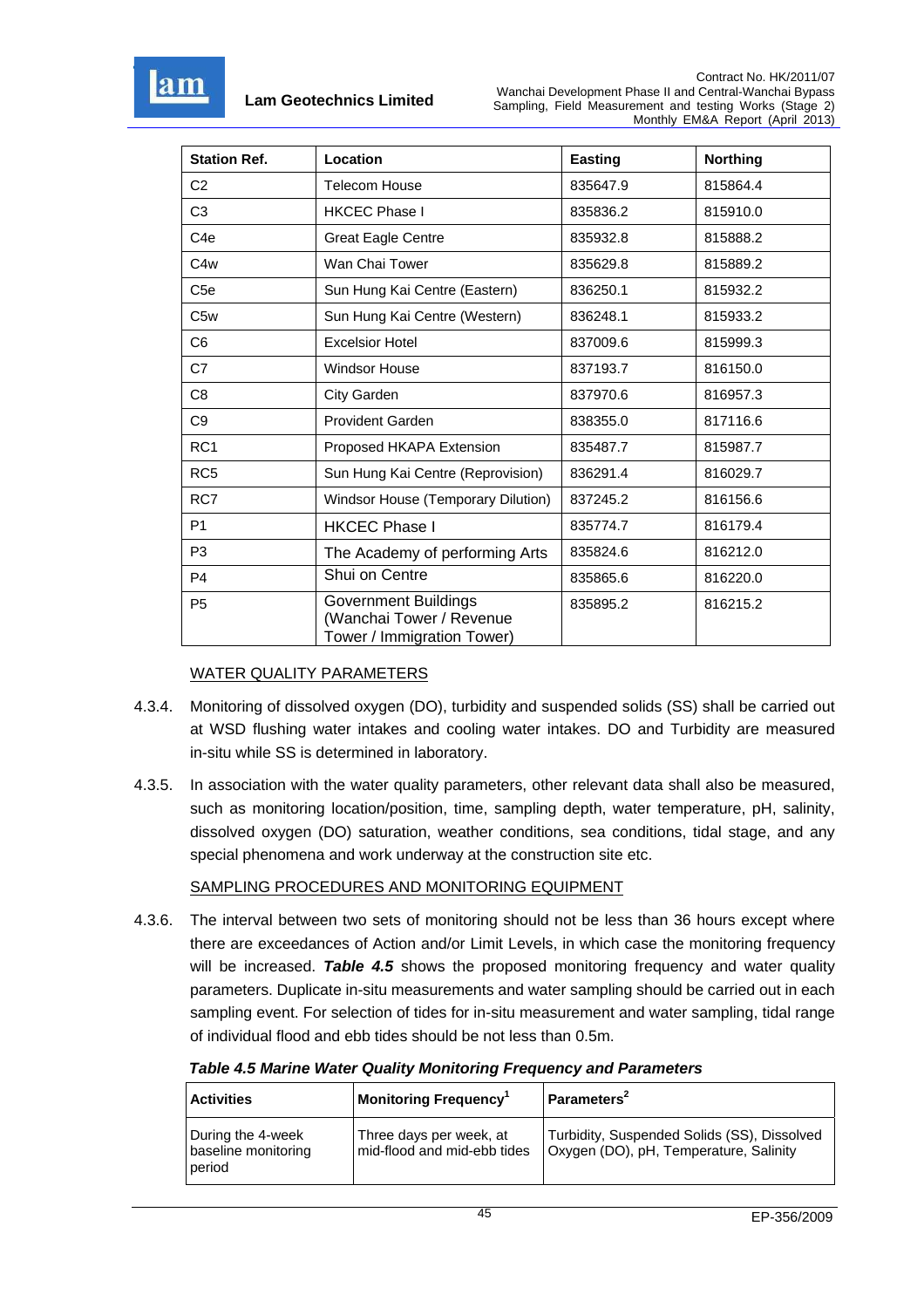

| <b>Activities</b>                                   | <b>Monitoring Frequency</b> <sup>1</sup>               | Parameters <sup>2</sup>                                                               |
|-----------------------------------------------------|--------------------------------------------------------|---------------------------------------------------------------------------------------|
| During marine<br>construction works                 | Three days per week, at<br>mid-flood and mid-ebb tides | Turbidity, Suspended Solids (SS), Dissolved<br>Oxygen (DO), pH, Temperature, Salinity |
| After completion of<br>marine construction<br>works | Three days per week, at<br>mid-flood and mid-ebb tides | Turbidity, Suspended Solids (SS), Dissolved<br>Oxygen (DO), pH, Temperature, Salinity |

Notes:

1. For selection of tides for in-situ measurement and water sampling, tidal range of individual flood and ebb tides should be not less than 0.5m.

#### Turbidity should be measured in situ whereas SS should be determined by laboratory. DISSOLVED OXYGEN AND TEMPERATURE MEASURING EQUIPMENT

- 4.3.7. The instrument should be a portable, weatherproof dissolved oxygen measuring instrument complete with cable, sensor, comprehensive operation manuals, and use a DC power source. It should be capable of measuring:
	- a dissolved oxygen level in the range of 0-20 mg/l and 0-200% saturation
	- a temperature of 0-45 degree Celsius
- 4.3.8. It should have a membrane electrode with automatic temperature compensation complete with a cable. Sufficient stocks of spare electrodes and cables should be available for replacement where necessary. (e.g. YSI model 59 meter, YSI 5739 probe, YSI 5795A submersible stirrer with reel and cable or an approved similar instrument).
- 4.3.9. Should salinity compensation not be build-in in the DO equipment, in-situ salinity shall be measured to calibrate the DO equipment prior to each DO measurement.

## TURBIDITY MEASUREMENT INSTRUMENT

4.3.10. The instrument should be a portable, weatherproof turbidity-measuring instrument complete with comprehensive operation manual. The equipment should use a DC power source. It should have a photoelectric sensor capable of measuring turbidity between 0-1000 NTU and be complete with a cable (e.g. Hach model 2100P or an approved similar instrument).

#### **SAMPLER**

4.3.11. A water sampler comprises a transparent PVC cylinder, with a capacity of not less than 2 litres, and can be effectively sealed with latex cups at both ends. The sampler should have a positive latching system to keep it open and prevent premature closure until released by a messenger when the sampler is at the selected water depth (e.g. Kahlsico Water Sampler or an approved similar instrument).

#### SAMPLE CONTAINER AND STORAGE

4.3.12. Water samples for suspended solids measurement should be collected in high-density polythene bottles, packed in ice (cooled to 4°C without being frozen), and delivered to ALS Technichem (HK) Pty Ltd. as soon as possible after collection for analysis.

#### WATER DEPTH DETECTOR

4.3.13. A portable, battery-operated echo sounder shall be used for the determination of water depth at each designated monitoring station. This unit can either be handheld or affixed to the bottom of the workboat, if the same vessel is to be used throughout the monitoring programme.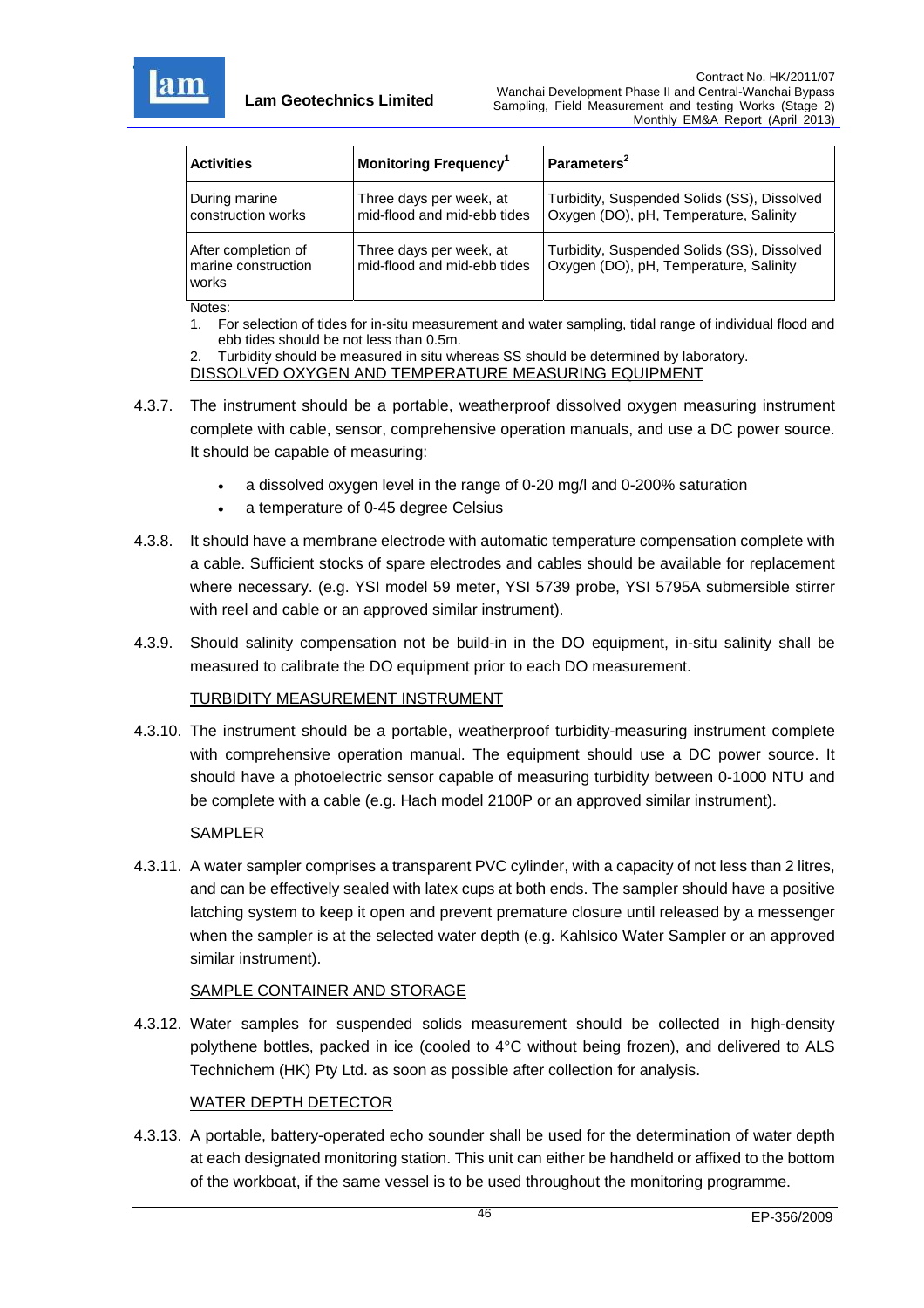

#### **SALINITY**

4.3.14. A portable salinometer capable of measuring salinity in the range of 0-40 ppt shall be provided for measuring salinity of the water at each of monitoring location.

### MONITORING POSITION EQUIPMENT

4.3.15. A hand-held or boat-fixed type digital Global Positioning System (GPS) with waypoint bearing indication or other equivalent instrument of similar accuracy shall be provided and used during monitoring to ensure the monitoring vessel is at the correct location before taking measurements.

## CALIBRATION OF IN-SITU INSTRUMENTS

- 4.3.16. All in-situ monitoring instrument shall be checked, calibrated and certified by a laboratory accredited under HOKLAS or equivalent before use, and subsequently re-calibrated at 3 monthly intervals throughout all stages of the water quality monitoring. Responses of sensors and electrodes should be checked with certified standard solutions before each use. Wet bulb calibration for a DO meter shall be carried out before measurement at each monitoring location.
- 4.3.17. For the on site calibration of field equipment by the ET, the BS 127:1993, "Guide to Field and on-site test methods for the analysis of waters" should be observed.
- 4.3.18. Sufficient stocks of spare parts should be maintained for replacements when necessary. Backup monitoring equipment shall also be made available so that monitoring can proceed uninterrupted even when some equipment is under maintenance, calibration, etc.
- 4.3.19. Current calibration certificates of equipments are presented in *Appendix 4.2*.

#### LABORATORY MEASUREMENT / ANALYSIS

4.3.20. Analysis of suspended solids has been carried out in a HOKLAS accredited laboratory, ALS Technichem (HK) Pty Ltd. Water samples of about 1L shall be collected at the monitoring stations for carrying out the laboratory SS determination. The SS determination work shall start within 24 hours after collection of the water samples. The SS determination shall follow APHA 19ed or equivalent methods subject to the approval of IEC and EPD.

#### ENHANCED WATER QUALITY MONITORING IN THE EX-WAN CHAI PUBLIC CARGO WORKING AREA AND THE CAUSEWAY BAY TYPHOON SHELTER

- 4.3.21. The enhanced water quality monitoring and audit programme is to avoid aggravation of odour nuisance from seawater arising from temporary reclamation in the ex-Wan Chai Public Cargo Working Area and the Causeway Bay Typhoon Shelter.
- 4.3.22. Dissolved oxygen monitoring at the intakes C6 and C7 in Causeway Bay Typhoon Shelter when there is temporary reclamation in Causeway Bay Typhoon Shelter and at the south-western and south-eastern corners of the ex-Wan Chai Public Cargo Working Area. The proposed water quality monitoring stations of the Project are shown in *Table 4.6* and *Figure 4.1*.

*Table 4.6 Marine Water Quality Stations for Enhanced Water Quality Monitoring* 

|  |  | <b>Station</b> | Location |
|--|--|----------------|----------|
|--|--|----------------|----------|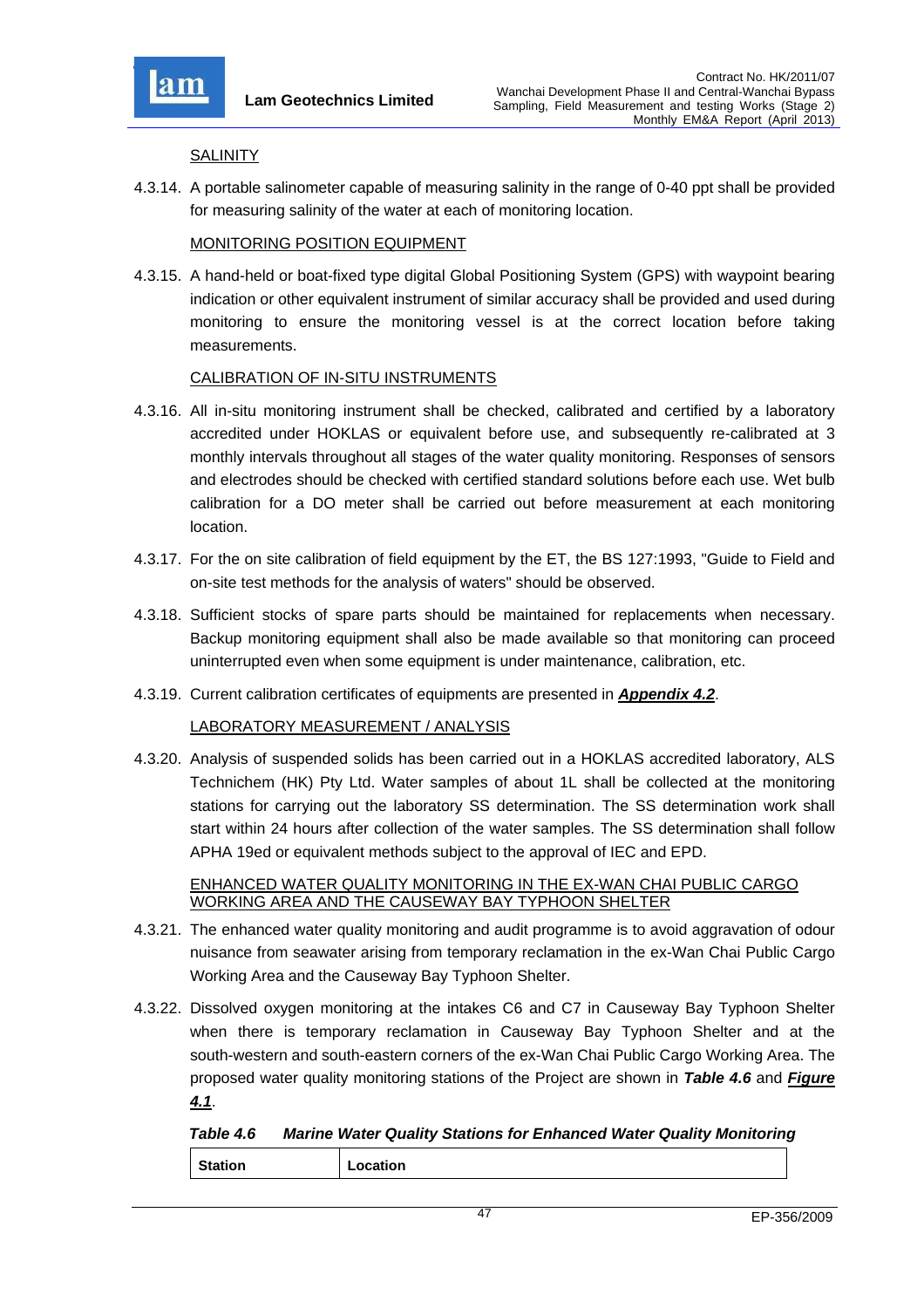

| <b>Station</b> | Location                                                   |
|----------------|------------------------------------------------------------|
| C <sub>6</sub> | <b>Excelsior Hotel</b>                                     |
| C7             | <b>Windsor House</b>                                       |
| Ex-WPCWA-SW    | South-western of the ex-Wan Chai Public Cargo Working Area |
| Ex-WPCWA-SE    | South-eastern of the ex-Wan Chai Public Cargo Working Area |

4.3.23. The monitoring of dissolved oxygen are to be carried out 3 days per week, at mid-flood and mid-ebb tides for 3 water depths (1m below water surface, mid-depth and 1m above sea bed, except where the water depth less than 6m, the mid-depth may be omitted. If the water depth be equal to or less than 3m, only the mid-depth will be monitored).

DAILY SS MONITORING AND 24 HOURS TURBIDITY MONITORING SYSTEM

- 4.3.24. During dredging of the sediment at the south-western corner of the Causeway Bay Typhoon Shelter, daily monitoring of suspended solids and 24 hour monitoring of turbidity at the cooling water intakes (C6 and C7) shall be conducted.
- 4.3.25. The 24 hours monitoring of turbidty at the cooling water intakes (C6 and C7) shall be established by setting up a continuous water quality monitoring station in front of the intakes during the dredging activities. The monitoring system include the turbidity sensor and data logger which is capable of data capturing at every 5 minutes. The data sahll be downloaded daily and compared with the Action and Limit level determined during the baseline water qualtiy monitoring at the cooling water intake locations.

## ADDITIONAL DISSOVLED OXYGEN MONITORING FOR CULVERT L WATER DISCHARGE FLOW

- 4.3.26. In response to the Condition 2.18 of the Environmental Permit no. EP-356/2009 requiring that a silt curtain / impermeable barrier system be installed to channel water discharge flow from Culvert L to locations outside the embayment area, a proposed replacement of the requirement with additional dissolved oxygen monitoring has been conducted at three monitoring stations, namely A, B and C between the eastern seawall of Central Reclamation Phase III and the HKCEC Extension since November 2011 under EP-356/2009 so that DO level between the eastern seawall of Central Reclamation Phase II and the HKCEC extension could be continuously monitored.
- 4.3.27. The proposed DO monitoring stations of the Project are shown in *Table 4.7* and *Figure 4.1*.

| <b>Station</b> | Easting | <b>Northing</b> |
|----------------|---------|-----------------|
| А              | 835468  | 815857          |
| в              | 835572  | 815961          |
|                | 835659  | 816271          |

*Table 4.7 Marine Water Quality Stations for Additional DO Monitoring* 

4.3.28. The monitoring of dissolved oxygen are to be carried out once per week, at mid-flood and mid-ebb tides for 3 water depths (1m below water surface, mid-depth and 1m above sea bed,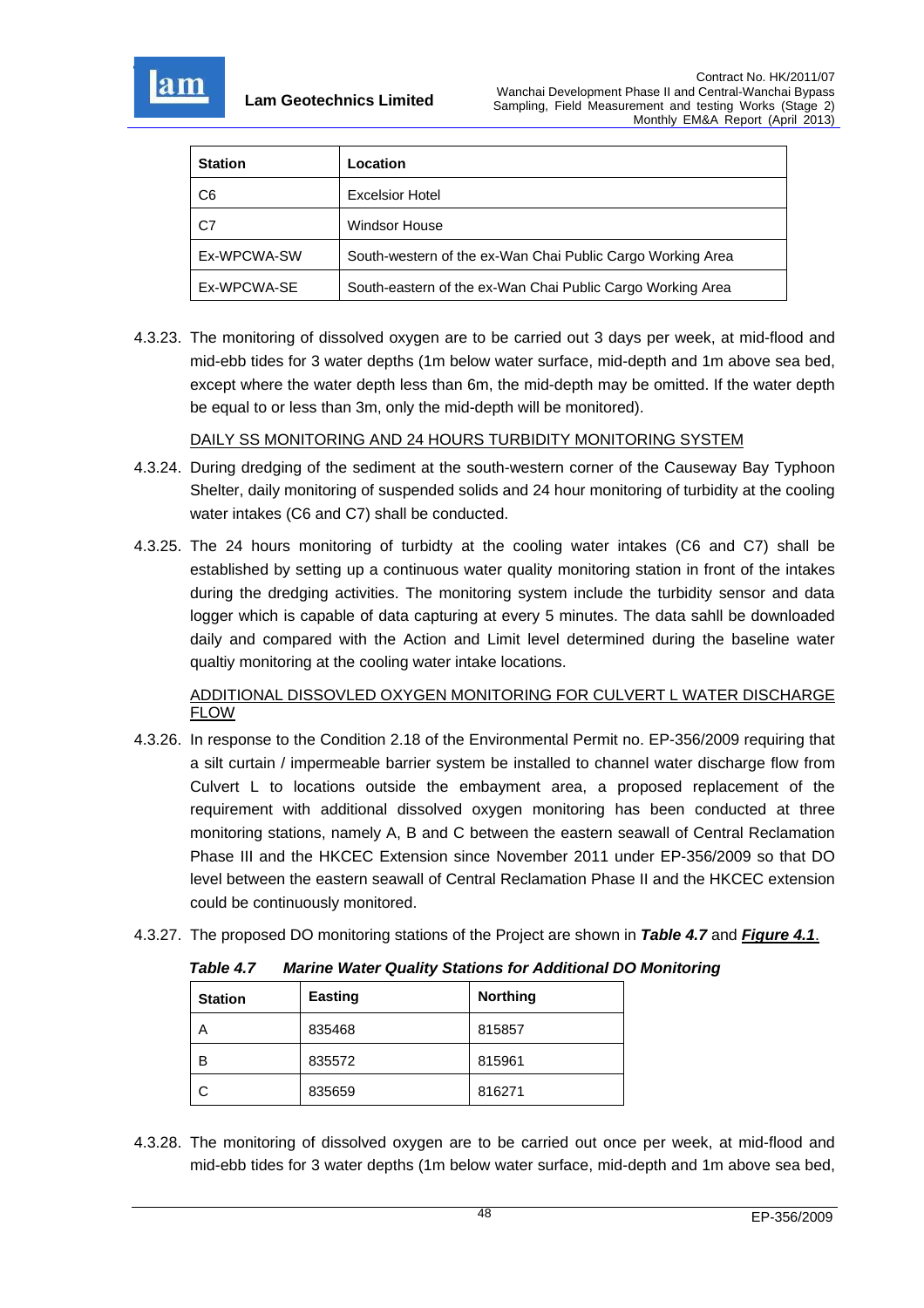

**Lam Geotechnics Limited**

except where the water depth less than 6m, the mid-depth may be omitted. If the water depth be equal to or less than 3m, only the mid-depth will be monitored).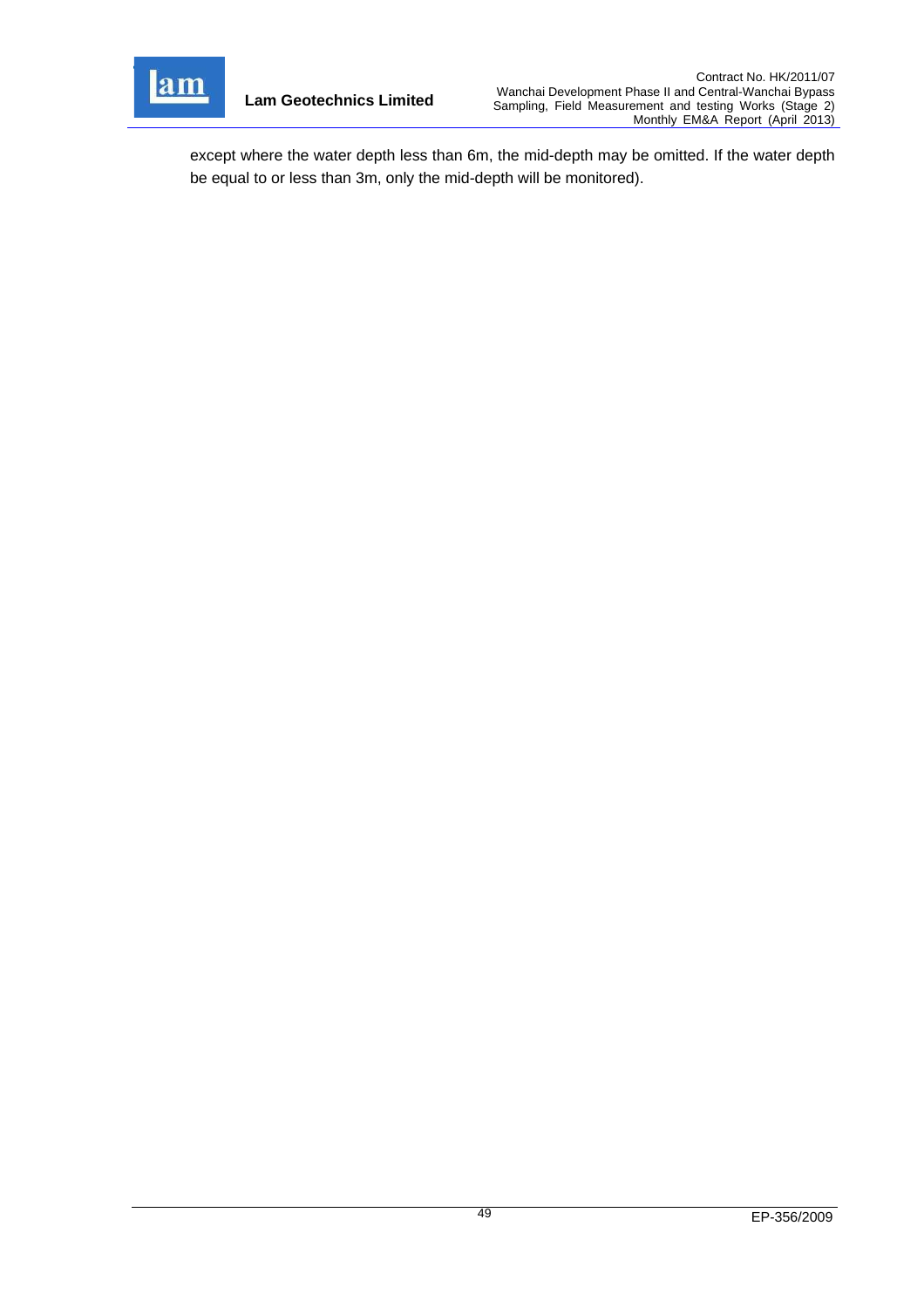

## **5. Monitoring Results**

- 5.0.1. The environmental monitoring will be implemented based on the division of works areas of each designed project managed under different contracts with separate FEP applied by individual contractors. Overall layout showing work areas of various contracts, latest status of work commencement and monitoring stations is shown in *Figure 2.1* and *Figure 4.1*. The monitoring results are presented in according to the Individual Contract(s).
- 5.0.2. In the reporting month, the concurrent contracts are as follows:
	- Contract no. HK/2009/01 Wan Chai Development Phase II Central-Wan Chai Bypass at Hong Kong Convention and Exhibition Centre; and
	- Contract no. HK/2009/02 Wan Chai Development Phase II Central-Wan Chai Bypass at Wan Chai East
	- Contract no. HY/2009/15 Central-Wanchai Bypass Tunnel (Causeway Bay Typhoon Shelter Section)
	- Contract no. HK/2010/06 Wan Chai Development Phase II Central-Wan Chai Bypass over MTR Tsuen Wan Line
	- Contract no. HY/2009/19- Cental- Wan Chai Bypass Tunnel (North Point Section) and Island Eastern Corridor Link
	- Contract no. HK/2012/08 Wan Chai Development Phase II Central- Wan Chai Bypass at Wan Chai West
- 5.0.3. The environment monitoring schedules for reporting month and coming month are presented in *Appendix 5.1*.

## **5.1 Noise Monitoring Results**

Contract no. HK/2009/01 - Wan Chai Development Phase II – Central –Wanchai Bypass at HKCEC, Contract no. HK/2009/02 - Wan Chai Development Phase II – Central – Wan Chai Bypass at WanChai East and Contract no. HK/2010/06 Wan Chai Development Phase II – Central-Wan Chai Bypass over MTR Tsuen Wan Line

5.1.1. The proposed division of noise monitoring stations are summarized in *Table 5.2* below.

#### *Table 5.2 Noise Monitoring Station for Contract nos. HK/2009/01, HK/2009/02 and HK/2010/06*

| <b>Station</b> | <b>Description</b>         |  |
|----------------|----------------------------|--|
| M1a            | Harbour Road Sports Centre |  |

- **5.1.2.** Daytime and evening period noise monitoring was conducted at the Harbour Road Sport Centre in the reporting month.
- 5.1.3. No exceedance was recorded in this reporting period. Details of noise monitoring results and graphical presentation can be referred in *Appendix 5.2*

Contract no. HY/2009/15 - Central-Wanchai Bypass – Tunnel (Causeway Bay Typhoon Shelter Section)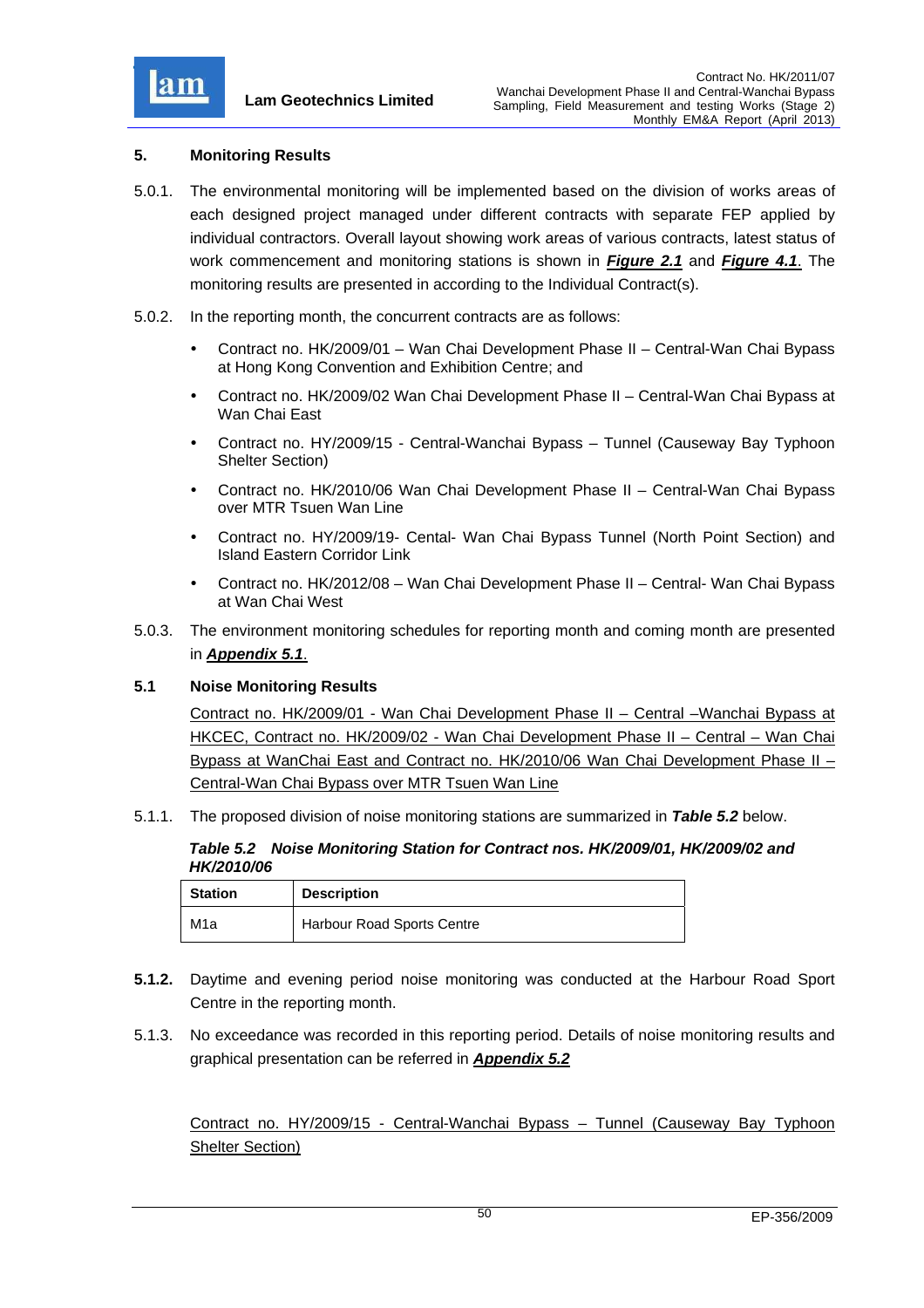

5.1.4. The noise monitoring for HY/2009/15 was commenced on 10 November 2010. The proposed division of noise monitoring stations are summarized in *Table 5.3* below.

*Table 5.3 Noise Monitoring Station for Contract no. HY/2009/15*

| <b>Station</b>   | <b>Description</b>       |  |
|------------------|--------------------------|--|
| M <sub>2</sub> b | Noon Gun Area            |  |
| МЗа              | Tung Lo Wan Fire Station |  |

**5.1.5.** Noise monitoring results measured in the period of daytime and restricted hour are reviewed and summarized. No exceedance was recorded in this reporting period. Details of noise monitoring results and graphical presentation can be referred in *Appendix 5.2*

Contract no. HY/2009/19- Wan Chai Bypass Tunnal (North Point Section) and Island Eastern Corridor Link

5.1.6. The proposed division of noise monitoring stations are summarized in *Table 5.4* below.

| <b>Station</b>   | <b>Description</b>                           |
|------------------|----------------------------------------------|
| МЗа              | Tung Lo Wan Fire Station                     |
| M4b              | Victoria Centre                              |
| M <sub>5</sub> b | <b>City Garden</b>                           |
| M <sub>6</sub>   | HK Baptist Church Henrietta Secondary School |

*Table 5.4 Noise Monitoring Station for Contract no. HY/2009/19*

- 5.1.7. Four limit level exceedances were recorded on 3, 12, 16 and 23 April 2013 at M6 HK Baptist Church Henrietta Secondary School in the reporting month.
- 5.1.8. Major traffic noise observed during monitoring on 3, 16 and 23 April 2013 and it was considered as the major noise contribution. As such, the limit level exceedances were concluded as non-project related.
- 5.1.9. Breaking works for pile head under HY/2009/19 were observed during monitoring on 12 April 2013. Despite nearby traffic was observed, it was considered that the breaking operation was the major noise contribution. As such, the limit level exceedance was concluded as project related. The temporary noise blanket at marine platform was confirmed in place and rectification measures including provision of additional noise blanket at top side of marine pier and reduction in the number of breakers in parallel use were implemented by the contractor after exceedance was identified
- **5.1.10.** Noise monitoring results measured in this reporting period are reviewed and summarized. Details of noise monitoring results and graphical presentation can be referred in *Appendix 5.2.*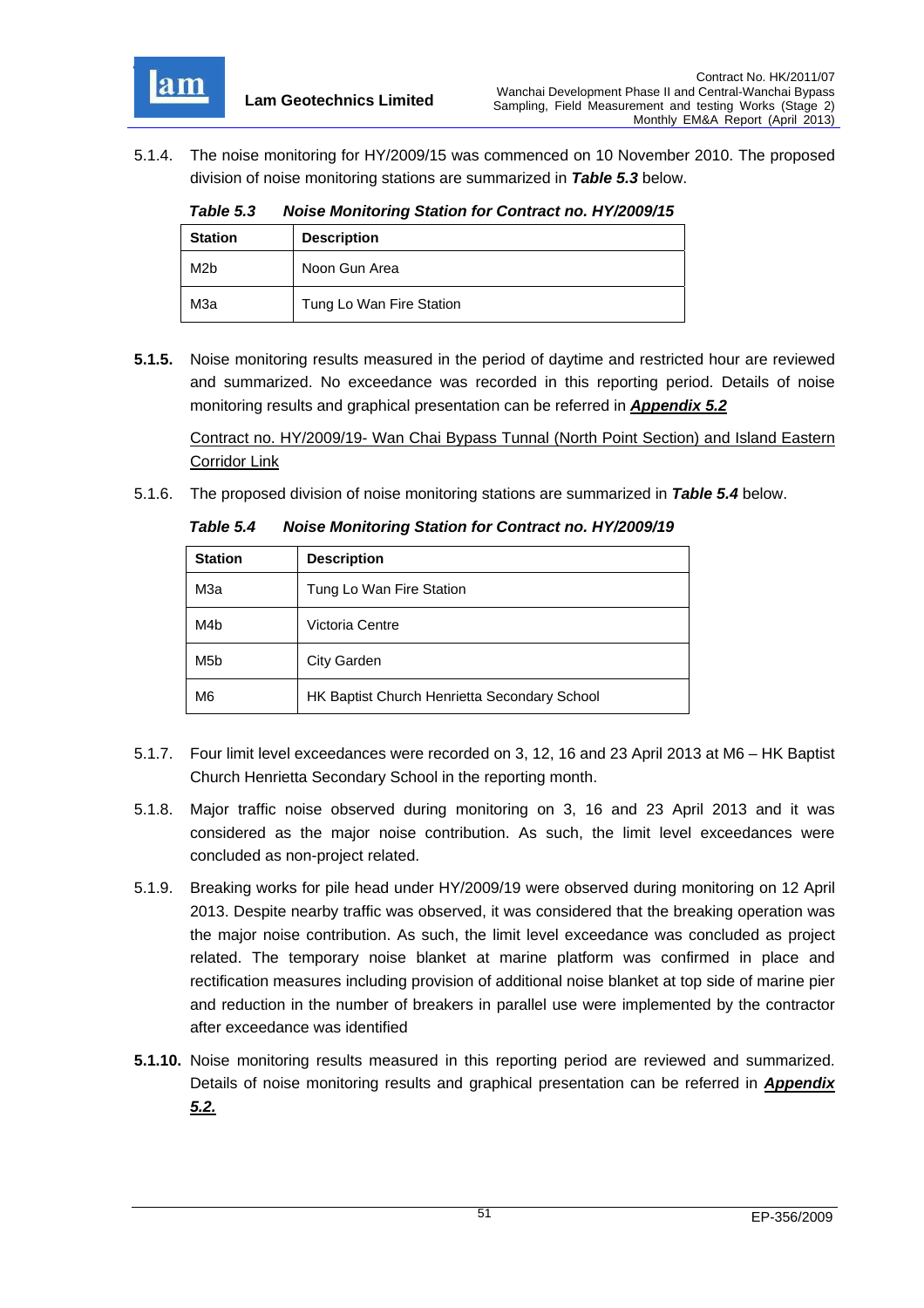

# **5.2 Real-time Noise Monitoring**

Contract no. HY/2009/19 – Central- Wan Chai Bypass Tunnel (North Point Section) and Island Eastern Corridor Link

- 5.2.1 As the land-based piling and filling works- DP3 at Tin Hau had been completed on 3 September 2012 and confirmed by RSS, the real-time noise monitoring results at FEHD Hong Kong Transport Section Whitfield Depot was excluded under EP-356/2009 since 28 November 2012.
- 5.2.2 The real-time noise monitoring at RTN2-Oil Street Community Liaison Centre has been relocated to City Garden Electric Centre (RTN2a- Electric Centre) on 5 Oct 2012, which is a representative of noise sensitive receiver- City Garden. The baseline noise level of RTN2a will adopt the results derived from the baseline noise monitoring conducted in Electric Centre from 4 December 2009 to 17 December 2009.
- 5.2.3 The major work activities for Contract no. HY/2009/11 was confirmed substantial complete by RSS on 4 January 2012. The construction site was handed over to contractor HY/2009/19 on 31 December 2011 and the FEP-01/356/2009 was surrendered on 22 Oct 2012.
- 5.2.4 No limit level exceedance was recorded at RTN2a-Electric Centre in this reporting month.
- 5.2.5 Real-time noise monitoring at FEHD Hong Kong Transport Section Whitfield Depot commenced external wall renovation since 1 June 2012

| <b>District</b> | <b>Station</b>    | <b>Description</b>                               |
|-----------------|-------------------|--------------------------------------------------|
| Tin Hau         | RTN <sub>1</sub>  | FEHD Hong Kong Transport Section Whitfield Depot |
| North Point     | RTN <sub>2</sub>  | Oil Street Community Liaison Centre              |
| North Point     | RTN <sub>2a</sub> | Electric Centre                                  |

*Table 5.5 Real Time Noise Monitoring Station for Contract no. HY/2009/19* 

*Real time noise monitoring results and graphical presentation during night time period are for information only.* 

*RTN2 had been relocated to RTN2a since 5 Oct 2012*

*RTN1 monitoring had been finished on 28 Nov 2012*

5.2.6 Details of real time noise monitoring results and graphical presentation can be referred to *Appendix 5.5.*

# **5.3 Air Monitoring Results**

- 5.3.1. Due to extension of site boundary by contractor of HY/2009/19, location of air monitoring station CMA1b – Oil Street Community Liaison Centre has been finely adjusted on 21 April 2012.
- 5.3.2. Due to lack of electricity supply, the 24hr-TSP monitoring at the following stations were rescheduled:

CMA1b: from 19 April 2013 to 20 April 2013 CMA3a: from 8 April 2013 to 9 April 2013 and from 25 Apr 2013 to 26 Apr 2013

Contract no. HK/2009/01 - Wan Chai Development Phase II – Central –Wanchai Bypass at **HKCEC**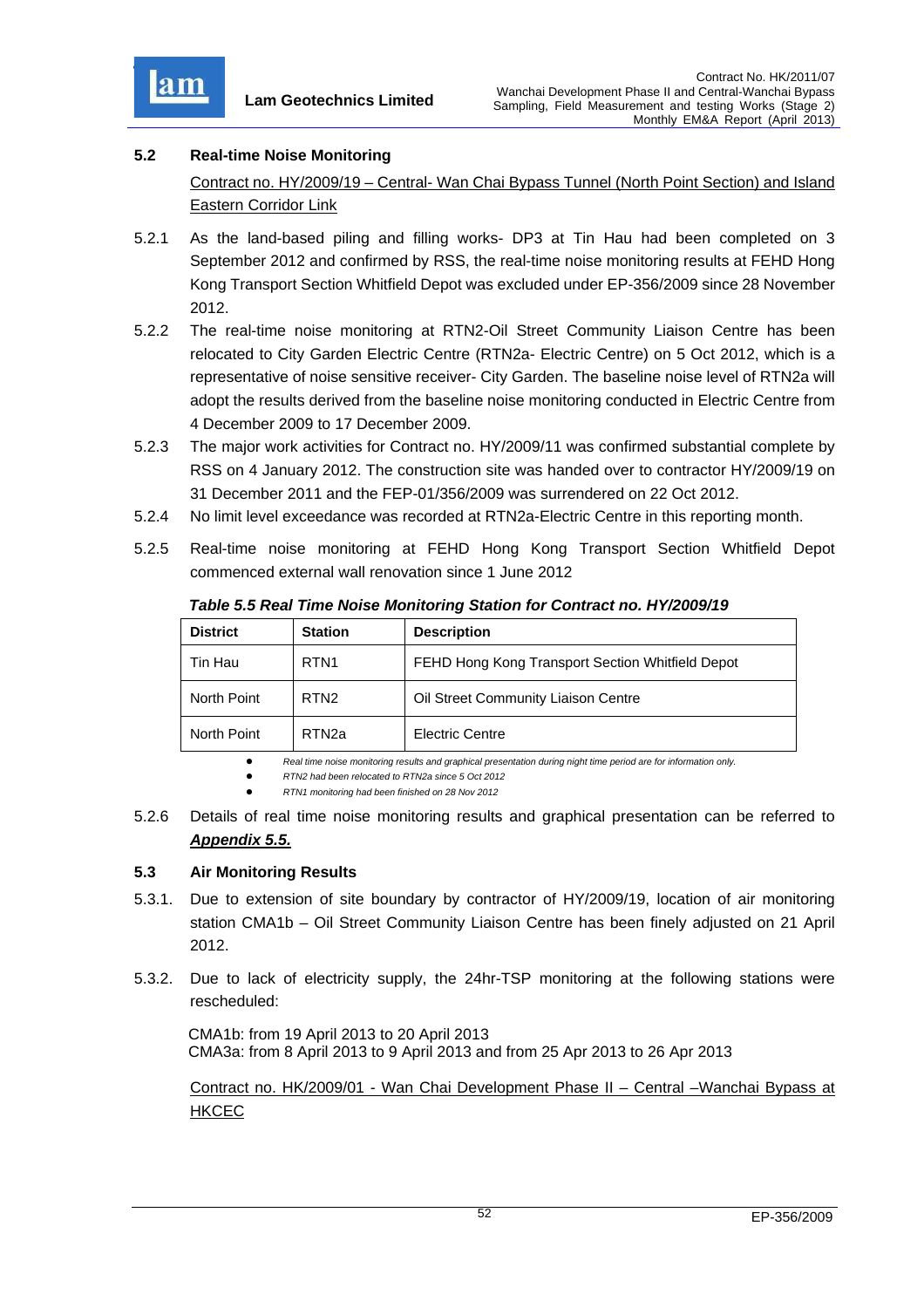

5.3.3. Air monitoring was commenced on 1 April 2011 in response to the commencement of the land-filling work for Contract no. HK/2009/01. The proposed divisions of air monitoring stations are summarized in *Table 5.7* below. No exceedance was recorded in the reporting month.

| An monitoring otations for contract no. my2000/01 |                                                   |  |  |
|---------------------------------------------------|---------------------------------------------------|--|--|
| <b>Station</b>                                    | <b>Description</b>                                |  |  |
| CMA <sub>5a</sub>                                 | Children Playgrounds opposite to Pedestrian Plaza |  |  |
| CMA <sub>6a</sub>                                 | <b>WDII PRE Site Office</b>                       |  |  |

*Table 5.7 Air Monitoring Stations for Contract no. HK/2009/01* 

5.3.4. One action level and no limit level exceedances were recorded during 1hr-TSP monitoring on 15 April 2013 at CMA6a – WD2 PRE Office in this reporting month. The exceedances were concluded as non-project related. After investigation, it was found that the high ambient air pollutant concentration was the major contribution to air quality impact and contractor dust mitigation measures were confirmed in place. As such, the exceedances were considered as non- project related. Air quality monitoring results measured in this reporting period are reviewed and summarized. Details of air monitoring results and graphical presentation can be referred in *Appendix 5.3*

Contract no. HK/2009/02 - Wan Chai Development Phase II – Central – Wan Chai Bypass at WanChai East

5.3.5. Air monitoring was commenced in mid-January 2011 for the land-filling work for Contract no. HK/2009/02. The proposed division of air monitoring stations are summarized in *Table 5.8* below. No exceedance was recorded in the reporting month.

*Table 5.8 Air Monitoring Station for Contract no. HK/2009/02* 

| <b>Station</b> | <b>Description</b>                               |  |
|----------------|--------------------------------------------------|--|
| CMA4a          | Society for the Prevention of Cruelty to Animals |  |

Contract no. HY/2009/15 - Central-Wanchai Bypass – Tunnel (Causeway Bay Typhoon Shelter Section)

5.3.6. Air monitoring was commenced on 15 March 2011 for the land filling work for Contract no. HY/2009/15. The proposed division of air monitoring stations are summarized in *Table 5.9* below.

*Table 5.9 Air Monitoring Station for Contract no. HY/2009/15* 

| <b>Station</b> | <b>Description</b>         |
|----------------|----------------------------|
| CMA3a          | <b>CWB PRE Site Office</b> |

5.3.7. Two action level and no limit level exceedances were recorded at CMA3a- CWB PRE Site Office on 15 April 2013 during 1hr- TSP monitoring in the reporting month. After investigation, it was found that the high ambient air pollutant concentration was the major contribution to air quality impact and contractor dust mitigation measures were confirmed in place. As such, the exceedances were considered as non- project related. Air quality monitoring results measured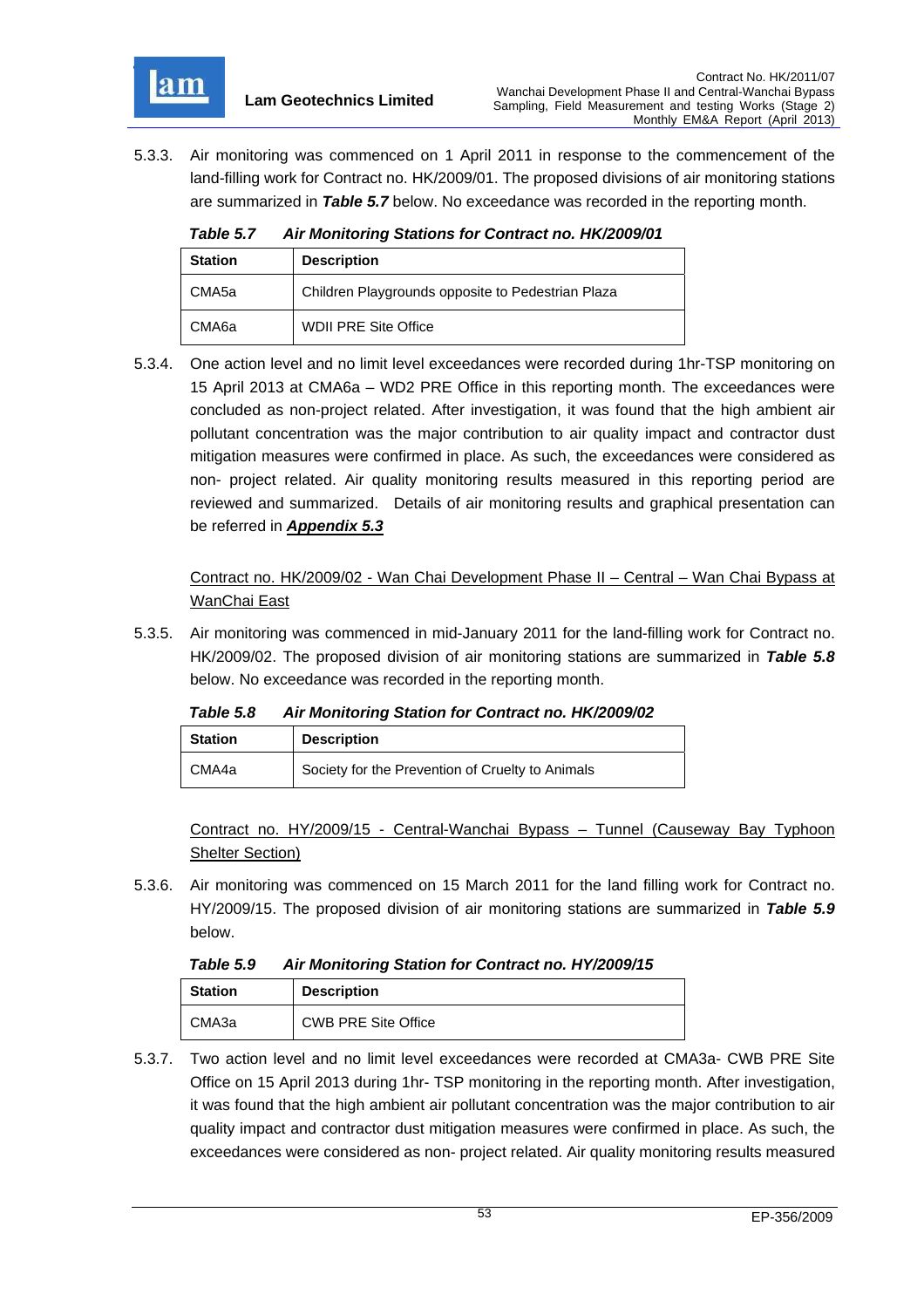

in this reporting period are reviewed and summarized. Details of air monitoring results and graphical presentation can be referred in *Appendix 5.3*

Contract no. HY/2009/19- Wan Chai Bypass Tunnal (North Point Section) and Island Eastern Corridor Link

5.3.8. The proposed division of air monitoring stations are summarized in Table 5.10 below. No exceedance was recorded in the reporting month.

| <b>Station</b>     | <b>Description</b>            |
|--------------------|-------------------------------|
| CMA <sub>1</sub> b | Oil Street Site Office        |
| CMA <sub>2a</sub>  | Causeway Bay Community Centre |

#### *Table 5.10 Air Monitoring Stations for Contract no. HY/2009/19*

5.3.9. Two action level and no limit level exceedances were recorded at CMA1b- Oil Street Site Office on 15 April 2013 during 1hr- TSP monitoring in the reporting month. After investigation, it was found that the high ambient air pollutant concentration was the major contribution to air quality impact and contractor dust mitigation measure was confirmed in place. As such, the exceedances were considered as non- project related. Air quality monitoring results measured in this reporting period are reviewed and summarized. Details of air monitoring results and graphical presentation can be referred in *Appendix 5.3*.

## **5.4 Water Monitoring Results.**

- 5.4.1. With respect to status of cooling intakes relocation, WQM events on 22 April 2013 at monitoring stations C2, C3, C4e and C4w were temporarily suspended to confirm the commissioning status of the relocated pump stations with the WDII RSS and the IEC for preparation of relocation of the WQM stations to the relocated cooling intake pump stations
- 5.4.2. WDII/RSS advised that the dredging works for submarine pipeline at Victoria Harbour had been completed in January 2012. Therefore, the concurrent dredging activities at Sewage Pipeline Zone and reclamation shoreline zone TCBR under the EP-356/2009 scenario 2B no longer exist. As such, with reference to Table 5.39 of the EIA Report for Wan Chai Development Phase II and Central-Wan Chai Bypass, the application of silt screen for cooling water intakes for Queensway Government Offices was suspended and the others remain unchanged.
- 5.4.3. Based on the joint inspection on 4 Jan 2012 for the NPR area, the 4-week water quality monitoring at WSD9, WSD10, WSD15, WSD17, C8, C9 to confirm no water deterioration with respect to NPR was commenced since 7 Jan 2012 and it was completed on 6 February 2012.
- 5.4.4. Water quality monitoring at WSD10 and WSD15 was temporary suspended while water quality monitoring at WSD9 and WSD17 was implemented with respect to HK/2009/02 from 8 Feb 12 onwards;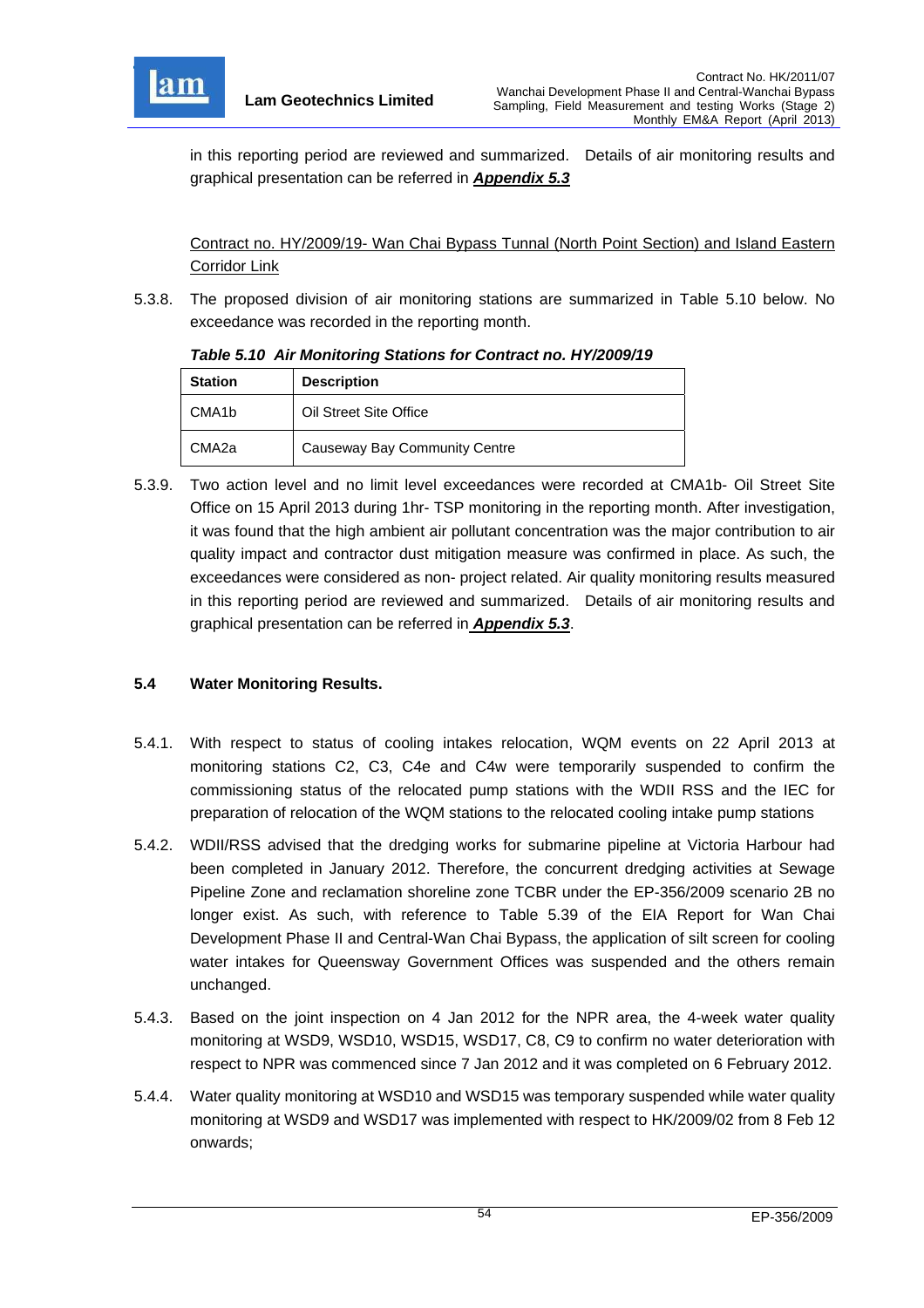

- 5.4.5. Due to the marine piling under Contract no. HY/2009/19 was completed on 4 March 2013, the temporary suspension of impact water quality monitoring at C8 and C9 from 4 March 2013 have been monitored for 4-week period after the completion of marine works to confirm no water deterioration.
- 5.4.6. Based on the safety concern when external façade refurbishment was conducted by contractor employed by Provident Centre (C9) since 3 Feb 2012, there is a fine adjustment of the sampling location of water quality monitoring at C9 to the closest accessible point prior to the completion of the external façade refurbishment work.
- 5.4.7. With respect to the trial dredging at WCR2 was scheduled on 20, 22, 24, 25 March and 1, 3 , 11, 13, 15, 17, 19, 20 Apr and 3 May 2012, on-going water quality monitoring results at WSD21 during this period was checked and indicated that there was no contribution due to the trial dredging operation. Enhanced review of water quality around WCR2 was also implemented and no deterioration in the water quality was observed.
- 5.4.8. Due to the access of water monitoring station at WSD19 was blocked by LCSD construction works from 3 April 2012 to 2 May 2012 and lead to the inaccessibility of sampling either land and marine, there is a fine adjustment of the sampling point of WSD 19 since 5 April 2012 to the closest accessible point prior to the completion of the construction activities.
- 5.4.9. Due to the dredging works for Cross Harbour Water Mains from Wan Chai to Tsim Sha Tsui-DP6 was completed on 26 March 2012, the temporary suspension of impact water quality monitoring at WSD7 and WSD20 after 27 April 2012 for the water quality monitoring at WSD7 and WSD20 have been monitored for 4-week period after the completion of DP6 to confirm no water deterioration.
- 5.4.10. Due to the presence of obstacle within the inner silt curtain frame at sampling point, water quality point at C7 was finely adjusted to the outside of the inner silt curtain frame since 29 Dec 2012.
- 5.4.11. As confirmed by CWB RSS, the marine pilling works under contract HY/2009/19 was confirmed completed by 4 March 2013. The water quality monitoring at the respective monitoring stations C8 and C9 were temporarily suspended since 30 March 2013.
- 5.4.12. With respect to status of cooling intakes relocation, WQM events on 22 April 2013 at monitoring stations C2, C3, C4e and C4w were temporarily suspended to confirm the commissioning status of the relocated pump stations with the WDII RSS and the IEC for preparation of relocation of the WQM stations to the relocated cooling intake pump stations.
- 5.4.13. Upon confirmation with WDII RSS and the IEC, water quality monitoring at relocated intakes monitoring location P1, P3, P4 and P5 were commenced since 24 April 2013.

*Table 5.11 Water Monitoring Stations for contracts with respect to remaining DP3 work areas after the completion of DP5 & DP6 in 2012 and intake diversion in 2013*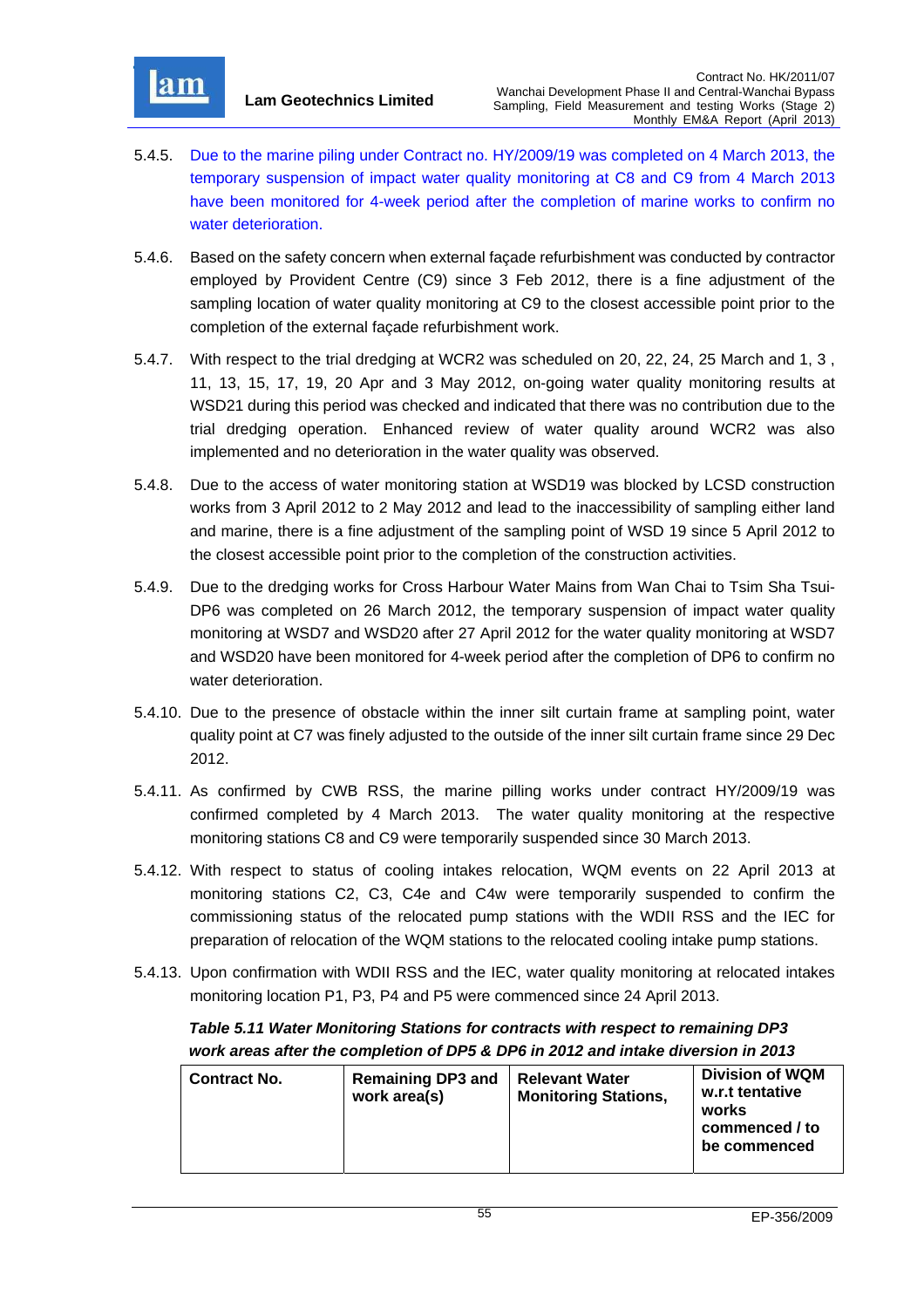

| HK/2009/01 | WCR3                                              | C1 <sup>1</sup>                                                                                | Apr 2013 |
|------------|---------------------------------------------------|------------------------------------------------------------------------------------------------|----------|
| HK/2009/02 | WCR3, WCR4, TWCR4                                 | RW21-P789 <sup>1</sup>                                                                         | Apr 2013 |
| HK/2012/08 | HKCEC2W, HKCEC2E                                  | WSD19, P1 <sup>3</sup> , P3 <sup>3</sup> , P4 <sup>3</sup> , P5 <sup>3</sup>                   | Aug 2013 |
| HY/2009/15 | TCBR2, TCBR3,<br>TCBR1W, TPCWAE,<br><b>TPCWAW</b> | $C64$ , C7, Ex-WPCWA SW,<br>Ex-WPCWA SE (plus<br>enhanced DO monitoring<br>described in 4.6.3) | Nov 2010 |
| HY/2010/08 | TCBR3, TCBR4                                      | $C64$ , C7 (plus enhanced DO<br>monitoring described in 4.6.3)                                 | Mar 2014 |

Remarks:

-The water monitoring stations for WSD19, P1, P3, P4, P5 shall be associated with Contract No. HK/2009/01 prior to their transition to Contract HK/2012/08.

-4 intakes (re-provisioned Wanchai WSD intake, Great Eagle Centre, China Resources Centre & Sun Hung Kai Centre constructed adjacent to each other) taken as a single group for silt screen protection and monitoring.

-Re-provisioned intake reference: P1: HKCEC Phase 1; P3: APA, P4: Shui On; P5: Government Buildings (Wanchai Tower / Revenue Tower / Immigration Tower)

-Enhanced DO Monitoring at C6 since the intake abandon in May 2011.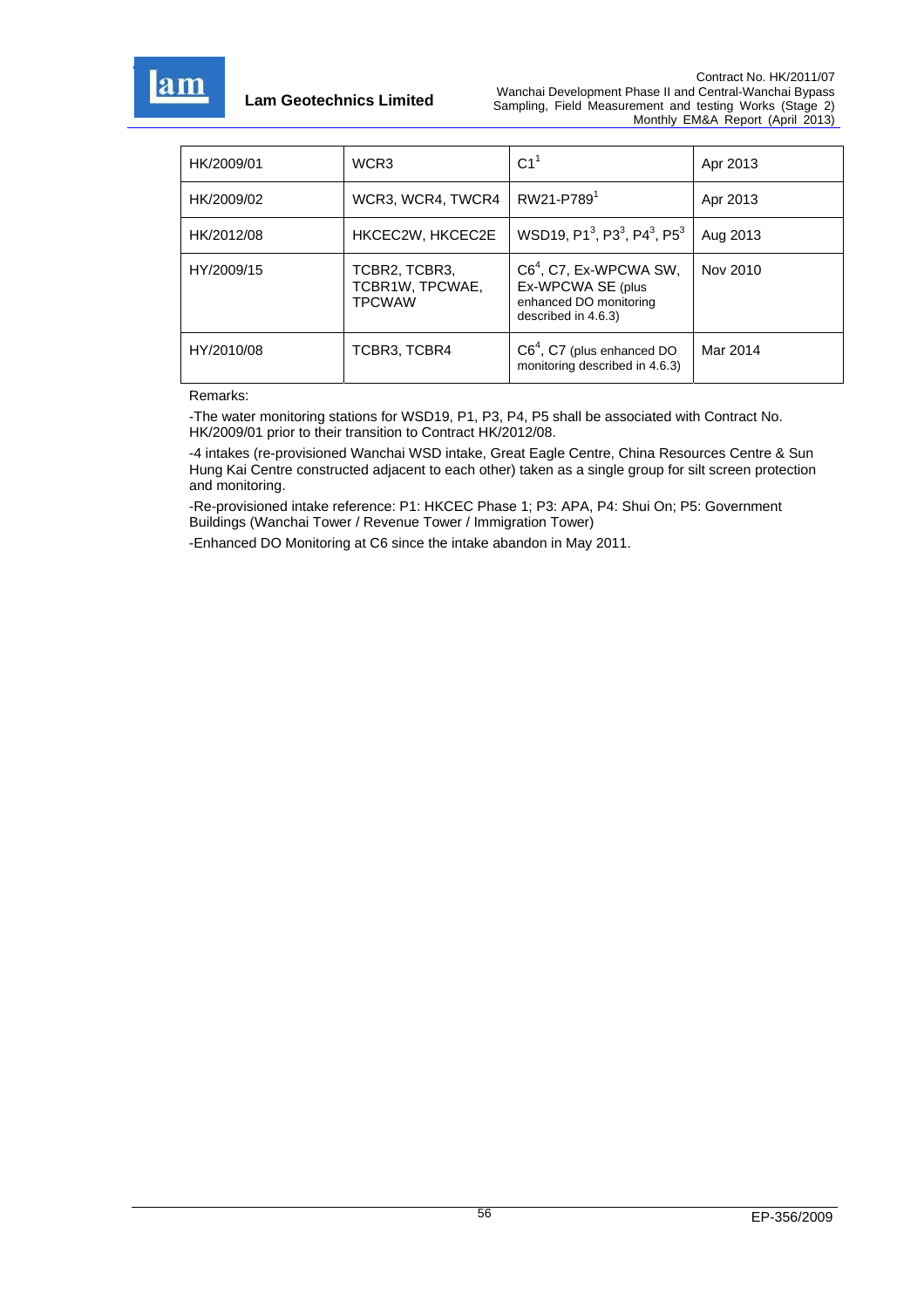

Contract no. HK/2009/01 - Wan Chai Development Phase II – Central –Wanchai Bypass at HKCEC

5.4.14. Water monitoring for Contract no. HK/2009/01 was commenced on 23 July 2010. The proposed division of water monitoring stations are summarized in *Table 5.12* below.

| <b>Station Ref.</b>          | Location                                                                       | <b>Easting</b> | <b>Northing</b> |  |  |
|------------------------------|--------------------------------------------------------------------------------|----------------|-----------------|--|--|
| <b>WSD Salt Water Intake</b> |                                                                                |                |                 |  |  |
| WSD7                         | Kowloon South                                                                  | 834150.0       | 818300.3        |  |  |
| WSD19                        | Sheung Wan                                                                     | 833415.0       | 816771.0        |  |  |
| <b>WSD20</b>                 | Kennedy Town                                                                   | 830750.6       | 816030.3        |  |  |
| <b>Cooling Water Intake</b>  |                                                                                |                |                 |  |  |
| C1                           | <b>HKCEC Extension</b>                                                         | 835885.6       | 816223.0        |  |  |
| C <sub>2</sub>               | <b>Telecom House</b>                                                           | 835647.9       | 815864.4        |  |  |
| C <sub>3</sub>               | <b>HKCEC Phase I</b>                                                           | 835836.2       | 815910.0        |  |  |
| C <sub>4e</sub>              | <b>Great Eagle Centre</b>                                                      | 835932.8       | 815888.2        |  |  |
| C4w                          | Wan Chai Tower                                                                 | 835629.8       | 815889.2        |  |  |
| P <sub>1</sub>               | <b>HKCEC Phase I</b>                                                           | 835774.7       | 816179.4        |  |  |
| P <sub>3</sub>               | The Academy of performing<br>Arts                                              | 835824.6       | 816212.0        |  |  |
| P <sub>4</sub>               | Shui on Centre                                                                 | 835865.6       | 816220.0        |  |  |
| P <sub>5</sub>               | Government Buildings<br>(Wanchai Tower / Revenue<br>Tower / Immigration Tower) | 835895.2       | 816215.2        |  |  |

*Table 5.12 Water Monitoring Stations for Contract no. HK/2009/01* 

Remarks:

- The water monitoring stations for the dredging works under Contract No. HK/2009/01 should also include WSD9, WSD17, WSD 21 and C5 if water quality monitoring at these locations have not been carried out by others. Similarly, the water monitoring stations for the dredging works under Contract No. HK/2009/02 should also include WSD7, WSD9, WSD17, WSD 19, C1, C2, C3 and C4 if water quality monitoring at these locations have not been carried out by others.

- WSD7 and WSD20 water quality monitoring were temporarily suspended since 27 Apr 2012.

Contract no. HK/2009/02 - Wan Chai Development Wan Chai Development Phase II – Central – Wan Chai Bypass at WanChai East

- 5.4.15. Water monitoring for Contract no. HK/2009/02 was commenced on 8 July 2010. The proposed division of water monitoring stations are summarized in *Table 5.13* below.
- 5.4.16. Due to the blockage of the road access to C5e and C5w on 27 Mar 2013 during mid-flood tide and the sample was taken under contingency C5 on 27 Mar 2013 during mid-flood.

*Table 5.13 Water Monitoring Stations for Contract no. HK/2009/02* 

| <b>Station Ref.</b>          | Location | <b>Easting</b> | <b>Northing</b> |  |
|------------------------------|----------|----------------|-----------------|--|
| <b>WSD Salt Water Intake</b> |          |                |                 |  |
| WSD21                        | Wan Chai | 836220.8       | 815940.1        |  |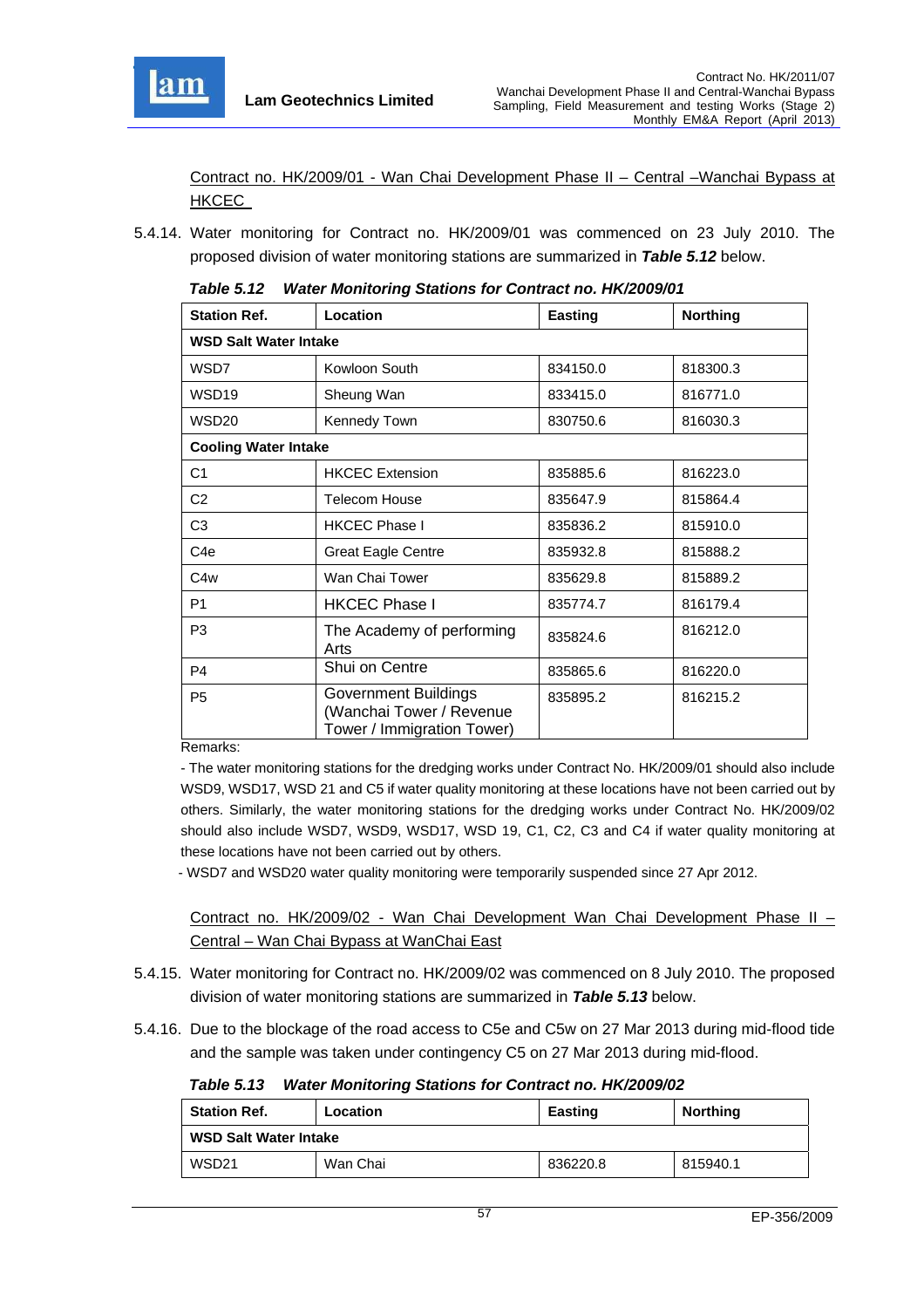

| <b>Station Ref.</b>         | Location                      | <b>Easting</b> | <b>Northing</b> |  |  |
|-----------------------------|-------------------------------|----------------|-----------------|--|--|
| WSD9                        | Tai Wan                       | 837921.0       | 818330.0        |  |  |
| WSD17                       | Quarry Bay                    | 839790.3       | 817032.2        |  |  |
| <b>Cooling Water Intake</b> |                               |                |                 |  |  |
| C <sub>5e</sub>             | Sun Hung Kai Centre (Eastern) | 836250.1       | 815932.2        |  |  |
| C <sub>5w</sub>             | Sun Hung Kai Centre (Western) | 836248.1       | 815933.2        |  |  |

Remarks:

- The water monitoring stations for the dredging works under Contract No. HK/2009/01 should also include WSD9, WSD17, WSD 21 and C5 if water quality monitoring at these locations have not been carried out by others. Similarly, the water monitoring stations for the dredging works under Contract No. HK/2009/02 should also include WSD7, WSD9, WSD17, WSD 19, C1, C2, C3 and C4 if water quality monitoring at these locations has not been carried out by others.
- Water quality monitoring at WSD9 and WSD 17 was implemented with respect to HK/2009/02 from 8 Feb 2012.

Contract no. HK/2010/06 - Wan Chai Development Phase II – Central –Wanchai Bypass over MTR Tsuen Wan Line

5.4.17. Water monitoring for Contract no. HK/2010/06 was commenced on 8 March 2011. The proposed division of water monitoring stations are summarized in *Table 5.14* below.

*Table 5.14 Water Monitoring Stations for Contract no. HK/2010/06* 

| <b>Station Ref.</b>         | Location             | Easting  | <b>Northing</b> |
|-----------------------------|----------------------|----------|-----------------|
| <b>Cooling Water Intake</b> |                      |          |                 |
| C <sub>2</sub>              | Telecom House        | 835647.9 | 815864.4        |
| P1                          | <b>HKCEC Phase I</b> | 835774.7 | 816179.4        |

Contract no. HY/2009/15 - Central-Wanchai Bypass – Tunnel (Causeway Bay Typhoon Shelter Section)

- 5.4.18. As the removal of reclamation work of TS1 at CBTS has been completed, all procedures have been rectified and complied with the conditions set in EP-356/2009 and FEP-04/356/2009.
- 5.4.19. Due to the commencement of the maintenance dredging on 10 November 2010, water quality monitoring for Contract no. HY/2009/15 was commenced on 9 November 2010. The proposed division of water monitoring stations are summarized in Table 5.15 below.
- 5.4.20. Due to the presence of obstacle within the inner silt curtain frame at sampling point, water quality point at C7 was finely adjusted to the outside of the inner silt curtain frame since 29 Dec 2012.

*Table 5.15 Water Monitoring Stations for Contract no. HY/2009/15* 

| <b>Station Ref.</b>         | Location               | <b>Easting</b> | <b>Northing</b> |
|-----------------------------|------------------------|----------------|-----------------|
| <b>Cooling Water Intake</b> |                        |                |                 |
| C6                          | <b>Excelsior Hotel</b> | 837009.6       | 815999.3        |
| C7                          | <b>Windsor House</b>   | 837193.7       | 816150.0        |

Remarks: - The cessation of seawater intake operation for C6 was confirmed on 17 May 2011, the water monitoring at C6 was then terminated since 17 May 2011.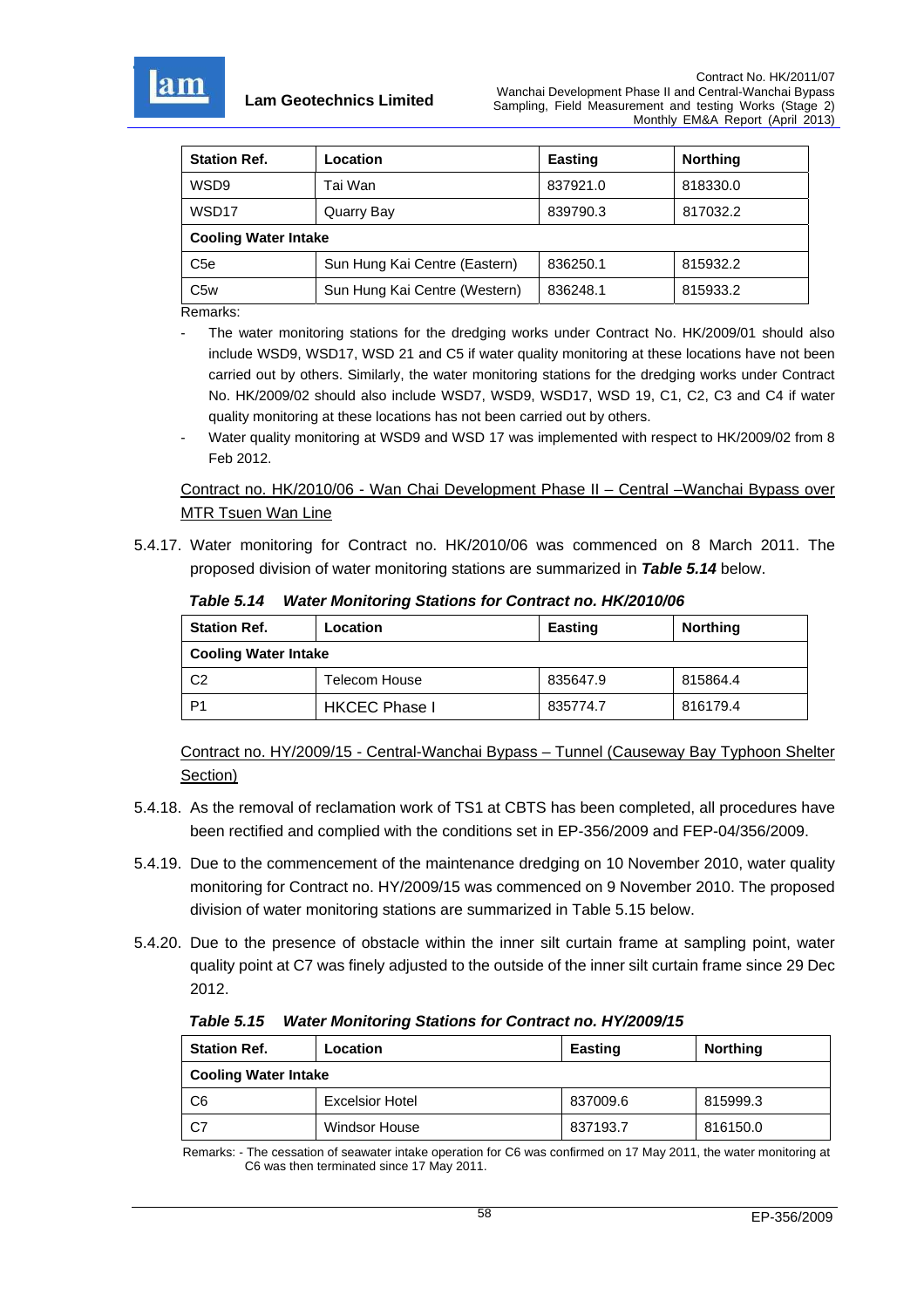

Contract no. HY/2009/19 – Central- Wan Chai Bypass Tunnel (North Point Section) and Island Eastern Corridor Link

- 5.4.21. Due to the commencement of the marine bored piling on 28 Jan 2012, water quality monitoring for Contract no. HY/2009/19 was commenced on 28 Jan 2012. The proposed division of water monitoring stations are summarized in *Table 5.16* below.
- 5.4.22. Due to the marine piling under Contract no. HY/2009/19 was completed on 4 March 2013, the temporary suspension of impact water quality monitoring at C8 and C9 from 4 March 2013 have been monitored for 4-week period after the completion of marine works to confirm no water deterioration.

| <b>Station Ref.</b>         | Location                | <b>Easting</b> | <b>Northing</b> |
|-----------------------------|-------------------------|----------------|-----------------|
| <b>Cooling Water Intake</b> |                         |                |                 |
| C8                          | City Garden             | 837970.6       | 816957.3        |
| C9                          | <b>Provident Garden</b> | 838355.0       | 817116.6        |

*Table 5.16 Water Monitoring Stations for Contract no. HY/2009/19* 

Remarks: C8 and C9 monitoring commenced on 28 Jan 2012 and suspended on 30 March 2013.

- 5.4.23. Based on the safety concern when external façade refurbishment was conducted by contractor employed by Provident Center (C9) between 9 January 2012 to 30 July 2012 which caused to the inaccessibility of sampling either land and marine since 3 Feb 2012, there is a fine adjustment of the sampling location of water quality monitoring at C9 since 10 March 2012 to the closest accessible point prior to the completion of the external façade refurbishment work.
- 5.4.24. Due to the access of water monitoring station at WSD19 was blocked by LCSD construction works from 3 April 2012 to 2 May 2012 and lead to the inaccessibility of sampling either land and marine, there is a fine adjustment of the sampling point of WSD 19 since 5 April 2012 to the closest accessible point prior to the completion of the construction activities.
- 5.4.25. As per the meeting with the representative of Excelsior Hotel and World Trade Centre on 17 May 2011, they confirmed that the seawater intake for The Excelsior was no longer in use and replaced by the connected permanent water supply from WSD pipelines since 11 January 2011. Thus, the impact water quality monitoring for the cooling intake - C6 was terminated effective from 26 May 2011.
- 5.4.26. 24 hours monitoring of turbidity at the cooling water intakes at C7 was conducted. With respect to the seawall collapsing at TS4 on 17 November 2011, the 24 hours turbidity monitoring and was kept in November 2011. Since the reinstating the seawall was completed on 13 January 2012 and no any water deterioration was performed, 24 hour turbidity monitoring was then suspended on 27 January 2012.
- 5.4.27. Water monitoring results measured in this reporting period are reviewed and summarized. Details of water quality monitoring results and graphical presentation can be referred in **Appendix 5.4**.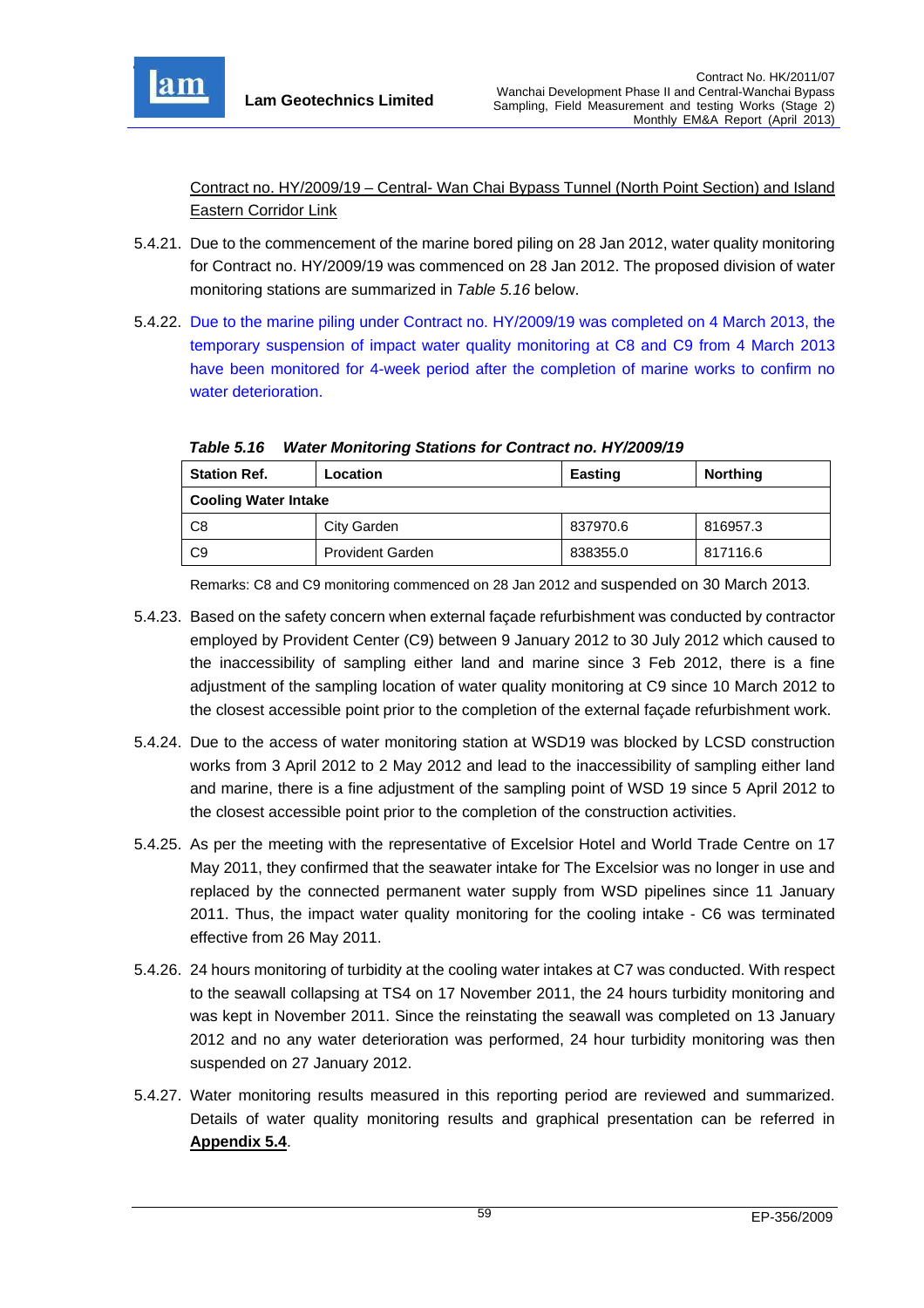

|                                      | Water             |                |                | Mid-flood      |                |                |                |                |                |                | Mid-ebb        |                |                |
|--------------------------------------|-------------------|----------------|----------------|----------------|----------------|----------------|----------------|----------------|----------------|----------------|----------------|----------------|----------------|
| Contract no.                         | Monitoring        |                | <b>DO</b>      | Turbidity      |                | SS             |                | <b>DO</b>      |                |                | Turbidity      | SS             |                |
|                                      | Station           | <b>AL</b>      | LL             | <b>AL</b>      | LL             | <b>AL</b>      | LL             | <b>AL</b>      | LL             | <b>AL</b>      | LL             | <b>AL</b>      | LL             |
| HK/2009/01                           | WSD <sub>19</sub> | 0              | $\overline{0}$ | $\mathbf 0$    | $\Omega$       | $\overline{0}$ | $\mathbf 0$    | 0              | $\overline{0}$ | 1              | $\overline{3}$ | 1              | $\overline{2}$ |
|                                      | C <sub>1</sub>    | $\mathbf 0$    | $\mathbf 0$    | $\overline{0}$ | $\mathbf 0$    | 0              | $\Omega$       | 0              | $\overline{0}$ | $\mathbf 0$    | $\mathbf 0$    | $\mathbf 0$    | $\overline{0}$ |
|                                      | C <sub>3</sub>    | $\overline{0}$ | 5              | $\Omega$       | $\Omega$       | $\overline{0}$ | $\Omega$       | 0              | 5              | $\mathbf 0$    | $\Omega$       | $\mathbf 0$    | $\mathbf 0$    |
|                                      | C <sub>4e</sub>   | $\mathbf 0$    | 5              | $\overline{0}$ | $\mathbf 0$    | $\mathbf{1}$   | $\mathbf 0$    | 0              | $\overline{4}$ | $\overline{0}$ | 1              | $\mathbf 0$    | $\overline{0}$ |
|                                      | C <sub>4w</sub>   | 1              | 3              | $\mathbf 0$    | 0              | 1              | 0              | 1              | 4              | 0              | $\Omega$       | $\Omega$       | $\mathbf 0$    |
|                                      | P <sub>1</sub>    | $\mathbf 0$    | $\mathbf 0$    | $\overline{0}$ | $\mathbf 0$    | $\mathbf 0$    | 0              | $\overline{0}$ | $\mathbf 0$    | $\mathbf 0$    | $\mathbf 0$    | $\mathbf 0$    | $\mathbf 0$    |
|                                      | P <sub>3</sub>    | $\mathbf 0$    | $\mathbf 0$    | $\overline{0}$ | $\overline{0}$ | $\mathbf 0$    | $\mathbf 0$    | $\overline{0}$ | $\mathbf 0$    | $\mathbf 0$    | $\overline{0}$ | $\overline{0}$ | $\mathbf 0$    |
|                                      | P <sub>4</sub>    | $\mathbf 0$    | $\mathbf 0$    | $\mathbf 0$    | $\mathbf 0$    | $\mathbf 0$    | 0              | 0              | $\mathbf 0$    | $\overline{0}$ | $\mathbf 0$    | $\mathbf 0$    | $\mathbf 0$    |
|                                      | P <sub>5</sub>    | $\mathbf 0$    | $\overline{0}$ | $\mathbf 0$    | 0              | $\mathbf 0$    | 0              | $\overline{0}$ | $\overline{0}$ | $\overline{0}$ | $\mathbf 0$    | $\overline{0}$ | $\mathbf 0$    |
| Monitoring finished on 27 April 2012 | <b>WSD20</b>      | $\mathbf 0$    | $\Omega$       | $\Omega$       | $\Omega$       | $\overline{0}$ | $\Omega$       | $\overline{0}$ | $\overline{0}$ | $\Omega$       | $\Omega$       | $\Omega$       | $\Omega$       |
|                                      | WSD7              | $\mathbf 0$    | $\mathbf 0$    | $\mathbf 0$    | $\Omega$       | 0              | $\mathbf 0$    | 0              | $\overline{0}$ | $\overline{0}$ | $\Omega$       | $\mathbf 0$    | $\overline{0}$ |
| HK/2009/01<br>& HK/2010/06           | C <sub>2</sub>    | $\mathbf 0$    | $\overline{0}$ | $\overline{0}$ | 0              | $\mathbf 0$    | $\Omega$       | 0              | $\overline{0}$ | $\mathbf 0$    | $\mathbf 0$    | $\mathbf 0$    | $\mathbf 0$    |
| HK/2009/02                           | C <sub>5e</sub>   | $\mathbf 0$    | $\mathbf 0$    | $\mathbf 0$    | $\mathbf 0$    | 0              | $\mathbf 0$    | 0              | $\mathbf 0$    | 0              | $\mathbf 0$    | $\mathbf 0$    | $\mathbf 0$    |
|                                      | C <sub>5w</sub>   | 0              | $\Omega$       | $\mathbf 0$    | $\Omega$       | $\overline{0}$ | $\Omega$       | 0              | $\overline{0}$ | $\mathbf 0$    | $\Omega$       | $\Omega$       | $\mathbf 0$    |
| Monitoring started on                | <b>WSD21</b>      | 0              | $\mathbf 0$    | $\mathbf 0$    | $\mathbf 0$    | $\overline{2}$ | $\Omega$       | 0              | $\overline{0}$ | $\mathbf 0$    | $\mathbf 0$    | $\mathbf 0$    | $\overline{0}$ |
| 8 Feb 2012                           | WSD9              | $\mathbf 0$    | $\mathbf 0$    | $\overline{0}$ | $\mathbf 0$    | $\mathbf 0$    | $\overline{0}$ | 0              | $\overline{0}$ | $\overline{0}$ | $\mathbf 0$    | $\mathbf 0$    | $\overline{0}$ |
|                                      | WSD17             | 0              | $\Omega$       | $\mathbf 0$    | $\mathbf 0$    | $\mathbf{1}$   | $\Omega$       | 0              | $\overline{0}$ | $\overline{0}$ | $\Omega$       | $\mathbf 0$    | $\overline{0}$ |
| HY/2009/15                           | C7                | 0              | $\Omega$       | $\mathbf 0$    | $\mathbf 0$    | 0              | $\Omega$       | 0              | $\overline{0}$ | 0              | $\Omega$       | $\mathbf 0$    | $\overline{0}$ |
| HY/2009/19                           | C <sub>8</sub>    | 0              | $\Omega$       | $\Omega$       | $\Omega$       | $\Omega$       | $\Omega$       | 0              | $\Omega$       | $\Omega$       | $\Omega$       | $\Omega$       | $\Omega$       |
| Monitoring started on 28 Jan 2012    | C <sub>9</sub>    | $\mathbf 0$    | $\Omega$       | 1              | $\mathbf 0$    | $\mathbf 0$    | $\Omega$       | 0              | 0              | 0              | $\mathbf 0$    | $\mathbf 0$    | $\overline{0}$ |
| <b>Total</b>                         |                   | 1              | 13             | 1              | $\Omega$       | 5              | $\overline{0}$ | $\mathbf{1}$   | 13             | 1              | $\overline{4}$ | 1              | $\overline{2}$ |

# *Table 5.17 Summary of Water Quality Monitoring Exceedances in Reporting Month*

Remarks: - The cessation of seawater intake operation for C6 was confirmed on 17 May 2011, the water monitoring at C6 was then terminated since 17 May 2011.

- WSD9 and WSD17 were implemented with respect to HK/2009/02 from 8 Feb 2012.
- 4-week water quality monitoring at WSD9, WSD10, WSD15, WSD17, C8, C9 were completed on 6 Feb 2012.
- C8 and C9 were implemented with respect to HY/2009/19 from 28 Jan 2012.
- C8 & C9 was temporary suspended on 30 March 2013 due to the marine works for Contract no. HY/2009/19 had been completed on 4 March 2013
- WSD7 and WSD20 were temporarily suspended from 27 Apr 2012
- 5.4.28. Investigation revealed that exceedances from 8 to 12 April 2013 at C3, C4e and C4w were project-related exceedances. All the other remaining exceedances were concluded as non-project-related. The details of the recorded exceedances can be referred to the Section 6.4.
- 5.4.29. Enhanced DO monitoring at 4 monitoring stations in Causeway Bay Typhoon Shelter and Ex-Public Cargo Works Area was conducted three days per week during the reporting period.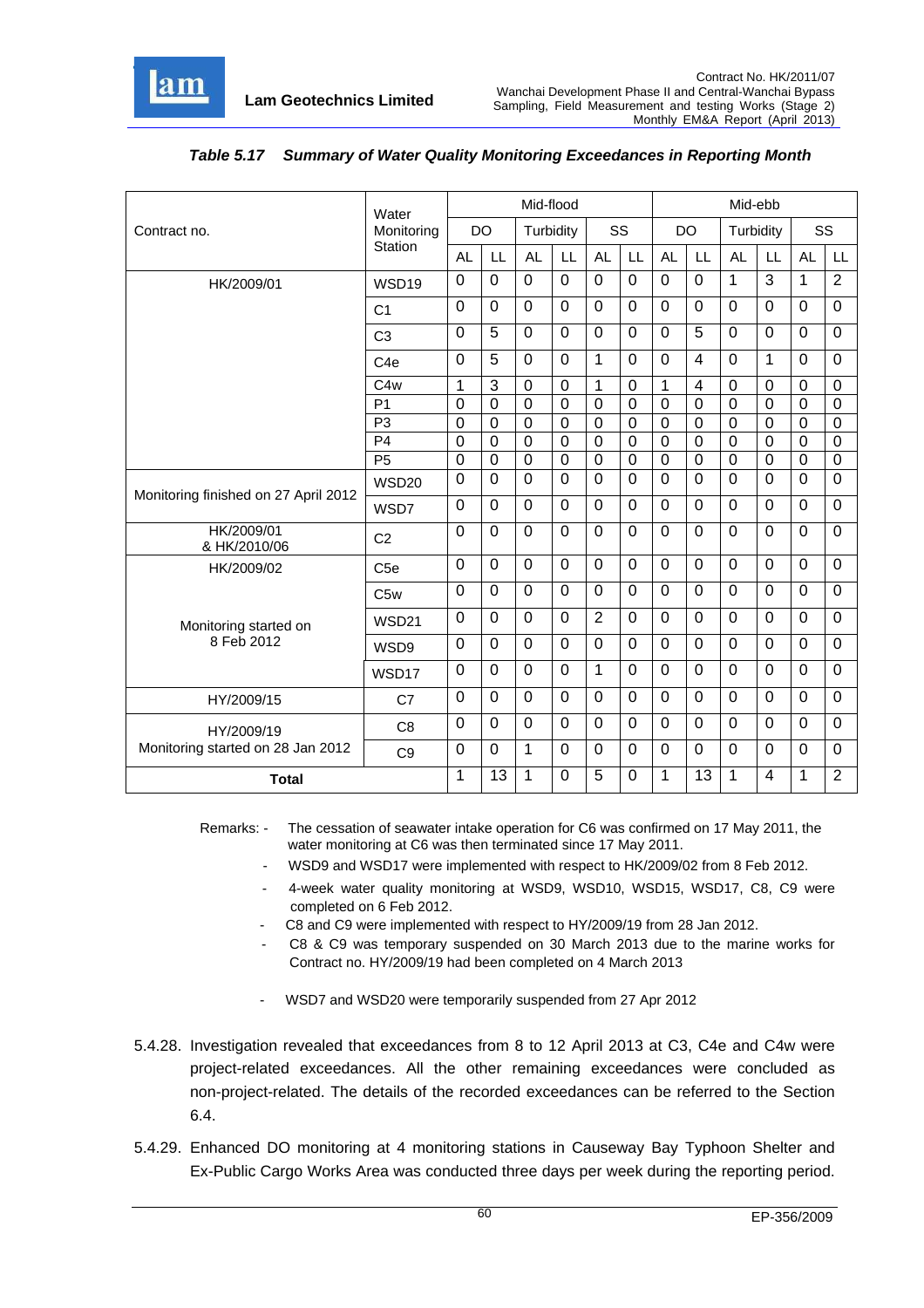

The action and limit level exceedances of water quality monitoring are summarized in *Table 5.18*.

#### *Table 5.18 Summary of Enhanced Dissolved Oxygen Monitoring Exceedances in Reporting Month*

|                 |                                           | Mid-flood |    | Mid-ebb        |   |  |
|-----------------|-------------------------------------------|-----------|----|----------------|---|--|
| Contract<br>no. | <b>Water Monitoring</b><br><b>Station</b> | DO        |    | DO             |   |  |
|                 |                                           | AL        | LL | AL             |   |  |
|                 | C <sub>6</sub>                            |           | 0  | 0              |   |  |
| HY/2009/15      | C <sub>7</sub>                            |           | 0  | 0              | 0 |  |
|                 | Ex-WPCWA SW                               |           | 0  |                |   |  |
|                 | Ex-WPCWA SE                               |           | 0  | $\overline{2}$ |   |  |
| Total           |                                           |           | ი  | 3              |   |  |

- 5.4.30. There were 3 action level exceedances and 1 limit level exceedances recorded in enhanced dissolved oxygen monitoring in this reporting period.
- 5.4.31. In response to the Condition 2.18 of the Environmental Permit no. EP-356/2009 requiring that a silt curtain / impermeable barrier system be installed to channel water discharge flow from Culvert L to locations outside the embayment area, a proposed replacement of the requirement with additional dissolved oxygen monitoring has been conducted at three monitoring stations, namely A, B and C between the eastern seawall of Central Reclamation Phase III and the HKCEC Extension since November 2011 under EP-356/2009 so that DO level between the eastern seawall of Central Reclamation Phase II and the HKCEC extension could be continuously monitored. Details of additional DO monitoring results can be referred in *Appendix 5.4a*.

## **5.5 Waste Monitoring Results**

Contract no. HK/2009/01 - Wan Chai Development Phase II – Central –Wanchai Bypass at **HKCEC** 

5.5.1. Inert C&D waste was disposed and no non- inert C&D waste was recycled of in this reporting month. Details of the waste flow table are summarized in *Table 5.19.*

| <b>Waste Type</b>                                      | <b>Quantity this month</b> | <b>Cumulative</b><br><b>Quantity-to-Date</b> | <b>Disposal / Dumping</b><br><b>Grounds</b> |
|--------------------------------------------------------|----------------------------|----------------------------------------------|---------------------------------------------|
| Inert C&D materials<br>disposed, $m3$                  | 117.40                     | 22379.215                                    | <b>TKO137, TM38</b>                         |
| Inert C&D materials<br>recycled, $m3$                  | 0                          | 5104.5                                       | N/A                                         |
| Non-inert C&D<br>materials disposed.<br>m <sup>3</sup> | 17.16                      | 1280.8                                       | <b>SENT Landfill</b>                        |

*Table 5.19 Details of Waste Disposal for Contract no. HK/2009/01*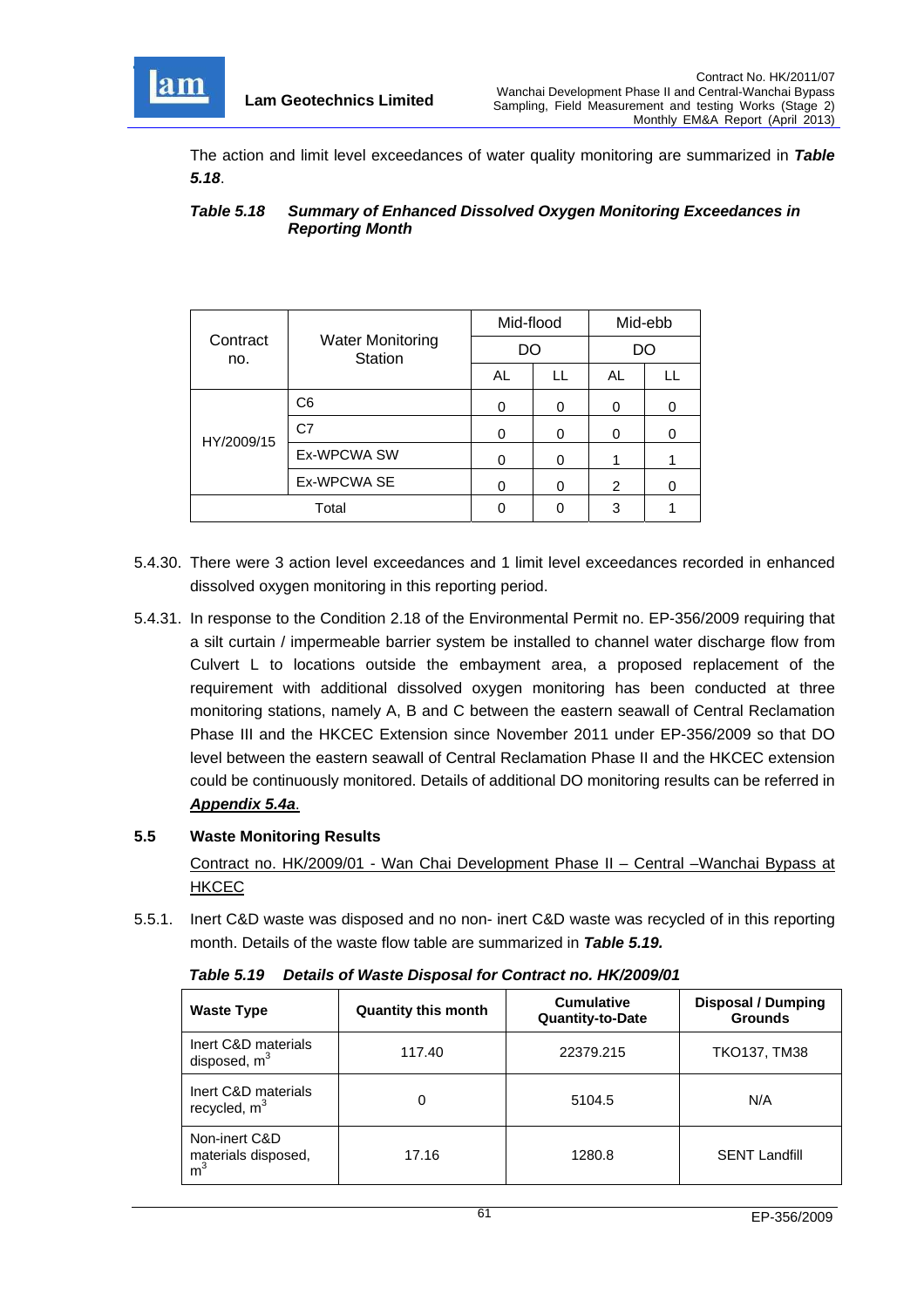

| <b>Waste Type</b>                                                                                                                 | <b>Quantity this month</b> | <b>Cumulative</b><br><b>Quantity-to-Date</b> | <b>Disposal / Dumping</b><br><b>Grounds</b> |
|-----------------------------------------------------------------------------------------------------------------------------------|----------------------------|----------------------------------------------|---------------------------------------------|
| Non-inert C&D<br>materials recycled, kg                                                                                           | 0                          | 151143                                       | N/A                                         |
| Chemical waste<br>disposed, kg                                                                                                    | 100                        | 9300                                         | N/A                                         |
| *Marine Sediment<br>(Type 1 – Open Sea<br>Disposal), m <sup>3</sup>                                                               | 0<br>(Bulk Volume)         | 97428.2<br>(Bulk Volume)                     | South of Cheung Chau                        |
| * Marine Sediment<br>(Type 1 – Open Sea<br>Disposal (Dedicate<br>Sites) & Type $2 -$<br><b>Confined Marine</b><br>Disposal), $m3$ | $\Omega$<br>(Bulk Volume)  | 52250<br>(Bulk Volume)                       | East of Cha Chau                            |
| <b>Dredged Sediment</b><br>Requiring Type 3-<br>Special Treatment /<br>Disposal contained in<br>Geosynthetic<br>Containers        | 0<br>(Bulk Volume)         | 6773<br>(Bulk Volume)                        | East of Cha Chau                            |

5.5.2. There were no marine sediment Type 1- Open Sea Disposal and marine sediments Type 1 – Open Sea Disposal (Dedicate Sites) & Type 2 – Confined Marine Disposal disposed in this reporting month.

Contract no. HK/2009/02 - Wan Chai Development Phase II – Central – Wan Chai Bypass at Wan Chai East

5.5.3. Inert C&D waste and Non-inert C&D waste were disposed of in this reporting month. Details of the waste flow table are summarized in *Table 5.20.*

| <b>Waste Type</b>                                           | <b>Quantity this month</b> | <b>Cumulative</b><br><b>Quantity-to-Date</b> | <b>Disposal / Dumping</b><br><b>Grounds</b> |
|-------------------------------------------------------------|----------------------------|----------------------------------------------|---------------------------------------------|
| Inert C&D materials<br>disposed, $m3$                       | 795.2                      | 231688.18                                    | TKO137 / TM 38                              |
| Inert C&D materials<br>recycled, m <sup>3</sup>             | <b>NIL</b>                 | 18161                                        | N/A                                         |
| Non-inert C&D<br>materials disposed,<br>m <sup>3</sup>      | 30.07                      | 862.19                                       | <b>SENT Landfill</b>                        |
| Non-inert C&D<br>materials recycled, m <sup>3</sup>         | N/A                        | N/A                                          | N/A                                         |
| Chemical waste<br>disposed, kg                              | 700                        | 6736                                         | <b>SENT Landfill</b>                        |
| Marine Sediment<br>(Type 1 – Open Sea<br>Disposal), $m3$    | 27254                      | 182081<br>(Bulk volume)                      | South of Cheung Chau                        |
| Marine Sediment<br>(Type 1 – Open Sea<br>Disposal (Dedicate | 5016                       | 129320<br>(Bulk volume)                      | East of Sha Chau                            |

*Table 5.20 Details of Waste Disposal for Contract no. HK/2009/02*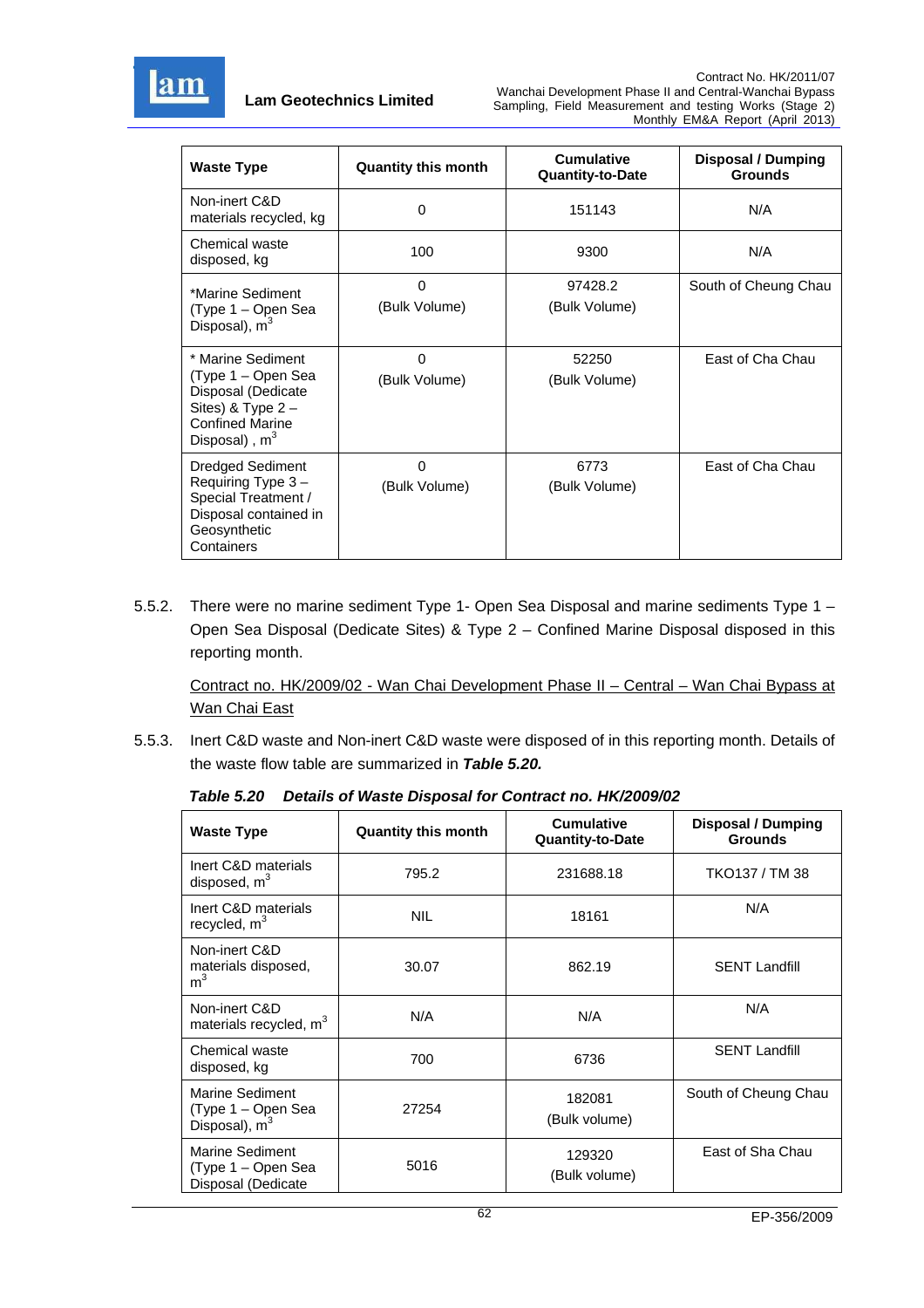

| <b>Waste Type</b>                                                | <b>Quantity this month</b> | <b>Cumulative</b><br><b>Quantity-to-Date</b> | Disposal / Dumping<br><b>Grounds</b> |
|------------------------------------------------------------------|----------------------------|----------------------------------------------|--------------------------------------|
| Sites) & $Type 2 -$<br><b>Confined Marine</b><br>Disposal), $m3$ |                            |                                              |                                      |

There are marine Sediment Type1- Open Sea Disposal and there are Type 1 – Open Sea Disposal (Dedicate Sites) & Type 2 – Confined Marine Disposal was disposed of in this reporting month.

Contract no. HY/2009/15 - Central-Wanchai Bypass – Tunnel (Causeway Bay Typhoon **Shelter Section)** 

5.5.4. No Inert C&D waste and no non- inert C&D waste were disposed of in this reporting month. Details of the waste flow table are summarized in *Table 5.21*

| Details of Waste Disposal for Contract no. HY/2009/15<br>Table 5.21 |  |  |
|---------------------------------------------------------------------|--|--|
|---------------------------------------------------------------------|--|--|

| <b>Waste Type</b>                                                                                                          | <b>Quantity this</b><br>month | <b>Cumulative</b><br><b>Quantity-to-Date</b> | Disposal / Dumping<br><b>Grounds</b> |  |  |
|----------------------------------------------------------------------------------------------------------------------------|-------------------------------|----------------------------------------------|--------------------------------------|--|--|
| Inert C&D materials disposed,                                                                                              | <b>NIL</b>                    | 141579.2                                     | Tuen Mun Area 38                     |  |  |
| m <sup>3</sup>                                                                                                             | <b>NIL</b>                    | 65216                                        | <b>TKO137 FB</b>                     |  |  |
| Inert C&D materials recycled,                                                                                              | <b>NIL</b>                    | 304                                          | ex-PCWA                              |  |  |
| m <sup>3</sup>                                                                                                             | <b>NIL</b>                    | 111.9                                        | TS4                                  |  |  |
| Non-inert C&D materials<br>disposed, m <sup>3</sup>                                                                        | <b>NIL</b>                    | 252.2                                        | <b>SENT Landfill</b>                 |  |  |
| Non-inert C&D materials<br>recycled, kg                                                                                    | <b>NIL</b>                    | 299361.5                                     | N/A                                  |  |  |
| Chemical waste disposed, kg                                                                                                | <b>NIL</b>                    | 8,200                                        | N/A                                  |  |  |
| Marine Sediment (Type <sub>1</sub> -<br>Open Sea Disposal), m <sup>3</sup>                                                 | $\Omega$<br>(Bulk Volume)     | 100208<br>(Bulk Volume)                      | South of Cheung<br>Chau              |  |  |
| Marine Sediment (Type 1 -<br>Open Sea Disposal (Dedicate<br>Sites) & Type 2 - Confined<br>Marine Disposal), m <sup>3</sup> | $\Omega$<br>(Bulk Volume)     | 218665<br>(Bulk Volume)                      | East of Sha Chau                     |  |  |
| Marine Sediment (Type 3 -<br>Special Treatment / Disposal<br>contained in Geosynthetic<br>Containers)                      | <b>NIL</b>                    | 7,050<br>(Bulk Volume)                       | East of Sha Chau                     |  |  |
| Marine Sediment (Type 2 -<br>Confined Marine Disposal),<br>m <sub>3</sub>                                                  | 5240<br>(Bulk Volume)         | 6100<br>(Bulk Volume)                        | East of Sha Chau                     |  |  |

There was no marine sediment Type 1 Open Sea Disposal (Dedicate Sites) & Type 2 – Confined Marine Disposal was disposed of in this reporting month.

Contract no. HK/2010/06 - Wan Chai Development Phase II – Central – Wan Chai Bypass over MTR Tsuen Wan Line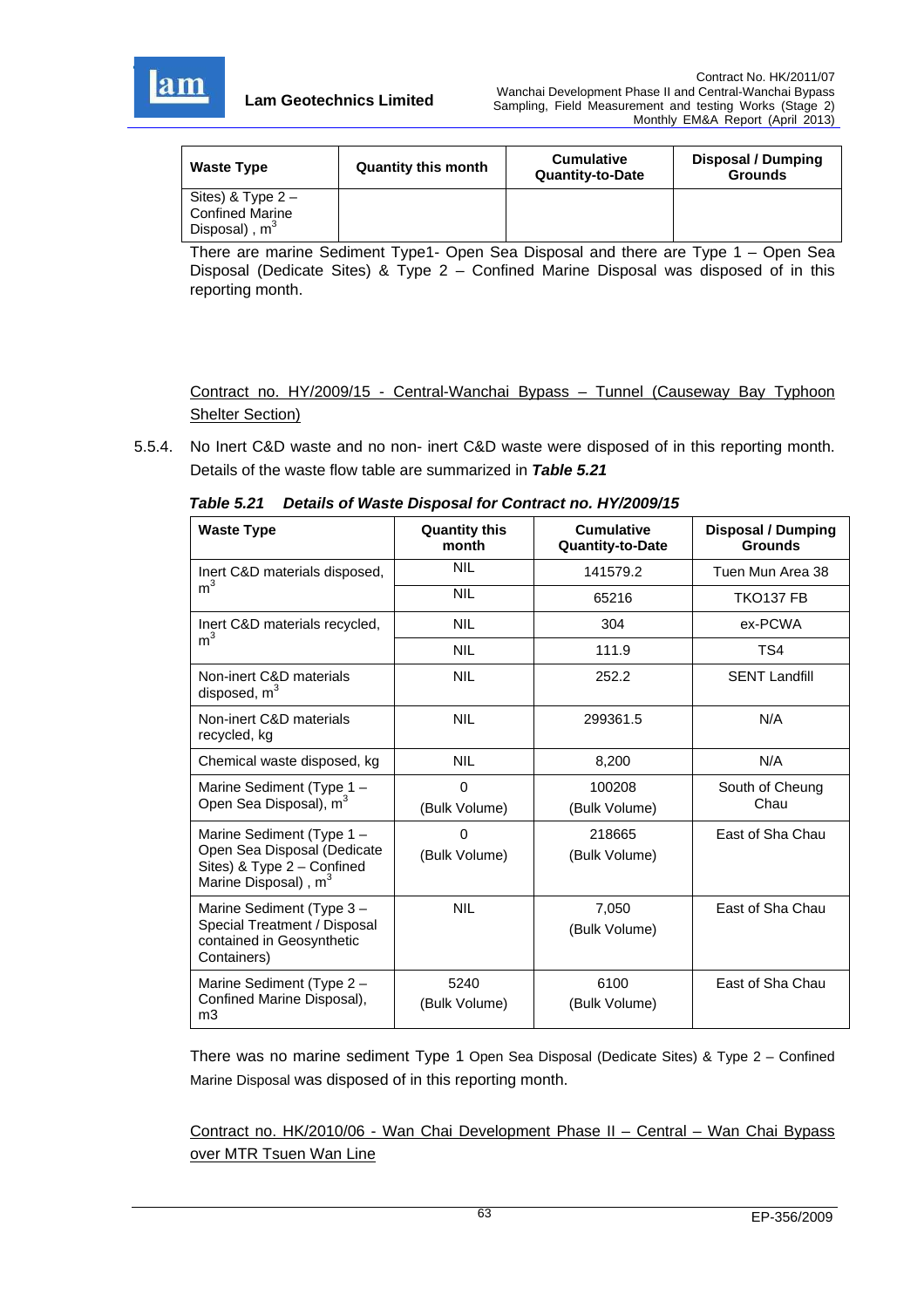

5.5.5. Inert C&D waste was disposed and no non-Inert C&D waste was recycled in this reporting month. Details of the waste flow table are summarized in *Table 5.22.*

| <b>Waste Type</b>                                                                                                          | <b>Quantity this</b><br>month | <b>Cumulative</b><br><b>Quantity-to-Date</b> | <b>Disposal / Dumping</b><br><b>Grounds</b> |
|----------------------------------------------------------------------------------------------------------------------------|-------------------------------|----------------------------------------------|---------------------------------------------|
| Inert C&D materials disposed,<br>m <sup>3</sup>                                                                            | 165                           | 12081.4                                      | TM38                                        |
| Inert C&D materials recycled,<br>m <sup>3</sup>                                                                            | <b>NIL</b>                    | 267                                          | HK/2009/01                                  |
| Non-inert C&D materials<br>disposed, $m3$                                                                                  | 25.47                         | 161.95                                       | SENT/TKO137SF                               |
| Non-inert C&D materials<br>recycled, T                                                                                     | <b>NIL</b>                    | 60.58                                        | Recyclers                                   |
| Chemical waste disposed, L                                                                                                 | 0                             | 2200                                         | N/A                                         |
| Marine Sediment (Type 1 -<br>Open Sea Disposal), m <sup>3</sup>                                                            | $\theta$                      | 3,891<br>(Bulk Volume)                       | South Cheung Chau                           |
| Marine Sediment (Type 1 -<br>Open Sea Disposal (Dedicate<br>Sites) & Type 2 - Confined<br>Marine Disposal), m <sup>3</sup> | $\Omega$                      | 12,586<br>(Bulk Volume)                      | East Sha Chau                               |

*Table 5.22 Details of Waste Disposal for Contract no. HK/2010/06*

There was no marine sediments Type1- Open Sea Disposal and no Type 1 – Open Sea Disposal (Dedicate Sites) & Type 2 – Confined Marine Disposal was deposed of in this reporting month.

Contract no. HY/2009/19 –Central- WanChai Bypass Tunnel (North Point Section) and Island Eastern Corridor Link

5.5.6. Inert C&D waste was disposed of and non-inert C&D waste were disposed and recycled in this reporting month. Details of the waste flow table are summarized in *Table 5.23.*

| <b>Waste Type</b>                                                                                                          | <b>Quantity this</b><br>month | <b>Cumulative</b><br><b>Quantity-to-Date</b> | <b>Disposal / Dumping</b><br><b>Grounds</b> |
|----------------------------------------------------------------------------------------------------------------------------|-------------------------------|----------------------------------------------|---------------------------------------------|
| Inert C&D materials disposed,<br>m <sup>3</sup>                                                                            | 8568.69                       | 177096.81                                    | TM38                                        |
| Inert C&D materials recycled,<br>m <sup>3</sup>                                                                            | 17930.45                      | 19253.45                                     | N/A                                         |
| Non-inert C&D materials<br>disposed, $m3$                                                                                  | 14.92                         | 314.83                                       | N/A                                         |
| Non-inert C&D materials<br>recycled, kg                                                                                    | 37.32                         | 224.77                                       | N/A                                         |
| Chemical waste disposed, L                                                                                                 | $\Omega$                      | 0.46                                         | N/A                                         |
| Marine Sediment (Type 1 -<br>Open Sea Disposal), m <sup>3</sup>                                                            | 0                             | 83                                           | South Cheung Chau                           |
| Marine Sediment (Type 1 -<br>Open Sea Disposal (Dedicate<br>Sites) & Type 2 - Confined<br>Marine Disposal), m <sup>3</sup> | $\Omega$                      | 681                                          | East Sha Chau                               |

*Table 5.23 Details of Waste Disposal for Contract no. HY/2009/19*

There was no marine sediment Type1- Open Sea Disposal and there was no Type 1 – Open Sea Disposal (Dedicate Sites) & Type 2 – Confined Marine Disposal generated were disposed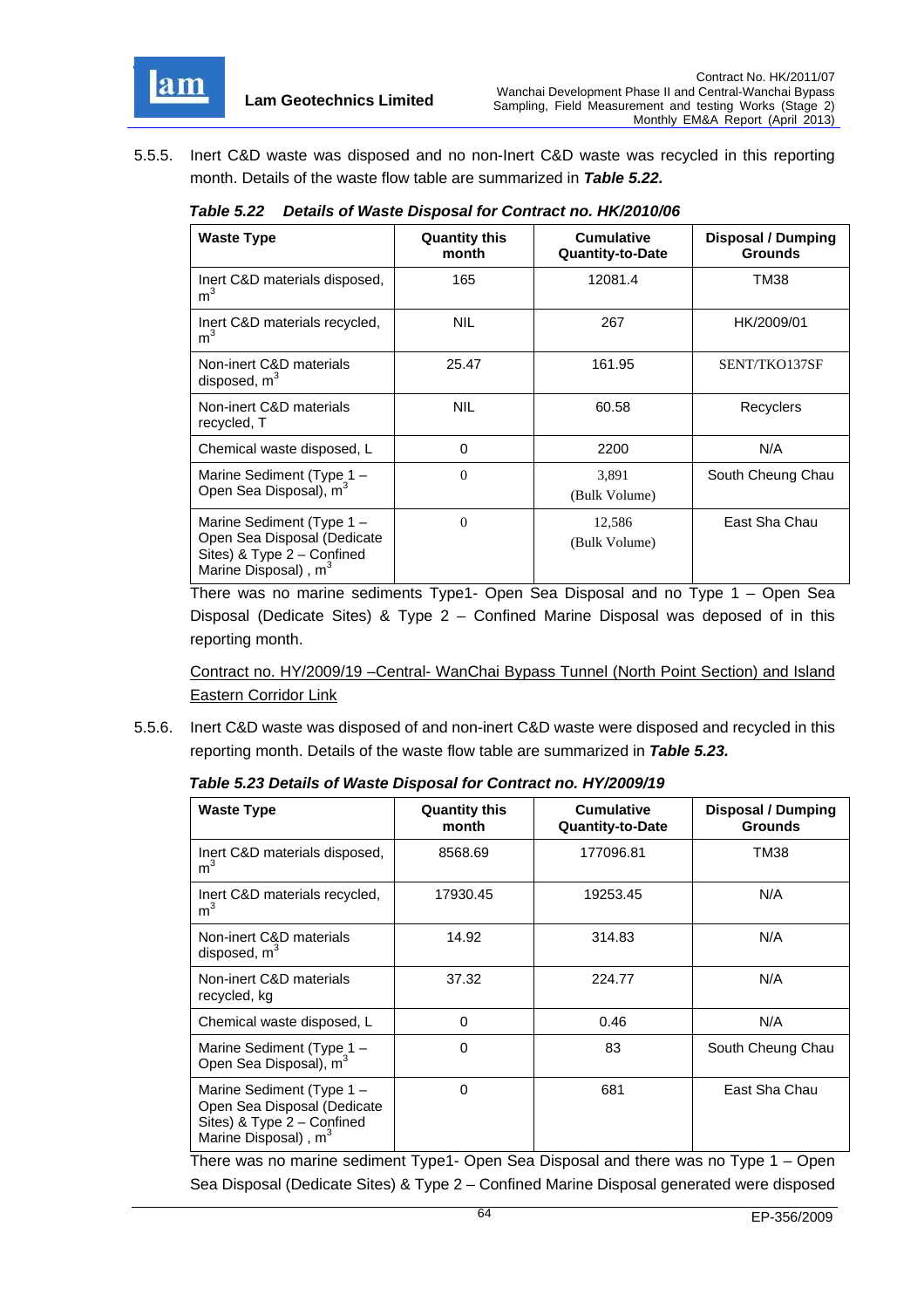

**Lam Geotechnics Limited**

in this reporting month.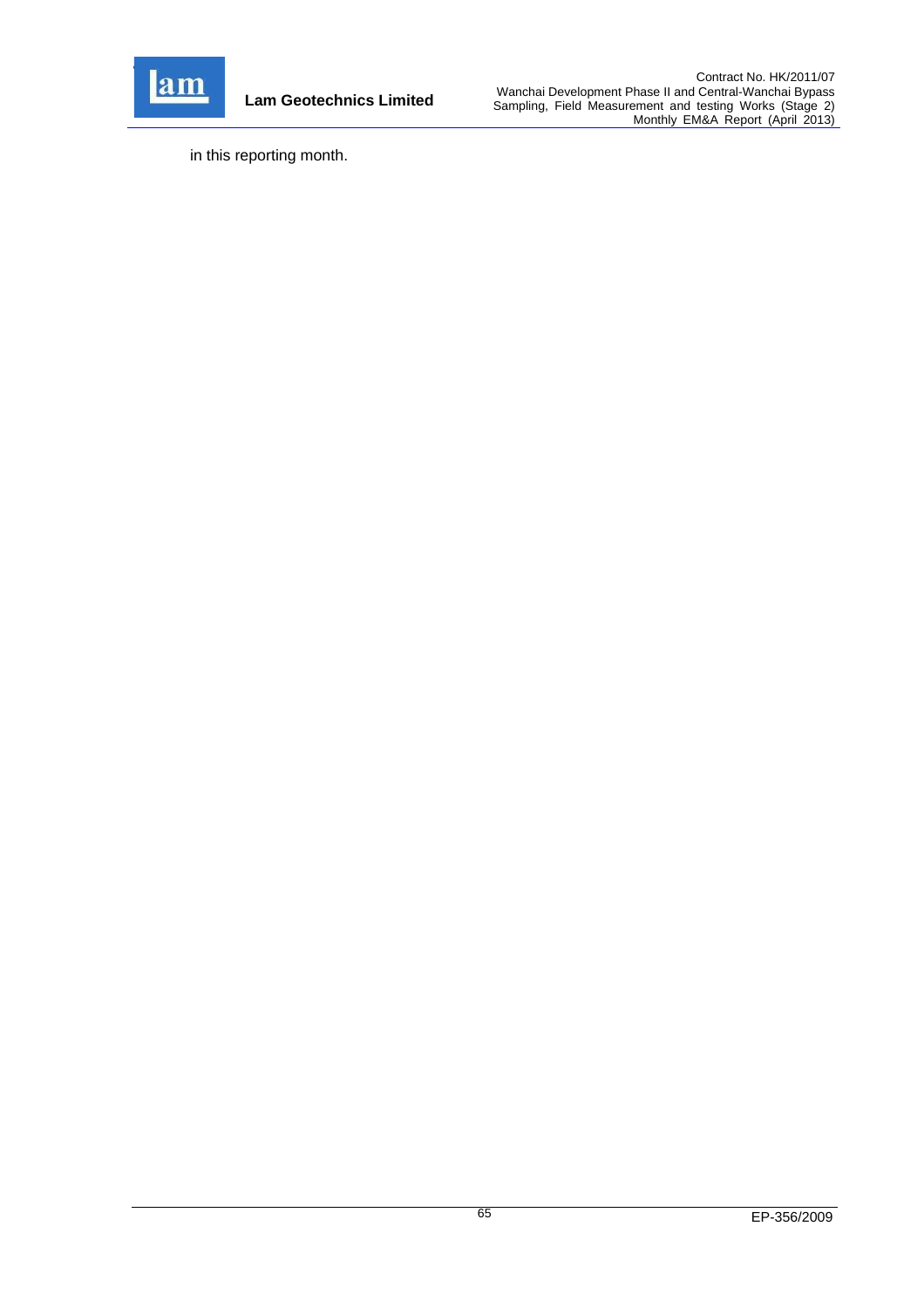

#### **6. Compliance Audit**

6.0.1. The Event Action Plan for construction noise, air quality and water quality are presented in *Appendix 6.1*.

#### **6.1 Noise Monitoring**

Contract no. HK/2009/01 - Wan Chai Development Phase II – Central –Wanchai Bypass at HKCEC

6.1.1 No exceedance was recorded in the reporting month.

Contract no. HK/2009/02 - Wan Chai Development Phase II – Central – Wan Chai Bypass at WanChai East

6.1.2 No exceedance was recorded in the reporting month.

Contract no. HY/2009/15 - Central-Wanchai Bypass – Tunnel (Causeway Bay Typhoon Shelter Section)

6.1.3 No exceedance was recorded in the reporting month.

Contract no. HK/2010/06 - Wan Chai Development Phase II – Central –Wanchai Bypass over MTR Tsuen Wan Line

6.1.4 No exceedance was recorded in the reporting month.

Contract no. HY/2009/19 – Central – Wanchai Bypass Tunnel (North Point Section) and Island Eastern Corridor Link

6.1.5 Four limit level exceedances were recorded on 3, 12, 16 and 23 April 2013 at M6 – HK Baptist Church Henrietta Secondary School in the reporting month. Investigations found that on 3, 16 and 23 April 2013, major traffic noise was contributed in the noise monitoring and exceedances were not related to the Project. On 12 April 2013, investigation found that breaking works operation was the major noise contribution despite nearby IEC traffic and the exceedance was considered as Project-related.

#### **6.2 Real-time noise Monitoring**

Contract no. HY/2009/19 – Central – Wanchai Bypass Tunnel (North Point Section) and Island Eastern Corridor Link

6.2.1 Non project related limit level exceedance was recorded at RTN2a- Electric Centre on 28 March 2013. Investigation found that exceedances were contributed by IEC traffic.

## **6.3 Air Monitoring**

## Contract no. HK/2009/01 - Wan Chai Development Phase II – Central –Wanchai Bypass at HKCEC

6.3.1 One action level and no limit level exceedances were recorded during 1hr-TSP monitoring on 15 April 2013 at CMA6a – WD2 PRE Office in this reporting month. The exceedances were concluded as non-project related. After investigation, it was found that the high ambient air pollutant concentration was the major contribution to air quality impact and contractor dust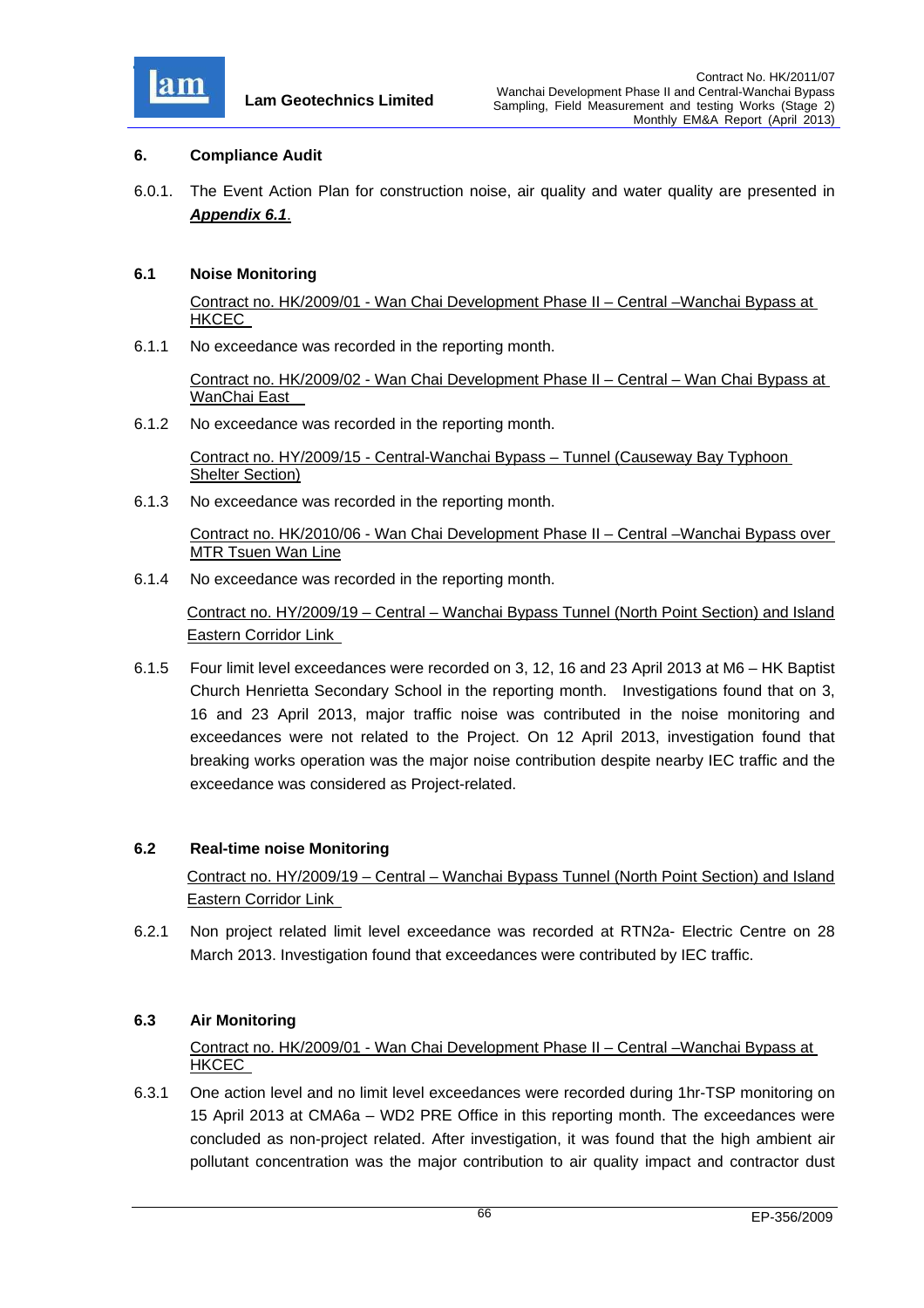

mitigation measures were confirmed in place. As such, the exceedances were considered as non- project related.

Contract no. HY/2009/15 - Central-Wanchai Bypass – Tunnel (Causeway Bay Typhoon Shelter Section)

6.3.2 Two action level exceedances were recorded at CMA3a- CWB PRE Site Office on 15 April 2013 during 1hr-TSP monitoring in the reporting month. Ambient air pollutant concentration was considered as the contribution to air quality impact. As such, the exceedances were concluded as non project related.

Contract no. HY/2009/19 – Central – Wanchai Bypass Tunnel (North Point Section) and Island Eastern Corridor Link

6.3.3 Two action level exceedances were recorded at CMA1b- Oil Street Site Office on 15 April 2013 during 1hr-TSP monitoring in the reporting month. Ambient air pollutant concentration was considered as the contribution to air quality impact. As such, the exceedances were concluded as non project related.

## **6.4 Water Quality Monitoring**

Contract no. HK/2009/01 - Wan Chai Development Phase II – Central –Wanchai Bypass at HKCEC

- 6.4.1 There was SS exceedence at C4e recorded during flood tide on 29 Mar 2013 in this reporting month. According to the information reported by Contractor HK/2009/01 on 29 Mar 2013, rock filling work on east bridge was conducted on that day. Checking with contractor's inspection record, the silt screen and silt curtain were in proper condition on that day. In the view that the silt screen and silt curtain were in proper condition, it was considered not related to Project works.
- 6.4.2 There was turbidity exceedence at C9 recorded during flood tide on 29 Mar 2013 in this reporting month. According to the information reported by Contractor HY/2009/19 on 29 Mar 2013, no related marine work was performed during time of monitoring, the exceedance was considered to be caused from the accumulation of particles discharged from the outfalls near monitoring station and not related to the Project works.
- 6.4.3 There was DO exceedence at C4w recorded during ebb tide on 5 April 2013 in this reporting month. According to the information reported by Contractor HK/2009/01 on 5 April 2013, rock filling work on east bridge and backfilling at Victoria Habour were conducted on that day. Checking with contractor's inspection record, the silt screen and silt curtain were in proper condition on that day. In view that the water quality at monitoring stations located nearest the marine work site were well below the Action level, the silt screen and silt curtain were in proper condition, it was considered not related to Project works.
- 6.4.4 There was DO exceedence at C3, C4e and C4w recorded during both flood and ebb tide on 8 April 2013 in this reporting month. Deterioration of water circulation within the water channel underneath HKCEC resulted from partial blockage of water flow at HKCEC3E was observed and was considered as the major contribution of the low DO level recorded. The Contractor, RE and IEC were informed when the exceedances were recorded. ET recommended the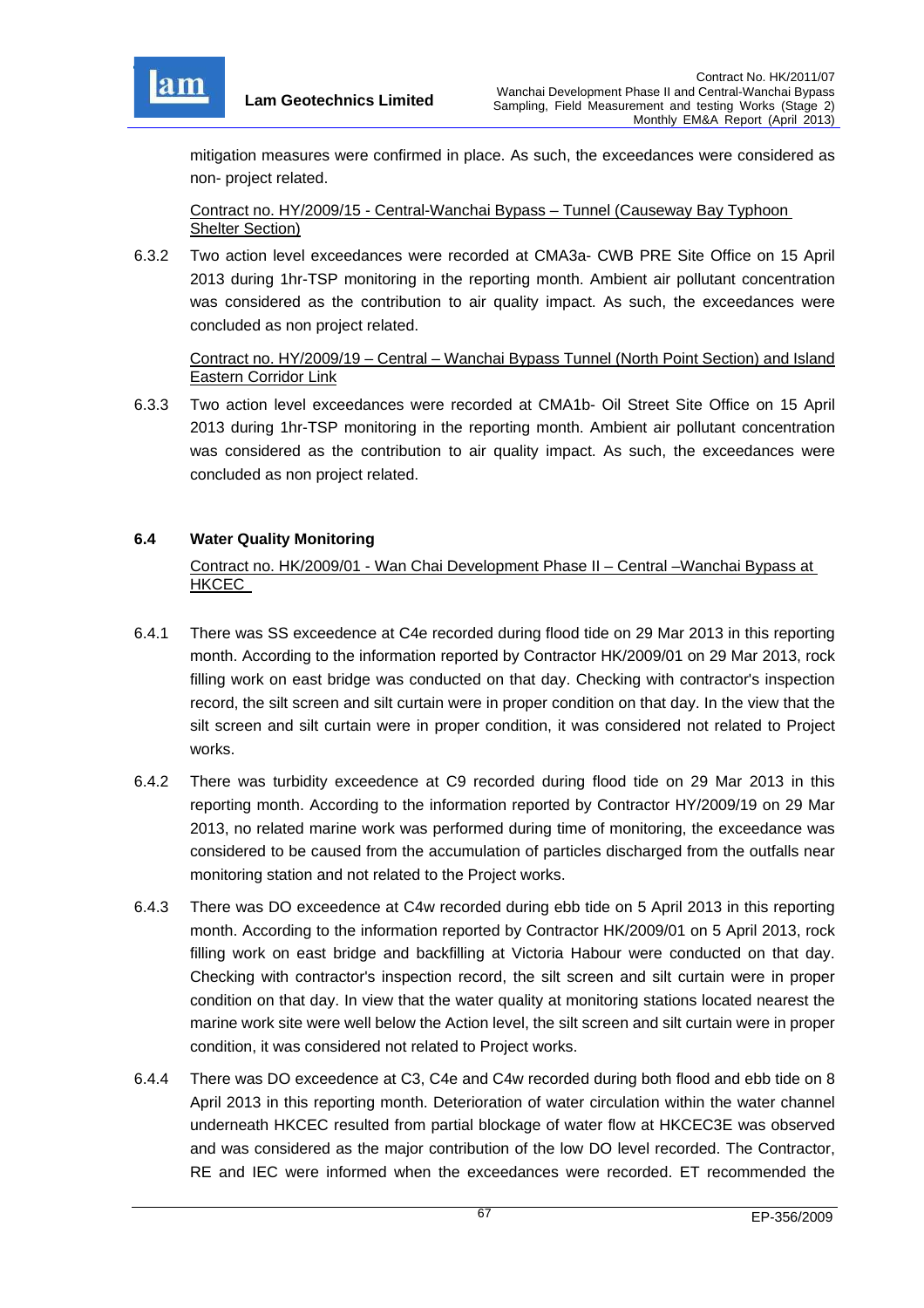

contractor to clear the partial blockage and implement appropiate mitigation measures to restore the water quality (DO) at the concerned area. Upon considering the exceedance is related to the Project, the filling works at HKCEC3E was suspended on 13 April 2013. Mitigation measures including provision of water pump and opening of silt curtain enclosure at the concerned area which block the water circulation without adversely impact nearby water quality. The effectiveness of the mitigation measure is closely reviewed at the concerned area and the trend of DO is closely monitored. Rock filling at East side of Expo Drive East and backfilling works at Victoria Habour was conducted by contract HK/2009/01 on 8 April 2013. The partial blockage of water flow leading to the deterioration of water circulation was considered as the major contribution of the low DO level. As such, the exceedance was considered to be related to the Project. The trend of water quality (DO) was closely monitored on 10 Apr 2013.

- 6.4.5 There was DO exceedence at C3, C4e and C4w recorded during both flood and ebb tide on 10 April 2013 in this reporting month. Deterioration of water circulation within the water channel underneath HKCEC resulted from partial blockage of water flow at HKCEC3E was observed and was considered as the major contribution of the low DO level recorded. The Contractor, RE and IEC were informed when the exceedances were recorded. ET recommended the contractor to suspend the filling work at HKCEC3E, clear the partial blockage and implement appropiate mitigation measures to restore the water quality (DO) at the concerned area. Upon considering the exceedance is related to the Project, the filling works at HKCEC3E was suspended on 13 April 2013. Mitigation measures including provision of water pump and opening of silt curtain enclosure at the concerned area which block the water circulation without adversely impact nearby water quality. The effectiveness of the mitigation measure is closely reviewed at the concerned area and the trend of DO is closely monitored. Backfilling works at Victoria Habour was conducted by contract HK/2009/01 on 10 April 2013. The partial blockage of water flow leading to the deterioration of water circulation was considered as the major contribution of the low DO level. Continous low DO level was hence recorded and the exceedance was considered as project related. The trend of water quality ( DO) was closely monitored on 12 Apr 2013.
- 6.4.6 There was DO exceedence at C3, C4e and C4w recorded during both flood and ebb tide on 12 April 2013 in this reporting month. Deterioration of water circulation within the water channel underneath HKCEC resulted from partial blockage of water flow at HKCEC3E was observed and was considered as the major contribution of the low DO level recorded.The Contractor, RE and IEC were informed when the exceedances were recorded. A water pump was provided by the contractor at the water intake wells underneath HKCEC. ET recommended the contractor to suspend the filling work at HKCEC3E, clear the partial blockage and review the mitigation measures implemented to restore the water quality (DO) at the concerned area. Upon considering the exceedance is related to the Project, the filling works at HKCEC3E was suspended on 13 April 2013. Mitigation measures including provision of water pump and opening of silt curtain enclosure at the concerned area which blocks the water circulation without adversely impact nearby water quality. The effectiveness of the mitigation measure is closely reviewed at the concerned area and the trend of DO is closely monitored. Rock filling at east side of Expo Drive East and Backfilling works at Victoria Habour was conducted by contract HK/2009/01 on 12 April 2013. The partial bloackage of water flow at HKCEC3E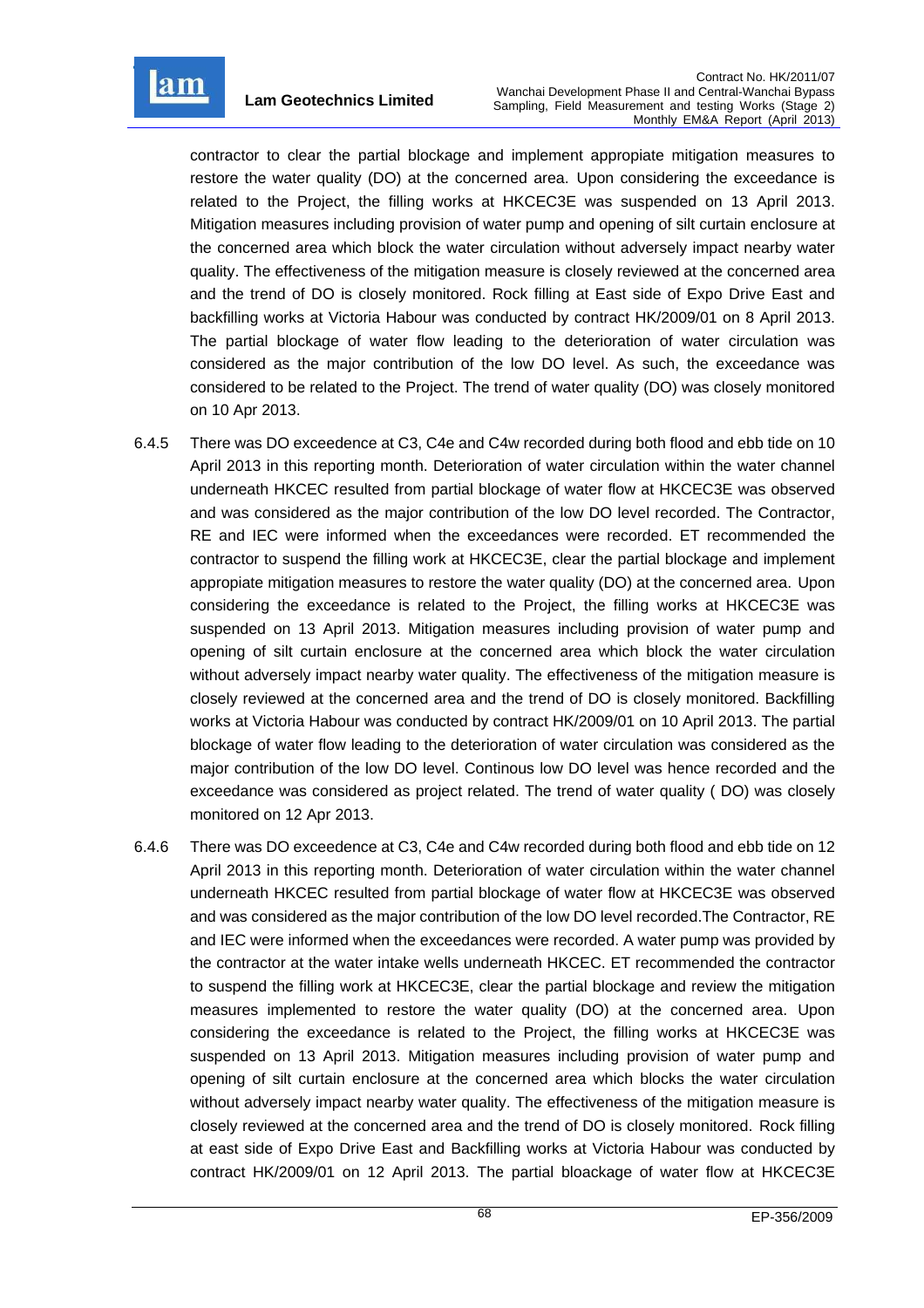

leading to reduced water circulation at the water channel underneath HKCEC was considered as the major contribution of low DO level. Continous low DO level was hence recorded despite the provision of water pump by contractor at the concerned area. The exceedance was considered as project related. The trend of water quality (DO) was closely monitored on 15 April 2013.

- 6.4.7 There was DO exceedence at C3, C4e and C4w recorded during both flood and ebb tide on 15 April 2013 in this reporting month. Accumulation of pollutant dishcarged from nearby outfall at the water channel was observed and was considered as the major contribution of the low DO level recorded. The Contractor, RE and IEC were informed when the exceedances were recorded. Filling work at HKCEC3E (Area 8 & 9) was suspended since 13 April 2013. Water pump was provided by the contractor at the water intake wells underneath HKCEC. The partial bloackage of water flow at HKCEC3E was improved by opening up part of the silt curtain enclosure which block the water circulation without adversely impacting nearby water quality. ET recommended the contractor to review the effectiveness of the mitigation measures and take action to further enhance the dispersion of the accumulated substances discharged from nearby outfall to restore the water quality (DO) at the concerned area. No further filling work was conducted by contract HK/2009/01 since 13 April 2013. The accumulation of outfall discharge within the water channel underneath the HKCEC was considered as the major contribution of the exceedance. As such , the exceedance was considered non-project related.
- 6.4.8 There was DO exceedence at C3, C4e and C4w recorded during both flood and ebb tide on 17 April 2013 in this reporting month. Accumulation of dishcarge from nearby outfall and DO depleted waterbody at the water channel were observed and was considered as the major contribution of the low DO level recorded. The Contractor, RE and IEC were informed when the exceedances were recorded. Filling work at HKCEC3E (Area 8 & 9) was suspended since 13 April 2013. Water pump and additional re-areation pump were provided by the contractor at the water intake wells underneath HKCEC and opening of the silt curtain enclosure was maintained enclosure to minimize the effect of partial bloackage to water flow without adversely impacting nearby water quality. Persistent low DO level was recorded despite the implementation of the aforesaid mitigation measures, ET recommended the contractor to further review the effectiveness of mitigation measures and provide additional mitigation measures to enhance the dispersion of the accumulated discharge and DO depleted waterbody from nearby outfall to restore the water quality (DO) at the concerned area. Persistent low DO level was recorded despite the implementation of the aforesaid mitigation measures, ET recommended the contractor to further review the effectiveness of mitigation measures and provide additional mitigation measures to enhance the dispersion of the accumulated discharge and DO depleted waterbody from nearby outfall to restore the water quality (DO) at the concerned area.
- 6.4.9 There was DO exceedence at C3, C4e and C4w recorded during both flood and ebb tide on 19 April 2013 in this reporting month. Accumulation of dishcarge from nearby outfall and DO depleted waterbody at the water channel were observed and was considered as the major contribution of the low DO level recorded. The Contractor, RE and IEC were informed when the exceedances were recorded. Filling work at HKCEC3E (Area 8 & 9) was suspended since 13 April 2013. Water pump and aeration pump were provided by the contractor at the water intake wells underneath HKCEC to further enahnce DO and opening of the silt curtain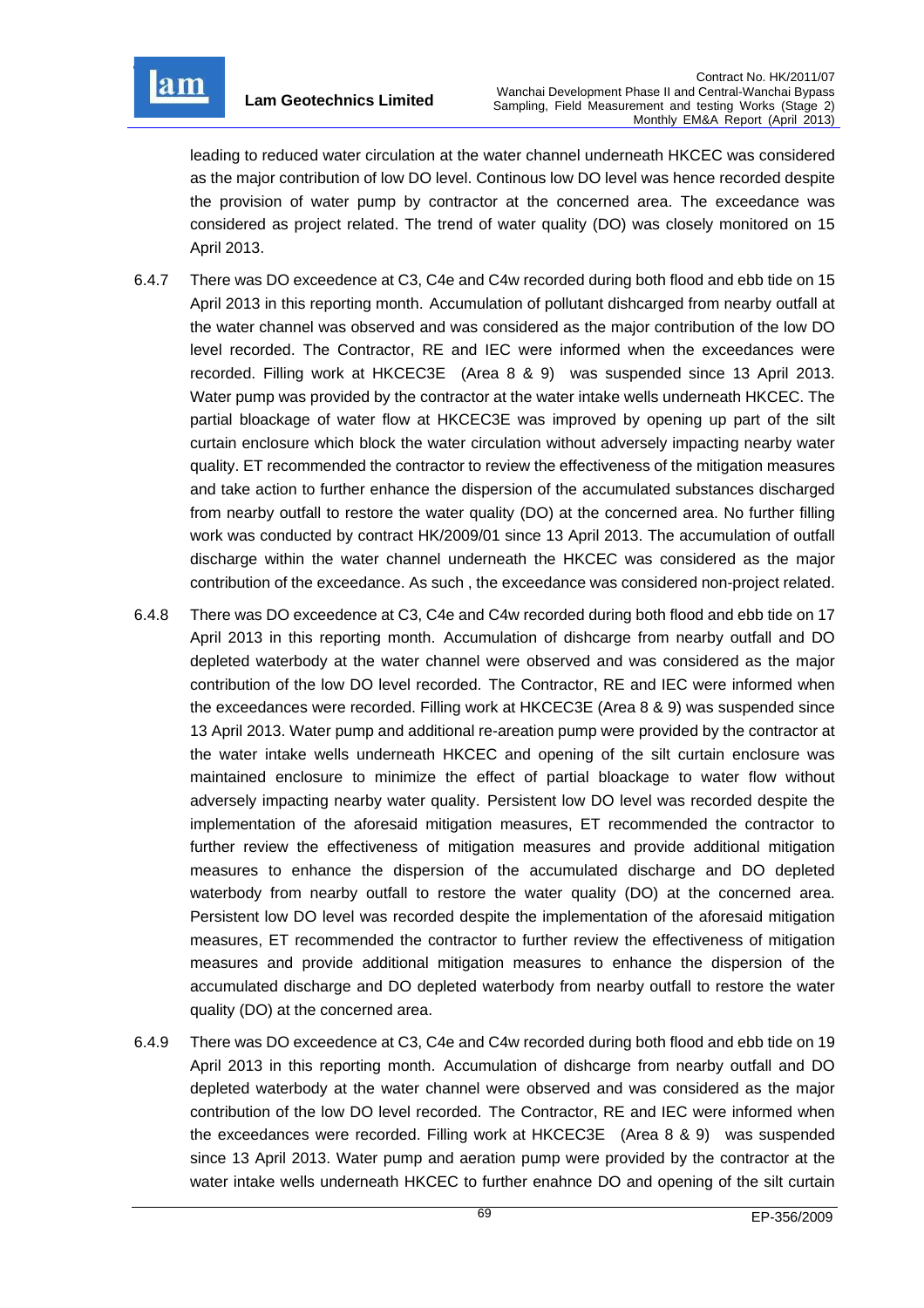

enclosure was maintained enclosure to minimize the effect of partial bloackage to water flow without adversely impacting nearby water quality. Persistent low DO level was recorded despite the implementation of the aforesaid mitigation measures, the contractor was advised to review and promtly provide additional mitigation measures to enhance the dispersion of the accumulated discharge and DO depleted waterbody at the water channel to restore the water quality (DO) at the concerned area. No further filling work was conducted by contract HK/2009/01 since 13 April 2013. The accumulation of outfall discharge within the water channel underneath the HKCEC was observed amd considered to continously contribute to the exceedance. As such , the exceedance was considered non-project related.

6.4.10 There were turbidity and SS exceedances at WSD19 recorded during Ebb tide on 8, 12, 24 and 27 April 2013. In view that the water quality at monitoring stations located nearest the marine work site were well below Action Level and the silt screen was in proper condition, the exceedances were possible in relation to the changes of water quality in the vicinity of the water quality monitoring station and not project related.

Contract no. HK/2009/02 - Wan Chai Development Phase II – Central – Wan Chai Bypass at WanChai East

- 6.4.11 There were SS exceedances recorded at WSD21 on 1 and 3 April 2013 during flood tide. Confirmed with Contractor, there was no marine work conducted during the water quality monitoring. The exceedance was considered as natural variation or changes of water quality in the vicinity of the water quality monitoring station and not project related.
- 6.4.12 There was SS exceedance recorded at WSD17 on 27 April 2013 during flood tide. Confirmed with Contractor, there was no marine work conducted during the water quality monitoring. The exceedance was considered as natural variation or changes of water quality in the vicinity of the water quality monitoring station and not project related.

Contract no. HY/2009/15 - Central-Wanchai Bypass – Tunnel (Causeway Bay Typhoon Shelter Section)

6.4.13 There were occasionally DO exceedances at Ex-WPCWA SE and Ex-WPCWA SW recorded in this reporting month. No odour nuisance was noted during DO monitoring. After checking with Contractor, there was no marine work undertaken at ex-WPCWA. The exceedances were possible in relation to the accumulation of organic particles discharge from culvert near monitoring station and considered not related to the Projects works.

Contract no. HK/2010/06 - Wan Chai Development Phase II – Central –Wanchai Bypass over MTR Tsuen Wan Line

6.4.14 No exceedance was recorded in this reporting month.

Contract no. HY/2009/19- Central- Wan Chai Bypass Tunnel (North Point Section) and Island Eastern Corridor Link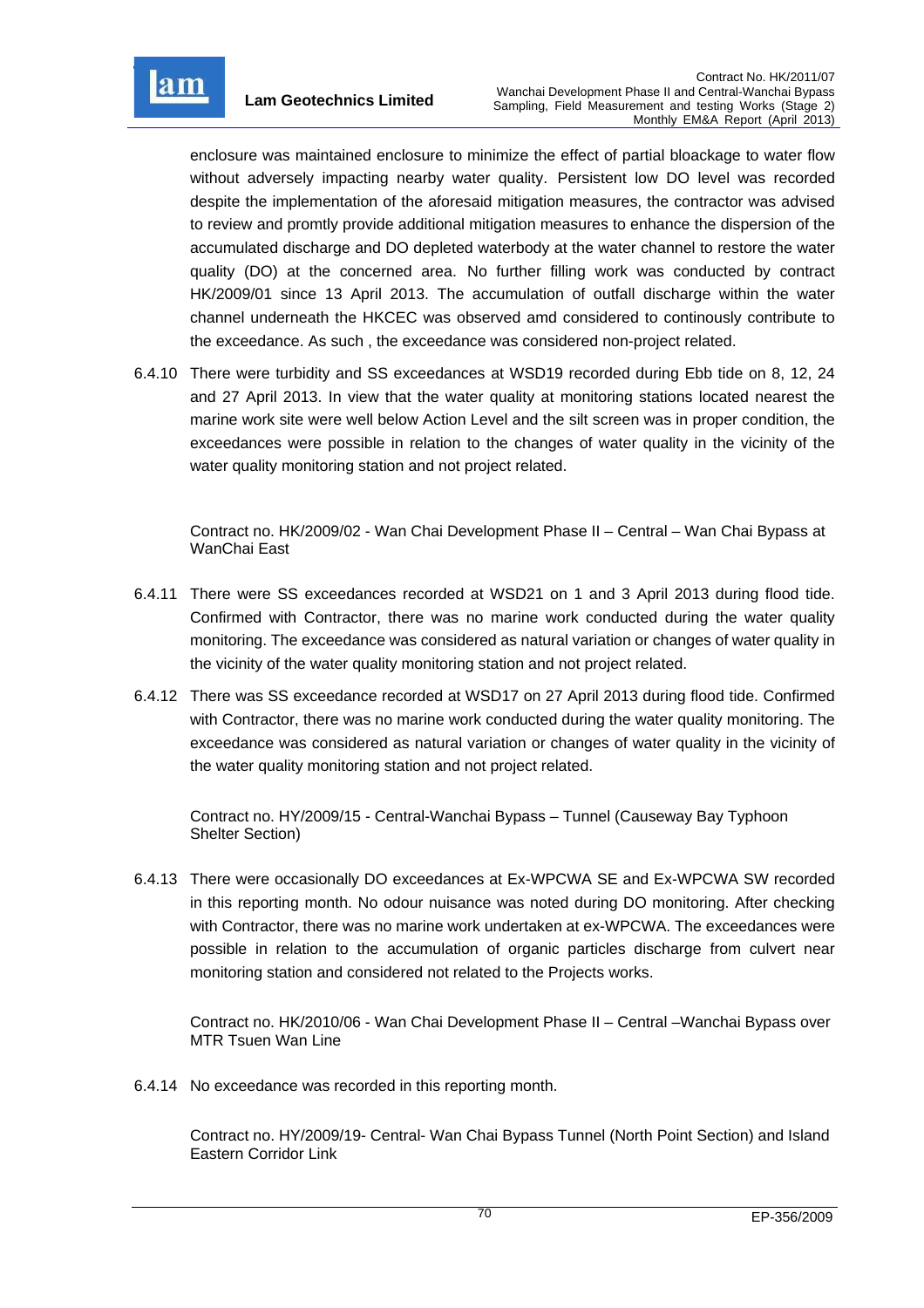

- 6.4.15 There were occasionally turbidity and turbidity exceedances at C9 recorded on 29 Mar 2013 in this reporting month. Confirmed with Contractor, there was no marine work conducted near C9.The exceedances was possible in relation to the accumulation of particles discharged from outfalls near monitoring stations and not related to project.
- 6.4.16 Summary for notification of exceedances can be referred to *Appendix 6.2*.

## **6.5 Review of the Reasons for and the Implications of Non-compliance**

- 6.5.1 There was no non-compliance from the site audits in the reporting period. The observations and recommendations made in each individual site audit session were presented in Section 8.
- 6.5.2 One project related exceedances from noise monitoring was recorded in the reporting month.
- 6.5.3 One project related exceedances from water monitoring was recorded in the reporting month.

### **6.6 Summary of action taken in the event of and follow-up on non-compliance**

- 6.6.1 There was no particular action taken since no non-compliance was recorded from the site audits in the reporting period.
- 6.6.2 There was one limit level exceedances of noise monitoring recorded on 12 April 2013 at M6- HK Henrietta Secondary School that was considered in relation to pile head breaking works conducted during monitoring.
- 6.6.3 Following the Event and Action Plan, additional noise monitoring was conducted on 15 April 2013 and a proposal for remediation measures was submitted by the contractor after the exceedance was identified.
- 6.6.4 The temporary noise blanket at marine platform was confirmed in place and rectification measures including provision of additional noise blanket at top side of marine pier and reduction in the number of breakers in parallel use were implemented by the contractor.
- 6.6.5 There was DO exceedence at C3, C4e and C4w recorded during both flood and ebb tide from 8 to 12 April 2013 in this reporting month. Deterioration of water circulation within the water channel underneath HKCEC resulted from partial blockage of water flow at HKCEC3E was observed and was considered as the major contribution of the low DO level recorded.
- 6.6.6 The Contractor, RE and IEC were informed when the exceedances were recorded. A water pump was provided by the contractor at the water intake wells underneath HKCEC. ET recommended the contractor to suspend the filling work at HKCEC3E, clear the partial blockage and review the mitigation measures implemented to restore the water quality (DO) at the concerned area.
- 6.6.7 Upon considering the exceedance is related to the Project, the filling works at HKCEC3E was suspended on 13 April 2013. Mitigation measures including provision of water pump and opening of silt curtain enclosure at the concerned area which blocks the water circulation without adversely impact nearby water quality.
- 6.6.8 The effectiveness of the mitigation measure is closely reviewed at the concerned area and the trend of DO is closely monitored. Rock filling at east side of Expo Drive East and Backfilling works at Victoria Habour was conducted by contract HK/2009/01 on 12 April 2013. The partial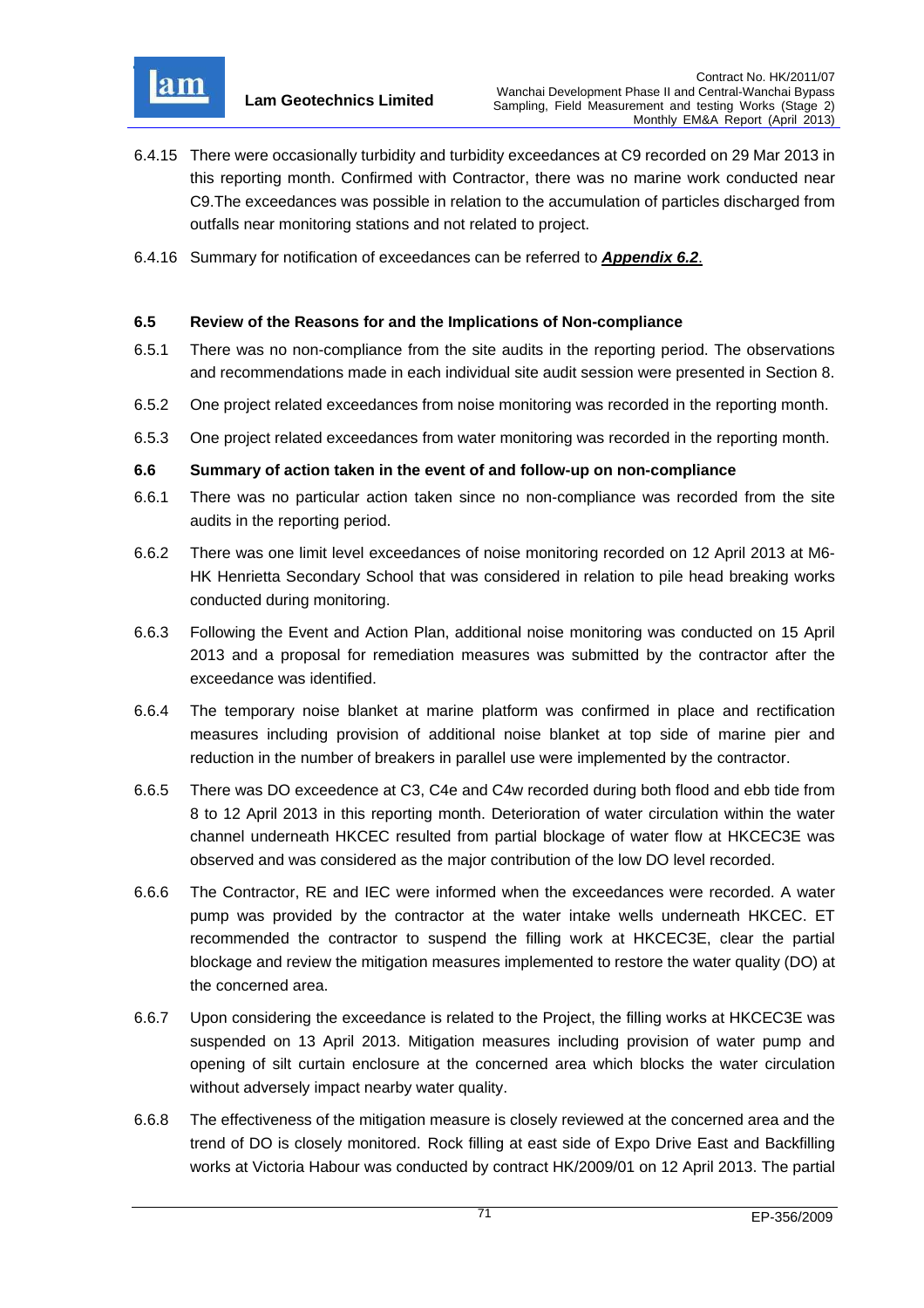

bloackage of water flow at HKCEC3E leading to reduced water circulation at the water channel underneath HKCEC was considered as the major contribution of low DO level. Continous low DO level was hence recorded despite the provision of water pump by contractor at the concerned area. The exceedance was considered as project related. The trend of water quality (DO) was closely monitored from 10 to 19 April 2013.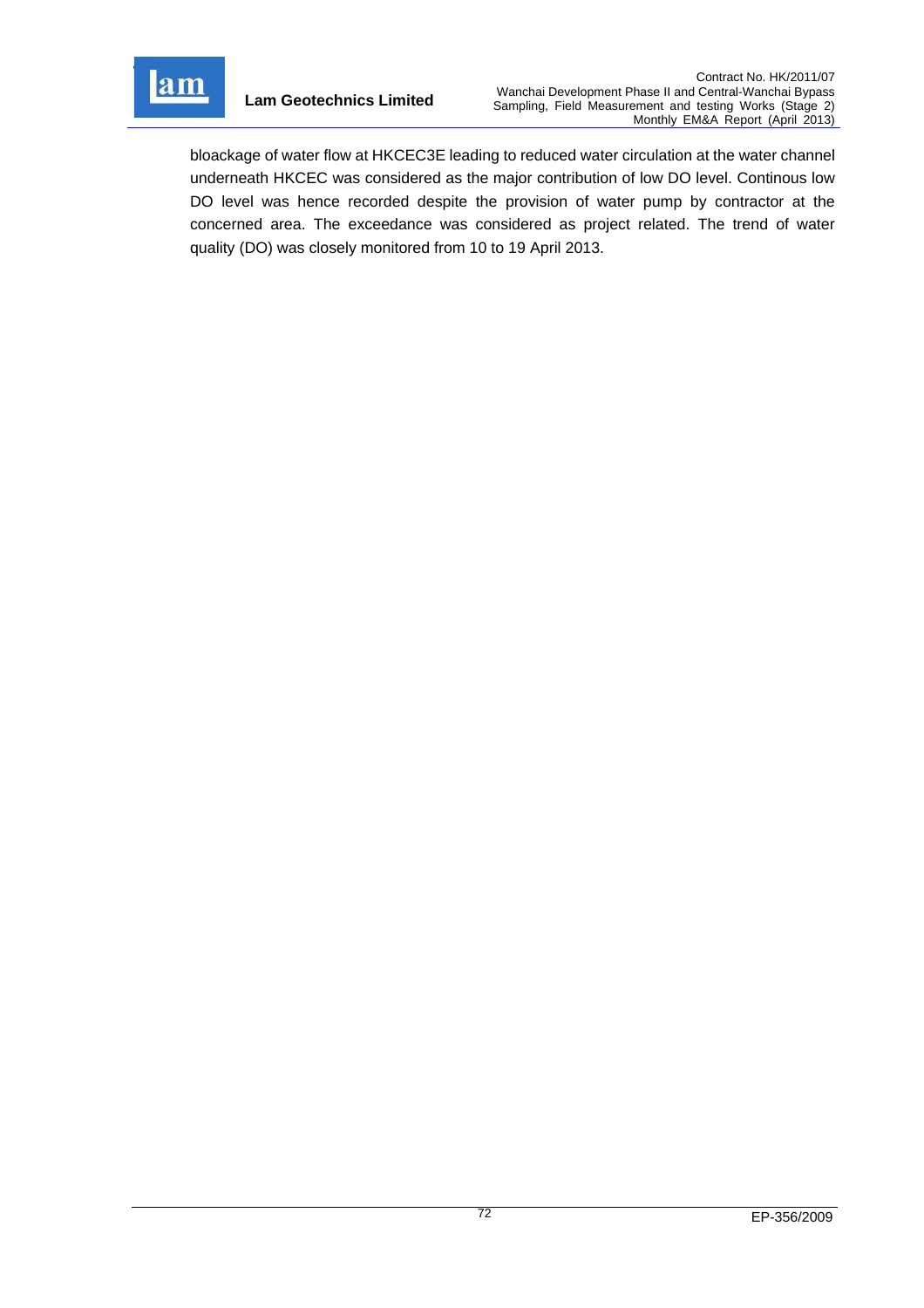lam

# **7. Cumulative Construction Impact due to the Concurrent Projects**

- 7.0.1. According to Condition 3.4 of the EP-356/2009, this section addresses the relevant cumulative construction impact due to the concurrent activities of the current projects including the Central Reclamation Phase III, Central-Wanchai Bypass and Island Eastern Corridor Link projects.
- 7.0.2. According to the Monthly EM&A report (March 2013) of Central Reclamation Phase III (CRIII), filling works, road works, landscape works, building construction works and drainage works were performed in the April 2013 reporting month. The water quality monitoring was completed in October 2011 and no Project-related exceedance was recorded for air and noise monitoring. It can be concluded that cumulative construction impact due to the concurrent activities of the current projects with the Central Reclamation Phase III (CRIII) was insignificant
- 7.0.3. According to the construction programme of Wan Chai Development Phase II, Central-Wan Chai Bypass and Island Eastern Corridor Link projects, the major construction activity under Wan Chai Development Phase II were marine works at HKCEC areas, cross-harbour Watermains, Fresh Watermains and Cooling Watermains Installations, tunnel works at Wan Chai East, ELS work at TS4 and deep excavation at TPCWAE TCBR1W. Excavation and tunnel works at Central Interchange, ELS and box culvert construction at North Point area. The major environmental impact was water quality impact at Causeway Bay and Wan Chai. Land-based construction activities were diaphragm wall construction at TS2, ELS work at TS4, deep excavation at TPCWAE TCBR1W, tunnel works at Central and ELS work at North Point and tunnel works at Wan Chai East in the reporting month.
- 7.0.4. The major environmental impacts generated from tunnel works at Central and tunnel works at Wan Chai East, IECL and Causeway Bay Typhoon Shelter were undertaken in the reporting month. No significant air impact was anticipated in the reporting month. Besides, no project-related exceedances were recorded during the air environmental monitoring events in the reporting month. There was one project related limit level exceedances during noise monitoring event in the reporting month and rectification measures have been implemented by contractor. There was project related limit level exceedances during water quality monitoring event in the reporting month and rectification measures have been implemented by contractor. Thus, it is evaluated that the cumulative construction impact from the concurrent projects including Wan Chai Development Phase II was insignificant.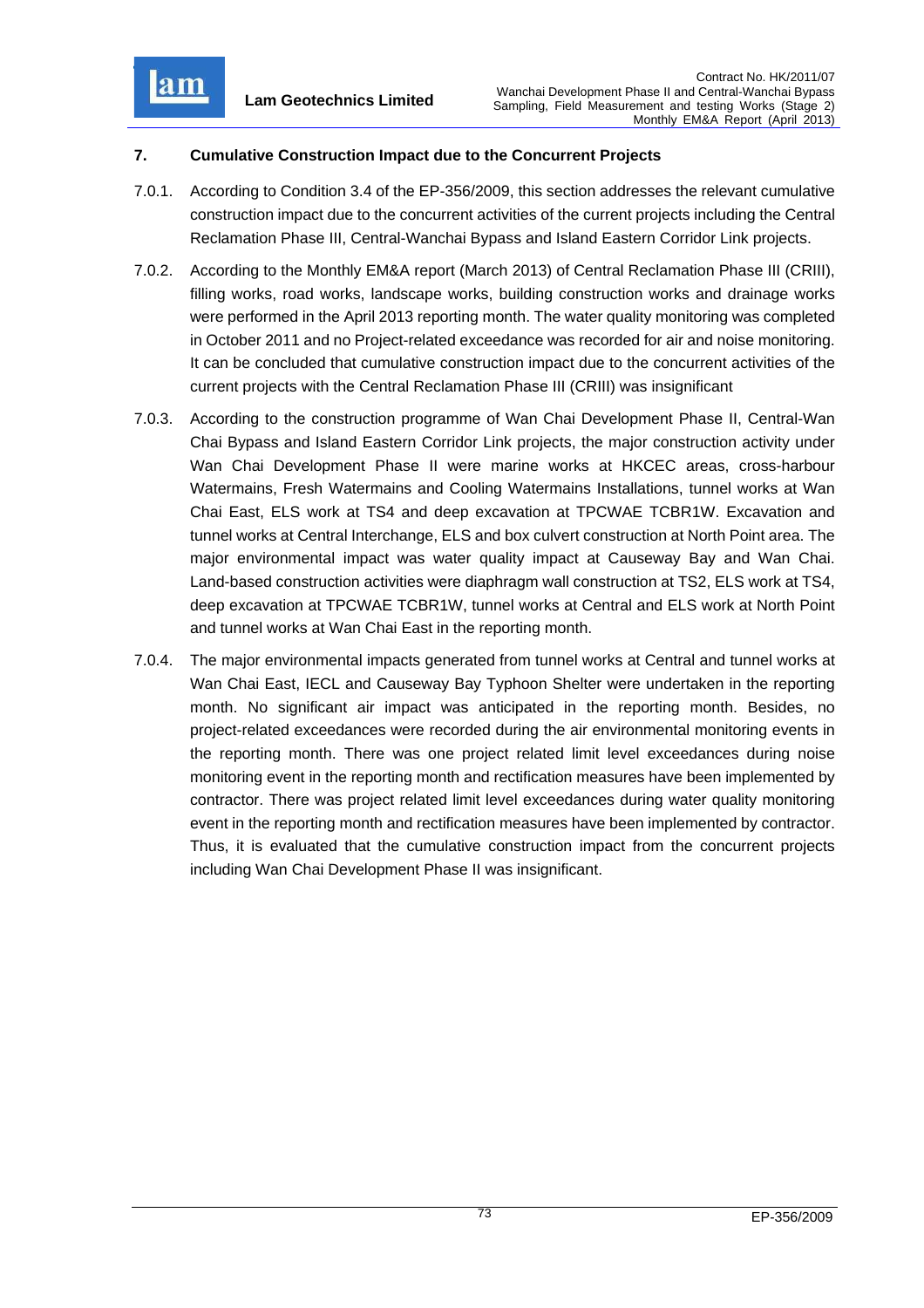

# **8. Environmental Site Audit**

- 8.0.1. During this reporting month, weekly environmental site audits were conducted for Contracts no. HK/2009/01, HK/2009/02, HY/2009/15, HK/2010/06, HY/2009/19 and HK/2012/08. No non-conformance was identified during the site audits.
- 8.0.2. Four site inspections for Contract no. HK/2009/01 was carried out on 3, 10, 18 and 24 April 2013 in reporting month. Results of these inspections and outcomes are summarized in Table 8.1.

| <b>Item</b>         | <b>Date</b> | <b>Observations</b>                                                                                                                                                                                                                                                        | Action taken<br><b>Contractor</b>                                                       | by Outcome                                  |
|---------------------|-------------|----------------------------------------------------------------------------------------------------------------------------------------------------------------------------------------------------------------------------------------------------------------------------|-----------------------------------------------------------------------------------------|---------------------------------------------|
| 130403_01 3-Apr-13  |             | Drip tray should be properly<br>maintained and preventing<br>from leakage of water or<br>oil. (West Ferry Pier)                                                                                                                                                            | Drip tray were<br>properly provided. observed on 10                                     | Completion as<br>April 13                   |
| 130410_01           | 10-Apr-13   | The entent of filled material<br>above water mark was<br>observed which affect the<br>water circulation of the<br><b>HKCEC3E</b> and water channel<br>under HKCEC.<br>Measures and mitigation<br>should be provided to improve<br>the water circulation to water<br>intake | Contractor had no Completion as<br>futher filling since observed on 18<br>13 April 2013 | April 13                                    |
| 130418_01 18-Apr-13 |             | Stockpile should be covered to<br>prevent flushing into the sea<br>(Water Channel)                                                                                                                                                                                         | Stockpile was<br>covered                                                                | Completion as<br>observed on 24<br>April 13 |
| 130418_02 18-Apr-13 |             | Silt curtain should be properly<br>maintainedto prevent flowing<br>out of muddy water (Expo drive<br>East)                                                                                                                                                                 | Silt curtain was<br>properly deployed observed on 24                                    | Completion as<br>April 13                   |
| 130424_01 24-Apr-13 |             | Equipment should be<br>preventing from spillage oil on<br>the ground(A2-2)                                                                                                                                                                                                 | Spillage was<br>prevented                                                               | Completion as<br>observed on 2<br>May 13    |

*Table 8.1 Summary of Environmental Inspections for Contract no. HK/2009/01* 

8.0.3. Five site inspections for Contract no. HK/2009/02 was carried out on 28 March 2013, 5, 11,17 and 25 April 2013 during this reporting period. The results of these inspections and outcomes are summarized in *Table 8.2.*

| Table 8.2 | Summary of Environmental Inspections for Contract no. HK/2009/02 |  |  |
|-----------|------------------------------------------------------------------|--|--|
|           |                                                                  |  |  |

| Item      | <b>Date</b> | <b>Observations</b>                                                                                                                                                                   | taken<br><b>Action</b><br>Contractor                            | by Outcome                   |
|-----------|-------------|---------------------------------------------------------------------------------------------------------------------------------------------------------------------------------------|-----------------------------------------------------------------|------------------------------|
| 130328 01 | 28-Mar-13   | Silt curtain should be properly<br>deployed                                                                                                                                           | Silt curtain was<br>properly deployed observed on 5             | Completion as<br>April 2013  |
|           |             | 130417_01 17-Apr-2013 Muddy water from pipe pilling<br>should be collected and<br>treated. The muddy water<br>should be prevent from getting<br>into the hual road(New Ferry<br>Pier) | Muddy water was Completion as<br>not observed on<br>lhual road. | observed on 25<br>April 2013 |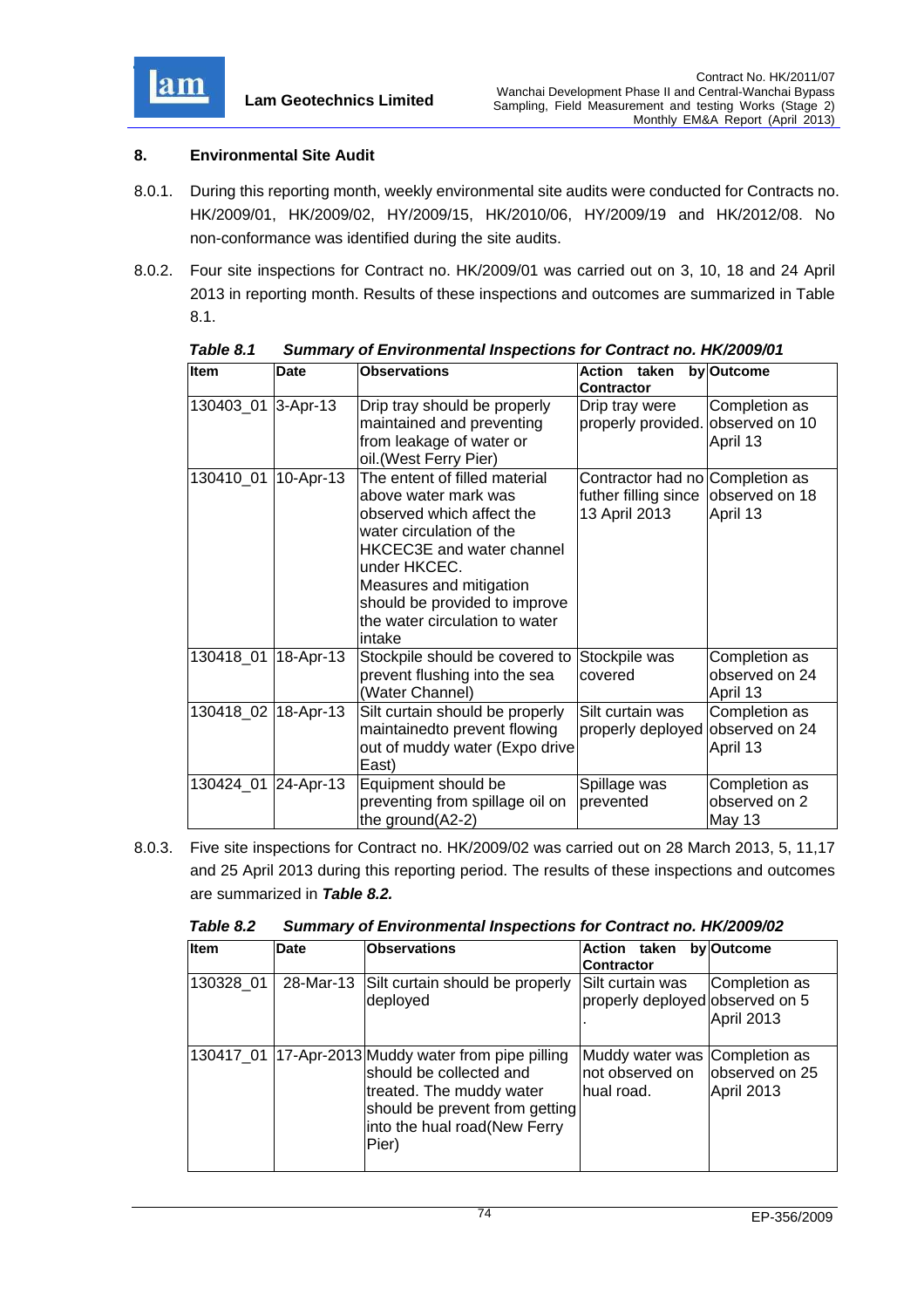

8.0.4. Four site inspections for Contract no. HY/2009/15 was carried out on 2, 9, 16 and 23 April 2013 in reporting month. The results of these inspections and outcomes are summarized in *Table 8.3*.

| Item                | Date | Observations                                                                                                                                                                                                             | <b>Action taken</b><br>Contractor                                                                       | by Outcome                                       |
|---------------------|------|--------------------------------------------------------------------------------------------------------------------------------------------------------------------------------------------------------------------------|---------------------------------------------------------------------------------------------------------|--------------------------------------------------|
| 130402_01 2-Apr-13  |      | Silt curtain deployed for dredging<br>work area and around derrick barge<br>should be tightened to avoid gap<br>(Eastern Breakwater)                                                                                     | Silt curtain<br>enclosures were<br>tightened                                                            | Completion<br>as observed<br>on 9 April<br>2013  |
| 130402_022-Apr-13   |      | Mud resting at the edge of the<br>seawall block should be cleared<br>(TS2)                                                                                                                                               | Mud residue was<br>cleared                                                                              | Completion<br>as observed<br>on 9 April<br>2013  |
| 130409_01 9-Apr-13  |      | Provision of drip tray to oil storage<br>(TS4)                                                                                                                                                                           | Drip tray was<br>provided                                                                               | Completion<br>as observed<br>on 16 April<br>2013 |
| 130409_029-Apr-13   |      | Oil stain should be cleaned up                                                                                                                                                                                           | Oil stain found<br>was removed                                                                          | Completion<br>as observed<br>on 16 April<br>2013 |
|                     |      | Perimeter drainage channel should<br>be cleared more regularly to keep<br>130416_01 16-Apr-13 clear of mud slurry to maintain<br>adequate flow and to prevent<br>overflow (TS2)                                          | Partial clearing of Completion<br>perimeter<br>channel was<br>provided                                  | as observed<br>on 23 April<br>2013               |
| 130416_02 16-Apr-13 |      | Suspended floc were observed at<br>wastewater treatment outfall location<br>and in wastewater treatment tank.<br>Wastewater treatment process and<br>procedure should be reviewed to<br>prevent improper discharge (TS2) | Treatment<br>process was<br>reviewed and<br>adjusted, no<br>further<br>suspended floc<br>was discharged | Completion<br>as observed<br>on 23 April<br>2013 |
| 130416_03 16-Apr-13 |      | Silt curtain should be provided around<br>derrick barge in active operation<br>conducting dredging works (Eastern<br>Breakwater)                                                                                         | <b>Additional silt</b><br>curtain was<br>provided at the<br>concerned area.                             | Completion<br>as observed<br>on 23 April<br>2013 |
| 130423_02 23-Apr-13 |      | Drip tray should be provided to oil<br>buckets (TS4)                                                                                                                                                                     | Oil buckets were<br>removed.                                                                            | Completion<br>as observed<br>on 30 April<br>2013 |
| 130423_03 23-Apr-13 |      | Mud residue resting at the edge of<br>seawall near mud pit should be<br>cleared to prevent drop-off to nearby<br>water (TS2)                                                                                             | Mud residue was<br>cleared                                                                              | Completion<br>as observed<br>on 7 May<br>2013.   |

*Table 8.3 Summary of Environmental Inspections for Contract no. HY/2009/15* 

8.0.5. Five site inspections for Contract no. HK/2010/06 was carried out on 2, 8, 18 and 22 and 29 April 2013 in reporting month. The results of these inspections and outcomes are summarized in Table 8.4.

## *Table 8.4 Summary of Environmental Inspections for Contract no. HK/2010/06*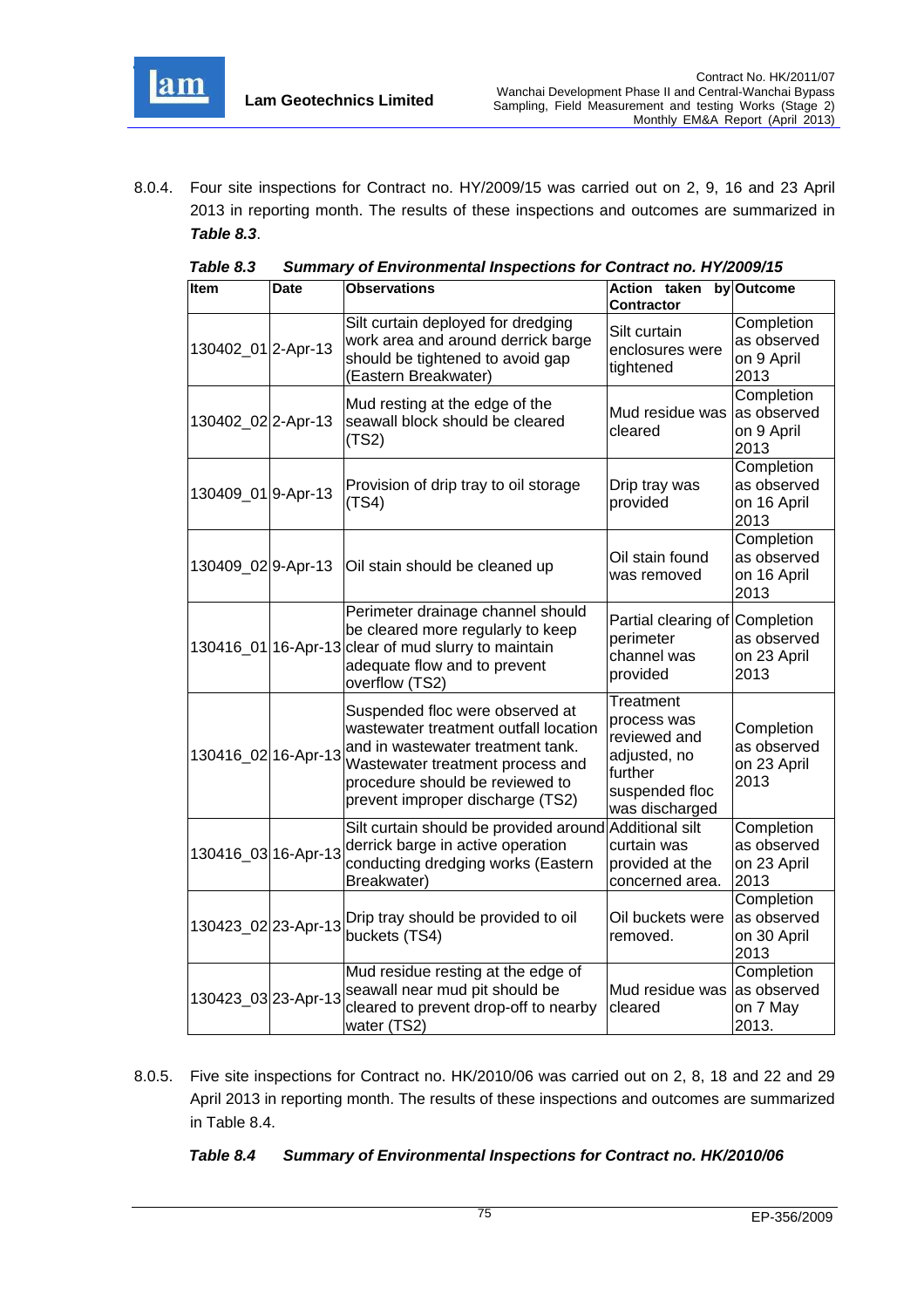

| <b>Item</b>         | <b>Date</b>       | <b>Observations</b>                                                                                           | Action taken<br><b>Contractor</b>          | by Outcome                                  |
|---------------------|-------------------|---------------------------------------------------------------------------------------------------------------|--------------------------------------------|---------------------------------------------|
| 130418 01           | $ 18 - Apr - 13 $ | Chemical container should be<br>properly stored or clean up as<br>chemical waste (Portion 2)                  | Chemical<br>container have<br>been removed | Completion as<br>observed on 22<br>April 13 |
| 130418 02 18-Apr-13 |                   | C&D waste should be properly<br>clean and should not place<br>near the retained tree (Children<br>Playground) | C&D waste have<br>Ibeen removed            | Completion as<br>observed on 22<br>April 13 |

- 8.0.6. Four site inspections for Contract no. HY/2009/19 was carried out on 3, 10, 17 and 24 April 2013 in reporting month. No observation is found in the reporting month
- 8.0.7. Four site inspections for Contract no. HK/2012/08 was carried out on 2, 9, 16 and 23 April 2013 in this reporting period. No observation is found in the reporting month.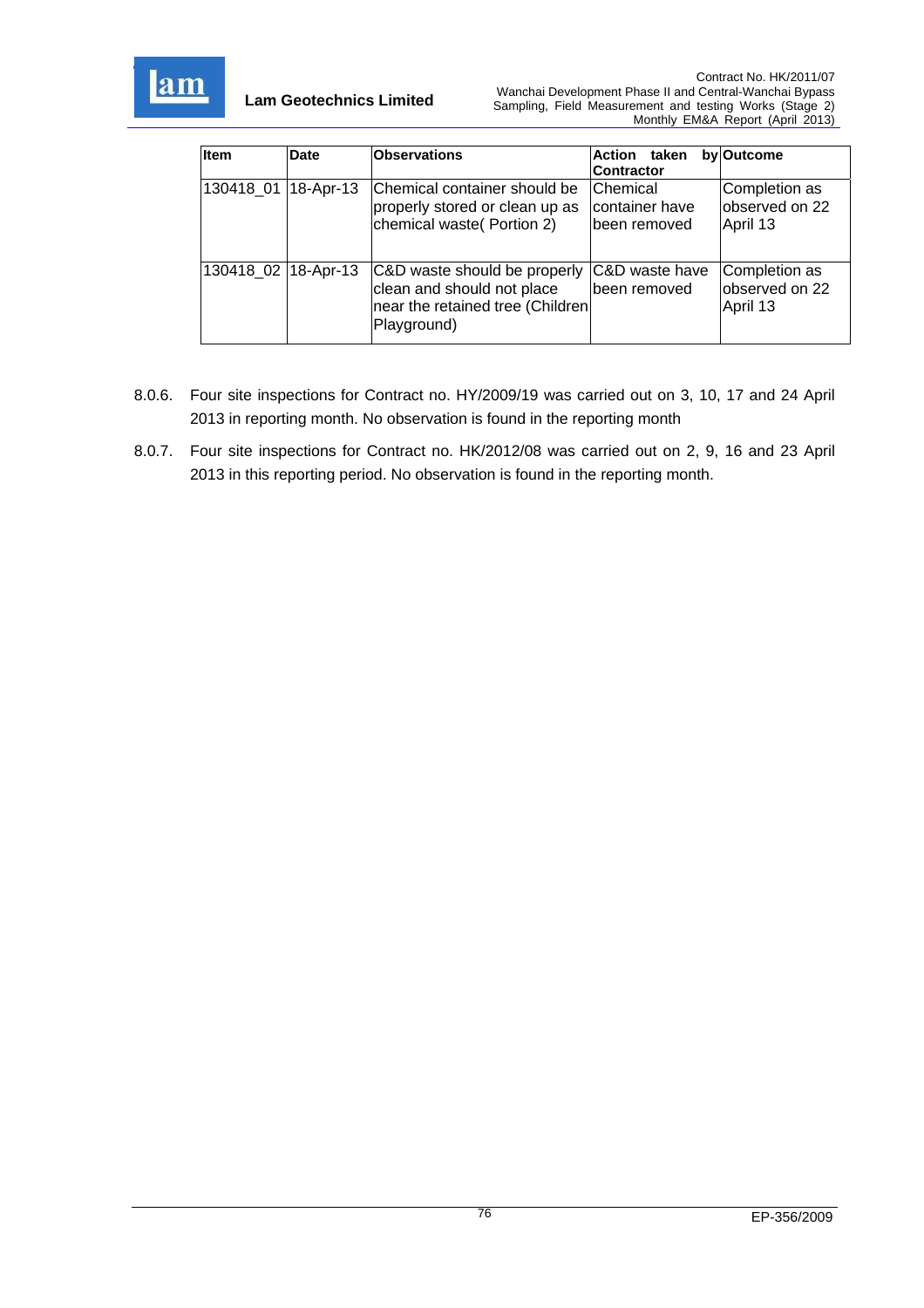

## **9. Complaints, Notification of Summons and Prosecution**

- 9.0.1. No environmental complaint was received in the reporting period.
- 9.0.2. The details of cumulative complaint log and updated summary of complaints are presented in *Appendix 9.1*
- 9.0.3. Cumulative statistic on complaints and successful prosecutions are summarized in *Table 9.1* and *Table 9.2* respectively.

#### *Table 9.1 Cumulative Statistics on Complaints*

| <b>Reporting Period</b>                               | <b>No. of Complaints</b> |
|-------------------------------------------------------|--------------------------|
| Commencement works (Mar 2010) to last reporting month | 28                       |
| <b>April 2013</b>                                     |                          |
| <b>Project-to-Date</b>                                | 28                       |

#### *Table 9.2 Cumulative Statistics on Successful Prosecutions*

| <b>Environmental</b><br><b>Parameters</b> | <b>Cumulative No.</b><br><b>Brought Forward</b> | No. of Successful<br><b>Prosecutions this month</b><br>(Offence Date) | <b>Cumulative No.</b><br>Project-to-Date |
|-------------------------------------------|-------------------------------------------------|-----------------------------------------------------------------------|------------------------------------------|
| Air                                       |                                                 |                                                                       |                                          |
| Noise                                     |                                                 |                                                                       |                                          |
| Water                                     |                                                 |                                                                       |                                          |
| Waste                                     |                                                 |                                                                       |                                          |
| Total                                     |                                                 |                                                                       |                                          |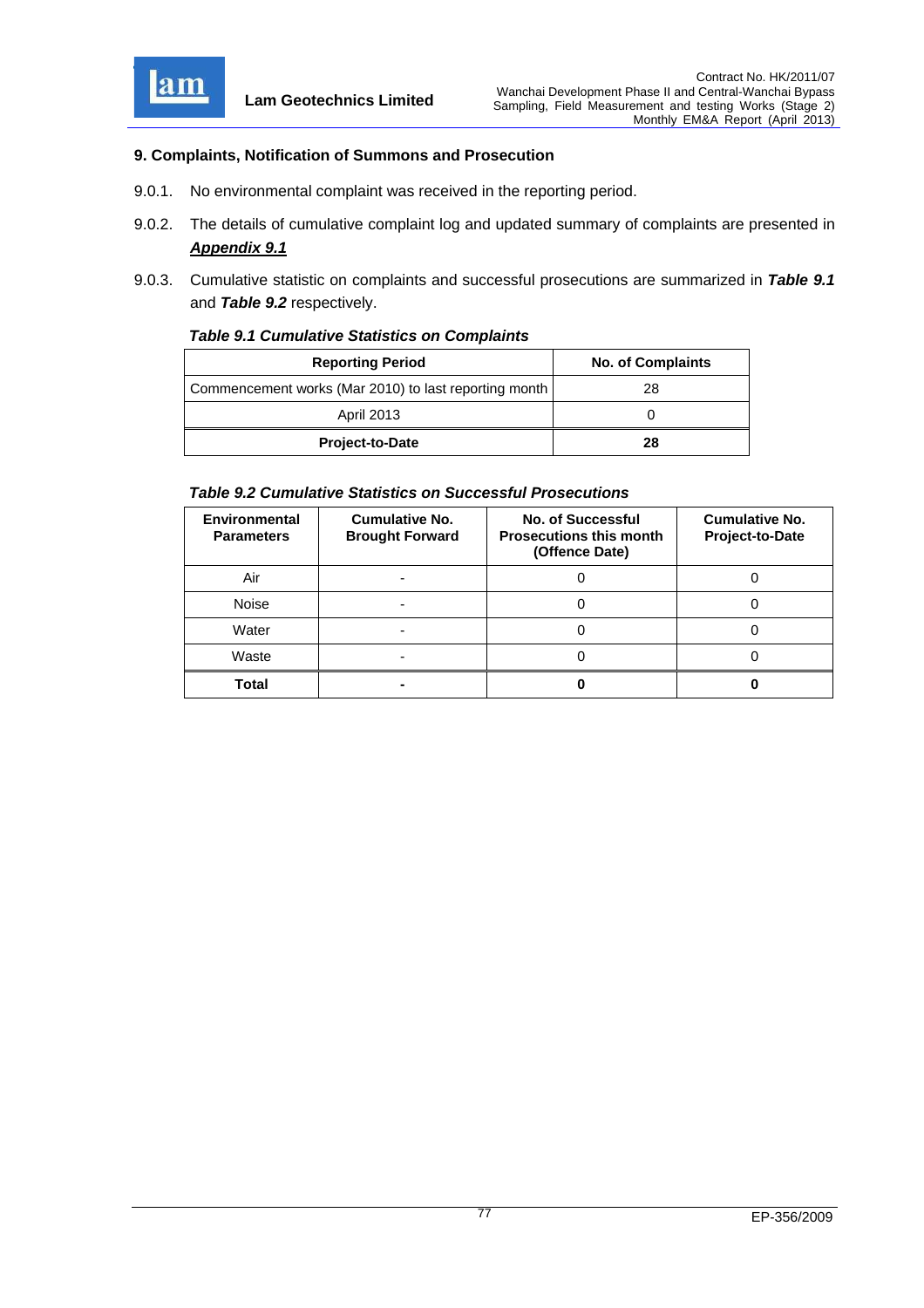

## **10. Conclusion**

- 10.0.1. The EM&A programme was carried out in accordance with the EM&A Manual requirements, minor alterations to the programme proposed were made in response to changing circumstances.
- 10.0.2. WDII/RSS advised that the dredging works for submarine pipeline at Victoria Harbour had been completed in January 2012. Therefore, the concurrent dredging activities at Sewage Pipeline Zone and reclamation shoreline zone TCBR under the EP-356/2009 scenario 2B no longer exist. As such, with reference to Table 5.39 of the EIA Report for Wan Chai Development Phase II and Central-Wan Chai Bypass, the application of silt screen for cooling water intakes for Queensway Government Offices was suspended and the others were remains unchanged.
- 10.0.3. As the land-based piling and filling works- DP3 at Tin Hau had been completed on 3 September 2012 and confirmed by RSS, the real-time noise monitoring results at FEHD Hong Kong Transport Section Whitfield Depot was excluded under EP-356/2009 since 28 November 2012.
- 10.0.4. The real-time noise monitoring at RTN2-Oil Street Community Liaison Centre has been relocated to City Garden Electric Centre (RTN2a- Electric Centre) on 5 Oct 2012, which is a representative of noise sensitive receiver- City Garden. The baseline noise level of RTN2a will adopt the results derived from the baseline noise monitoring conducted in Electric Centre from 4 December 2009 to 17 December 2009.
- 10.0.5. Water quality monitoring at WSD10 and WSD15 will be temporary suspended while water quality monitoring at WSD9 and WSD17 were implemented with respect to HK/2009/02 for the water quality monitoring scheduled on 8 Feb 12 onwards;
- 10.0.6. Due to the marine piling under Contract no. HY/2009/19 was completed on 4 March 2013, the temporary suspension of impact water quality monitoring at C8 and C9 from 4 March 2013 have been monitored for 4-week period after the completion of marine works to confirm no water deterioration.
- 10.0.7. Water quality monitoring at C8 & C9 was temporary suspended on 30 March 2013 due to the marine works for Contract no. HY/2009/19 had been completed on 4 March 2013, and conclude if any water deterioration had been identified during the 4-week water quality monitoring.
- 10.0.8. Based on the safety concern when external façade refurbishment was conducted by contractor employed by Provident Centre (C9) between 9 January 2012 to 30 July 2012 which caused to the inaccessibility of sampling either land and marine since 3 Feb 2012, there is a fine adjustment of the sampling location of water quality monitoring at C9 since 10 March 2012 to the closest accessible point prior to the completion of the external façade refurbishment work.
- 10.0.9. Due to the access of water monitoring station at WSD19 was blocked by LCSD construction works from 3 April 2012 to 2 May 2012 and lead to the inaccessibility of sampling either land and marine, there is a fine adjustment of the sampling point of WSD 19 since 5 April 2012 to the closest accessible point prior to the completion of the construction activities.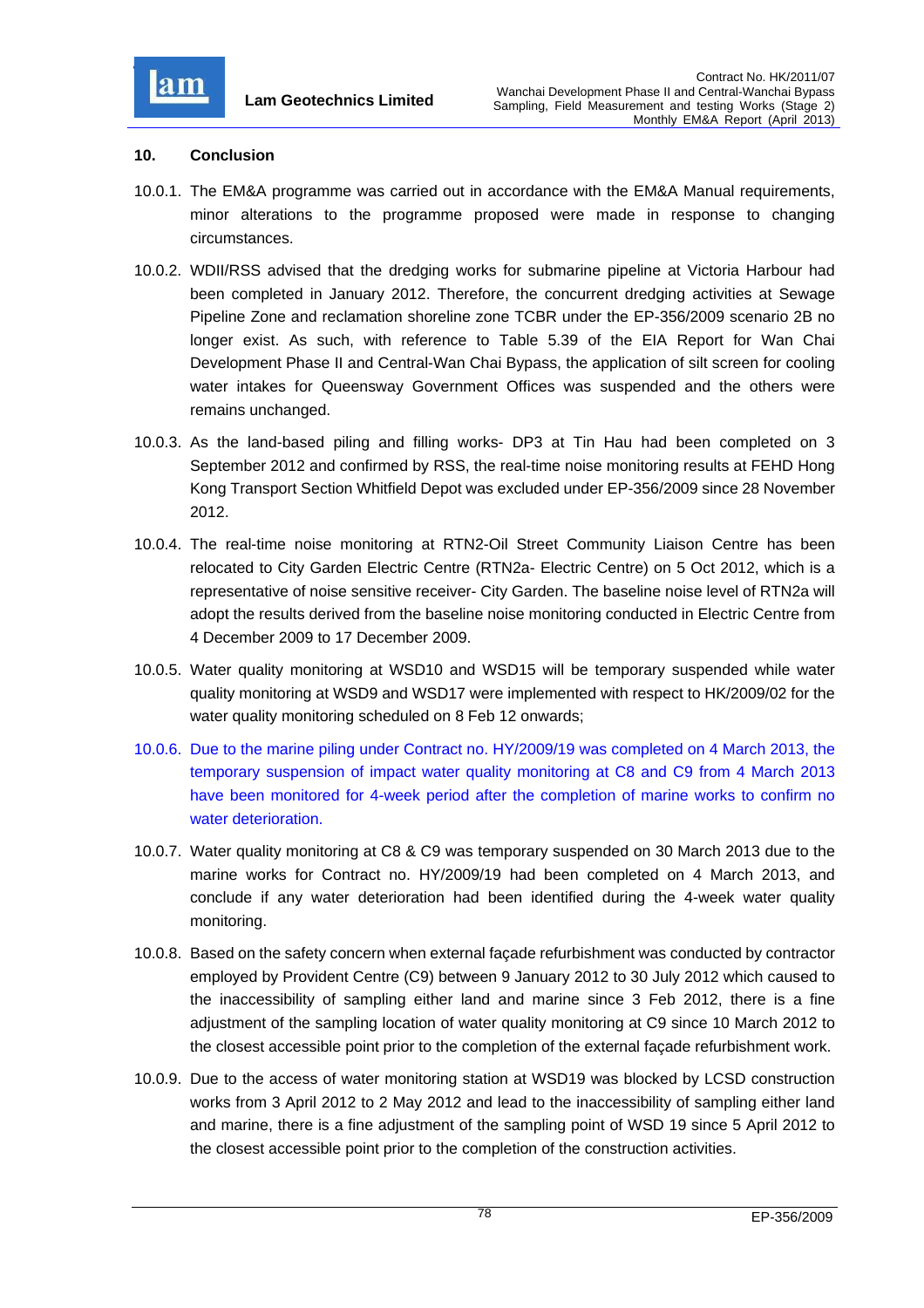

- 10.0.10. With respect to the trial dredging at WCR2 was scheduled on 20, 22, 24, 25 March and 1, 3, 11, 13, 15, 17, 19, 20 Apr and 3 May 2012, on-going water quality monitoring results at WSD21 during this period was checked and indicated that there was no contribution due to the trial dredging operation. Enhanced review of water quality around WCR2 was also implemented and no deterioration in the water quality was observed.
- 10.0.11. Due to the dredging works for Cross Harbour Water Mains from Wan Chai to Tsim Sha Tsui- DP6 was completed on 26 March 2012, the temporary suspension of impact water quality monitoring at WSD7 and WSD20 after 27 April 2012 for the water quality monitoring at WSD7 and WSD20 have been monitored for 4-week period after the completion of DP6 to confirm no water deterioration.
- 10.0.12. The scheduled construction activities and the recommended mitigation measures for the coming month are listed in *Table 10.1*.

| <b>Contract No.</b> | <b>Key Construction Works</b>                                                                                                                                                                                                                                                                                                                                                                                                                                                               | <b>Recommended Mitigation Measures</b>                                                                                                                                                                                                                                                                                                                                                                                                                                                                                                                                                                                                                                      |
|---------------------|---------------------------------------------------------------------------------------------------------------------------------------------------------------------------------------------------------------------------------------------------------------------------------------------------------------------------------------------------------------------------------------------------------------------------------------------------------------------------------------------|-----------------------------------------------------------------------------------------------------------------------------------------------------------------------------------------------------------------------------------------------------------------------------------------------------------------------------------------------------------------------------------------------------------------------------------------------------------------------------------------------------------------------------------------------------------------------------------------------------------------------------------------------------------------------------|
| HK/2009/01          | <b>Marine Works</b><br>Filling works up to +4.0mPD.<br>$\bullet$<br>Steel bridge construction over<br>$\bullet$<br>temporary open channel<br>between CH220 and CH260.<br>Construction of mass concrete<br>$\bullet$<br>coping for new seawall.<br>Installation of ELS for<br>$\bullet$<br>construction of proposed box<br>culvert Bay 8 and Bay 9.<br><b>Subsequent Box Culvert</b><br>construction for Bay 8 & 9.<br>Backfilling to temporary water<br>$\bullet$<br>channel for subsequent | To conform the installation and<br>$\bullet$<br>setting as in the silt screen<br>deployment plan<br>Frequency spray water on the dry<br>$\bullet$<br>dusty road and on the surface of<br>concrete breaking<br>To cover the dusty material or<br>$\bullet$<br>stockpile by impervious sheet<br>To space out noisy equipment and<br>$\bullet$<br>position as far as possible from<br>sensitive receiver.<br>To well maintain the mechanical<br>equipments / machineries to avoid<br>abnormal noise nuisance.<br>Machines and plant that may be in<br>$\bullet$<br>intermittent use should be shut<br>down between work periods or<br>should be throttled down to a<br>minimum |
|                     | demolition of promenade deck<br>and pumping station at HKCEC<br>Water Channel.<br>Connection works of Pipeline D<br>$\bullet$<br>to exiting mains at Wan Chai.<br>Connection works of Pipeline C<br>to exiting mains at Wan Chai.<br>Fresh Watermains, Cooling<br><b>Watermains and Salt Watermains</b><br>(On Land)                                                                                                                                                                        | Daily visual inspection of silt<br>$\bullet$<br>screen and silt curtain to ensure its<br>operation properly                                                                                                                                                                                                                                                                                                                                                                                                                                                                                                                                                                 |

*Table 10.1 Construction Activities and Recommended Mitigation Measures in Coming Reporting Month*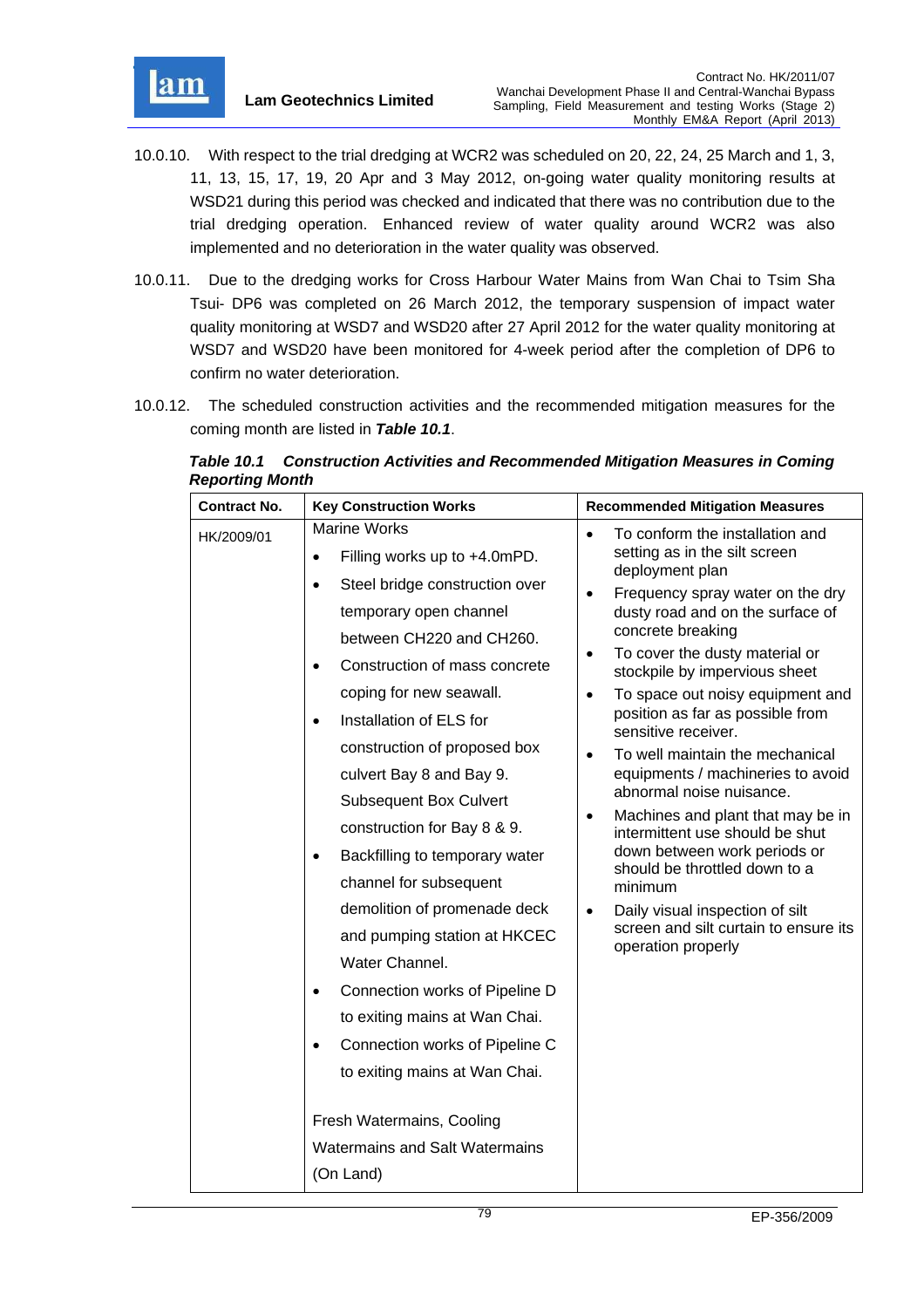

| <b>Contract No.</b> | <b>Key Construction Works</b>                    | <b>Recommended Mitigation Measures</b> |
|---------------------|--------------------------------------------------|----------------------------------------|
|                     | Works at Zone B6-1B, B6-2A,<br>$\bullet$         |                                        |
|                     | B6-4, B6-5B, A2-3A, A1-5C,                       |                                        |
|                     | A3-3C, C1-2 and X2-1.                            |                                        |
|                     | Mainlaying works at Zone A2-3A<br>٠              |                                        |
|                     | and A1-5C.                                       |                                        |
|                     | Mainlaying works in Zone C1-2.<br>٠              |                                        |
|                     | Mainlaying works for proposed<br>$\bullet$       |                                        |
|                     | sewerage system in Zone B6-1B,                   |                                        |
|                     | B6-2A, B6-4.                                     |                                        |
|                     | Mainlaying works at Zone X2-1.                   |                                        |
|                     | <b>Tunnel Works</b>                              |                                        |
|                     | Installation of pre-bored H-pile in<br>$\bullet$ |                                        |
|                     | CWB Stage 1B under the atrium                    |                                        |
|                     | link (from Ch80 to Ch220).                       |                                        |
|                     | Installation of pre-bored H-pile in<br>٠         |                                        |
|                     | CWB Stage 1B under the atrium                    |                                        |
|                     | link (from Ch120 to Ch220).                      |                                        |
|                     | 3rd Piling rig for pre-bored H<br>٠              |                                        |
|                     | piling works under atrium would                  |                                        |
|                     | be mobilized to Site.                            |                                        |
|                     | CWB diaphragm wall<br>٠                          |                                        |
|                     | construction under the atrium lin.               |                                        |
|                     | Construction of bulkhead Wall at                 |                                        |
|                     | Ch120.                                           |                                        |
|                     | Pre-drilling works for CWB                       |                                        |
|                     | (Stage 3).                                       |                                        |
|                     | Demolition of the promenade                      |                                        |
|                     | deck and pumping stations at                     |                                        |
|                     | <b>HKCEC Water Channel.</b>                      |                                        |
|                     | <b>E&amp;M Works</b>                             |                                        |
|                     | Full commissioning for Cooling                   |                                        |
|                     | Water Pumping Station P5.                        |                                        |
|                     | Handover inspection for Cooling<br>٠             |                                        |
|                     | Water Pumping Station P3.                        |                                        |
|                     | Handover inspection for Cooling<br>$\bullet$     |                                        |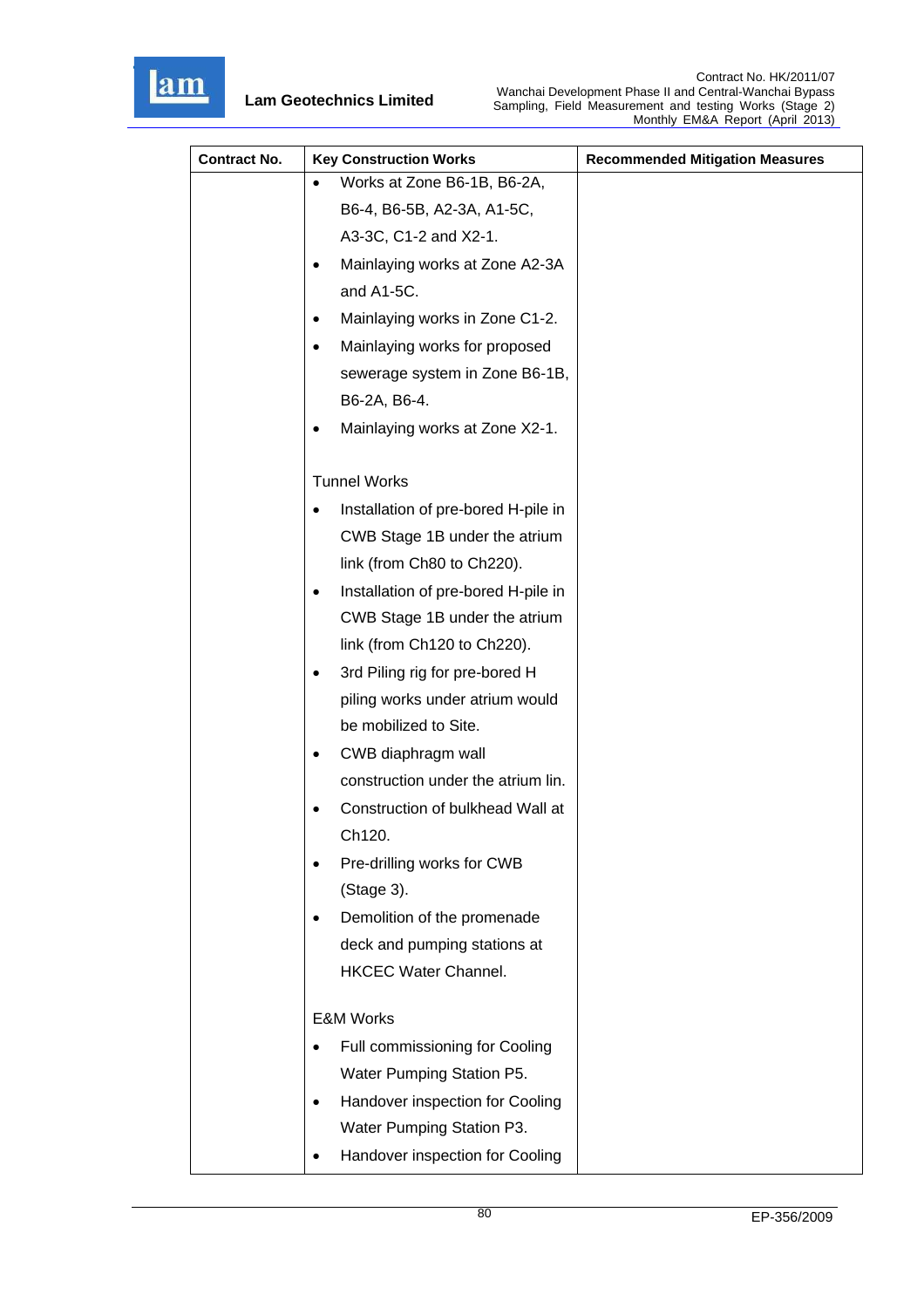

| <b>Contract No.</b> | <b>Key Construction Works</b>                | <b>Recommended Mitigation Measures</b>                                                |
|---------------------|----------------------------------------------|---------------------------------------------------------------------------------------|
|                     | Water Pumping Station P5.                    |                                                                                       |
|                     |                                              |                                                                                       |
|                     | Application of Epoxy Lining to               |                                                                                       |
|                     | Existing Box Culvert M (VO No.31)            |                                                                                       |
|                     | Epoxy lining application to the              |                                                                                       |
|                     | western box of the existing Box              |                                                                                       |
|                     | Culvert M.                                   |                                                                                       |
|                     |                                              |                                                                                       |
| HK/2009/02          | Footpath reinstatement works of<br>$\bullet$ | $\bullet$<br>To cover the dusty material or                                           |
|                     | cooling mains near Harbour                   | stockpile by impervious sheet;                                                        |
|                     | Centre / Great Eagle Centre.                 | Frequency spray water on the dry<br>$\bullet$<br>dusty road and on the surface of     |
|                     | Remedial works and subsequent<br>٠           | concrete breaking                                                                     |
|                     | T&C for CRB intake pipes within              | To well maintain the mechanical<br>٠                                                  |
|                     | WCR1 area. Notification to                   | equipments / machineries to avoid<br>abnormal noise nuisance and dark                 |
|                     | stakeholder for switching over for           | smoke emission                                                                        |
|                     | the proposed cooling water                   | To conform the installation and<br>$\bullet$                                          |
|                     | intake system.                               | setting as in the silt screen and silt<br>curtain deployment plan                     |
|                     | Construction of pile caps for                | Movable noise barrier shall be<br>$\bullet$                                           |
|                     | rectifying the subsided intake               | deployed for demolition works                                                         |
|                     | pipes for both GE/HC and SHK.                | Daily visual inspection of silt<br>$\bullet$<br>screen and silt curtain to ensure its |
|                     | Remaining DN800 salt<br>٠                    | operation properly                                                                    |
|                     | watermins (CHS8A) installation               | Review silt screen deployment and<br>$\bullet$<br>silt curtain deployment and         |
|                     | and backfilling works inside                 | resubmit associate plans to EPD                                                       |
|                     | Ex-pet Garden.                               | Implement silt screen and silt<br>$\bullet$                                           |
|                     | Construction of remedial works               | curtain in accordance with the<br>associated plans submitted to                       |
|                     | for the concrete plug at Bay 1B              | EPD.                                                                                  |
|                     | and the subsequent construction              |                                                                                       |
|                     | of Bay 1B and Bay 2B Intake                  |                                                                                       |
|                     | Culvert.                                     |                                                                                       |
|                     | All mainlaying works and prepare<br>٠        |                                                                                       |
|                     | for connection with the existing             |                                                                                       |
|                     | DN600 salt watermains at Hung                |                                                                                       |
|                     | Hing Road.                                   |                                                                                       |
|                     | Leakage test for the installed               |                                                                                       |
|                     | stoplog at Bay 2A of Intake                  |                                                                                       |
|                     | Culvert                                      |                                                                                       |
|                     | Synthetic woods and façade                   |                                                                                       |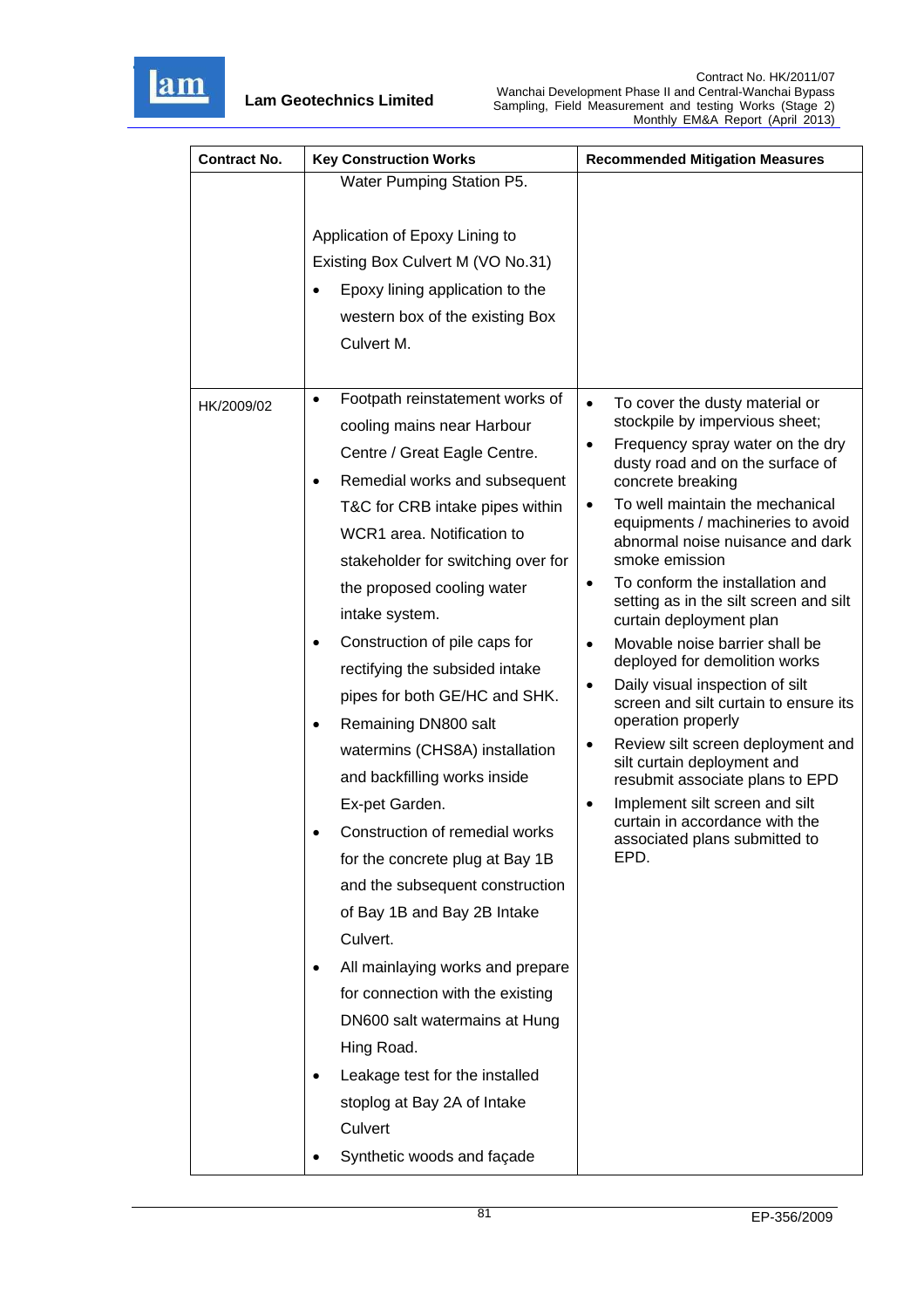

| <b>Contract No.</b> | <b>Key Construction Works</b>                     | <b>Recommended Mitigation Measures</b>                            |
|---------------------|---------------------------------------------------|-------------------------------------------------------------------|
|                     | works for the external wall of                    |                                                                   |
|                     | <b>WSD Salt Water Pumping</b>                     |                                                                   |
|                     | Station.                                          |                                                                   |
|                     | Backfilling to Bay 6 to Bay 11 of                 |                                                                   |
|                     | Intake Culvert.                                   |                                                                   |
|                     | PLC & SCADA functional and                        |                                                                   |
|                     | performance tests after                           |                                                                   |
|                     | completion of training to WSD                     |                                                                   |
|                     | staff.                                            |                                                                   |
|                     | Reinstatement works of DSD                        |                                                                   |
|                     | receiving pit at Hung Hing Road.                  |                                                                   |
|                     | Construction of Bay 4 & Bay 5 of<br>٠             |                                                                   |
|                     | the proposed Box Culvert N1.                      |                                                                   |
|                     | ABWF in Ferry Pier.<br>٠                          |                                                                   |
|                     | Installation of moveable ramp<br>$\bullet$        |                                                                   |
|                     | system included the                               |                                                                   |
|                     | commencement of ramp                              |                                                                   |
|                     | installation                                      |                                                                   |
|                     | Civil works above the caisson<br>$\bullet$        |                                                                   |
|                     | seawall 2X including staircase                    |                                                                   |
|                     | ST-1 and the plant room                           |                                                                   |
|                     | underneath the western                            |                                                                   |
|                     | staircase.                                        |                                                                   |
|                     | Late cast portion for Roof RC                     |                                                                   |
|                     | Superstructure above the                          |                                                                   |
|                     | machine room in Level M.                          |                                                                   |
|                     | Lift installation at Ferry Pier.<br>$\bullet$     |                                                                   |
| HY/2009/15          | Removal of eastern breakwater<br>$\bullet$        | Daily visual inspection of silt<br>$\bullet$                      |
|                     | of CBTS                                           | screen and silt curtain to ensure its<br>operation properly       |
|                     | Installation of temporary wave                    | Implement silt screen and silt<br>$\bullet$                       |
|                     | protection barrier at eastern                     | curtain in accordance with the                                    |
|                     | breakwater                                        | associated plans submitted to<br>EPD.                             |
|                     | Temporary works for EVA<br>$\bullet$              |                                                                   |
| HK/2010/06          | <b>Sheet Piling Works</b><br>$\bullet$            | To conform the installation and<br>$\bullet$                      |
|                     | <b>Utility Diversion Works</b><br>$\bullet$       | setting as in the silt screen and silt<br>curtain deployment plan |
|                     | Road surfacing works<br>$\bullet$                 | To space out noisy equipment and<br>$\bullet$                     |
|                     | <b>Precast Unit Box Installation</b><br>$\bullet$ | position as far as possible from<br>sensitive receiver.           |